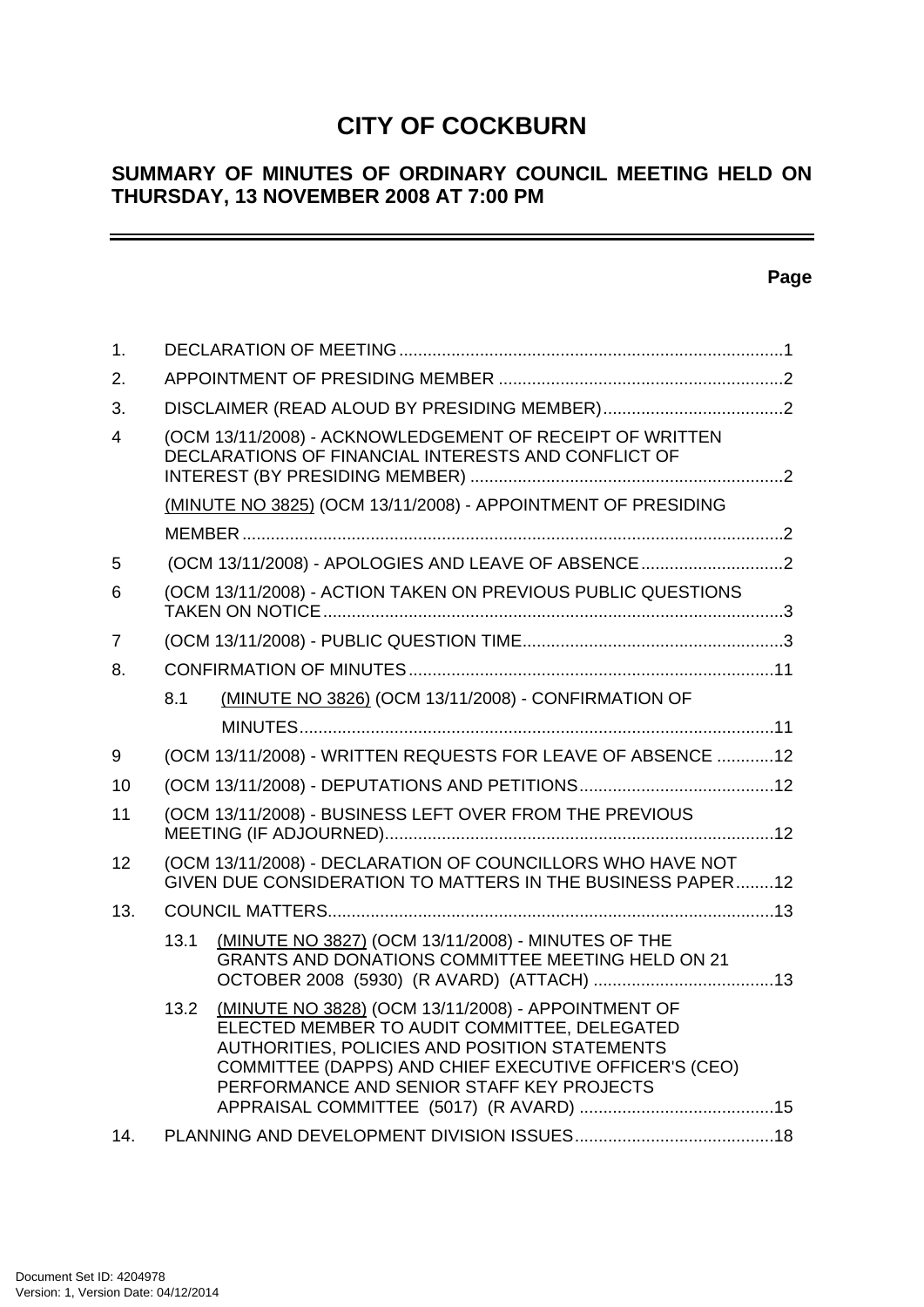|     | 14.1 | (MINUTE NO 3829) (OCM 13/11/2008) - SINGLE DWELLING<br>(THIRD STOREY EXTENSION) - LOCATION: 1 (LOT 111)<br>CHARLOTTE VIEW COOGEE - OWNER: W GARRARD & S<br>KEEGAN - APPLICANT: W GERRARD (3318070) (A LEFORT)                  |  |
|-----|------|--------------------------------------------------------------------------------------------------------------------------------------------------------------------------------------------------------------------------------|--|
|     |      | 14.2 (MINUTE NO 3830) (OCM 13/11/2008) - MODIFIED STRUCTURE<br>PLAN FOR LOTS 18 AND 19 GAEBLER ROAD, AUBIN GROVE -<br>OWNER: REGENTS GARDEN GROUP PTY LTD - APPLICANT:<br>TAYLOR BURRELL BARNETT (9671) (M CARBONE) (ATTACH)22 |  |
|     | 14.3 | (MINUTE NO 3831) (OCM 13/11/2008) - FINAL APPROVAL OF<br>MURIEL COURT DISTRICT STRUCTURE PLAN - DEVELOPMENT<br>AREA 19 - LANDOWNER: VARIOUS - APPLICANT: CITY OF                                                               |  |
|     | 14.4 | (MINUTE NO 3832) (OCM 13/11/2008) - FINAL ADOPTION OF<br>PROPOSED AMENDMENT NO. 20 TO TOWN PLANNING SCHEME<br>NO. 3 - LOCATION: SOLOMON ROAD DEVELOPMENT AREA -<br>OWNER: VARIOUS - APPLICANT: CITY OF COCKBURN (93020) (R     |  |
|     | 14.5 | (MINUTE NO 3833) (OCM 13/11/2008) - REVOCATION AND<br>CHANGE TO PREVIOUS COUNCIL DECISION - MINUTE NO. 3813<br>ORDINARY COUNCIL MEETING 9 OCTOBER 2008 (6006998;                                                               |  |
| 15. |      | FINANCE AND CORPORATE SERVICES DIVISION ISSUES55                                                                                                                                                                               |  |
|     | 15.1 | (MINUTE NO 3834) (OCM 13/11/2008) - LIST OF CREDITORS PAID<br>- SEPTEMBER 2008 (5605) (K LAPHAM) (ATTACH)55                                                                                                                    |  |
|     | 15.2 | (MINUTE NO 3835) (OCM 13/11/2008) - STATEMENT OF<br>FINANCIAL ACTIVITY - SEPTEMBER 2008 (5505) (N MAURICIO)                                                                                                                    |  |
| 16. |      |                                                                                                                                                                                                                                |  |
|     | 16.1 | (MINUTE NO 3836) (OCM 13/11/2008) - PROCLAMATION OF<br>CONTROL OF ACCESS TO KWINANA FREEWAY BETWEEN<br>BERRIGAN DRIVE AND ROWLEY ROAD (9703) (J. RADAICH)                                                                      |  |
|     | 16.2 | (MINUTE NO 3837) (OCM 13/11/2008) - PROCLAMATION OF<br>CONTROL OF ACCESS TO ROE HIGHWAY BETWEEN KWINANA<br>FREEWAY AND SOUTH STREET (9703) (J. RADAICH) (ATTACH) 61                                                            |  |
|     | 16.3 | (MINUTE NO 3838) (OCM 13/11/2008) - PUBLIC CONSULTATION -<br>PROPOSED TREE PLANTING - LOCATION: FORREST ROAD                                                                                                                   |  |
|     | 16.4 | (MINUTE NO 3839) (OCM 13/11/2008) - RFT14/2008 - PRE MIXED<br>CONCRETE - SUPPLY AND DELIVERY TWO (2) YEAR<br>CONTRACT (RFT 14/2008) (C MACMILLAN) (ATTACH)66                                                                   |  |
|     | 16.5 | (MINUTE NO 3840) (OCM 13/11/2008) - DRAFT BIBRA LAKE<br>LANDSCAPE, RECREATIONAL AND ENVIRONMENTAL<br>MANAGEMENT PLAN - LOCATION: BIBRA LAKE - OWNER: CITY<br>OF COCKBURN AND VARIOUS - APPLICANT: CITY OF                      |  |
|     |      |                                                                                                                                                                                                                                |  |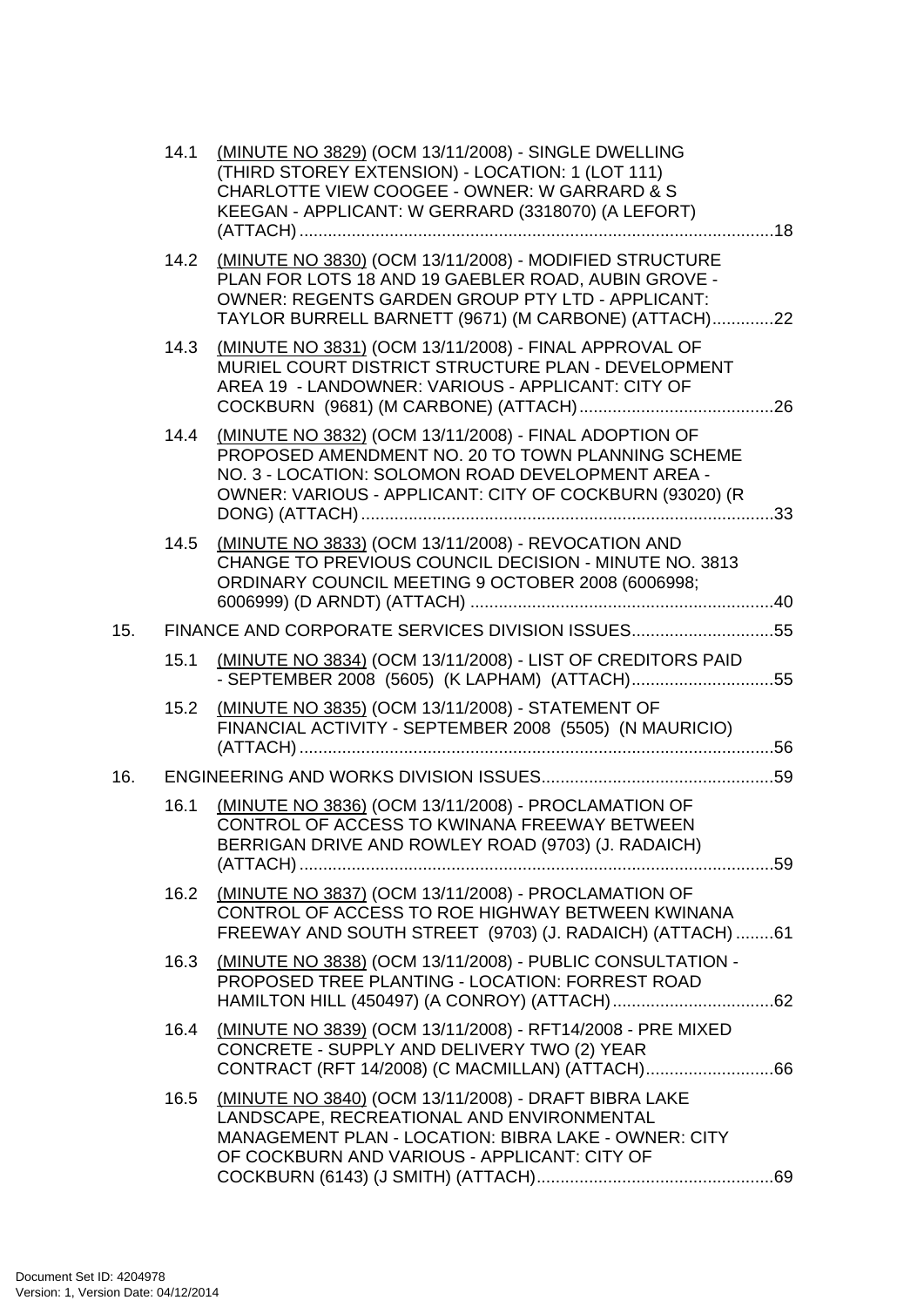|                 | 16.6 | (MINUTE NO 3841) (OCM 13/11/2008) - RFT 20/2008 - TWO(2)<br>REFUSE COMPACTOR TRUCKS - SIDE LOADING (RFT20/2008) |  |
|-----------------|------|-----------------------------------------------------------------------------------------------------------------|--|
| 17.             |      |                                                                                                                 |  |
|                 | 17.1 | (MINUTE NO 3842) (OCM 13/11/2008) - COCKBURN YOUTH                                                              |  |
|                 | 17.2 | (MINUTE NO 3843) (OCM 13/11/2008) - PROPOSED<br>DEVELOPMENT OF LOT 855 WENTWORTH PARADE SUCCESS                 |  |
| 18.             |      |                                                                                                                 |  |
| 19.             |      | MOTIONS OF WHICH PREVIOUS NOTICE HAS BEEN GIVEN                                                                 |  |
| 20.             |      | NOTICES OF MOTION GIVEN AT THE MEETING FOR CONSIDERATION                                                        |  |
| 21.             |      | NEW BUSINESS OF AN URGENT NATURE INTRODUCED BY                                                                  |  |
| 22 <sub>1</sub> |      | MATTERS TO BE NOTED FOR INVESTIGATION, WITHOUT DEBATE88                                                         |  |
| 23.             |      |                                                                                                                 |  |
| 24              |      | (MINUTE NO 3844) (OCM 13/11/2008) - RESOLUTION OF COMPLIANCE                                                    |  |
| 25              |      |                                                                                                                 |  |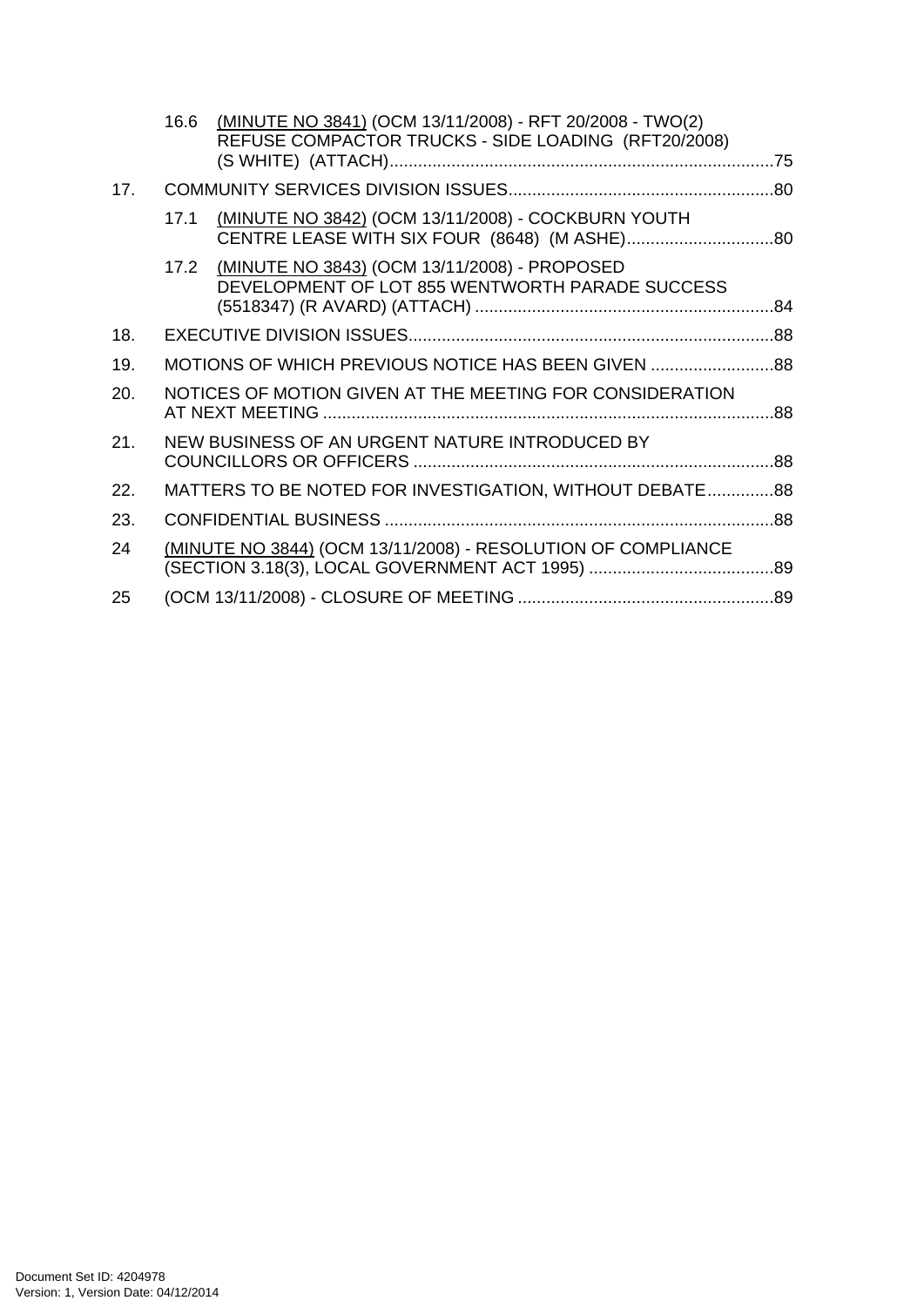Document Set ID: 4204978<br>Version: 1, Version Date: 04/12/2014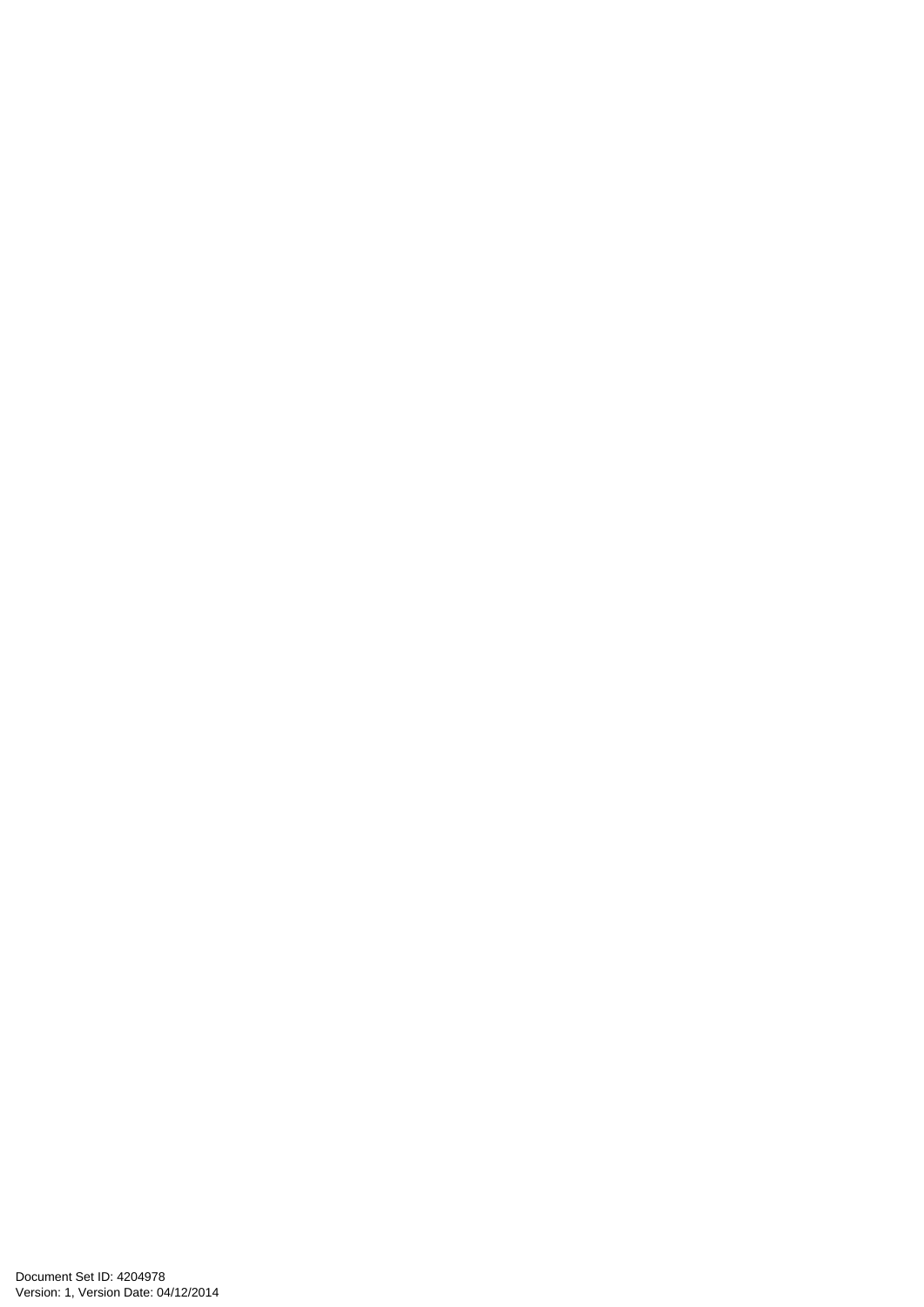# **CITY OF COCKBURN**

# **MINUTES OF ORDINARY COUNCIL MEETING HELD ON THURSDAY, 13 NOVEMBER 2008 AT 7:00 PM**

#### **PRESENT:**

#### **ELECTED MEMBERS**

| Mr K Allen         | $\blacksquare$ | Deputy Mayor (Presiding Member arr at 7.53pm) |
|--------------------|----------------|-----------------------------------------------|
| Ms H Attrill       | $\blacksquare$ | Councillor                                    |
| Mr I Whitfield     | $\blacksquare$ | Councillor                                    |
| Mrs C Reeve-Fowkes | $\blacksquare$ | Councillor                                    |
| Mr T Romano        | $\blacksquare$ | Councillor                                    |
| Mrs J Baker        | $\blacksquare$ | Councillor                                    |
| Mrs S Limbert      | $\blacksquare$ | Councillor                                    |
| Mrs V Oliver       |                | Councillor                                    |

#### **IN ATTENDANCE**

| Mr S. Cain       | $\overline{\phantom{0}}$ | <b>Chief Executive Officer</b>                       |
|------------------|--------------------------|------------------------------------------------------|
| Mr R Avard       | $\sim$                   | A/ Director, Administration & Community Services     |
| Mr S. Downing    | $\sim 10$                | Director, Finance & Corporate Services               |
| Mr M. Littleton  | $\sim$                   | Director, Engineering & Works                        |
| Mr D. Arndt      | $\blacksquare$           | Director, Planning & Development                     |
| Ms T. Truscott   | $\blacksquare$           | <b>Media Liaison Officer</b>                         |
| Ms C. O'Sullivan | $\blacksquare$           | <b>Communications Manager</b>                        |
| Ms M. Waerea     | $\blacksquare$           | <b>Executive Assistant</b>                           |
| Ms V. Viljoen    | $\overline{\phantom{0}}$ | <b>Personal Assistant to Chief Executive Officer</b> |

# <span id="page-4-0"></span>**1. DECLARATION OF MEETING**

The CEO advised the meeting that in the absence of the Deputy Mayor, he would open the meeting, the time being 7.00pm. The CEO advised that the Deputy Mayor was returning on a delayed Qantas flight and would join the meeting as soon as possible

The CEO adjourned the meeting at 7.02pm due to members of the gallery behaving in an unruly manner.

The Elected Members and CEO returned at 7.25pm, at which time the CEO addressed the gallery and advised them of the acceptable behaviour for attendance at the meeting.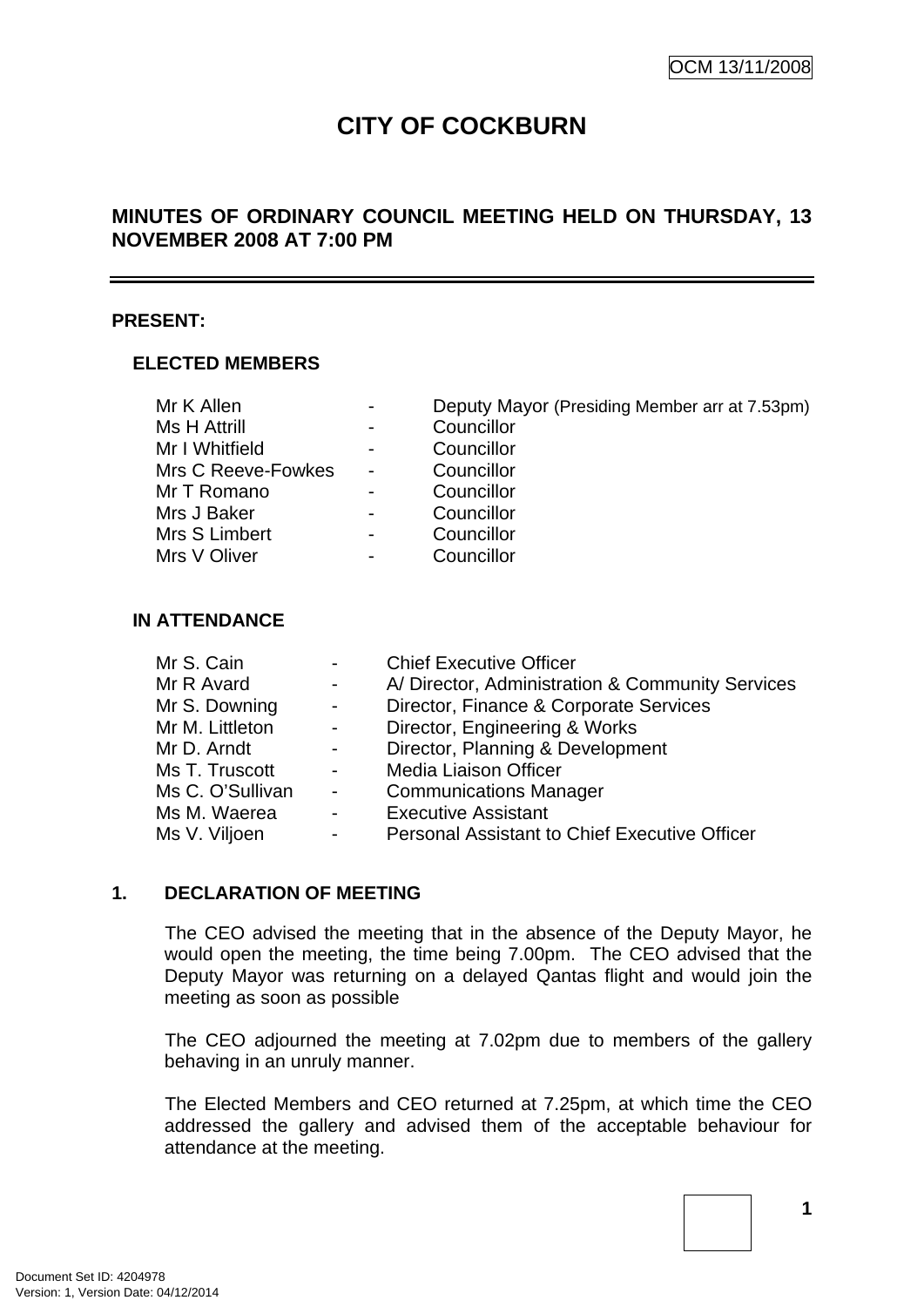Meeting resumed at 7.27pm

# <span id="page-5-3"></span><span id="page-5-0"></span>**2. APPOINTMENT OF PRESIDING MEMBER**

### **(MINUTE NO 3825) (OCM 13/11/2008) - APPOINTMENT OF PRESIDING MEMBER**

#### **COUNCIL DECISION**

MOVED Clr S Limbert SECONDED Clr T Romano that Councillor Whitfield be appointed Presiding Member in the absence of Deputy Mayor Kevin Allen.

# **CARRIED 7/0**

### <span id="page-5-1"></span>**3 DISCLAIMER (Read aloud by Presiding Member)**

Members of the public, who attend Council Meetings, should not act immediately on anything they hear at the Meetings, without first seeking clarification of Council's position. Persons are advised to wait for written advice from the Council prior to taking action on any matter that they may have before Council.

At this point in the meeting, the time being 7:29pm the Presiding Member announced the UDIA award which the City has been awarded for Excellence in the Development of North Coogee. The CEO elaborated that this has now been won by the City for two years running. The Presiding Member then advised a brochure will be distributed to over 3,200 homes seeking public comment on the Coolbellup Town Centre redevelopment options. He also announced the Sustainability Awards, will be announced at the City of Cockburn on Friday 21 November 2008.

#### <span id="page-5-2"></span>**4 (OCM 13/11/2008) - ACKNOWLEDGEMENT OF RECEIPT OF WRITTEN DECLARATIONS OF FINANCIAL INTERESTS AND CONFLICT OF INTEREST (BY PRESIDING MEMBER)**

The Chief Executive Officer advised the meeting that he had received declarations of interest from Clr Reeve-Fowkes on Items 13.1 and 15.1 which would be read at the appropriate time.

#### <span id="page-5-4"></span>**5 (OCM 13/11/2008) - APOLOGIES AND LEAVE OF ABSENCE**

Mayor Stephen Lee **- Accelerate Hart Contract Changes** Leave of Absence

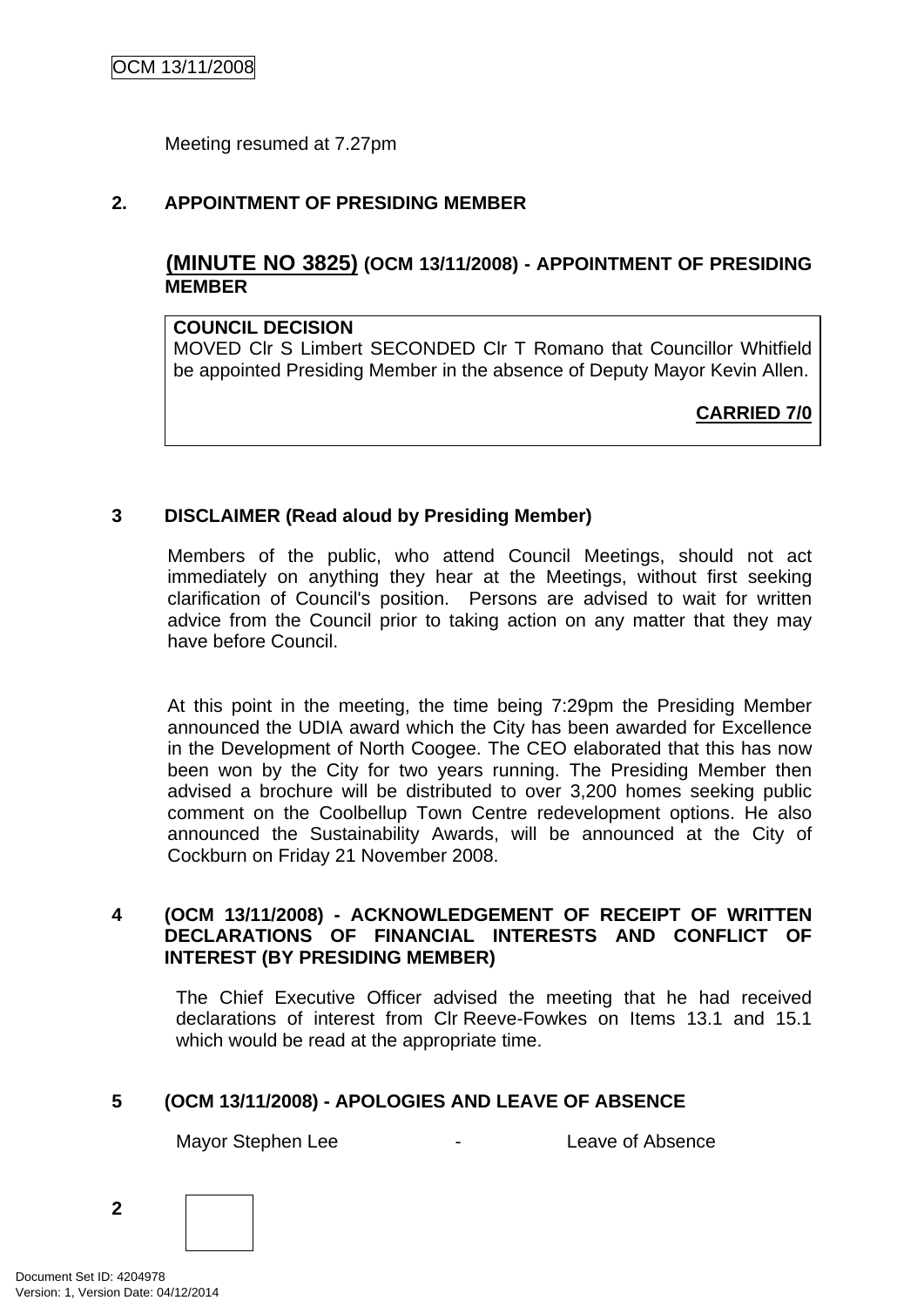### <span id="page-6-0"></span>**6 (OCM 13/11/2008) - ACTION TAKEN ON PREVIOUS PUBLIC QUESTIONS TAKEN ON NOTICE**

It is confirmed that all written questions submitted but not completely answered at the Ordinary Council Meeting held on 9 October 2008 have been responded to in writing.

### <span id="page-6-1"></span>**7 (OCM 13/11/2008) - PUBLIC QUESTION TIME**

The Presiding Member read out a statement regarding public questions informing the gallery of the protocol for public question time during the meeting.

**WRITTEN QUESTIONS – MATTERS ON THE AGENDA**

**Mr Simon McGrath, Cockburn Central** 

**Item 14.3 Final Approval of Muriel Court District Structure Plan – Development Area 19. Landowner: Various. Applicant: City of Cockburn.** 

- *Q1 How long will it take to complete the road design for the realigned Semple Court and how long will the local water management study take. I also make a statement on the night*
- A1 It is estimated that the planning will be completed February 2009 and the road design April 2009. The City will investigate the opportunity to provide a local Water Management Strategy in accordance with the recommendation in the agenda item. The preliminary engineering design for the drainage system that is included in the DCA schedule will also be undertaken early 2009.

#### **Mr Hans Schutte, Hammond Park Item 14.5 Revocation and change to previous Council Decision – Minute No. 3813 Ordinary Council Meeting 9 October 2008.**

*Q1. As a land owner in Hammond Park I purchased in the area with the expectation that there would be additional amenity for local residents such as retail shops, somewhere to have dinner and somewhere that the locals can call their own. The proposed Tavern and Retail centre delivers on all of this and is way overdue. This is what we expected when we purchased our property in the area; so why is it taking so long for the council to approve this? Would the council rather see this vacant land used as a junk food site that does nothing to enhance the community? Does council recognise this development is exactly what is needed for the area and community?*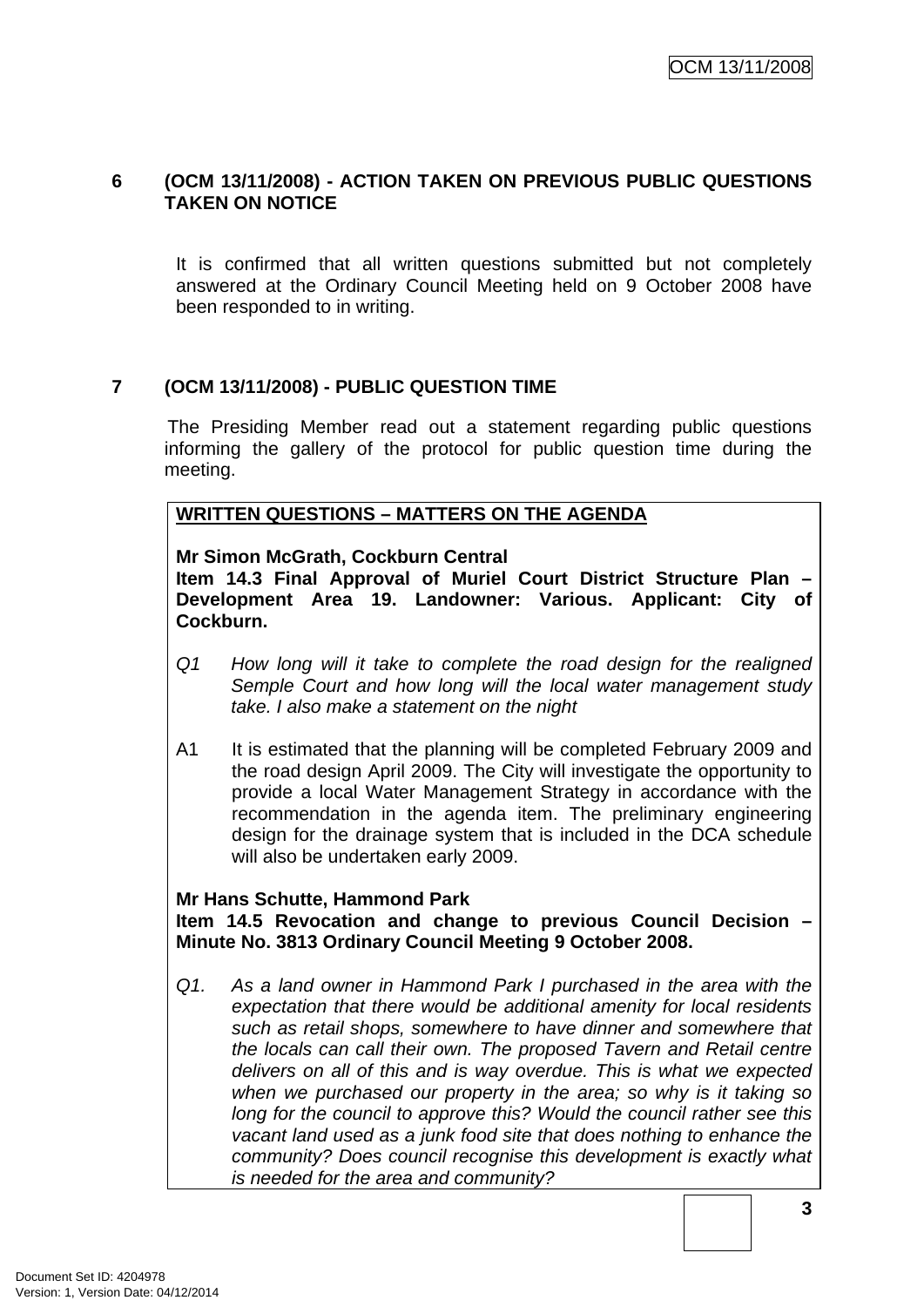A1 The proposal was originally raised by the applicant with Council in early/mid 2007, however in order to facilitate a suitably designed proposal Council needed to amend the design requirements that applied to the site. This process involved a formal amendment to Council's Town Planning Scheme, and only once the amendment had been finalised and gazetted was Council in a position to consider the proposal for the Tavern and Shopping Centre. Due to the limited size and the configurations of the subject properties it has involved a great deal of detailed deliberations between Council officers, the applicant and their consultants to come up with a suitable design that satisfies Council's statutory requirements. Once this had occurred Council then had to embark on a process of public consultation. The whole process, as outlined, has therefore taken a considerable period of time to go through.

 Council's preference has always been that the subject properties be developed for a neighbourhood shopping centre. The site has been clearly identified on the adopted Structure Plan for this purpose, prior to any residential subdivision of the area occurring. Council's position in this respect has not changed since that time.

### **Mr Tony Fairhead, Hammond Park**

**Item 14.5 Revocation and change to previous Council Decision – Minute No. 3813 Ordinary Council Meeting 9 October 2008.** 

*Mr Tim Fairhead spoke on behalf of Mr Tony Fairhead:* 

- *Q1. I understand that the Council zoned and designated the Hammond Park Neighbourhood Centre for the purpose of creating local and walkable amenity. Is this correct? Does the council recognise that the current proposal achieves this outcome by providing a great range of social and shopping facilities? Does the council understand that showroom or fast food use does nothing to enhance community life? People like myself invested in the area expecting a vibrant neighbourhood centre. Will the council deliver the amenity the Town Planning department recommend and the people expect?*
- A.1 The Council in October 2005 formally adopted a Structure Plan for the Hammond Park locality which designated the subject properties as a 'Neighbourhood Centre'. The proposed centre was based on principles espoused in the State Government's Liveable Neighbourhoods ('Community Codes'), which seeks to encourage walkable catchments focussed around neighbourhood and town centres. The Codes require that neighbourhood centres be located at junctions of arterial routes, with the centre catering for the daily convenience needs of the surrounding community. It is considered that the current proposal fully achieves those aims as outlined in the Codes. However, any decision on the proposal is however ultimately up to the Council and will need to take into account not only the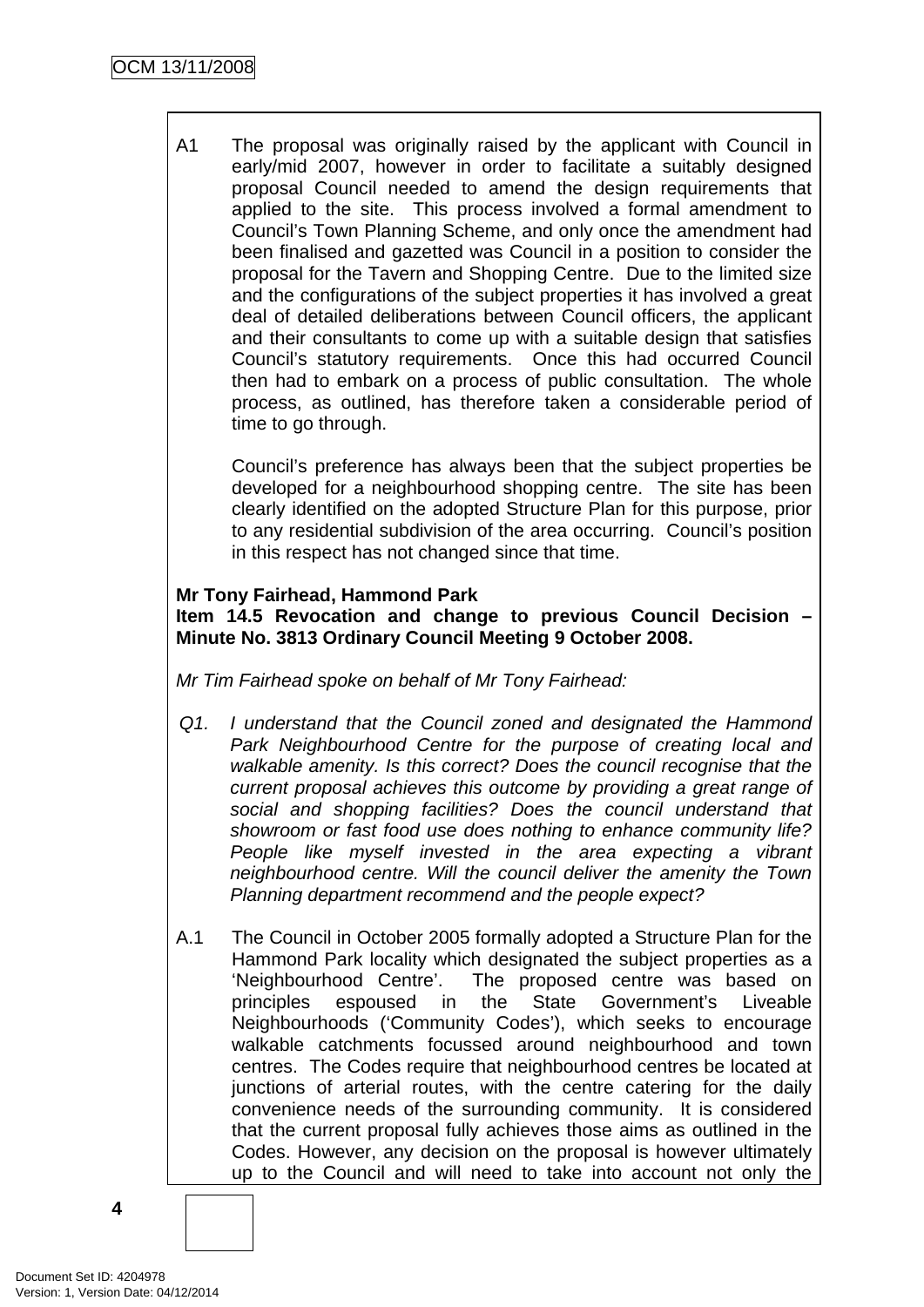benefits that the proposed neighbourhood centre are likely to provide but also any perceived impacts it may have on the community.

**WRITTEN QUESTIONS – MATTERS NOT ON THE AGENDA**

**Mr Jason Pearson, Yangebup Beeliar Drive Extension** 

- *Q1. I am asking if the design can be changed to link Beeliar Drive to Shallcross Street using a Roundabout at Beeliar which would give the Beeliar residents who live north of Yangebup Road more suitable access to their homes. The benefits include:* 
	- *Having a roundabout for residents of Beeliar and Yangebup*
	- *Safer for traffic entering off Beeliar Road*
	- *Safer for pedestrians to cross*
	- *Faster access for emergency vehicles*
- A.1 The proposed configuration of the road network is the most suitable to provide safe and efficient access for the current and future land uses of the area. Beeliar Drive is a District Distributor Road and in its ultimate configuration will be a 2 lane 2 way road. It is the usual practice in the design to restrict access from local streets to minimise the possibility of conflict between local area traffic and regional traffic and also to improve movement and safety along the distributor road. A full movement intersection is provided at Durnin Avenue (350m from the suggested Shallcross intersection) which will not only service the residential area north of Yangebup Road but also facilitate the movement from the future development proposed either side of Beeliar Drive which is currently zoned local centre and can be developed to a density coding of R60.

Notwithstanding the statements already made, we are limited in our ability to create a direct link between Shallcross and Beeliar due to the lack of adequate continuity between the available road reserves. Our design facilitates access to Shallcross and the need for a more direct linkage has not been established. Nor can Council substantiate creating 2 roundabouts in such close proximity. The development of the area has evolved in accordance with the advertised and adopted structure plans clearly showing Durnin Ave as the substantial link.

# **Mr Colin Crook, Spearwood**

### **Minutes for OCM 09/10/08; Minutes for ADM Electors 05/02/08; Standing Orders**

- *Q1. What excuse does this Council have for the late release of the Minutes for the OCM 9 October 2008 and AGM Electors 5 February 2008?*
- A1 Minutes of the Annual General Meeting of the  $5<sup>th</sup>$  February 2008 were placed on the website on the 18<sup>th</sup> of April 2008. Due to a system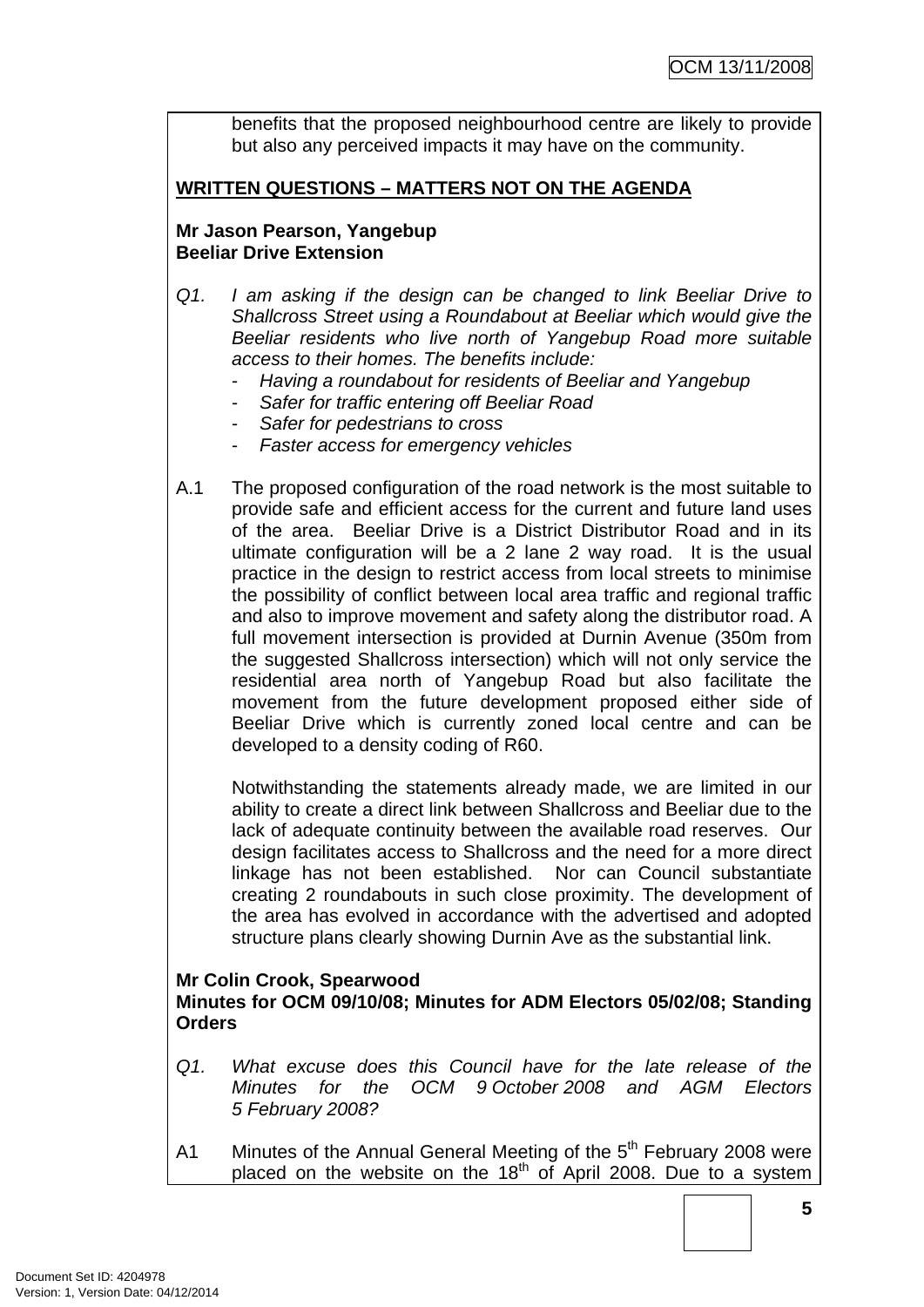failure it had to be replaced on the  $29<sup>th</sup>$  of October 2008. The Minutes of the Annual General meeting were considered at the February 2008 meeting of Council.

 In respect of the minutes of the Ordinary meeting of Council held on the 9<sup>th</sup> of October 2008 were placed on the website on the  $24<sup>th</sup>$  of October 2008 at 4.41pm.

- *Q2. Could the Director of Finance clarify his previous statements that Council has lost no investment monies with his statements in the Fremantle Herald (01/11/08)*
- A2 Over the past four years, the City of Cockburn has achieved a rate of return on its investment portfolio that was in excess of the benchmark interest rates. Despite recent variations last financial year, the City has still earned \$1.2 million above this benchmark.

As reported in my report to Council in August 2008, due to the deteriorated International financial position the value of a number of the City's Structured Investments are below their original purchase price. These investments acquired using some of the Council's Reserves of \$30m, were acquired for the long term that is for periods up to five years. As reported, the mark to market value of these investments is \$1.8m less than the original purchase price.

The City is still receiving all interest and principal repayments on all of its investments as and when they are due, although we are making a provision for the above amount in our accounts this year to reflect the change in market value.

*Q3. Will this Council review Standing Orders as previously requested? (ie. Item 4.4 PQT). See sections:* 

*1. "a minimum of….";* 

*2. "The Presiding Member will extend…";* 

*4. "Exclude subject to time constraints … imposed by the Presiding Member. .."* 

A3 The Council has made no decision to amend it standing orders. The presiding member has the authority to extend the period of question time to more than 15 minutes which he did at the last meeting. The presiding member also has the authority to extend the period for which a person is permitted to speak.

# **Mrs Robyn Scherr, Coogee Questions on the budgets for financial years 2006/2007 and 2007/2008**

*Q1. How much has Council spent on Public Relations in the past 2 years? Specifically on Cockburn Soundings, Council's colour glossy colour brochure which you boast has the widest circulation of any newspaper in Cockburn. Is it another 'OVERSIGHT'? Perhaps, that for more than*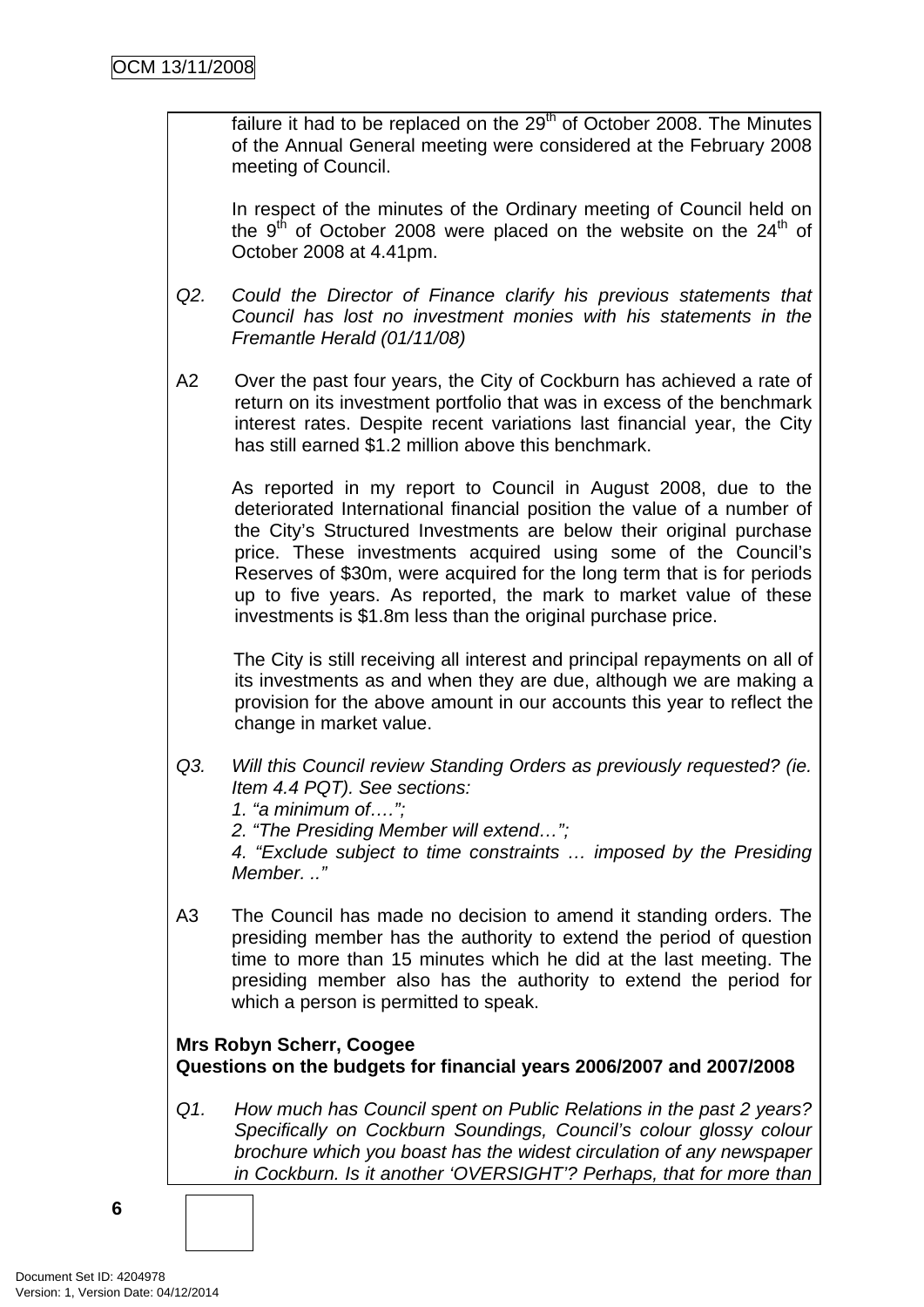*18 months we have received copy after copy in our letterboxes, with each edition containing a message from the Mayor and not once has he told the residents and ratepayers that he has been under investigation by the CCC and never an acknowledgement of the adverse findings of serious misconduct. Is this a deliberate lie by omission? Do you recall that I raised this issue at the Annual Meeting of Ratepayers in February of this year? Why were no steps taken to amend this deception? Why can't the Council be honest with the residents and ratepayers of Cockburn? Without any omission or acknowledgement, are the ratepayers funding what is propaganda? Is this what Councillors mean by business as usual? How much of the \$20,000 budgeted for assistance from Clarity Communications has been spent? Could it be construed that any of that money has been used in any way against any ratepayers of the City of Cockburn?*

A.1 There are approximately 30,000 copies of the Cockburn Soundings produced and distributed each month. The cost for the production of the Cockburn Sounding for the past several years are as follows:

| Financial year | <b>YTD Actual \$</b> |  |
|----------------|----------------------|--|
| 2006/2007      | \$111,426.54         |  |
| 2007/2008      | \$167,474.00         |  |

The Cockburn Soundings are prepared by Officers of the City to promote the activities and achievements of the City. The Soundings are NOT prepared by the Elected Members.

The Mayor has a section of the newsletter set aside to promote activities that he sees are of importance to the Council.

In the last community perceptions survey held in May 2008 76% of respondents was delighted or satisfied with the Council Cockburn Soundings newsletter. This was above the average level of satisfaction for other local Government newsletters in the State.

Clarity has been paid \$17,248 of the \$20,000, allocated and there is no further expenditure for this purpose now anticipated.

At no stage has any funds been allocated from the Clarity budgeted amount, been used against any ratepayers of the City of Cockburn.

### **Mrs Dot Hopkins, Coogee Beach Budget for financial year 2008/2009**

- *Q1. Would the Council please tell the ratepayers the 3 amounts listed in the budget 2008/09 page 57. Under 3 different headings:* 
	- *Lifesaving club house design \$78,000*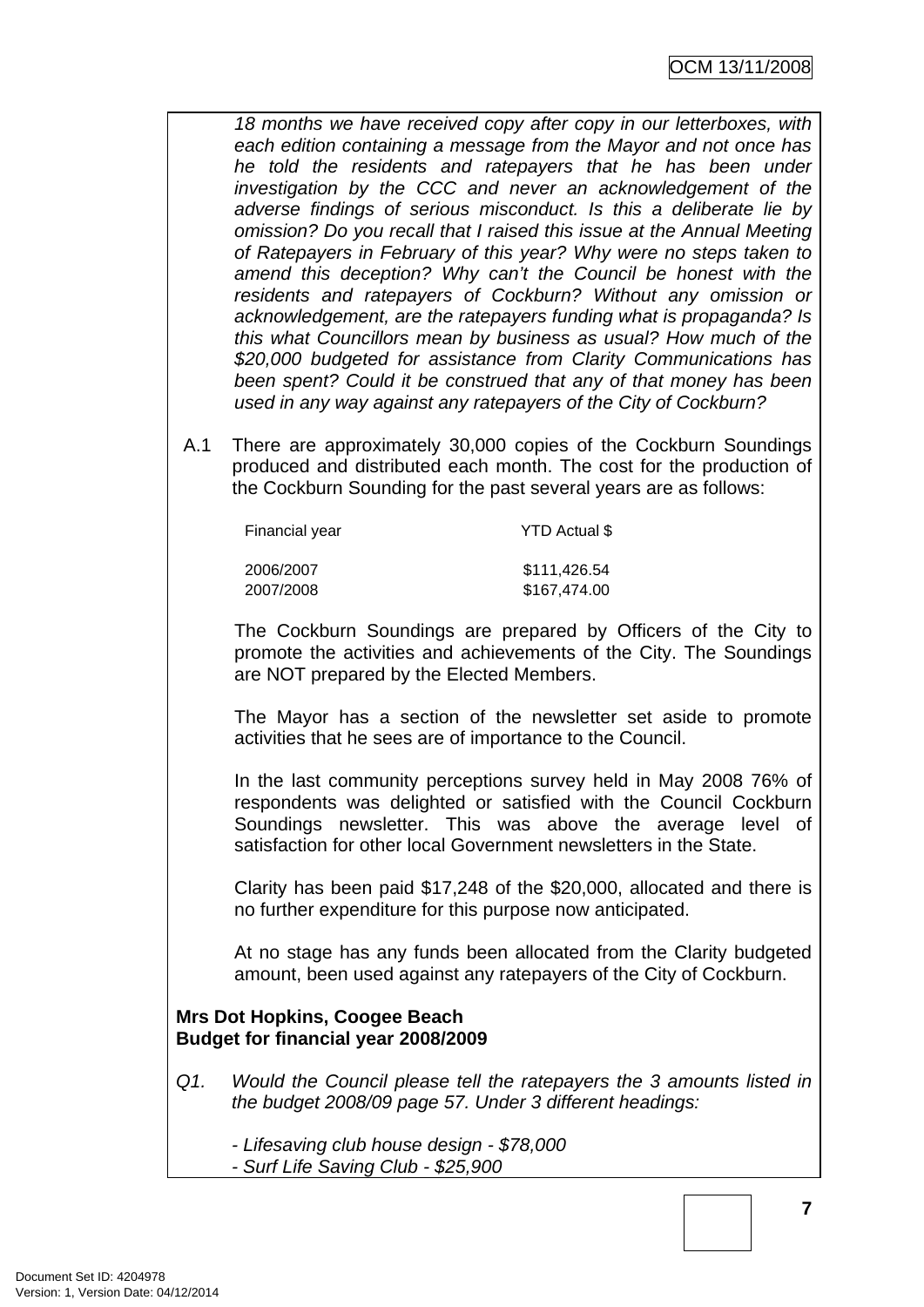*- Coogee Beach Surf Lifesaving & Community Facilities - \$360,000* 

*Is this in addition to what has already been previously budgeted? If so please explain.* 

A1 The maximum amount allocated by Council has been \$550,000 which was put in last year's budget. Last year the City spent \$291,108 of the allocated \$550,000 and carried forward \$258,892.

 The amounts in Mrs Hopkins question was in fact incorrectly carried forward and this has now been corrected in the August meeting of Council and that was because we had a number of late accounts after the budget had been adopted and to date we have only ever allocated \$550,000.

- *Q2. You are approaching the Federal Government for a grant of \$1,000,000 and also the State Government for a grant of \$2,000,000. Can you please tell me if that was successful?*
- A2. The Surf Life Saving Club was responsible for making C.S.R.F.F applications for funding directly themselves. The application for C.S.R.F.F which is a State allocation, was made last year for the total pool of funds being bid for across the State didn't allow for an allocation for the Surf Life Saving Club. There is only \$9,000,000 put into that fund by the State Government and two thirds of that have to be spent in regional areas so there's only \$3,000,000 of the whole amount available for the metropolitan area. That's one thing that the Council and all of the Local Governments sought the new State Government, the Liberal State Government to increase that amount.

 So we understand that the Surf Life Saving Club will be making a further application for State Government funding this year. There is no direct allocation from the Federal Government funding to our knowledge. The Surf Life Saving Club is intending to proceed for this project using donations from a variety of sources including sponsors who at this stage have indicated to them they are going to give in kind. Though, one of the reasons why the City approached the Surf Life Saving Club to initiate this project is they had a broader reach in the community funds than the City would. They can approach suppliers of steel, suppliers of concrete, suppliers of bricks etc. The City has only ever committed to spend a total of \$1,000,000 on this project. The only other allocation the City has put forward, regardless of whether this project proceeds or not, is the rebuild of the public car park that exists in front.

 The City is committed to spending around \$1,000,000 on landscaping and redevelopment of that very important public beach access. That is contained in our ten year plan which is available on the Website so you can see at what stage we would spend those monies. Again, I point out that project is independent of the application by the Surf Life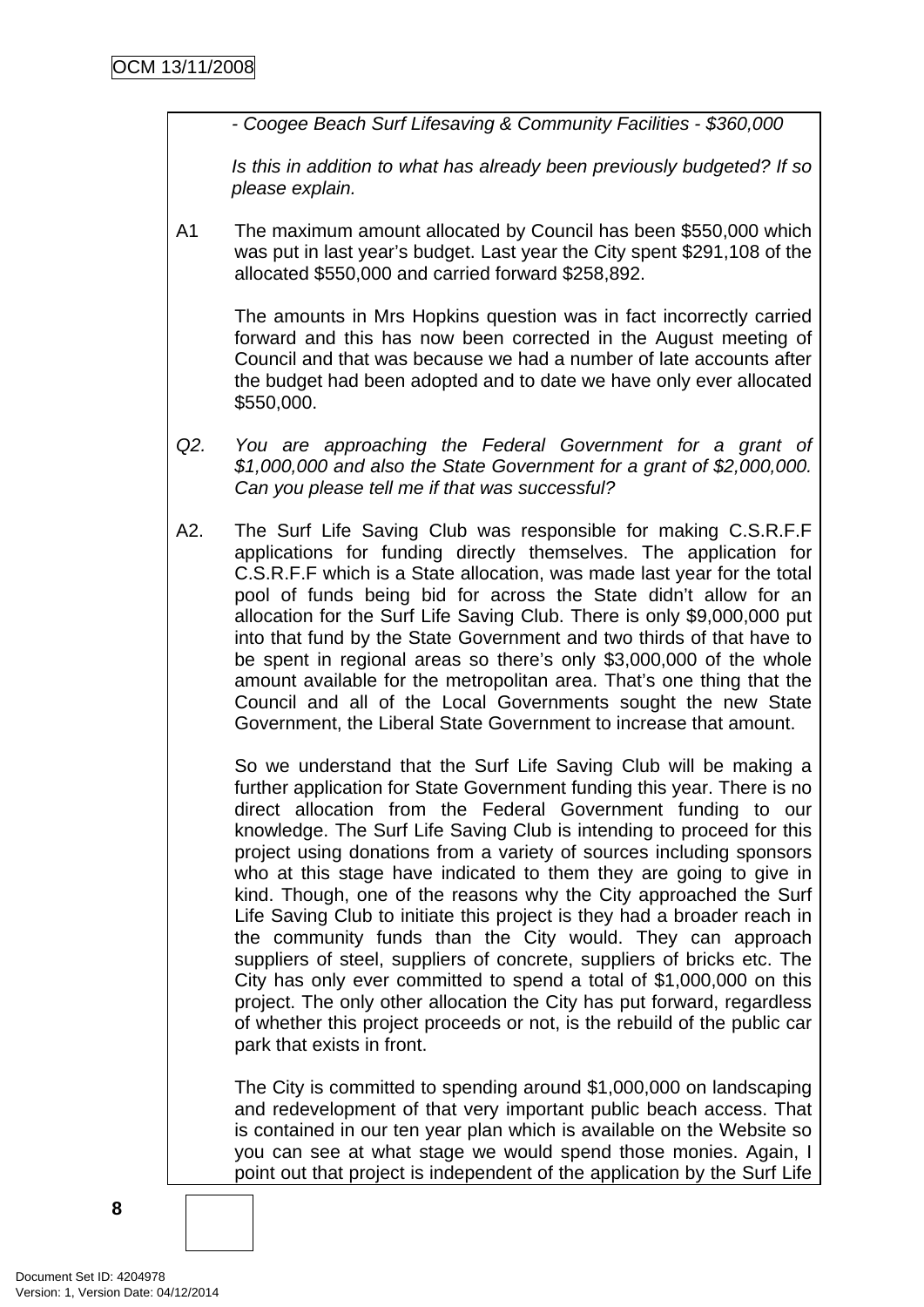Saving Club for funds for the construction of the club.

 The City has been very positively behind the Surf Life Saving Club. We consider that as a community facility, that it is providing a valuable service, not only in terms of safety and security along our coastline, but as a public and physical activity. A club that encourages not only the young, but they have the Masters swimming program. The City of Cockburn is very much behind all of these community associations and we wrote in support of the application to C.S.R.F.F and we will certainly be lobbying the new Ministers for funding support for them. At the end of the day, the application for funds for the development of the facility is being run by the Surf Life Saving Club. If you have additional questions for them, I suggest you might like to approach them.

THE DEPUTY MAYOR ARRIVED AT THE MEETING, THE TIME BEING 7.53PM

### **Mr Logan Howlett, North Lake Council Honour Boards**

*Q1. Where are the Council Honour Boards being stored? When and where are they going to be re-erected? When is the information I initially requested approximately two years ago (and made regular enquiries about since) on the names on each Honour Board going to be provided? Is it true that a substantial individual Honour Board has been produced or about to be produced, or planned to be produced or funding has been provided for in order to honour the Mayor Stephen Lee.* 

 *Can you also clarify that the information on the old Honour Boards are going to be contained on the new honour boards when they are erected* 

A1. In terms of the later point, there are no such plans for a Honour Board for Mayor Lee. The old Honour Boards are stored in the Cockburn Civic Centre. The information that Mr Howlett is here and I will provide this to you at the end of the meeting. New honour boards are being developed that are in harmony and sympathy with the architectural form of the new extensions and they will be restored over the next six months or so.

 In keeping with the redevelopment of the facilities here, we sought to develop a replacement honour board which had the capacity to record the names of future Councillors, whereas the old ones had been completely exhausted for space. One of the things that we are doing with the Honour Board, it will be of a glass Perspex style with embossed lettering on it. We are placing it in the Foyer in a location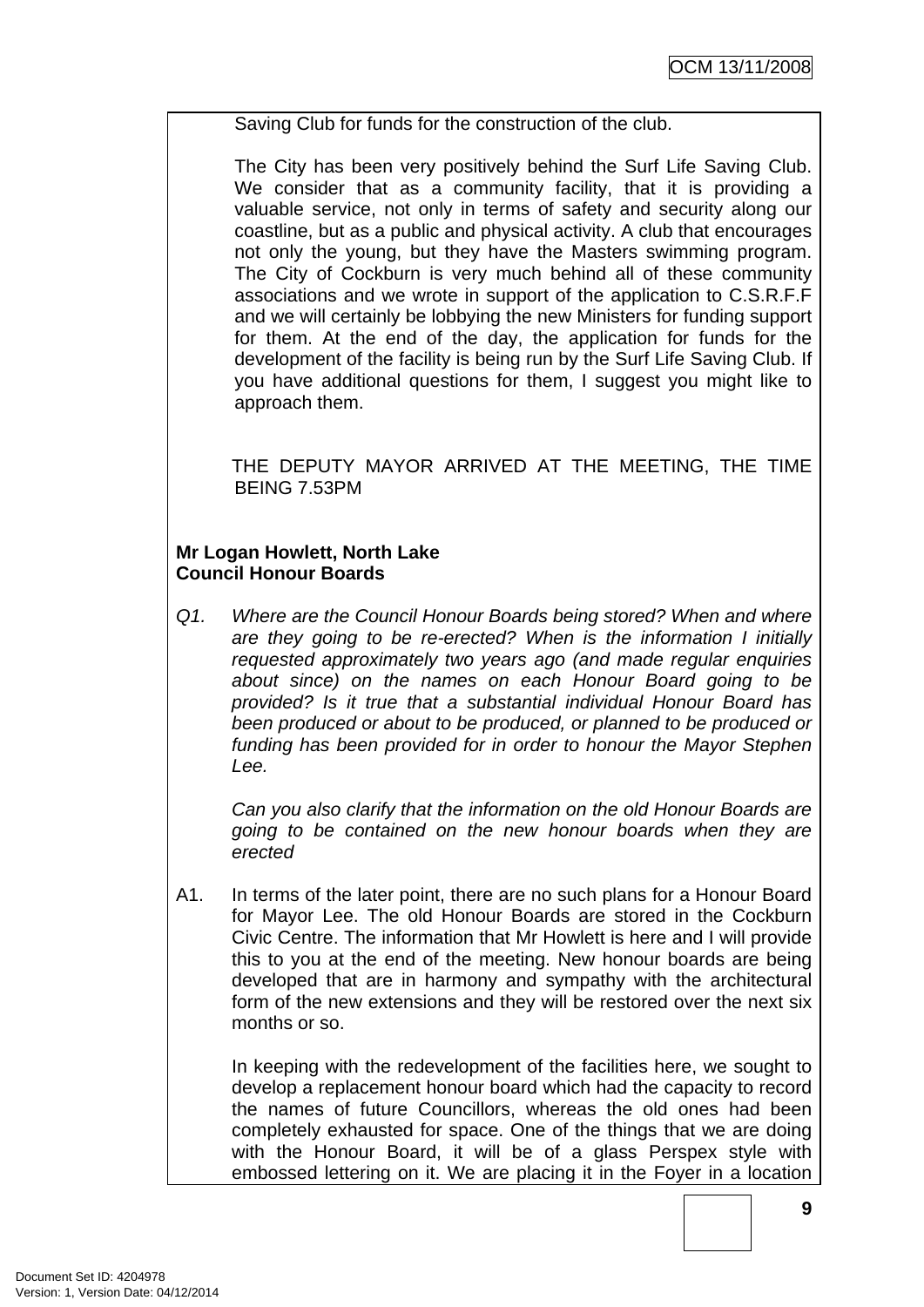which can be seen from both upstairs and downstairs above the void where you enter.

#### **QUESTIONS FROM THE FLOOR – ITEMS ON THE AGENDA**

**Don Miguel, OAM JP Freeman North Lake** 

- *Q1 On recent Media reports stating the City's \$5,500,000 investment now being worth only \$3,150,000, are they correct or not?*
- A1 The media reports are correct. This is information distributed by the City in reports to Council and the media.
- *Q2 What are the total funds at risk from the City's overall investment portfolio?*
- A2 The City has \$5.5m in structured investments (CDO and Credit Linked), which currently have a market value of \$3.15m. This does not include the Argon/Helium investment of \$6m because the City has a capital guarantee otherwise known as principal protection in place, though I might restate for the record not on the receipt of all due interest. Presently, the City still continues to receive all interest that is due and payable on all of its investments including those noted above. This information was presented to the August 2008 ordinary Council meeting.

 As stated, the City will provide for an impairment charge in the 2007/08 financial statements of approximately \$1.8m. What the City will do however, is that it will pursue every avenue to ensure that the City minimises its exposure to this global economic downturn.

- *Q3 Who determines where the City's funds are invested*
- A3 The funds are invested as per the investment policy SFCS1 approved by Council in February 1998 and last reviewed in December 2007. The policy is very similar to the one adopted by the Department of Local Government with one proviso, that the Councils do not invest in derivative/structured investment products. The City has not done so since July 2007.

The Investment policy has three core requirements, they are:

- 1. Maximise the return on surplus cash with the aim of outperforming the benchmark, within agreed levels of risk return exposure.
- 2. Mitigate the credit and liquidity risks that City of Cockburn is exposed to through investment activities within the agreed policy guidelines.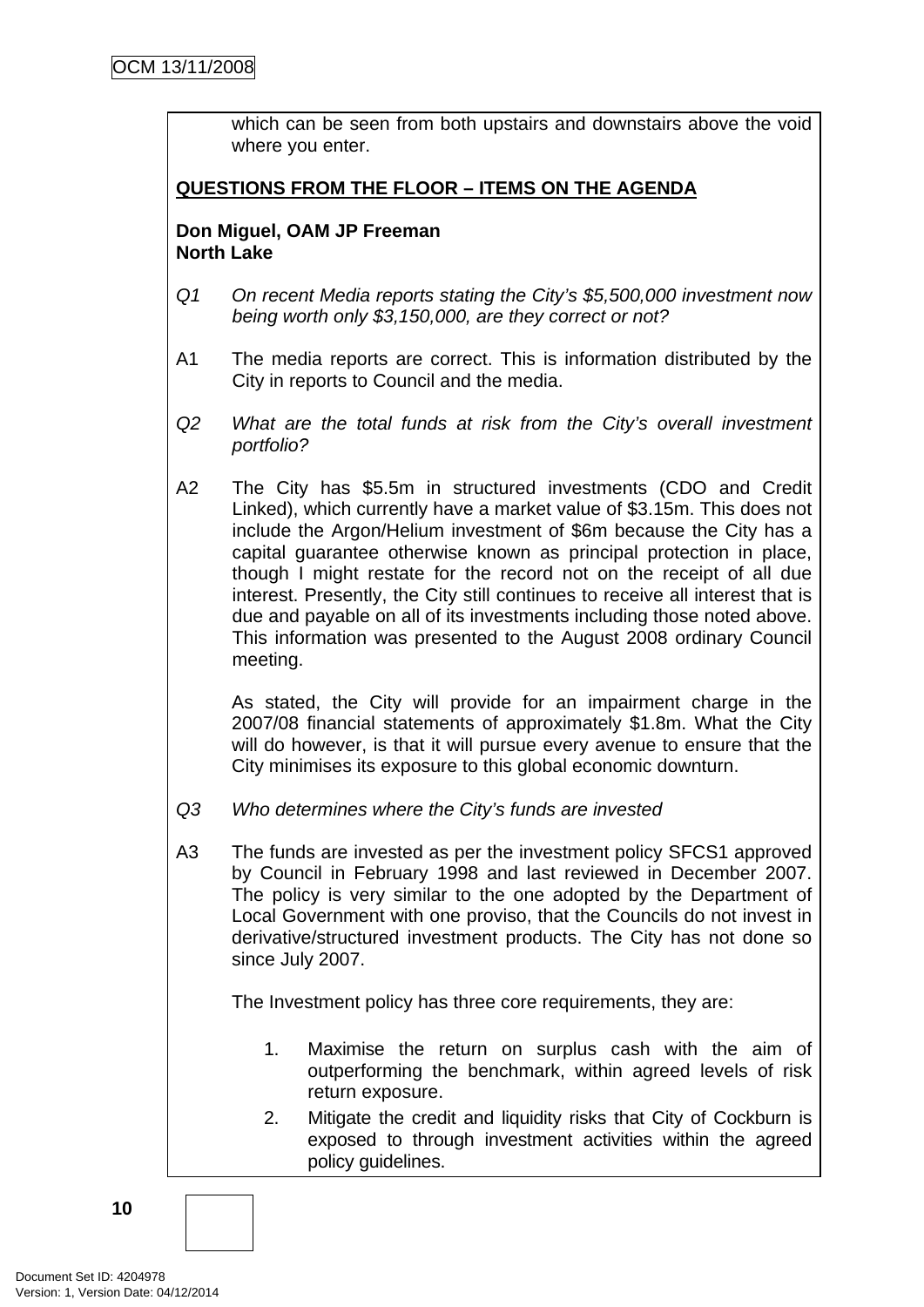- 3. Set dealing policy and controls and management reporting
- *Q4 If they are invested by the Director of Finance, is it by Delegated Authority or not?*
- A4 The power to invest funds is derived from section 6.14 of the Local Government Act 1995 and Regulation 19 of the Local Government (Financial Management) Regulations 1996.

Regulation 19 requires the City to "establish and document internal control procedures to be followed by employees to ensure control over investments." The investments are delegated to the Director, Finance and Corporate Services.

- *Q5 If they are invested by the Director of Finance, is it by Delegated Authority or not?*
- A5 The Investment Policy requires a copy of the investment report to go to the Elected Members each month. This occurs!

The Local Government Act is specific that the investment of surplus funds is a matter handled by officers of the City. Elected Members can influence investment decisions by amending the Investment Policy.

- *Q6 Has any Elected Member received an increase in allowances given Mayor Stephen Lee's approved paid leave of absence?*
- A6 No! The Deputy Mayor, Cr Kevin Allen has not received any additional payment since Mayor Lee was given his leave of absence.

The Presiding Member handed over the meeting to the Deputy Mayor, the time being 8.04pm. At this point in time, the Deputy Mayor acknowledged the presence of Don Miguel (OAM JP Freeman) and Ray Lees (JP Freeman).

# <span id="page-14-0"></span>**8. CONFIRMATION OF MINUTES**

# <span id="page-14-1"></span>**8.1 (MINUTE NO 3826) (OCM 13/11/2008) - CONFIRMATION OF MINUTES**

### **RECOMMENDATION**

That the minutes of the Ordinary Council Meeting held on 9 October 2008, be adopted as a true and accurate record.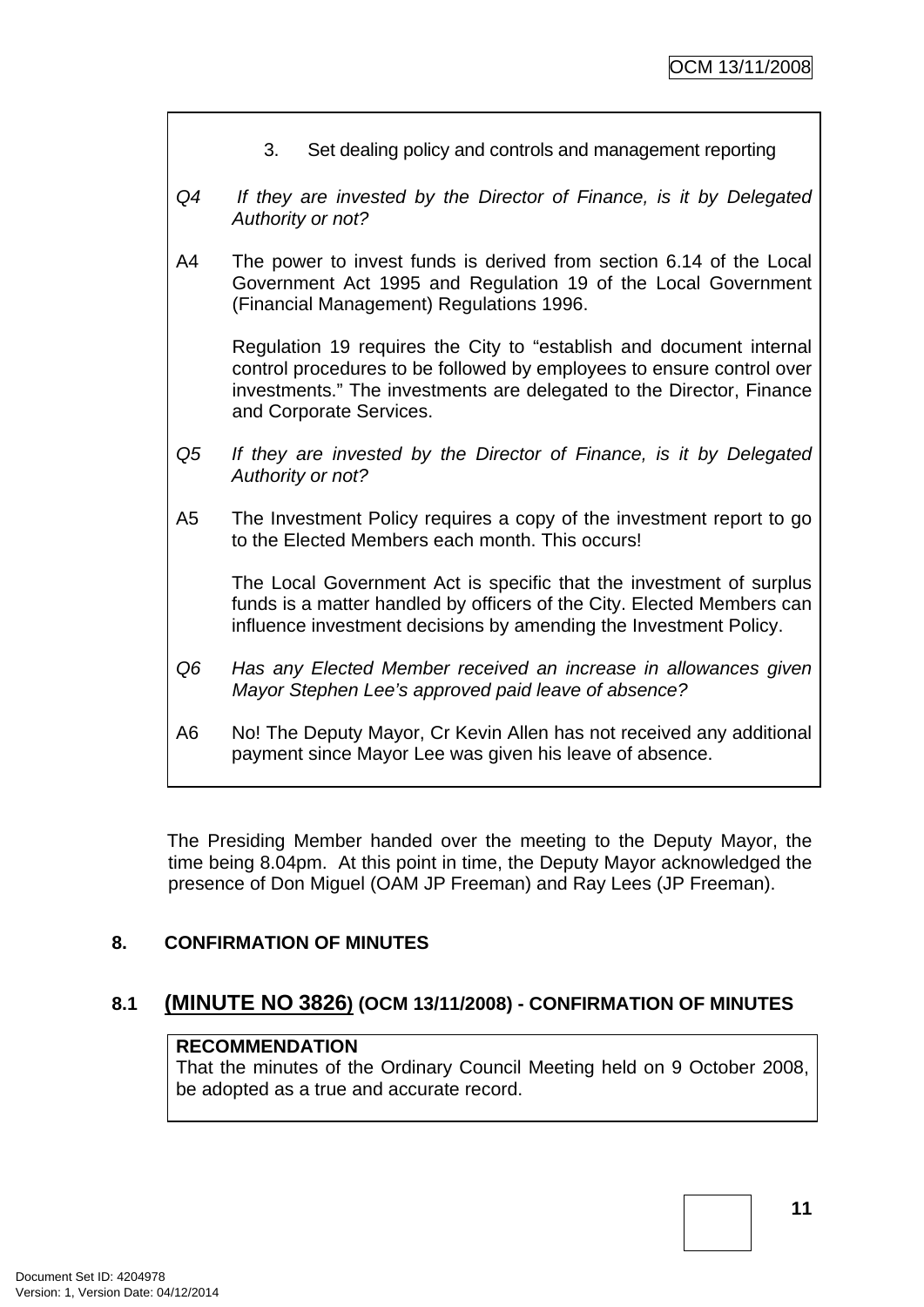# **COUNCIL DECISION**

MOVED Clr S Limbert SECONDED Clr I Whitfield that the recommendation be adopted.

**CARRIED 8/0**

# <span id="page-15-0"></span>**9 (OCM 13/11/2008) - WRITTEN REQUESTS FOR LEAVE OF ABSENCE**

Nil

### <span id="page-15-1"></span>**10 (OCM 13/11/2008) - DEPUTATIONS AND PETITIONS**

Nil

### <span id="page-15-2"></span>**11 (OCM 13/11/2008) - BUSINESS LEFT OVER FROM THE PREVIOUS MEETING (IF ADJOURNED)**

Nil

#### <span id="page-15-3"></span>**12 (OCM 13/11/2008) - DECLARATION OF COUNCILLORS WHO HAVE NOT GIVEN DUE CONSIDERATION TO MATTERS IN THE BUSINESS PAPER**

Nil

AT THIS POINT IN THE MEETING, THE TIME BEING 8:06 PM THE FOLLOWING ITEMS WERE CARRIED BY AN 'EN BLOC' RESOLUTION OF COUNCIL:-

ITEMS:

| 14.1 | 14.2 | 14.4 |      |
|------|------|------|------|
| 15.2 |      |      |      |
| 16.1 | 16.2 | 16.3 | 16.4 |
| 17.2 |      |      |      |

CLR REEVE-FOWKES LEFT THE MEETING AT THIS POINT, THE TIME BEING 8.06PM.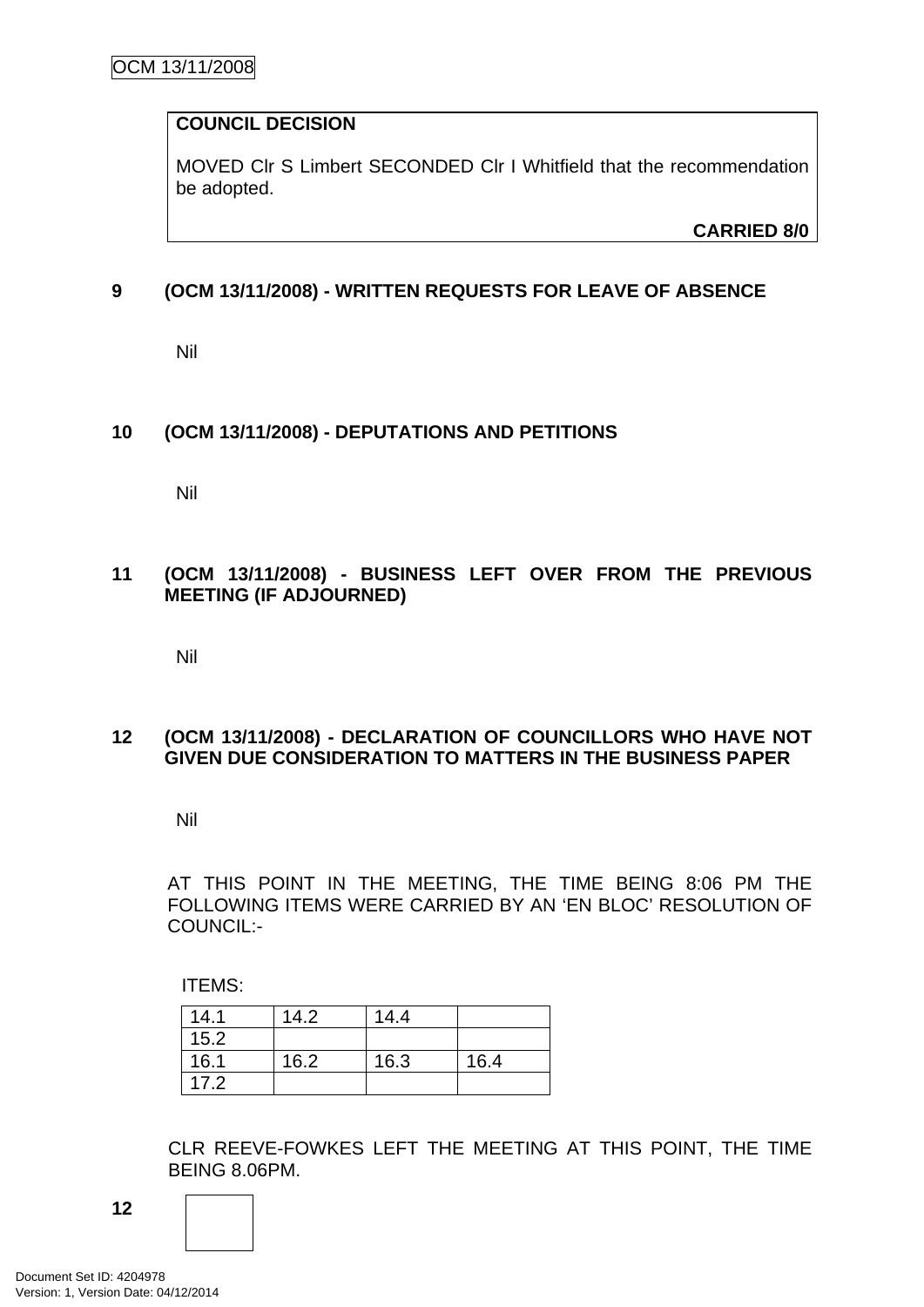### **DECLARATION OF INTEREST**

The Presiding Member advised the meeting that he had received a Declaration of Interest as follows:

### **CLR CAROL REEVE-FOWKES**

Declared a Financial Interest in Item 13.1 "Minutes of the Grants and Donations Committee Meeting Held on 21 October 2008", pursuant to Section 5.62(1)(b) of the Local Government Act, 1995. The nature of the interest is that she is an employee of the Yangebup Family Centre which is a recipient of funds paid by Council during this period.

### <span id="page-16-1"></span><span id="page-16-0"></span>**13. COUNCIL MATTERS**

### **13.1 (MINUTE NO 3827) (OCM 13/11/2008) - MINUTES OF THE GRANTS AND DONATIONS COMMITTEE MEETING HELD ON 21 OCTOBER 2008 (5930) (R AVARD) (ATTACH)**

#### **RECOMMENDATION**

That Council receive the Minutes of the Grants and Donations Committee Meeting held on 21 October 2008 and adopt the recommendations contained therein.

#### **COUNCIL DECISION**

MOVED Clr I Whitfield SECONDED Clr H Attrill that that Council adopt the recommendation with the inclusion of the \$1000 Donation to the Lions Club of Jandakot Lakes.

# **CARRIED 7/0**

#### **Reason for Decision**

This club does a lot of good work around the City of Cockburn. We have donated to them in the past and by their application they have planned for another grant this financial year. Although the club is becoming financially self sustaining this grant was planned, and applied for. A covering letter should explain that future grants from the Council would only be looked at favourably with specific projects and outcomes mentioned.

#### **Background**

The Council of the City of Cockburn established the Grants and Donations Committee to recommend on the level and nature of grants and donations provided to external organisations and individuals.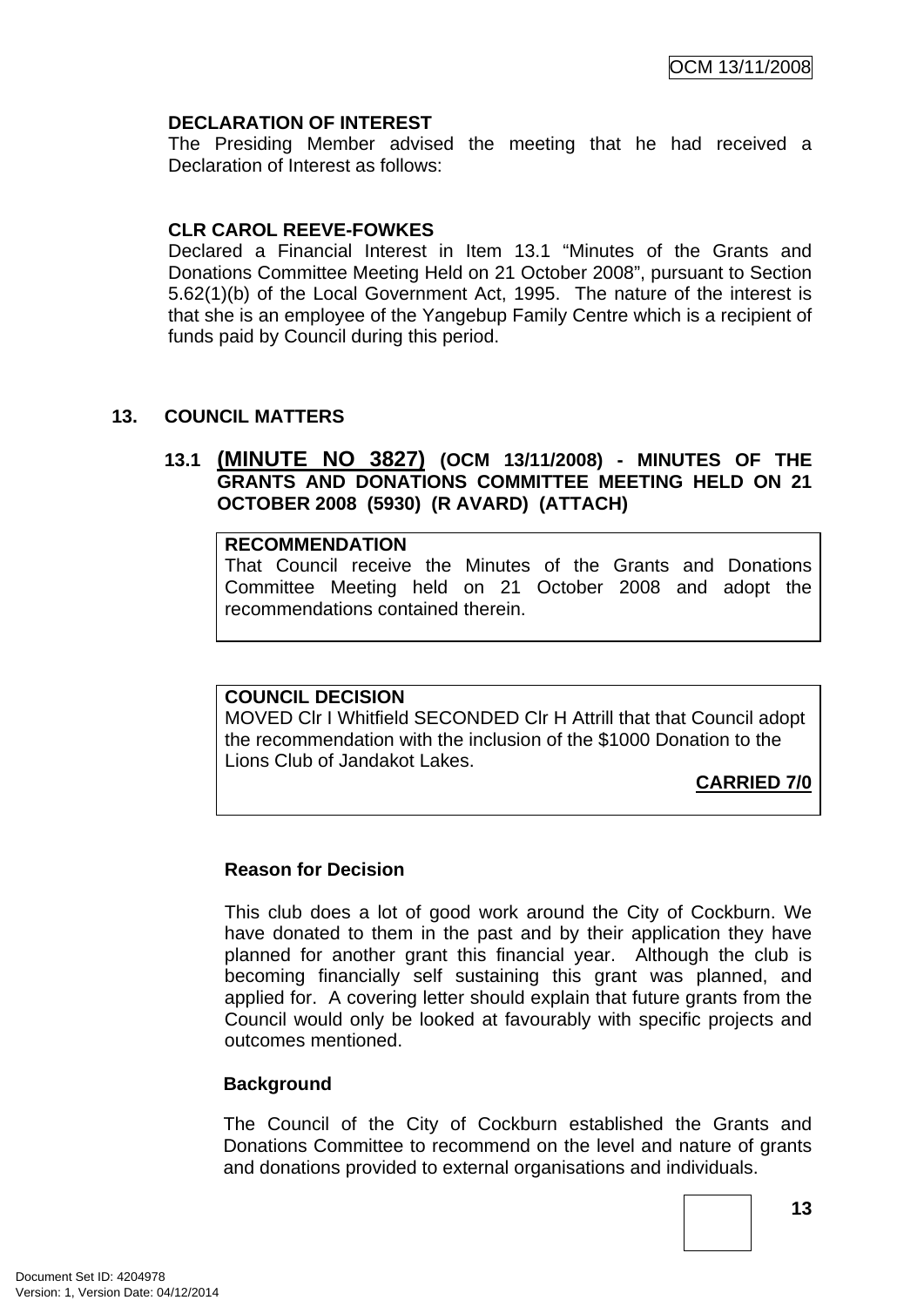#### **Submission**

To receive the Minutes of the Grants and Donations Committee and adopt the recommendations of the Committee.

#### **Report**

On Council's 2008/09 Budget the sum of \$714,000.00 was identified for distribution as grants, donations and sponsorship to external organisations and individuals.

At its meeting of 15 July 2008 the Committee gave consideration to the level and nature of a range of grants, donations and sponsorship allocations for 2008/09 which were duly adopted by Council on 14 August 2008.

The September 2008 round of Grants, Donations and Sponsorship funding opportunities was advertised and closed on 30 September 2008. The Committee considered the donations and sponsorship applications at its meeting on 21 October 2008. A revised summary of grants, donations and sponsorship recommended allocations for 2008/09, made by the Committee, is attached along with the Minutes of the Grants and Donations Committee.

#### **Strategic Plan/Policy Implications**

#### **Governance Excellence**

• To conduct Council business in open public forums and to manage Council affairs by employing publicly accountable practices.

#### **Budget/Financial Implications**

All grants and donations will be considered in the context of Council Policy SC35 which establishes that 2% of rateable income will be available for this purpose.

#### **Legal Implications**

N/A

#### **Community Consultation**

In the lead up to the September 2008 round, grants, donations and sponsorship funding opportunities were promoted through the local media and Council networks. The promotional campaign has comprised: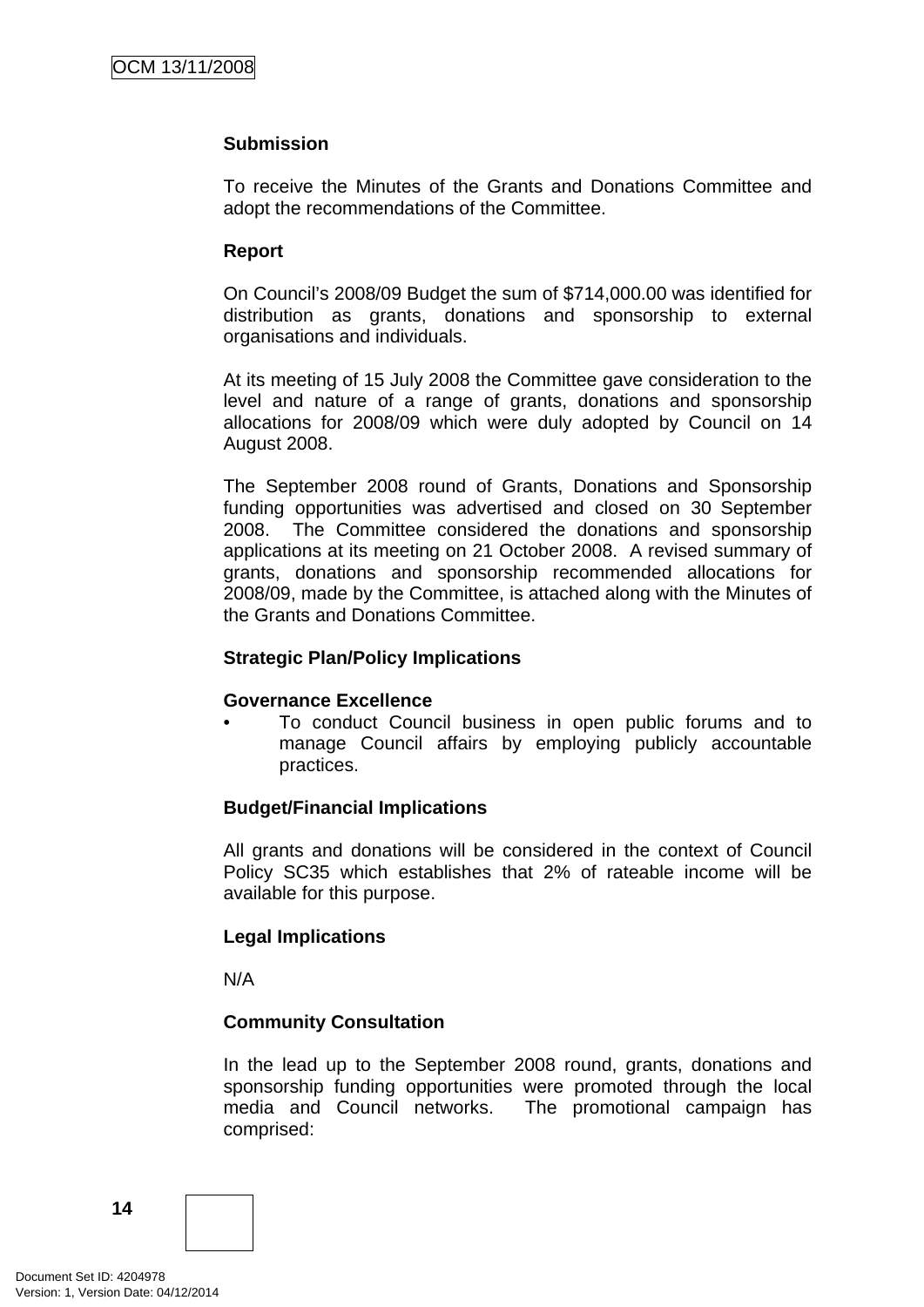- Three advertisements running fortnightly in the Cockburn Gazette's City Update on 19/08/08, 02/09/08 and 16/09/08.
- One advertisement in the September edition of the Cockburn Soundings.
- Promotion to community groups through the Community Services email networks and contacts.
- All members of the Regional Community Development Group, Regional Parents Group and Regional Seniors Group have been encouraged to participate in the City's grants program.

# **Attachment(s)**

Minutes of the Grants and Donations Committee Meeting – 21 October 2008.

### **Advice to Proponent(s)/Submissioners**

N/A

### **Implications of Section 3.18(3) Local Government Act, 1995**

Nil.

CLR REEVE-FOWKES RETURNED TO THE MEETING, THE TIME BEING 8.11PM.

THE PRESIDING MEMBER ADVISED CLR REEVE-FOWKES OF THE DECISION OF COUNCIL IN HER ABSENCE, IN RELATION TO ITEM 13.1

<span id="page-18-0"></span>**13.2 (MINUTE NO 3828) (OCM 13/11/2008) - APPOINTMENT OF ELECTED MEMBER TO AUDIT COMMITTEE, DELEGATED AUTHORITIES, POLICIES AND POSITION STATEMENTS COMMITTEE (DAPPS) AND CHIEF EXECUTIVE OFFICER'S (CEO) PERFORMANCE AND SENIOR STAFF KEY PROJECTS APPRAISAL COMMITTEE (5017) (R AVARD)** 

# **RECOMMENDATION**

That Council:

- (1) pursuant to Section 7.1A of the Local Government Act, 1995 appoints ………………… (1 elected member) to the Audit Committee; and
- (2) pursuant to Section 5.8 of the Local Government Act, 1995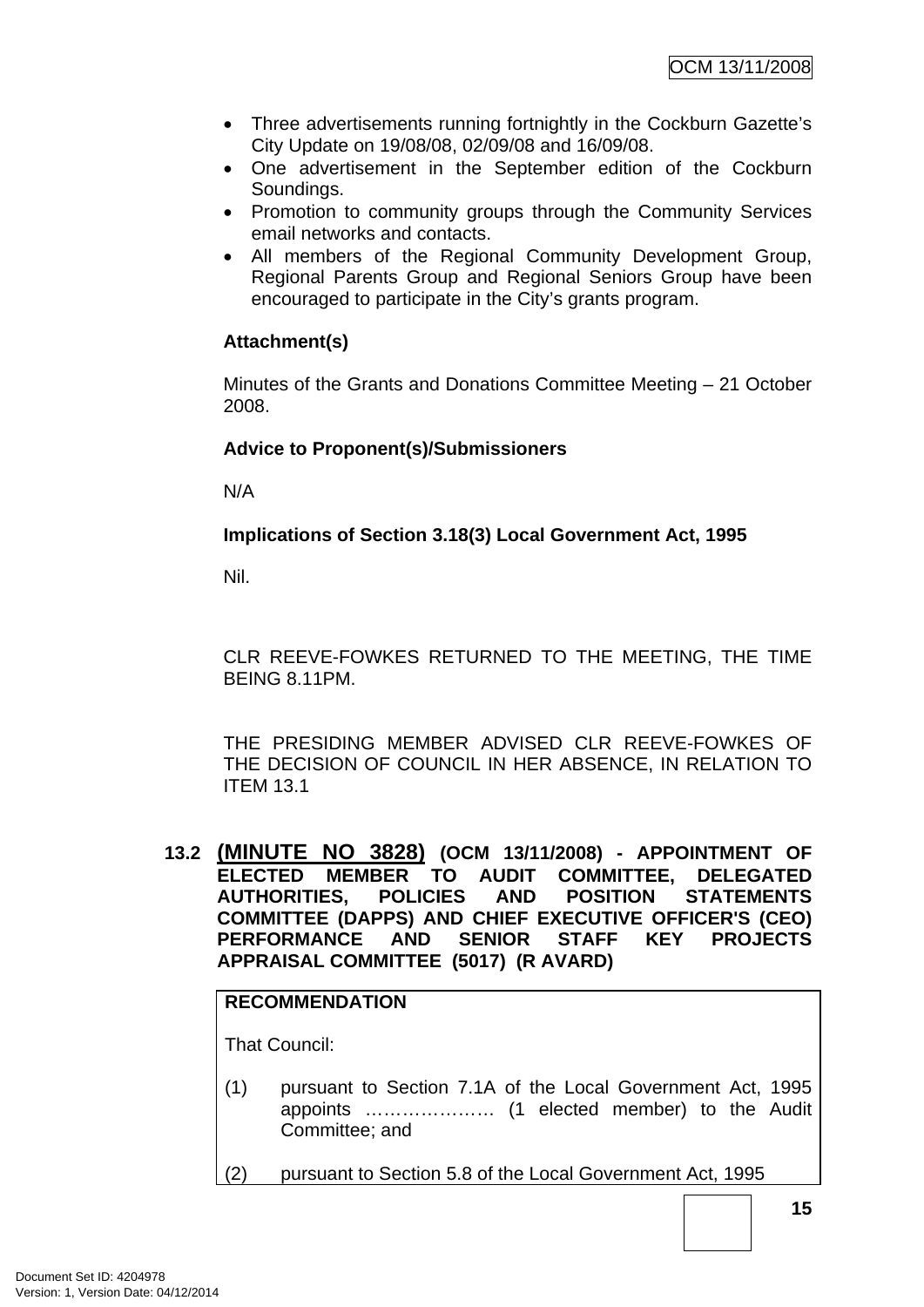- 1. appoints ……………. (1 elected member) to the Delegated Authorities, Policies and Position Statements Committee (DAPPS); and
- 2. appoints …………………. (1 elected member) to the Chief Executive Officer's (CEO) Performance and Senior Staff Key Projects Appraisal Committee.

# **TO BE CARRIED BY AN ABSOLUTE MAJORITY OF COUNCIL**

### **COUNCIL DECISION**

MOVED Clr S Limbert SECONDED Clr C Reeve-Fowkes that the Council:

- (1) pursuant to Section 7.1A of the Local Government Act, 1995 appoints Clr Attrill to the Audit Committee; and
- (2) pursuant to Section 5.8 of the Local Government Act, 1995
	- 1. appoints Clr Attrill to the Delegated Authorities, Policies and Position Statements Committee (DAPPS); and
	- 2. appoints Clr Attrill to the Chief Executive Officer's (CEO) Performance and Senior Staff Key Projects Appraisal Committee.

#### **CARRIED BY ABSOLUTE MAJORITY OF COUNCIL 8/0**

#### **Reason for Decision**

The appointment of Clr Attrill to these committees will assist in ensuring a quorum is available and will allow the meetings to be run concurrently. Clr Attrill brings additional specific knowledge and she has expressed an interest in joining the above committees.

#### **Background**

Mr Richard Graham has resigned from the Council of the City of Cockburn resulting in a vacancy on the Audit Committee, the Delegated Authorities, Policies and Position Statements Committee (DAPPS) and the Chief Executive Officer's (CEO) Performance and Senior Staff Key Projects Appraisal Committee. The appointment of an elected member to these committees will assist in ensuring that there are sufficient elected members in attendance for a quorum.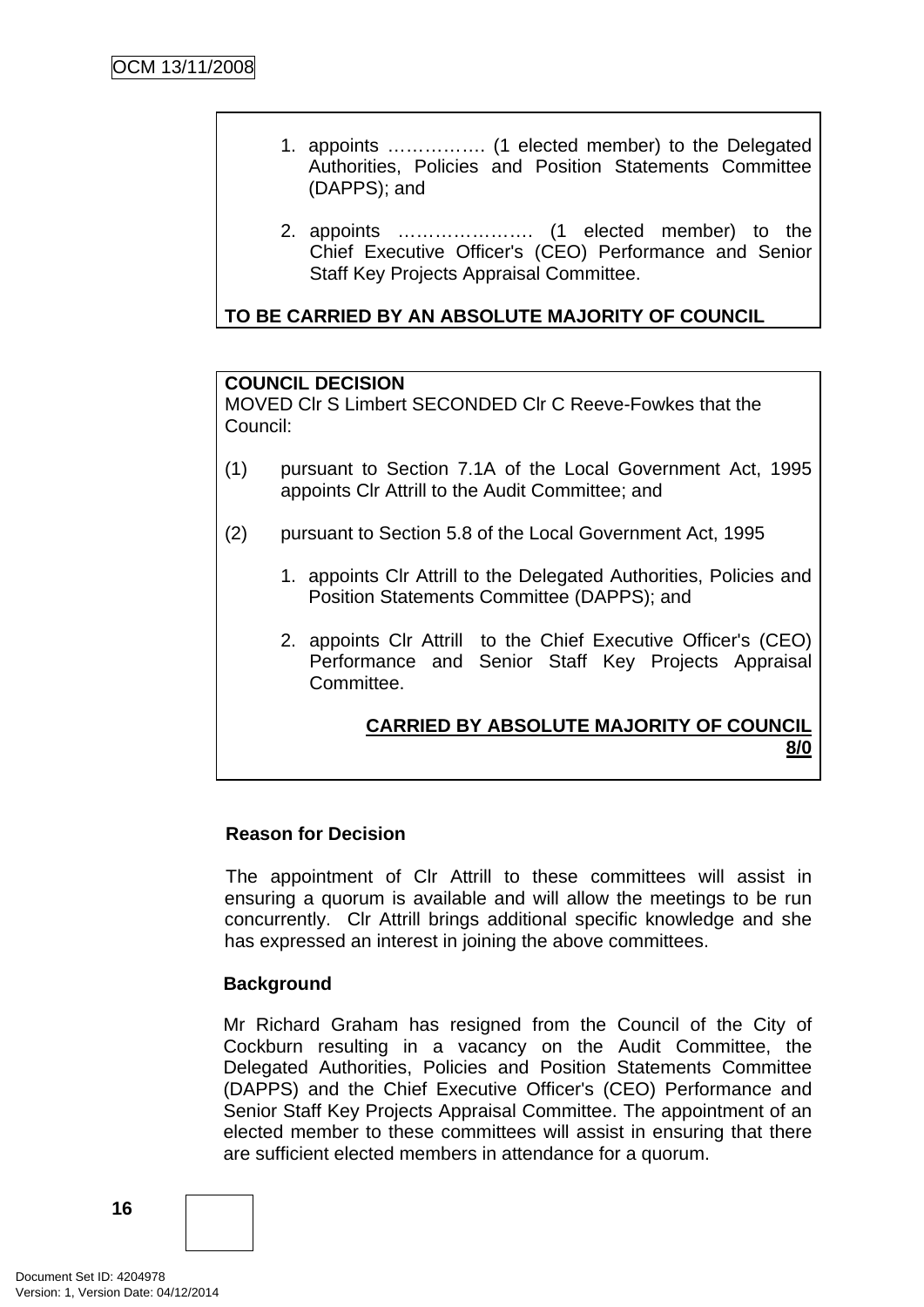# **Submission**

N/A

# **Report**

Council is required to review its Delegation of Authorities to Officers Register on an annual basis. There is also an ongoing requirement to adopt new policies, position statements and delegate new authorities throughout the year. The DAPPS Committee has been established to make recommendations to Council on these matters.

Part 7 of the Local Government Act, 1995 prescribes matters dealing with Audits and financial accounts in local government and requires all Councils to establish an Audit Committee and appoint at least three persons to the Committee.

As these committee meetings are run in sequence it is proposed that the same elected member be appointed to each committee.

# **Strategic Plan/Policy Implications**

# **Governance Excellence**

- To conduct Council business in open public forums and to manage Council affairs by employing publicly accountable practices.
- To provide effective monitoring and regulatory services that administer relevant legislation and local laws in a fair and impartial way.

# **Budget/Financial Implications**

Nil

# **Legal Implications**

Part 7 of the Local Government Act, 2005 refers.

# **Community Consultation**

N/A

**Attachment(s)**

Nil

# **Advice to Proponent(s)/Submissioners**

N/A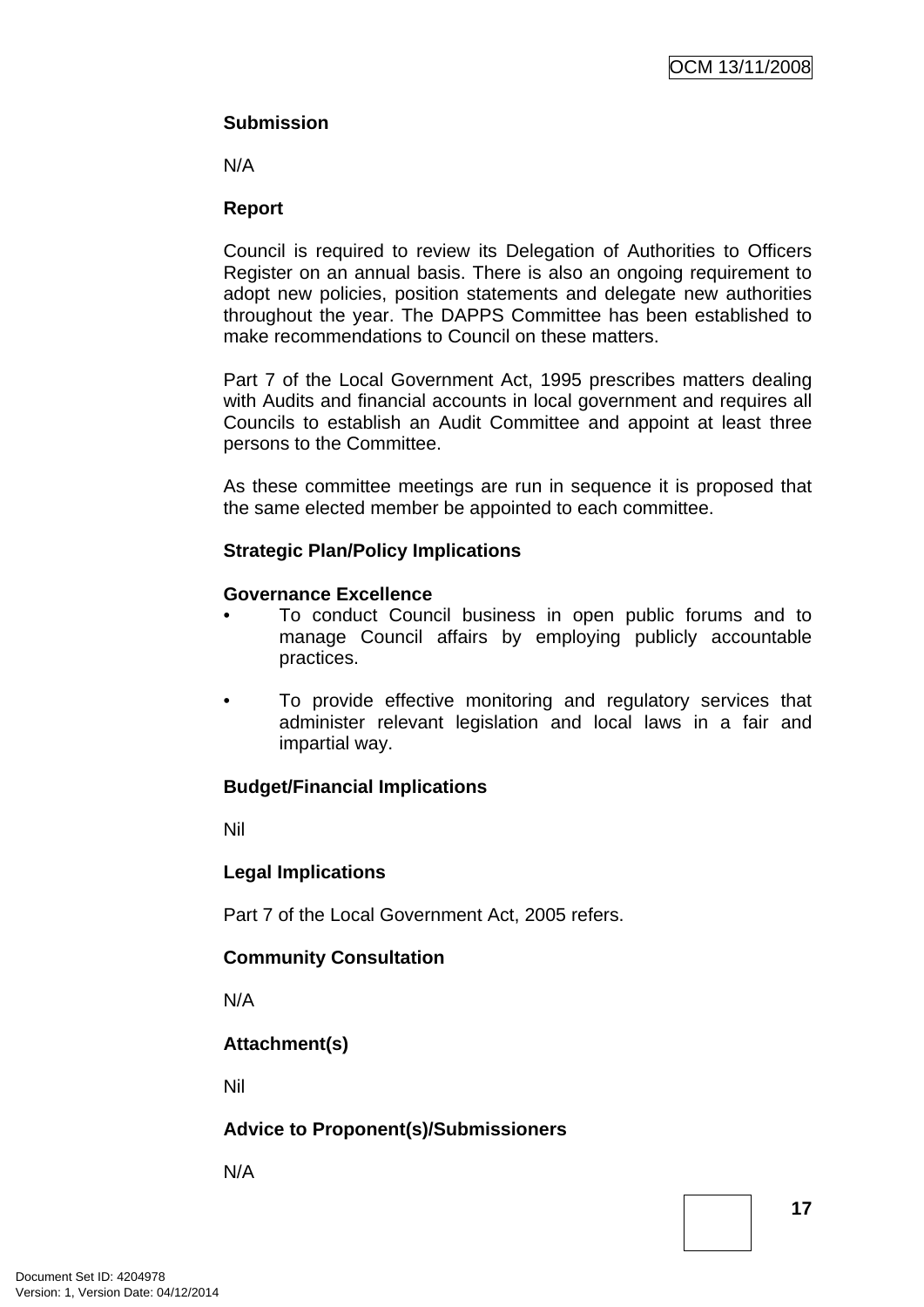### **Implications of Section 3.18(3) Local Government Act, 1995**

Nil

#### <span id="page-21-1"></span><span id="page-21-0"></span>**14. PLANNING AND DEVELOPMENT DIVISION ISSUES**

**14.1 (MINUTE NO 3829) (OCM 13/11/2008) - SINGLE DWELLING (THIRD STOREY EXTENSION) - LOCATION: 1 (LOT 111) CHARLOTTE VIEW COOGEE - OWNER: W GARRARD & S KEEGAN - APPLICANT: W GERRARD (3318070) (A LEFORT) (ATTACH)** 

#### **RECOMMENDATION**

That Council refuse the application for a single house (third storey extension) at 1 (Lot 111) Charlotte View Coogee as follows:-

- (1) the proposal does not comply with Council's Coogee Residential Height Requirements Policy APD 53;
- (2) the proposed height of the dwelling will set an undesirable precedent for residential development in the area; and
- (3) the proposal will result in a building of excessive bulk and scale in relation to the street.

#### **COUNCIL DECISION**

MOVED Clr S Limbert SECONDED Clr H Attrill that the recommendation be adopted.

**CARRIED 8/0**

#### **Background**

| Zoning:    | MRS:                   | Urban                  |
|------------|------------------------|------------------------|
|            | TPS3                   | <b>Residential R20</b> |
| Land use:  | <b>Single Dwelling</b> |                        |
| Lot size:  | 706sam                 |                        |
| Use class: | יים"                   |                        |

The subject site is located on the corner of Charlotte View and Richardson Road in Coogee. It contains a two storey single residential dwelling which has its frontage and vehicle access from Charlotte View.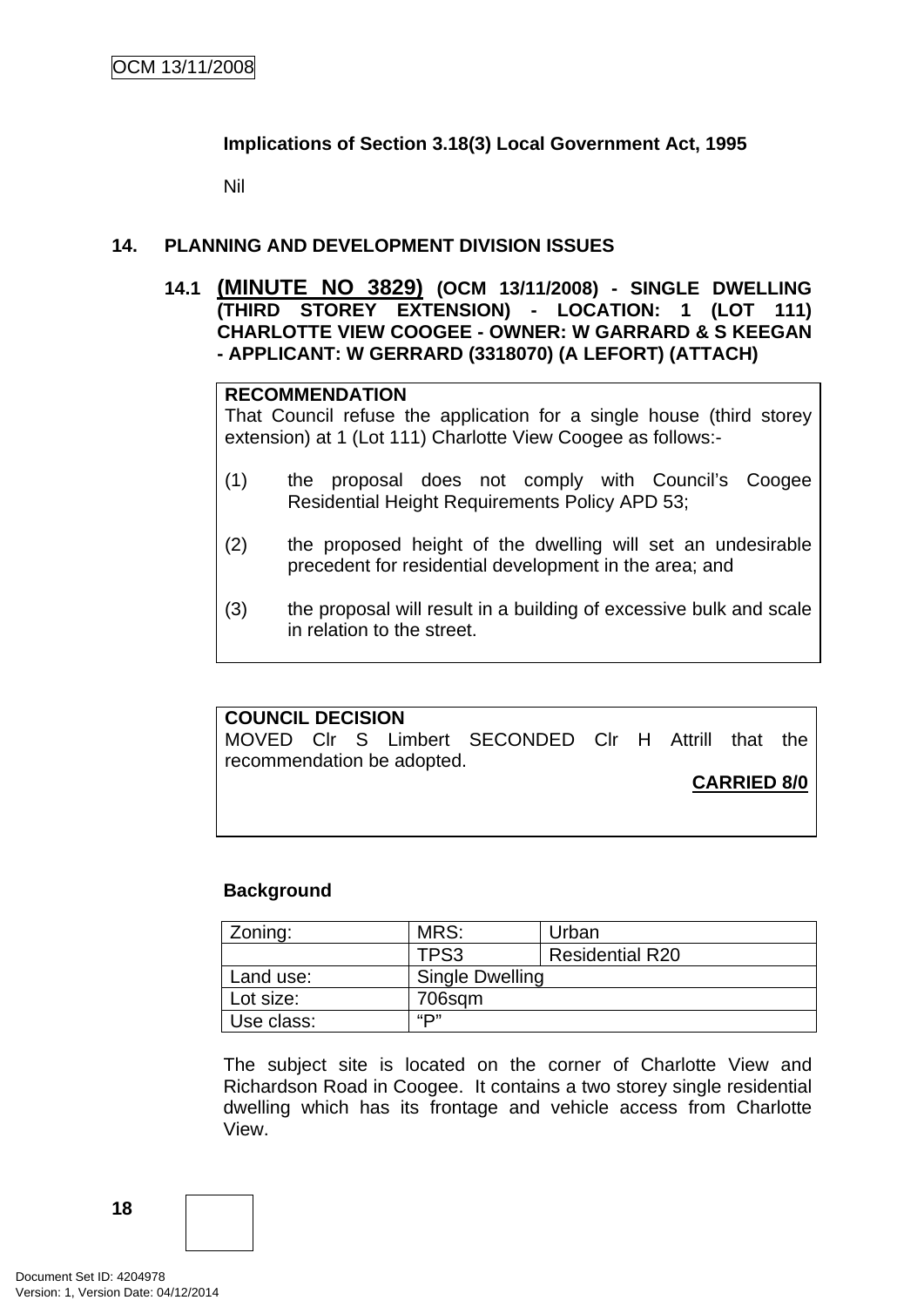### **Submission**

The applicant proposes to construct a third storey extension to the existing dwelling. The third storey is proposed to consist of a games room and balcony which wraps around the southern and western sides of the dwelling. The proposed addition results in an overall building wall height of 8.34 m.

The proposal does not comply with the height limits specified in Council's Coogee Residential Height Requirements Policy APD 53. The proposal was therefore advertised to surrounding neighbours and objections were received which is why the proposal is being referred to Council for determination.

#### **Report**

The following section provides a discussion of the various issues affecting the proposal.

#### Coogee Residential Height Requirements Policy APD 53

The Coogee Residential Height Requirements Policy APD 53 was prepared to guide the height of residential development in the suburb of Coogee and was adopted by Council on 14 August 2008. The policy states that:

*"Maximum building height of residential development shall be limited to :* 

*(i) Top of wall (roof over) – 7 m (ii) Top of Wall (parapet) – 8 m (iii) Top of pitched roof – 10 m"* 

Whilst the overall height of the development complies with this policy (9.22 m), the proposed wall height (8.34 m) exceeds the maximum wall height provided for by this policy, which is 7 m where there is a roof over the wall. The policy states that building heights for residential development shall be limited to those specified in the policy and that any proposal that exceeds the requirements is to be advertised for public comment. The subject proposal was advertised to adjoining neighbours where three submissions were received (refer to Community Consultation section of the report below).

Although recommended by the City, the applicant is unwilling to amend the design to comply with the policy.

#### Building Height

As mentioned above, the proposal will result in a building with a wall height of 8.34 m which exceeds the maximum wall height specified by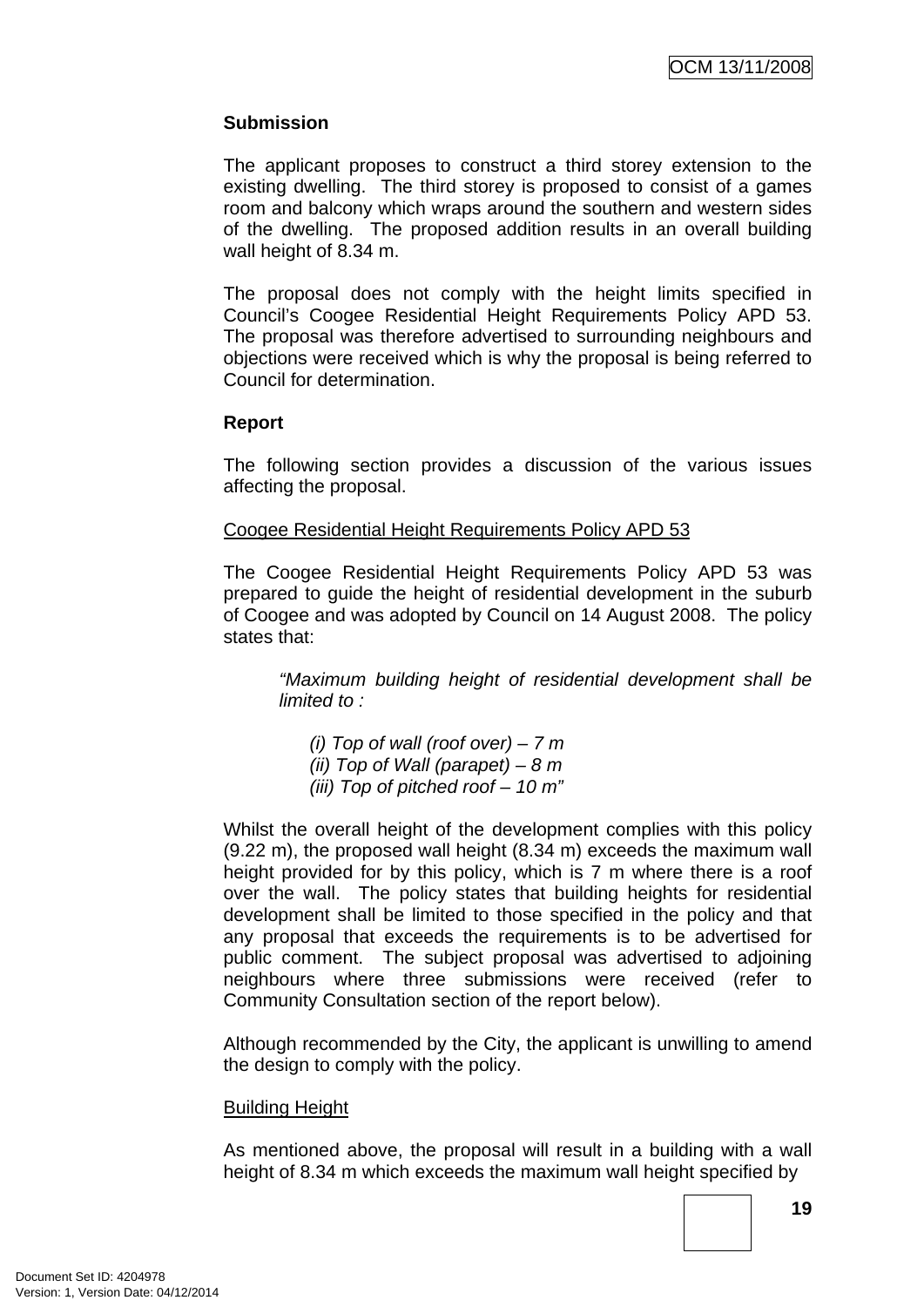Council policy by 1.23 m. The top of the roof which will be 9.24 m complies with the policy which allows a height of 10m to the top of the pitched roof. So whilst the top of the walls exceed Council's policy, the height of the building to the top of the roof complies. It should be noted that when the dwelling was constructed, the western portion of the lot was filled and retained by approximately 0.5 m due to the sloping nature of the lot. The height of the dwelling above natural ground level would therefore be increased on the western boundary (from Richardson Road).

Council should be advised that if the proposed extension did not contain a roof over the wall then the proposed wall height would be permitted to 8 m which means that it would only exceed the policy by 0.3 m.

#### Visual Privacy and Overlooking

The proposal complies with the requirements of the Residential Design Codes (R-Codes) in relation to privacy and overlooking as there are no major openings on the northern and eastern sides of the third storey which are the two sides that have properties. The balconies comply with the cone of vision setbacks as required by the acceptable development provisions of the R-Codes. There is therefore no visual privacy or overlooking issues caused by the proposal.

#### **Streetscape**

The adjoining dwelling on Richardson Road is three storeys with a pitched roof, but the ground floor has been cut into the sloping lot as an undercroft which reduces its overall height and impact on the streetscape. The proposed development however is likely to exceed the height of the adjoining three storey dwelling as the lot has been filled with no undercroft. This coupled with the fact that there are no other three storey dwellings in Charlotte View, may result in a negative impact on existing streetscape.

The proposal does however match the existing dwelling in terms of design and should Council approve the proposal, it is recommended that a condition be imposed that all colours and material for the extension match the rest of the dwelling.

#### **Conclusion**

Based on the above discussion, Council is presented with two options as follows:

#### Option 1

That the proposed development be refused based on the following reasons: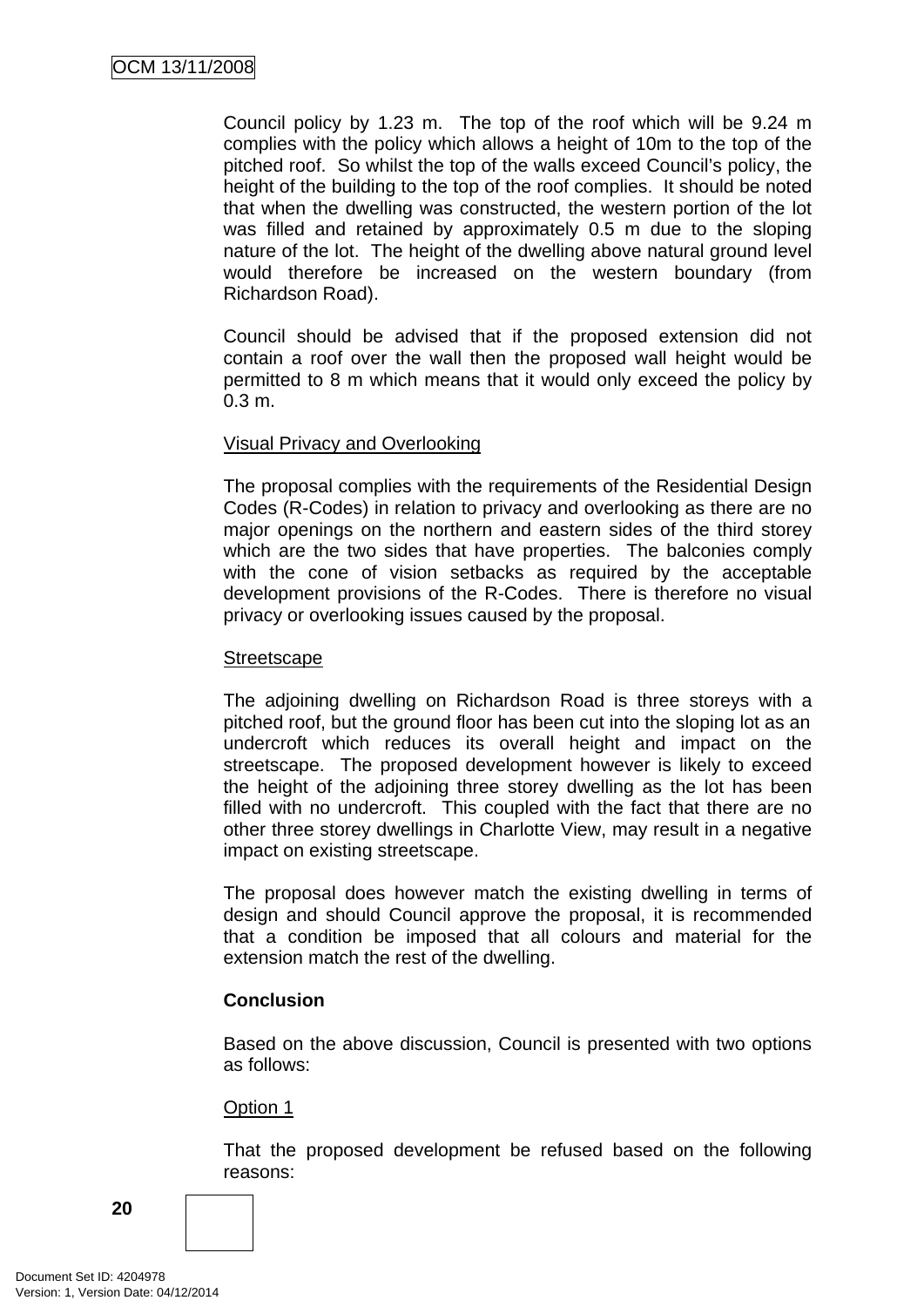- The proposal does not comply with Council's Coogee Residential Height Requirements Policy APD 53.
- The proposed height of the dwelling will set an undesirable precedent for residential development in the area.
- The proposal will result in a building of excessive bulk and scale in relation to the street.

or

# Option 2

That the proposed development be approved based on the following reasons:

- The dwelling's overall height complies with Council's policy.
- The proposal does not cause any privacy or overlooking issues to adjoining properties.
- The proposal does not result in a loss of direct sun or adequate daylight to adjoining properties.
- The proposal does not negatively affect any views of significant of adjoining properties.

It is recommended that Council refuse the application based on the reasons mentioned in Option 1 above.

# **Strategic Plan/Policy Implications**

# **Demographic Planning**

- To ensure the planning of the City is based on an approach that has the potential to achieve high levels of convenience and prosperity for its citizens.
- To ensure development will enhance the levels of amenity currently enjoyed by the community.

#### **Budget/Financial Implications**

N/A

# **Legal Implications**

Town Planning Scheme No. 3 Planning and Development Act 2005 State Administrative Tribunal Regulations

#### **Community Consultation**

In accordance with Council's policy APD53, the proposal was advertised to surrounding five neighbours for comment. Three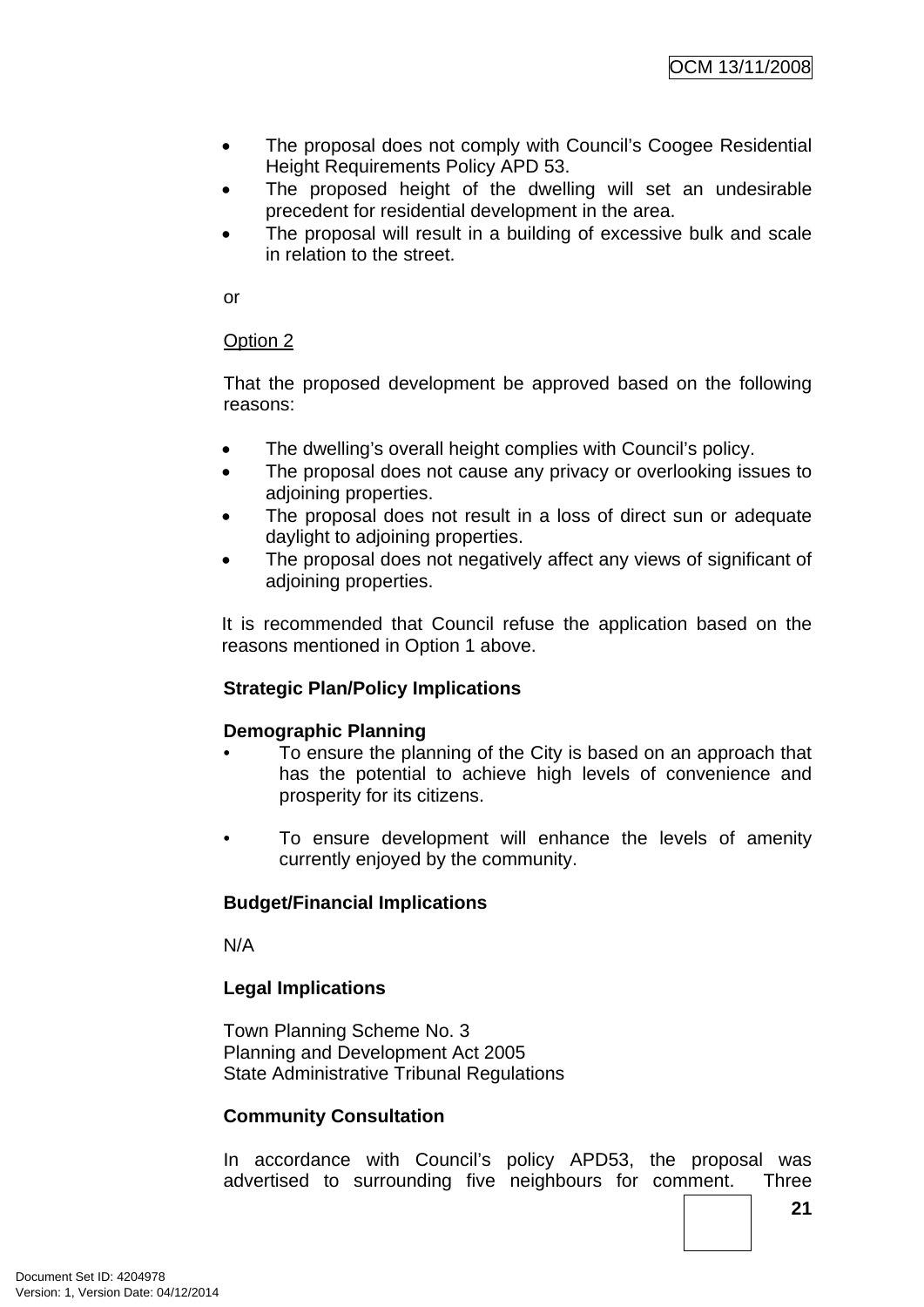neighbours responded consisting of two objections and one nonobjection. The reasons specified in the objections were:

- The proposal does not comply with Council's Policy; and
- The proposal will set an undesirable precedent in the area which could be sited by nearby property owners and could affect my views. I am already impacted by a three storey dwelling to the north which keeps my property in perpetual shade.

The objections received raise valid points but do not relate directly to the proposal. Council's policy APD53 provides guidance to Council in decision making related to heights of residential dwellings in Coogee. However proposals that do not comply with the policy provisions but which provide an acceptable built form outcome can still be supported by Council.

### **Attachment(s)**

- 1. Location Plan
- 2. Site Plan
- 3. Floor Plans
- 4. Elevations

#### **Advice to Proponent(s)/Submissioners**

The Proponent(s) and those who lodged a submission on the proposal have been advised that this matter is to be considered at the 13 November 2008 Council Meeting.

#### **Implications of Section 3.18(3) Local Government Act, 1995**

Nil

### <span id="page-25-0"></span>**14.2 (MINUTE NO 3830) (OCM 13/11/2008) - MODIFIED STRUCTURE PLAN FOR LOTS 18 AND 19 GAEBLER ROAD, AUBIN GROVE - OWNER: REGENTS GARDEN GROUP PTY LTD - APPLICANT: TAYLOR BURRELL BARNETT (9671) (M CARBONE) (ATTACH)**

#### **RECOMMENDATION** That Council:

(1) adopt the modified structure plan for Lots 18 and 19 Gaebler Road, Aubin Grove prepared by Taylor Burrell Barnett as shown within attachment 3, subject to the deletion of Commercial/Home Base Business within the legend and adding to the site notation the words "and / or child care centre";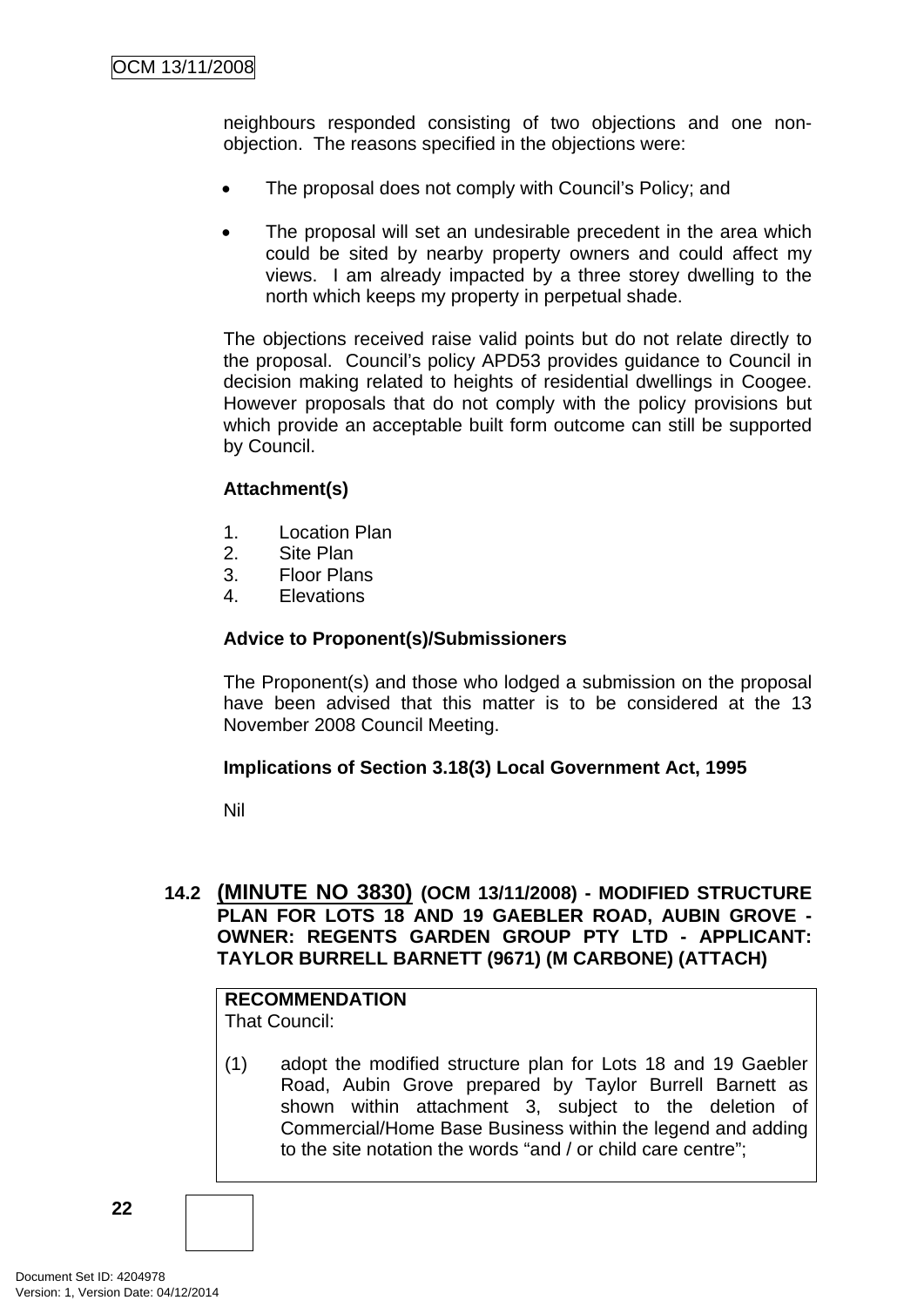- (2) adopt the officers recommendations on the Schedule of Submissions contained in the Agenda attachments and forward a copy of the modified Structure Plan and Schedule of Submissions to the Western Australian Planning Commission; and
- (3) advise the proponent and submissioners of Council's decision accordingly.

### **COUNCIL DECISION**

MOVED Clr S Limbert SECONDED Clr H Attrill that the recommendation be adopted.

**CARRIED 8/0**

# **Background**

The original local structure plan for the site was approved by Council in January 2005 and endorsed by the Western Australian Planning Commission in March 2005. The approved structure plan incorporates Public Open Space (POS), a Retirement Village (R40), Restricted Use Dependant Aged Care (R40) and Restricted Use Child Care Centre. (refer attachments)

#### **Submission**

Taylor Burrell Barnett has submitted a modified structure plan for Lots 18 and 19 Gaebler Road, Aubin Grove. The modified structure plan proposes to change the Child Care Centre to a Medical Centre and replace portion of the POS with the Retirement Village (R40) and accordingly provide 1376 $m<sup>2</sup>$  as cash in lieu. (refer attachments)

# **Report**

The two components of the modified structure plan are discussed below:

#### Child Care Centre to Medical Centre

The south eastern corner of the site is nominated as a Child Care Centre within the existing structure plan which occupies an area of 1918m<sup>2</sup>. The modified structure plan proposes this as a Medical Centre.

The co-location of a Residential Aged Care facility and Retirement Complex with a Medical Centre will represent a logical and efficient use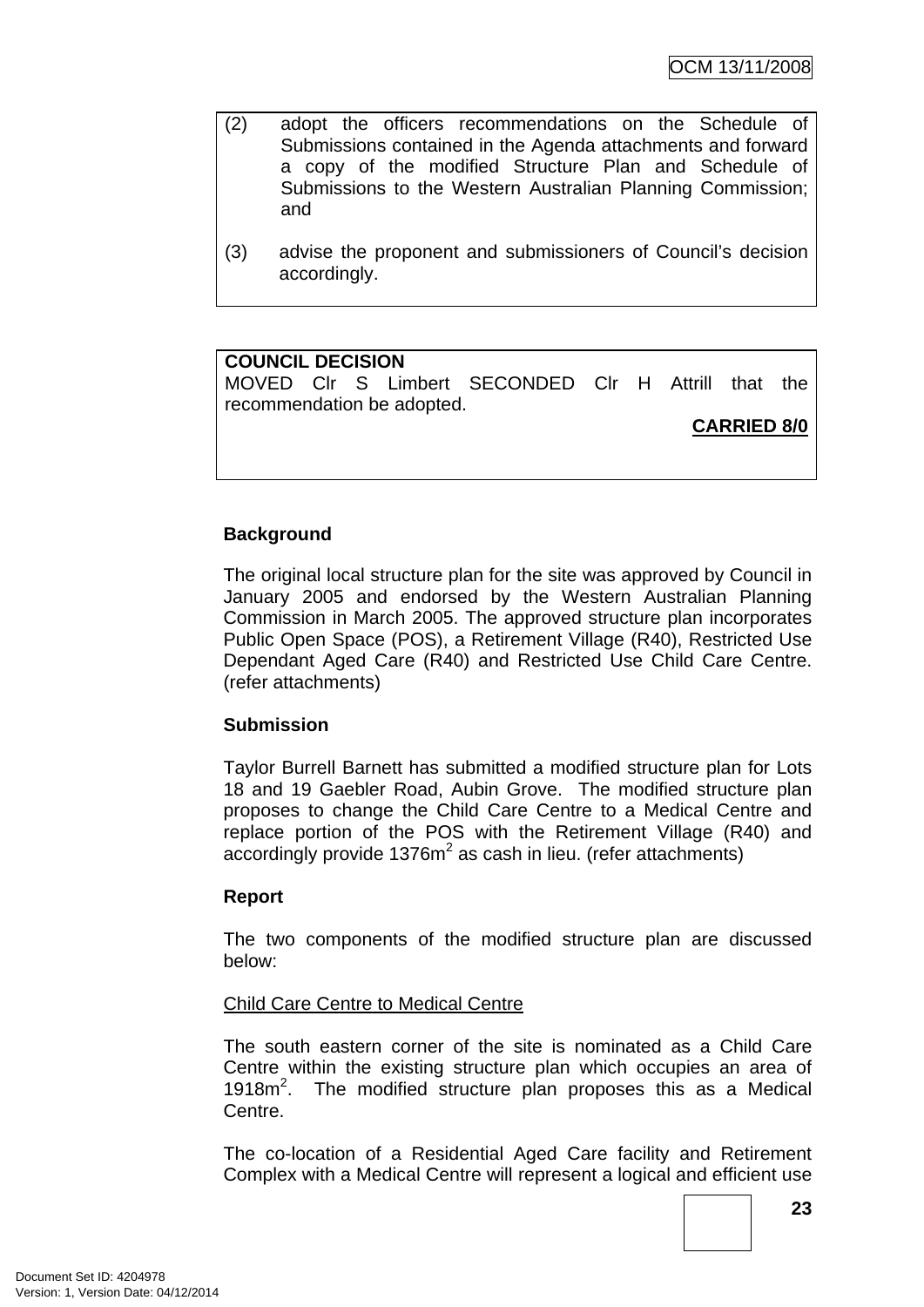of land, given the medical support and attention required by the elderly. The proximity of the three uses will also allow for some sharing of services and operation activities.

The Medical Centre is suitably located along Lyon Road and will complement the proposed local centre located across Lyon Road, creating a suitable commercial node.

If considered that the site is appropriate for both the existing nominated use of Child Care Centre and the proposed use of Medical Centre then the site should be appropriately notated to permit either use.

#### Portion of POS converted to Retirement Village (R40)

The POS within the south-west corner is proposed to be decreased from 10% to 5.25%. This results in an additional 1376  $m^2$  being included into the retirement village (R40) site. The reduction in the physical area of POS will be provided in the form of cash in lieu.

The enlargement of the retirement village will enable the inclusion of private recreational activities including a bowling green for residents' and community use, increasing the overall amenity of the development to residents.

The bowling green and clubhouse will provide a safe environment for physical activity and socialisation for what will be a predominately elderly population.

A number of car parking bays are also proposed within the Gaebler Road reserve to serve the proposed bowling green within the Retirement Village and the POS. The specific number of bays will be determined at the development application stage

Overall, the Aubin Grove area has a sufficient amount of POS and the minor reduction in POS will not significantly impact on the POS provision but results in the provision of a better facility.

#### **Consultation**

The modified Structure Plan was advertised for public comment for 21 days. Three submissions were received from service authorities/government agencies. Two providing advice and one (Department for Planning and Infrastructure) objecting to the functionality and integration of the POS. As a result of the submission, the applicant has submitted a revised plan which has increased the size of the POS by  $263m^2$  and increased its frontage to the proposed POS to the south to improve its integration. The revised POS configuration is satisfactory to the Parks and Strategic Planning Officers and is considered to satisfy the concerns of the DPI as further explained in the Schedule of Submissions.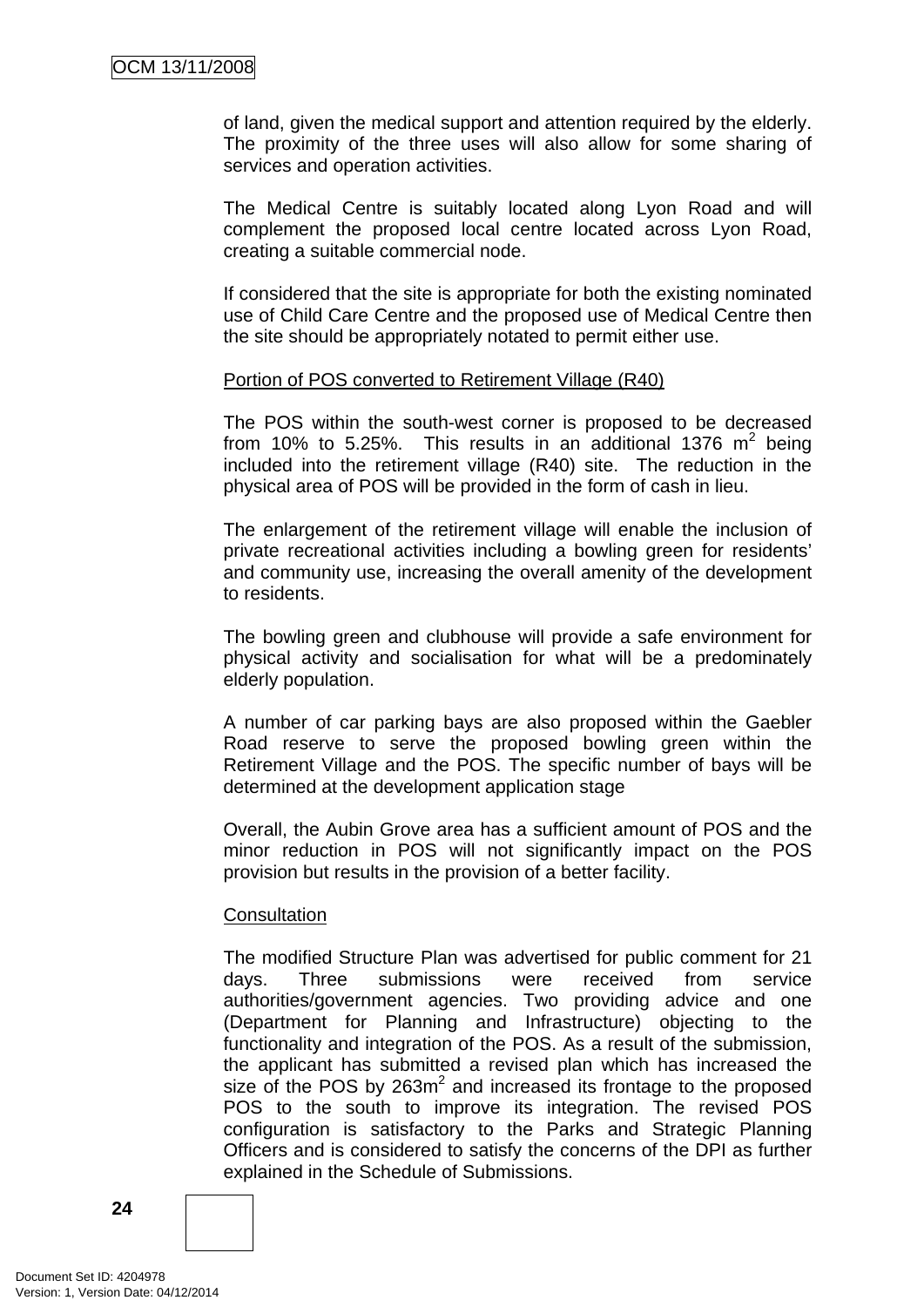### Recommendation

It is recommended that Council adopt the modified structure plan and advise the Western Australian Planning Commission accordingly. Reference to Commercial/Home Base Business within the legend of the structure plan requires deletion as this zone is not consistent with the Council's Town Planning Scheme and the use be modified to allow both the Child Care Centre and Medical Centre.

### **Strategic Plan/Policy Implications**

#### **Demographic Planning**

- To ensure the planning of the City is based on an approach that has the potential to achieve high levels of convenience and prosperity for its citizens.
- To ensure development will enhance the levels of amenity currently enjoyed by the community.

#### **Infrastructure Development**

- To construct and maintain community facilities that meet community needs.
- To provide an appropriate range of recreation areas that meets the needs of all age groups within the community.

The Planning Policy which apply to this item is:

SPD4 - 'Liveable Neighbourhoods'

# **Budget/Financial Implications**

POS cash in lieu will be used to enhance other parks in the Aubin Grove locality in accordance with the provisions of the Planning and Development Act.

# **Legal Implications**

Nil

# **Community Consultation**

The structure plan was advertised in the local paper and letters were sent to the affected landowners and the servicing authorities.

# **Attachment(s)**

- 1. Location plan
- 2. Existing approved structure plan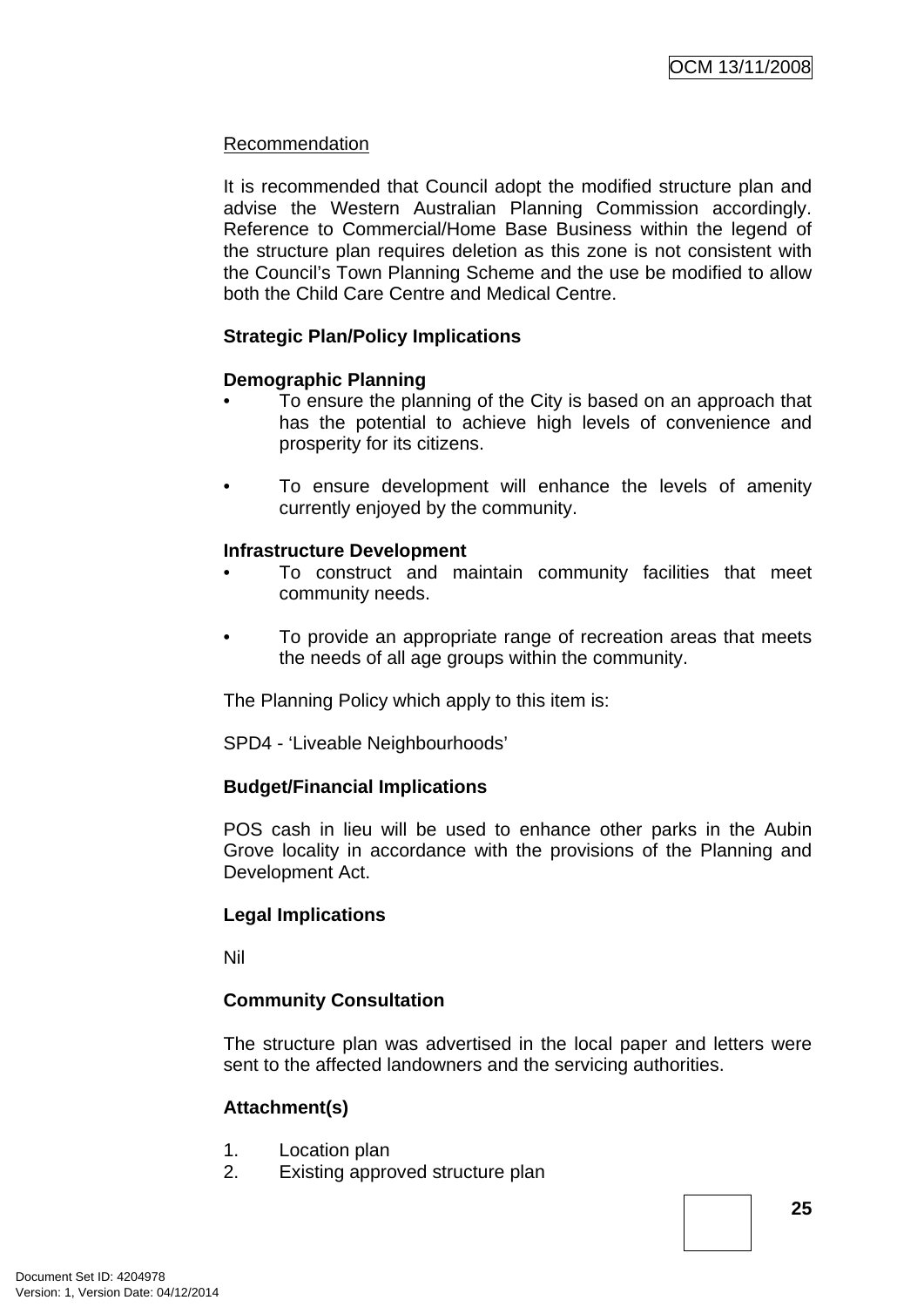- 3. Proposed modified structure plan
- 4. Proposed development site plan
- 5. Schedule of submissions

### **Advice to Proponent(s)/Submissioners**

The proponents and those who lodged a submission on the proposal have been advised that this matter is to be considered at the 13 November 2008 Council Meeting.

### **Implications of Section 3.18(3) Local Government Act, 1995**

Nil.

### <span id="page-29-0"></span>**14.3 (MINUTE NO 3831) (OCM 13/11/2008) - FINAL APPROVAL OF MURIEL COURT DISTRICT STRUCTURE PLAN - DEVELOPMENT AREA 19 - LANDOWNER: VARIOUS - APPLICANT: CITY OF COCKBURN (9681) (M CARBONE) (ATTACH)**

# **RECOMMENDATION**

That Council:

- (1) subject to the Structure Plan being modified in accordance with the recommendations in this report and the Schedule of Submissions for the revised plan, adopt the Muriel Court District Structure Plan - DA19 under Clause 6.2 of Town Planning Scheme No. 3, to guide future subdivision and development applications;
- (2) not require Local Structure Planning for the DA 19 area given the level of detail provided within the District Structure Plan;
- (3) investigate the opportunity to provide a local water management strategy for the entire DA 19 area using funds from proposed Development Contribution Area 11 as per Scheme Amendment No. 67;
- (4) adopt both Schedule of Submissions contained in the Agenda attachments;
- (5) advise those who made submissions of Council's decision;
- (6) advise the Western Australian Planning Commission of Council's decision; and
- (7) write to the Western Australian Planning Commission requesting lifting of the Urban Deferred zone.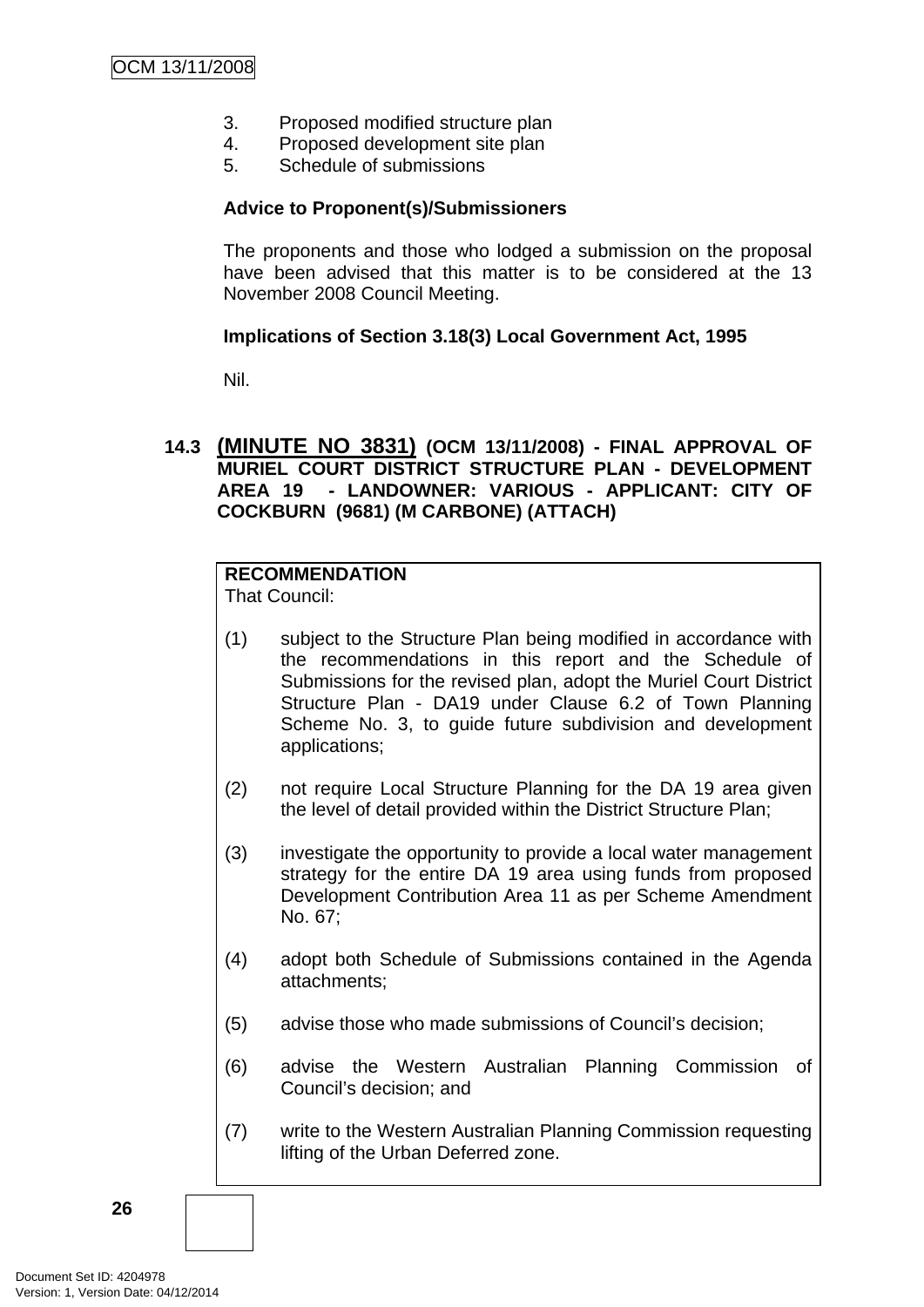### **COUNCIL DECISION**

MOVED Clr I Whitfield SECONDED Clr C Reeve-Fowkes that Council adopt the officer's recomendation with the following amendments, by inserting a new item (4) and renumbering the subsequent recommendations accordingly:

- (1) to (3) as recommended;
- (4) prior to undertaking development, the Developer will undertake a survey of existing vegetation and identify any significant trees that can be retained within the development;
- (5) adopt both Schedule of Submissions contained in the Agenda attachments;
- (6) advise those who made submissions of Council's decision;
- (7) advise the Western Australian Planning Commission of Council's decision; and
- (8) write to the western Australian Planning commission requesting lifting of the Urban Deferred zone.

**CARRIED 8/0**

#### **Reason for Decision**

There are lots of old growth and mature trees in this semi rural area which need to be given every chance of surviving in an urban situation.

#### **Background**

At its meeting on the 13 December 2007 (Item 14.8) Council resolved to adopt the Draft Muriel Court District Structure Plan – Development Area 19 for the purpose of advertising.

The Original Draft District Structure Plan (see Agenda attachments 1) was advertised in accordance with the Scheme provisions which included consultation with affected/adjoining landowners and government/service authorities. All property owners and any consultants acting in the area were also invited to a meeting on 23 January 2008 presenting the draft District Structure Plan.

A number of issues were raised during the advertising period which resulted in the plan being revised and presented to Council on  $10<sup>th</sup>$  July 2008. The revised plan was changed to the extent that it required readvertising with the affected and adjoining landowners and government agencies/service authorities. The advertising period has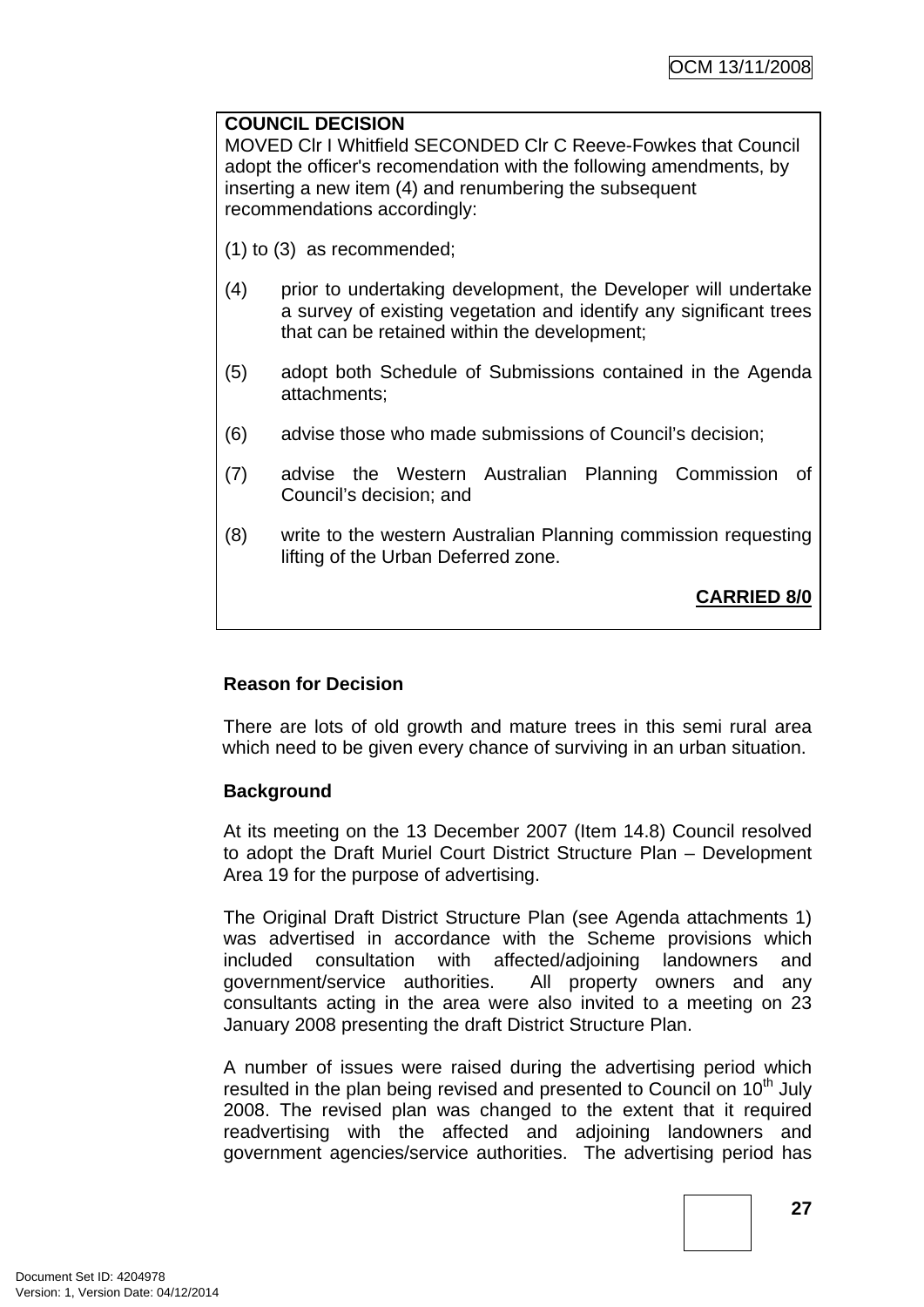finished and the revised Draft District Structure Plan is presented to Council for final approval.

Town Planning Scheme Amendment No. 67 which involves the introduction of Development Contributions to the DA19 area (DCA 11) was recently advertised and will be presented to a future Council meeting for final adoption.

#### **Submission**

N/A

### **Report**

The Structure Plan covers that area of 'Urban Deferred' land under the Metropolitan Region Scheme between North Lake Road, Semple Court, Verna Court, Kwinana Freeway and Kentucky Court. The land is zoned Development under the City's Town Planning Scheme, except for the land fronting North Lake Road which is zoned Mixed Business.

The original advertised Draft District Structure Plan (DSP) is located in attachment 1 and consists of three different density codes, R20, R40 and R160.

#### Advertising of original District Structure Plan

The original DSP attracted 30 submissions, 21 from landowners raising concerns and requesting changes, 8 from government agencies/service authorities providing advice and 1 no objection from a landowner. It is noted that most of the landowners who raised concerns supported the overall structure plan however had specific concerns in relation to how it affects their property. The Agenda attachments contain the Schedule of Submissions summarising all of the submissions made.

The main concerns can be summarised as follows:

- 1. The financial impact of the deviation of Semple Court on landowners affected by the new alignment. In the main owners sought higher densities as well as the proposed payment to offset the financial impact of losing the land required for the road.
- 2. Owners adjoining the R160 area in the south eastern portion of the Structure Plan area sought a more gradual R Code transition between the proposed R160 and R40 development. They proposed an area of R80 and R100 development.
- 3. Owners in the south western portion of the Structure Plan area fronting Semple Court sought higher density than proposed to ensure consistency with the remainder of Semple Court.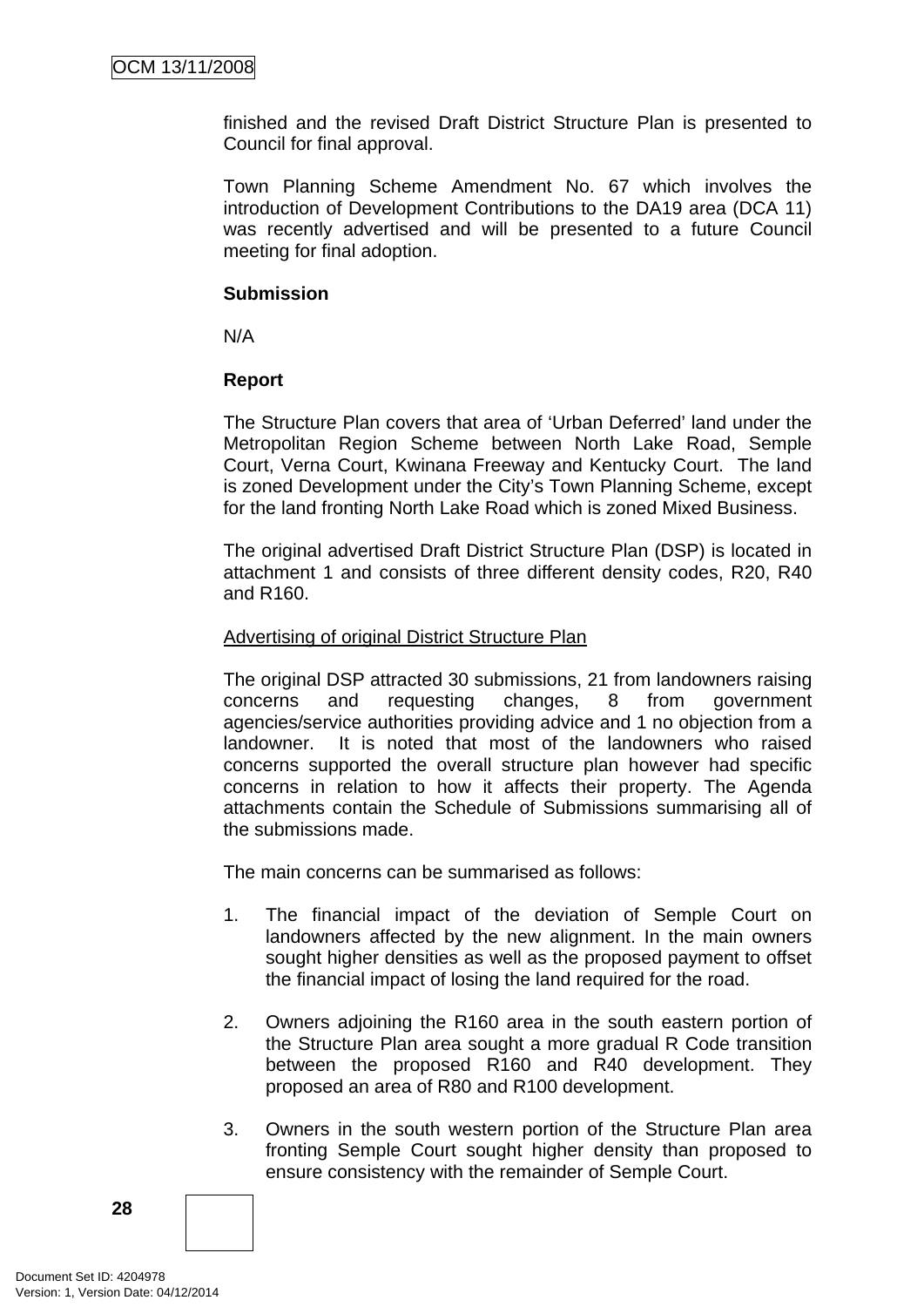- 4. Officers at the Department for Planning and Infrastructure (DPI) requested the reduction in POS in the south eastern portion of the Structure Plan area to maximise the number of dwellings within the walkable catchment of the Cockburn Central station and the inclusion of a link between North Lake Road and the R160 area through the mixed business zone in the south east corner to improve permeability.
- 5. Support for the development of office and integrated residential fronting the eastern frontage of North Lake Road.

As a result of the submissions, the City engaged MacKay Urban Design to review the Draft Structure Plan. The review concluded that the Structure Plan should be amended to reflect the general thrust of the submissions. In particular the changes relating to the R-Code designations with the base code being generally increased from R20 to R25 and a greater diversity of medium and high density codes to include R60 and R80. Overall this will result in greater housing choice and diversity and maximise the development potential of this key area of land.

To ensure consistency and justify the variety of densities within the structure plan area, the following 'rules' have been applied to the revised DSP:

| <b>Rule</b> |                                                | <b>R-Code</b>    |  |
|-------------|------------------------------------------------|------------------|--|
| 1.          | Within 800m of train station                   | R <sub>160</sub> |  |
| 2.          | Adjoining the south eastern park               | R <sub>160</sub> |  |
| 3.          | Muriel Court (Boulevard frontage) east of the  | <b>R80</b>       |  |
|             | realigned Semple Court                         |                  |  |
| 4.          | Realigned Semple Court frontage                | <b>R60</b>       |  |
| 5.          | Adjoining parks outside 800m catchment         | R <sub>60</sub>  |  |
| 6.          | Adjoining to R160 land<br><b>R80</b>           |                  |  |
| 7.          | <b>Adjacent to Freeway</b><br>R40              |                  |  |
| 8.          | Street frontage and rear laneway access<br>R40 |                  |  |
| 9.          | Land abutting the Mixed Business area          | R <sub>20</sub>  |  |
| 10.         | Land immediately north of 9 above              | R <sub>25</sub>  |  |
| 11.         | Provide a local centre zone on the northern    | <b>R80</b>       |  |
|             | corners of the Muriel and the realigned        |                  |  |
|             | Semple Court intersections.                    |                  |  |

It was also considered appropriate to reduce the south eastern area of POS as per the DPI comments. This resulted in the loss of a minor amount of vegetation around the edges of the damp land which are cleared or degraded but in environmental terms this will be more than replaced by the required enhancement works on the balance area and the resultant significant increase in the population in the walkable catchment of the Cockburn Central railway station which adds to general sustainability.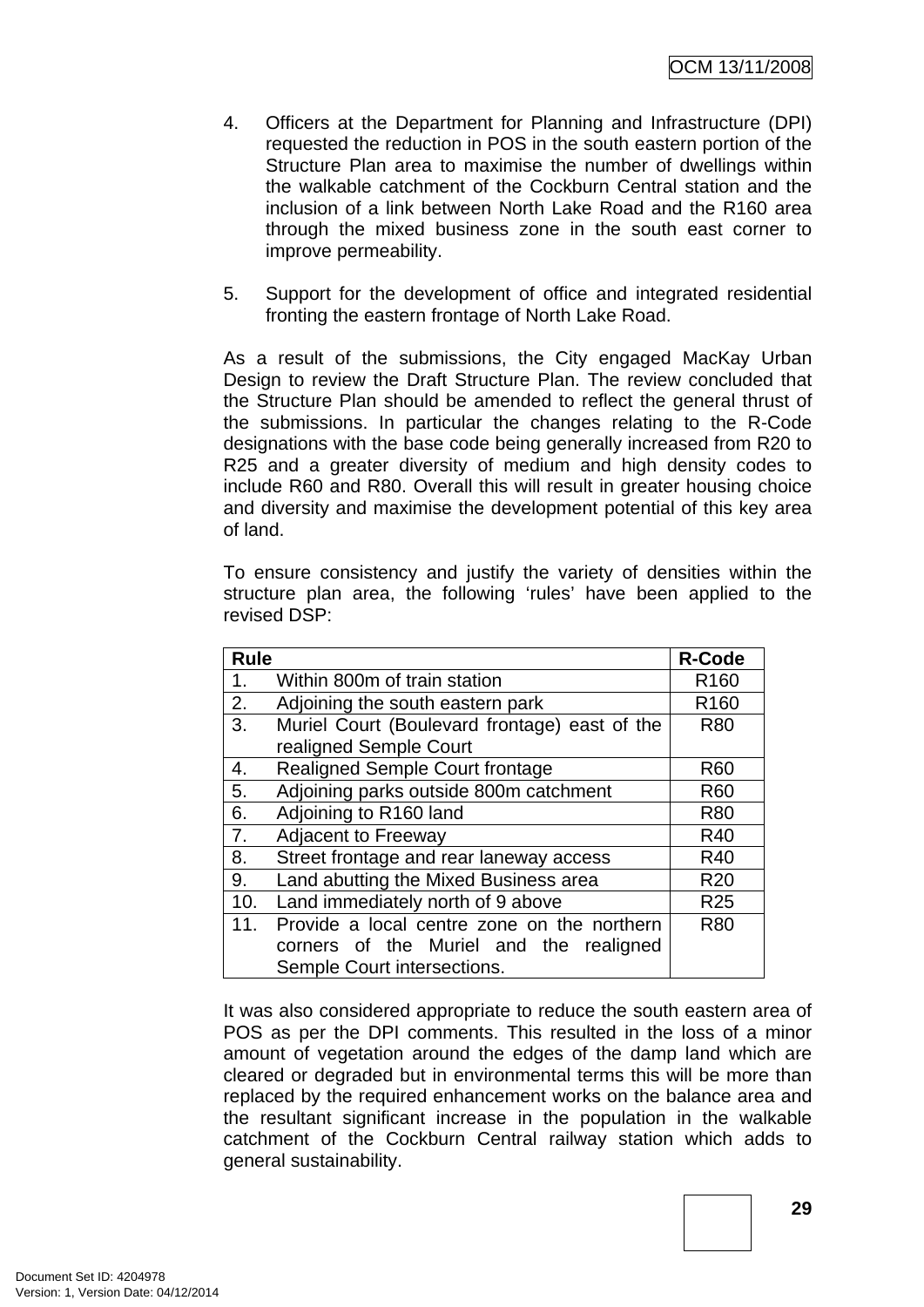### Advertising of revised District Structure Plan

The changes to the revised DSP (see Plan 2 in the Agenda attachments) are reasonably significant and given the overall strategic importance of the project, it was readvertised with the affected/adjoining landowners and government/service authorities.

The revised plan attracted 19 submissions, 13 from landowners raising concerns and/or requesting changes, 3 from government agencies/service authorities providing advice and 3 no objections from landowners. The schedule of submissions for the revised plan is contained within Agenda attachment 4. The main concerns relate to landowners wishing to maximise the development potential though changes to road alignments or requesting higher coding. Some concerns were also raised in regards to the proposed Development Contribution schedule which is subject to Scheme Amendment No. 67 and will be considered as part of a separate report to Council in due course.

Overall as a result of the submissions a few minor changes to the plan are proposed which are discussed in the Schedule of Submissions (attachment 4) and are detailed below:

- The north-south road on Lot 31 Muriel Court being repositioned so that it is shared equally with the adjoining Lot 9.
- The R25 area nominated on Lot 31 and portion of Lot 30 Muriel Court be nominated as a grouped housing site.
- The rear laneway on lots 14 and 15 Semple Court be deleted.
- The east-west road on the southern side of the south-western POS being reduced in width to 16.5m and 15m (where it abuts the POS). This is for the section of road abutting the POS and continuing to Semple Court.
- Extend the R80 area within Lot 7 Muriel Court to the south to align with the southern extent of the R80 area within Lot 2.
- A minor change to the alignment of the extension of Beroona Way so that it is more equally positioned between the owners of Lots 41 and 42 Semple Court.
- Delete the notation of Church on Lot 1 Verna Court.

Some requested changes to density codes have not been supported due to the principle of providing for a diverse range of densities and dwelling types and the requested changes not satisfying the 'rules' of the structure plan relating to density selection as discussed within the Schedule of Submissions.

#### Planning Process

The land is currently zoned "Urban Deferred" under the Metropolitan Region Scheme. The WAPC will be requested to lift the "Urban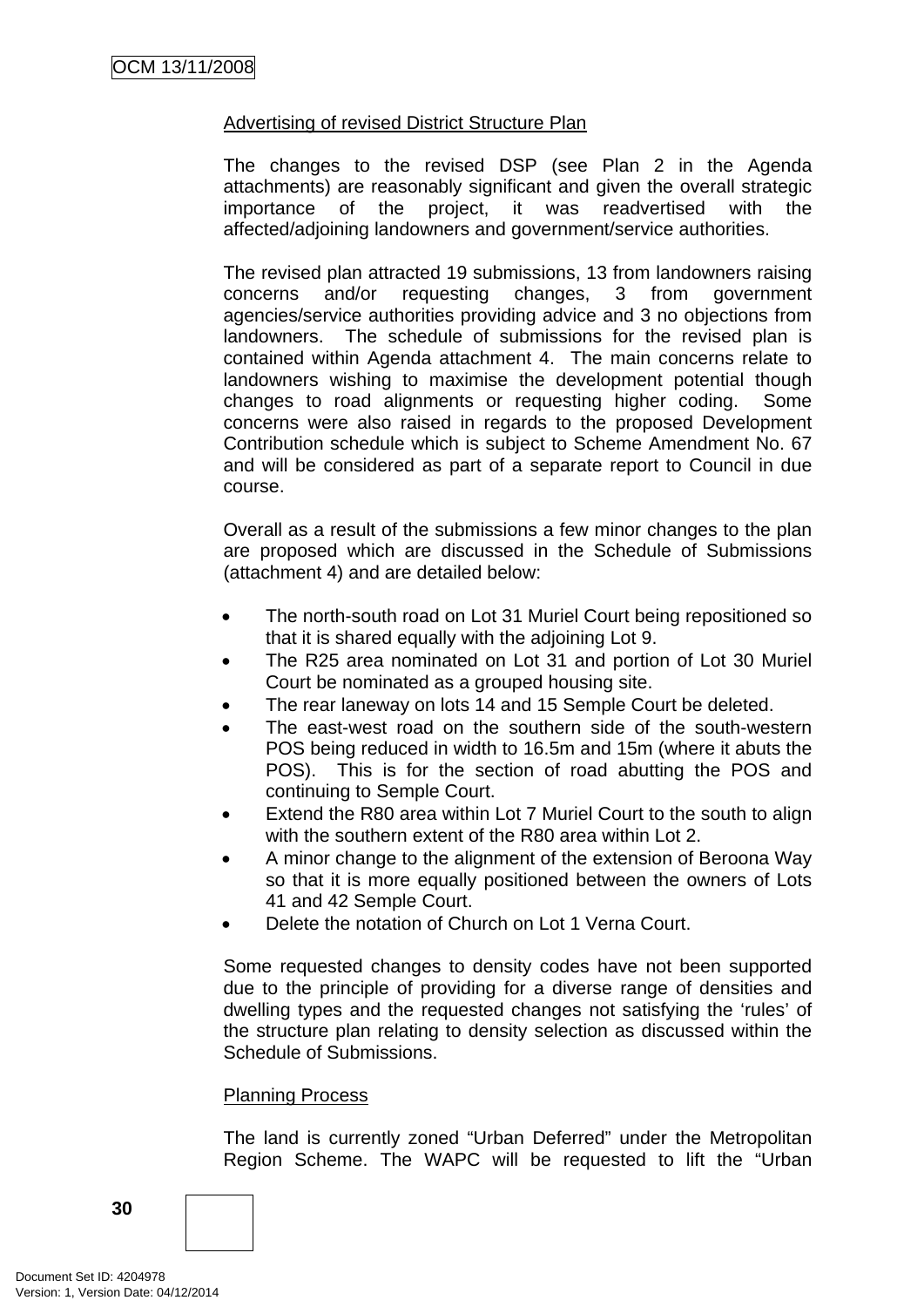Deferred" zoning as part of the approval of the DSP to enable the area to develop for residential purposes.

The district structure planning process is usually followed by the local structure planning process and then the subdivision application. In this case the DSP has provided much more information than is usually provided at the DSP stage. Usually a DSP only shows the broad zoning/reservations and main roads. Instead, the structure plan shows the equivalent information that would be found within a local structure plan (such as all roads, zones and reserves). This questions the necessity for the local structure planning process in this case as it will produce the same plan and not resolve any additional planning issues. There is sufficient information within the DSP to enable landowners to proceed to the subdivision stage. It is therefore recommended that the Council request the WAPC not to require the local structure planning process in this case. This will avoid duplication and fast track the planning process.

However, a Local Water Management Strategy is usually produced at the local structure planning stage in accordance with the Department of Water (DoW) requirements. This strategy deals with water management issues and feeds into the Urban Water Management Plan at the subdivision stage. To resolve this issue, it is recommended that the City engage a consultant to prepare a Local Water Management Strategy for the entire DA19 area to satisfy the DoW requirements. This is more efficient as it avoids landowners or groups of landowners producing separate strategies and the Council and DoW assessing the individual strategies. The cost of producing the strategy can be included into the proposed Development Contribution Area (DCA11) with the cost shared by all landowners.

This strategy should be commenced as soon as possible to enable landowners to use this information in the subdivision design and incorporated into subsequent urban water management plans.

Once the structure plan is approved by Council, the City will also engage an Urban Designer to produce design guidelines for the entire DA19 area. The City will also commence the survey and design work for the realigned Semple Court. These costs are to be pre-funded by the City and included in the DCA costs.

#### **Conclusion**

Subject to the minor modifications to the DSP outlined and recommended in the Schedule of Submissions, it is recommended that the revised plan be adopted by Council. The DSP addresses the relevant planning issues to support the lifting of the "Urban Deferred" zone. The DPS provides sufficient information to act as both a district and local structure plan and accordingly it is recommended that the WAPC exempt the need for a local structure plan in this case. A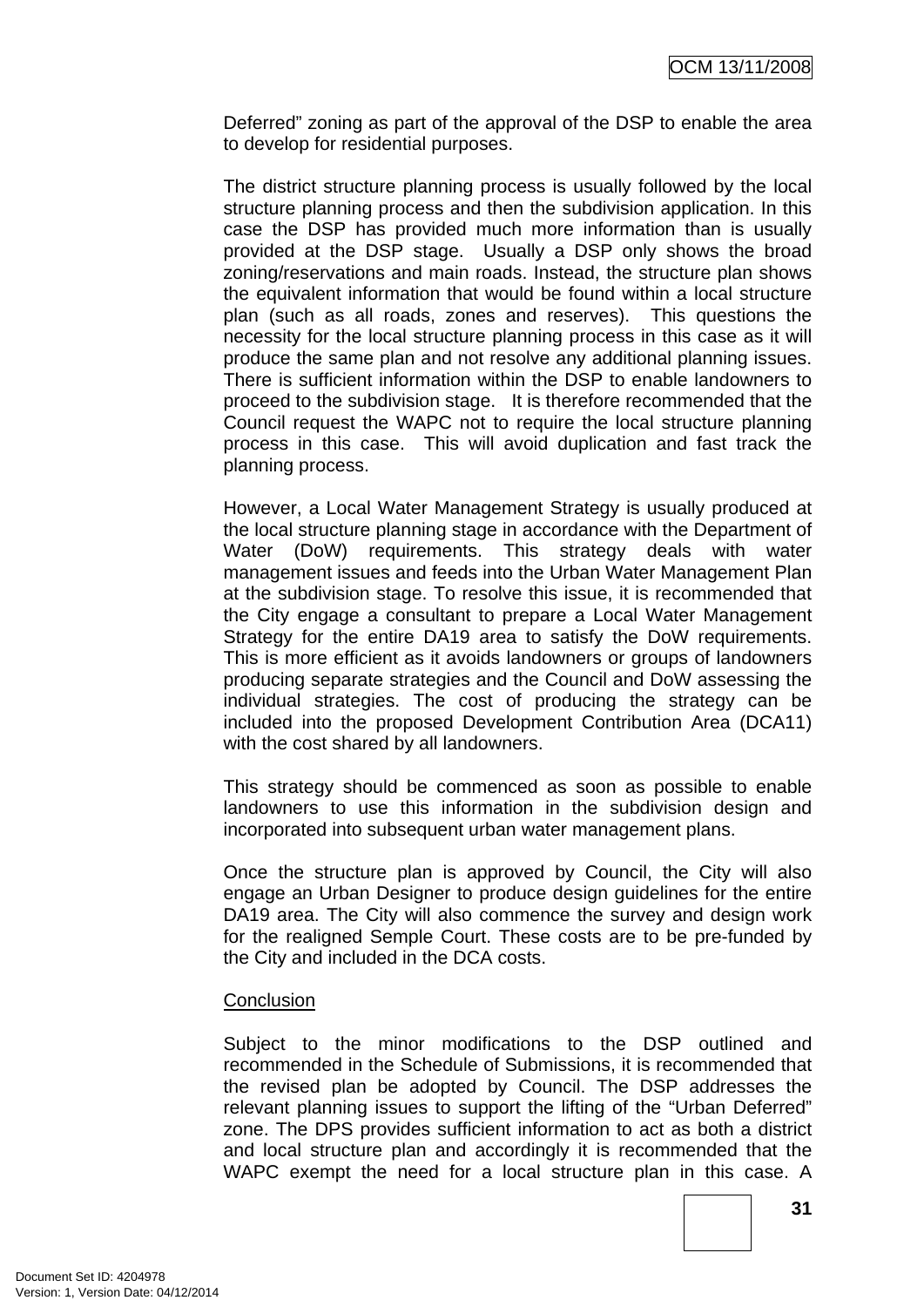comprehensive Local Water Management Strategy can be carried out for the entire DA 19 area, using the funds from the proposed development contribution plan as part of Scheme Amendment No. 67.

### **Strategic Plan/Policy Implications**

#### **Demographic Planning**

- To ensure the planning of the City is based on an approach that has the potential to achieve high levels of convenience and prosperity for its citizens.
- To ensure development will enhance the levels of amenity currently enjoyed by the community.

#### **Lifestyle and Aspiration Achievement**

• To foster a sense of community spirit within the district generally and neighbourhoods in particular.

#### **Transport Optimisation**

• To ensure the City develops a transport network that provides maximum utility for its users, while minimizing environmental and social impacts.

The Planning Policies which apply to this item are:

| SP <sub>D4</sub> | 'Liveable Neighbourhoods'          |
|------------------|------------------------------------|
| SPD <sub>5</sub> | <b>Wetland Conservation Policy</b> |
| APD4             | <b>Public Open Space</b>           |

#### **Budget/Financial Implications**

There has been considerable cost saving to Council by producing the majority of the draft Muriel Court District Structure Plan in-house. Administrative costs have been incurred in the preparation and consultation on this planning document. Consultants' costs are to be included in the DCA.

The Structure Plan report and Amendment No. 67 foreshadow the City pre-funding the realignment of Semple Court. This is also highlighted in the Plan for the District. This is a matter that Council will need to give further consideration to and for appropriate budget allocations to be made accordingly. The estimated cost of the realignment is \$7.0 million.

#### **Legal Implications**

Town Planning Scheme No. 3 Local Planning Strategy

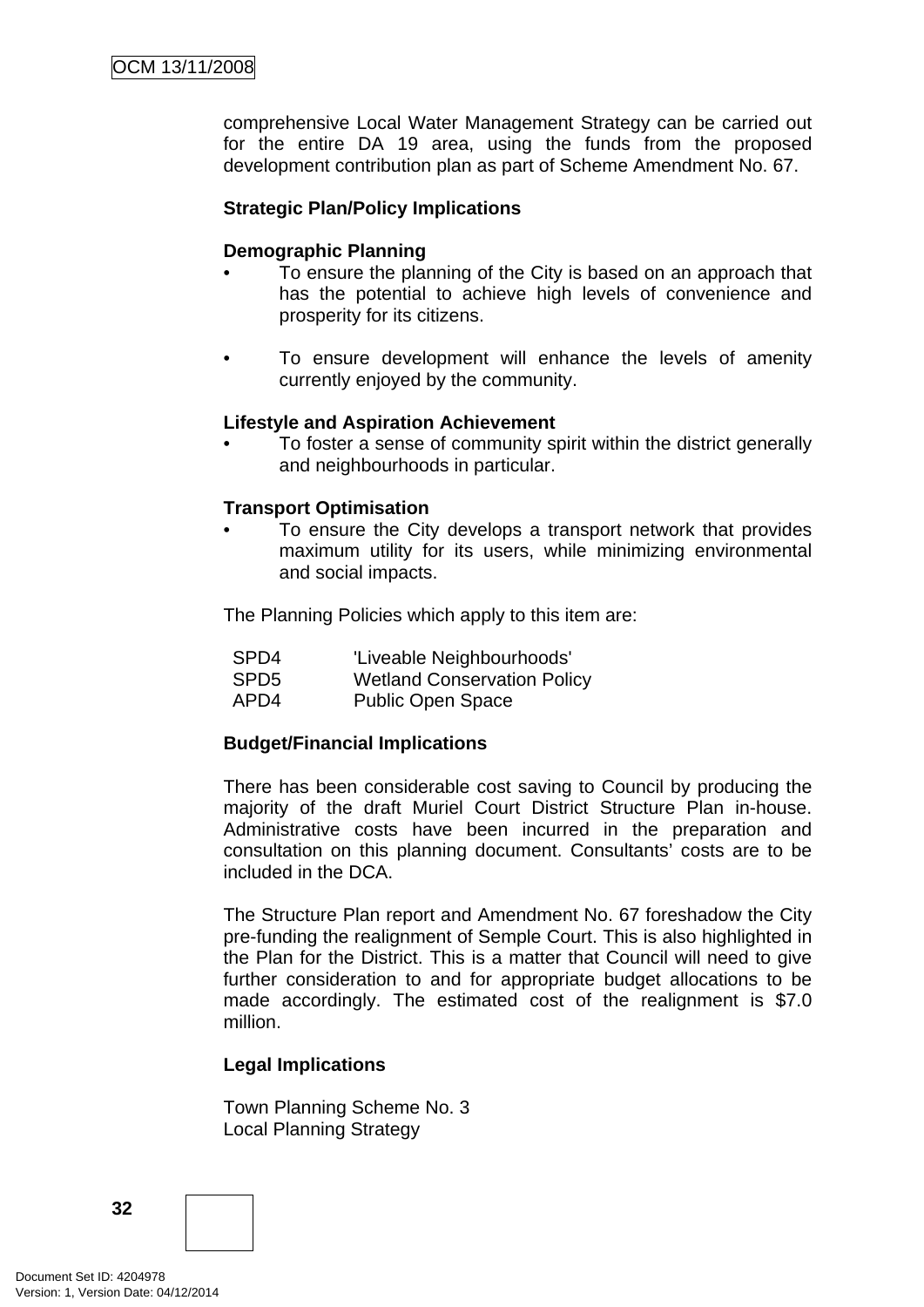# **Community Consultation**

The original and revised Draft DSPs were advertised in accordance with the Scheme provisions which included consultation with affected/adjoining landowners and government/service authorities. All property owners and any consultants acting in the area were also invited to a meeting on the 23 January 2008 presenting the original draft District Structure Plan.

The original plan attracted 30 submissions, 21 from landowners raising concerns and requesting changes, 8 from government agencies/service authorities providing advice and 1 no objection from a landowner.

The revised plan attracted 19 submissions, 13 from landowners raising concerns and/or requesting changes, 3 from government agencies/service authorities providing advice and 3 no objections from landowners.

## **Attachment(s)**

- 1. Original Muriel Court DSP (Development Area 19)
- 2. Revised Muriel Court DSP (Development Area 19)
- 3. Schedule of Submissions for original DSP
- 4. Schedule of Submission for revised DSP

# **Advice to Proponent(s)/Submissioners**

All landowners and those who made submissions have been advised in writing that the matter will be considered at the 13 November meeting of Council.

# **Implications of Section 3.18(3) Local Government Act, 1995**

Nil.

**14.4 (MINUTE NO 3832) (OCM 13/11/2008) - FINAL ADOPTION OF PROPOSED AMENDMENT NO. 20 TO TOWN PLANNING SCHEME NO. 3 - LOCATION: SOLOMON ROAD DEVELOPMENT AREA - OWNER: VARIOUS - APPLICANT: CITY OF COCKBURN (93020) (R DONG) (ATTACH)** 

# **RECOMMENDATION**

That Council:-

- (1) adopt the Schedule of Submissions;
- (2) adopt the amendment for final approval subject to the following modifications: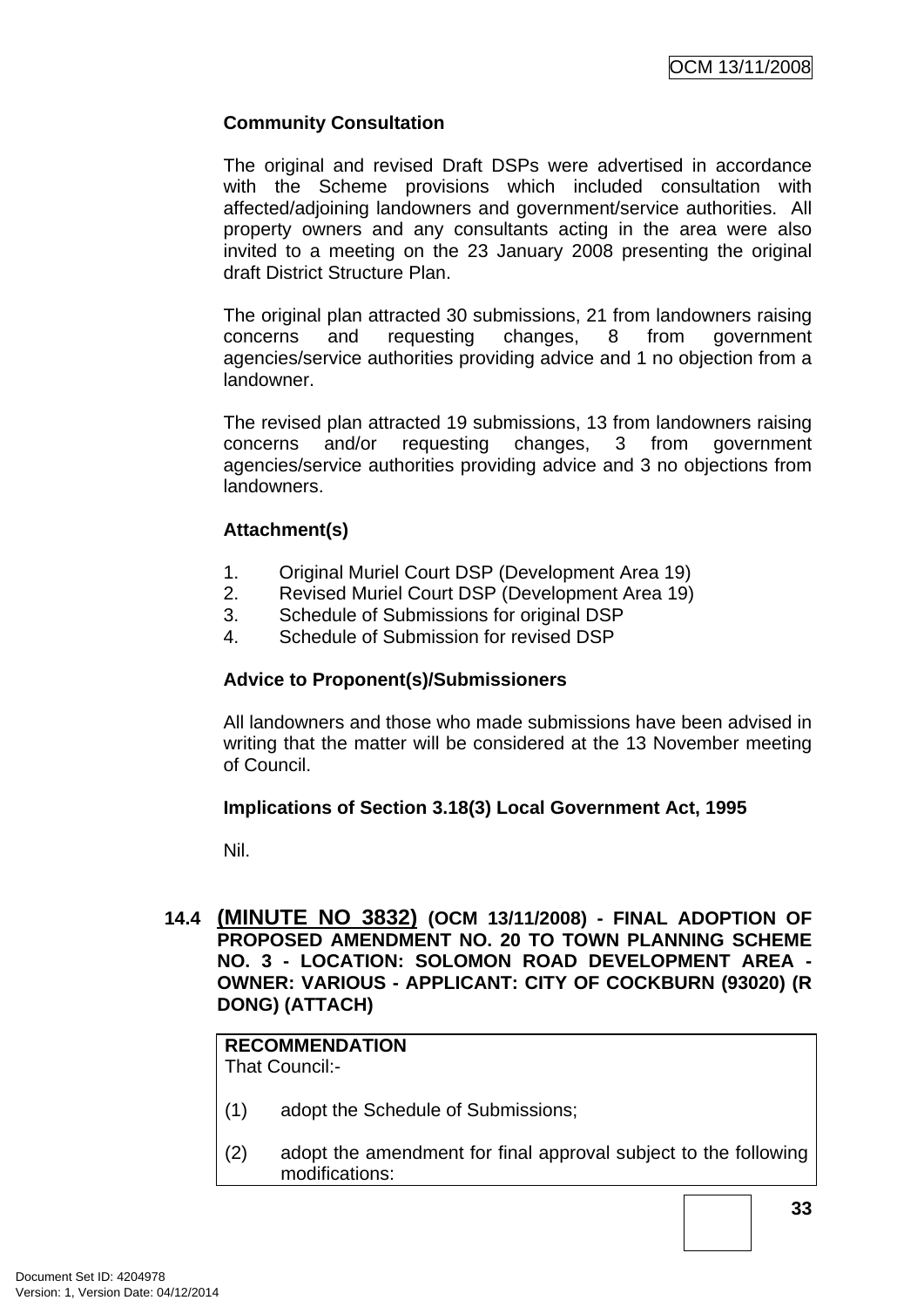|  | 1. | Deleting Provisions 8 and 11 in Schedule 11.                                                                                                                                                                                                                                                                                                                                                                                                                                                                                                    |
|--|----|-------------------------------------------------------------------------------------------------------------------------------------------------------------------------------------------------------------------------------------------------------------------------------------------------------------------------------------------------------------------------------------------------------------------------------------------------------------------------------------------------------------------------------------------------|
|  | 2. | Replacing Provision 9 (renumber it as Provision 8) in<br>Schedule 11 with the following wording:                                                                                                                                                                                                                                                                                                                                                                                                                                                |
|  |    | "Landowners within DA 20 whose land is Reserved "Other<br>Regional Road" in the MRS and TPS No. 3 for the<br>purpose of the extension of North Lake Road shall be<br>responsible for the following:                                                                                                                                                                                                                                                                                                                                             |
|  |    | a)<br>Land required for the extension of North Lake Road<br>reserved as "Other Regional Road" in the MRS is<br>expected to be ceded as a condition of subdivision<br>approval granted by the Western Australian<br>Planning<br>Commission<br>condition of<br>or<br>as<br>a<br>development approval where appropriate.                                                                                                                                                                                                                           |
|  |    | b)<br>Construction of North Lake Road extension as a<br>two-lane kerbed road<br>condition of<br>to<br>be a<br>subdivision approval granted by the Western<br>Australian Planning Commission or as a condition of<br>development approval where appropriate, and shall<br>include the following;                                                                                                                                                                                                                                                 |
|  |    | <b>Full earthworks</b><br>Dual use path (one side)<br>$\bullet$<br>Lighting<br>Landscaping<br>$\bullet$<br>Traffic management devices<br>$\bullet$<br>Provision of drainage infrastructure"<br>$\bullet$                                                                                                                                                                                                                                                                                                                                        |
|  | 3. | Insert new Provision 9 as follows;                                                                                                                                                                                                                                                                                                                                                                                                                                                                                                              |
|  |    | "9. In the case of Lot 11 Solomon Rd, the landowner's<br>obligation to construct the part of the North Lake Road<br>extension within Lot 11 in accordance with clause 8 (b)<br>will arise upon the commencement of any works<br>associated with Stage 2 of the development shown on<br>Drawing 9211-00-0-100 Revision C stamped approved on<br>7 March 2000 as an amendment to Development<br>Approval reference 5513480, unless another condition of<br>subdivision or development approval has first imposed<br>that obligation in any event. |
|  |    | The road extension must be completed by the landowner<br>to the standard approved by the City prior to the<br>commencement of the use of Stage 2, unless another<br>arrangement satisfactory to the city is made".                                                                                                                                                                                                                                                                                                                              |
|  | 4. | Retain Provision 10 as originally proposed.                                                                                                                                                                                                                                                                                                                                                                                                                                                                                                     |
|  |    |                                                                                                                                                                                                                                                                                                                                                                                                                                                                                                                                                 |

**34**

 $\overline{\phantom{a}}$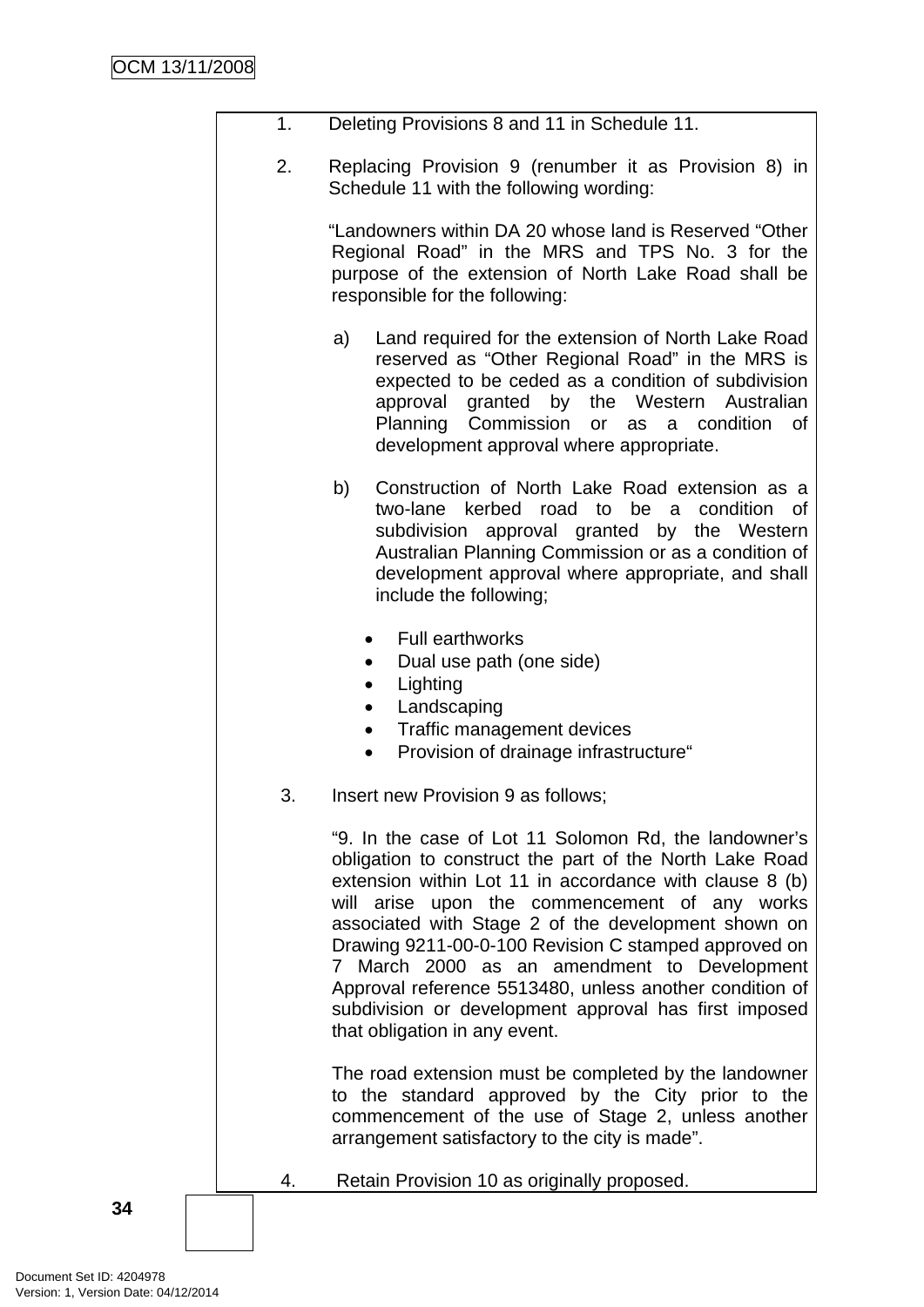- (3) In anticipation of the Hon. Minister's advice that final approval will be granted, the final documents be signed, sealed and forwarded to the Western Australian Planning Commission; and
- (4) advise persons lodging submissions of Council's decision accordingly.

#### **COUNCIL DECISION**

MOVED Clr S Limbert SECONDED Clr H Attrill that the recommendation be adopted.

**CARRIED 8/0**

# **Background**

Council at its meeting held on 15 February 2005 resolved to initiate Scheme Amendment No. 20 to Town Planning Scheme No. 3 for the purpose of advertising.

Generally speaking, the Scheme amendment is to:

- 1. Including the Solomon Road area as Development Contribution area No. 8 in Schedule 12 – Development Contribution Plan of the Scheme to cover arterial drainage requirements.
- 2. Amending the Scheme map to introduce 'Development Contribution Area No. 8' (DCA 8) over part of the suburb of Jandakot.
- 3. Amending Schedule 11 Development Area 20 (DA20) to include provisions relating to the North Lake Road extension Vehicle Access Policy Plan and landowner obligations for the provision and construction of North Lake Road extension.

The proposal has been advertised for a period of 42 days. A Council agenda item was prepared for Council meeting on 13/12/2007 recommending final adoption of the proposed amendment (Minute No 3633 refers). However, the item was deferred as Anchor Legal Lawyers on behalf of the owner of Lot 11 Solomon road raised additional issues regarding the construction of North Lake Road, which need to be given further consideration by the Council.

#### **Submission**

N/A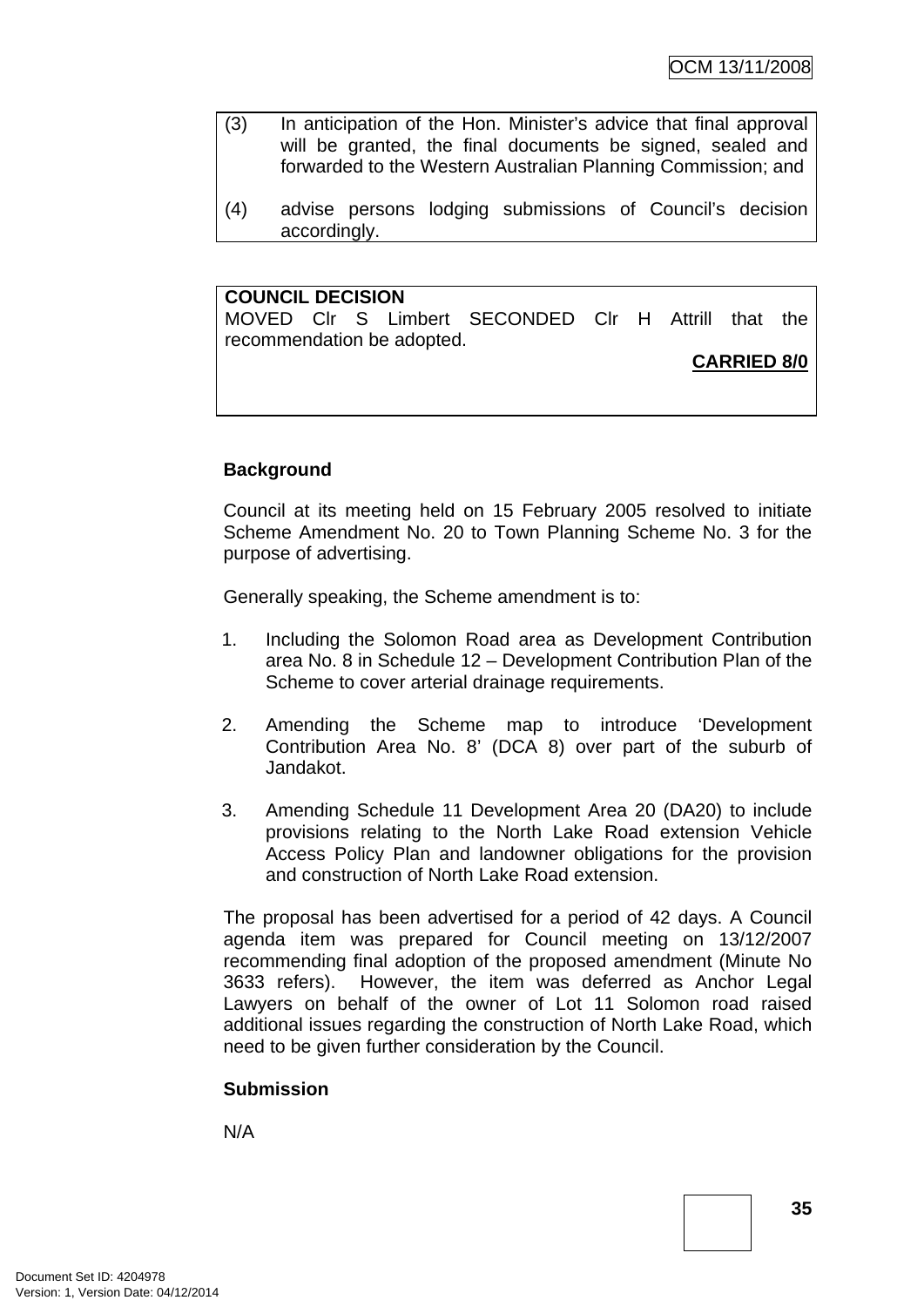## **Report**

#### EPA Clearance and Public Consultation

The scheme amendment was referred to the Environmental Protection Authority ("EPA") in accordance with Section 7A(1) of the EPA Act.

The EPA considers that the proposed Scheme amendment should not be assessed under Part IV Division 3 of the *Environmental Protection Act 1986* and nevertheless provides some advice and recommendations. These advice and recommendations have been suitably addressed in the Schedule of Submissions (Attachment 3 refers).

Following clearance from the EPA, the amendment was advertised for public comment for a period of 42 days, concluding on 1 May 2007. The advertising procedure included an advertisement being placed in the Cockburn Gazette newspaper, affected landowners being invited to comment on the proposal, and information made available at Council's Administration Office and on Council's website.

Advertising of the amendment has resulted in the receipt of 7 submissions including three submissions of objection. The issues raised in the submissions are suitably addressed in the Schedule of Submissions (Attachment 3 refers).

#### Main Issues from the Submissions Relating North Lake Road extension

Recommendations have been made to delete Provisions 8 and 11, and amend Provision 9 in Schedule 11 of the proposed amendment document in order to address some of the issues raised in the submissions relating the North Lake Road extension. These modifications were made after extensive discussion with the Council's Solicitor McLeods in order to address the following issues:

#### Submission No. 3

Submission No 3 (Attachment 3 refers) made by Lavan Legal on behalf of Lot 9501 Armadale Road raises objections mainly relating to the proposed Provisions 8 and 9 of Schedule 11 concerning the land provision and construction of the North Lake Road extension.

The construction contributions required in the WAPC Policy DC 1.7 and Planning Bulletin No. 18 for roads classified as a District Distributor include "earthworks, a 2 lane unkerbed road, dual use path on one side only, grade separated pedestrian crossings where required, drainage". It is understood that the North Lake Road extension is classified as a District Distributor (although zoned Other Regional Road). It is therefore recommended that Provision 9 be amended to more closely align with the provisions of the WAPC DC 1.7 and Planning Bulletin No.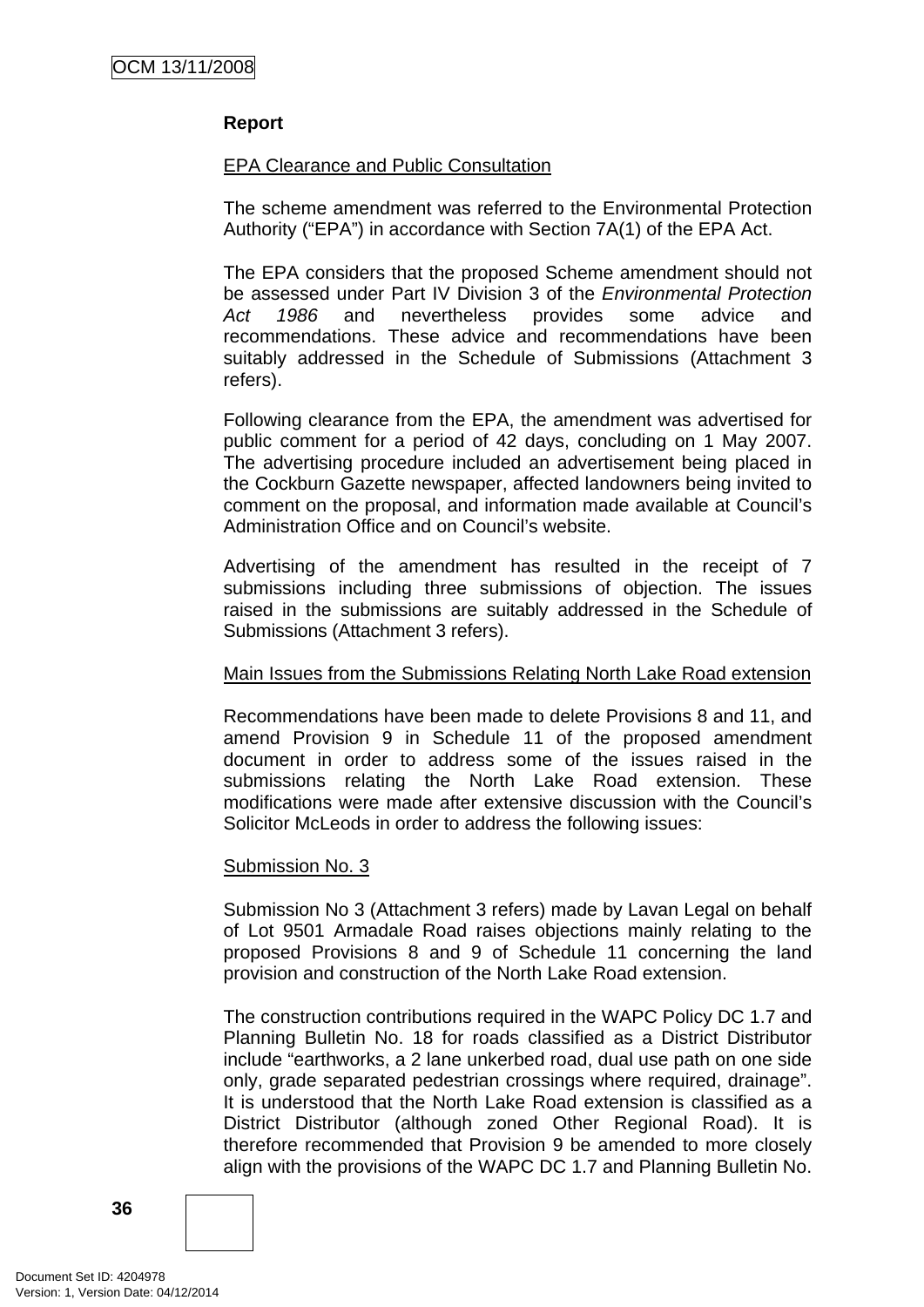18. Furthermore, the amended Provision 9 (refer to recommendations) reflects the negotiated requirements relating to the North Lake Road construction for the Showroom/Bulky Goods development approval on Lot 9501 dated 4/02/2008 (Attachment 5 refers).

#### Submission No. 4

Submission No 4 made by Anchor Legal Commercial Lawyers on behalf of Lot 11 Solomon Road raises objections generally relating to Provisions 8, 9 and 11 of Schedule 11 which also concern the land provision and construction contribution of the North Lake Road extension within Lot 11 boundaries.

The detailed grounds for the objection are included in the Schedule of Submissions (Attachment 3 refers). Council Officer had made recommendations addressing the issues raised by Anchor Legal and prepared Council agenda item for the Council meeting held on 13/12/2007, recommending final adoption to proposed Amendment 20. However, Anchor Legal contacted the Officer and requested the agenda item to be postponed as they raised additional issues which need to be given further consideration.

The additional issues were relating to the land and construction of the North Lake Road extension, the deletion of the existing vehicle access which was affected by the North Lake Road extension, and the possible new access into Lot 11 off North Lake Road. Anchor Legal believed that Provisions 9 and 11 which require Lot 11 to contribute land and construct North Lake Road in the event of further development or subdivision proposals occurring on Lot 11, were unfair for the owner of Lot 11 as there is no benefit to Lot 11 for its existing use of the property. Also, Lot 11 has already been substantially developed with only a portion of the final stage 2 of the cold store development to be undertaken.

Following two meetings with Anchor Legal (on 29/01/2008 and 28/02/2008) and numerous discussions and negotiations relating to the above issue, it was considered that there were grounds for the all requirement relating to Lot 11 to be reviewed. As a result, the officers were prepared to recommend to Council that the obligation in respect to Lot 11 be modified as follows (refer to Attachment 6 -- City's letter dated 6/03/2008):

- 1. The Owner of Lot 11 provides the land required for North Lake Road free of cost.
- 2. The City be totally responsible for the construction of North Lake Road. This would include modification to the existing fence and construction of a new access into Lot 11 off North Lake Road.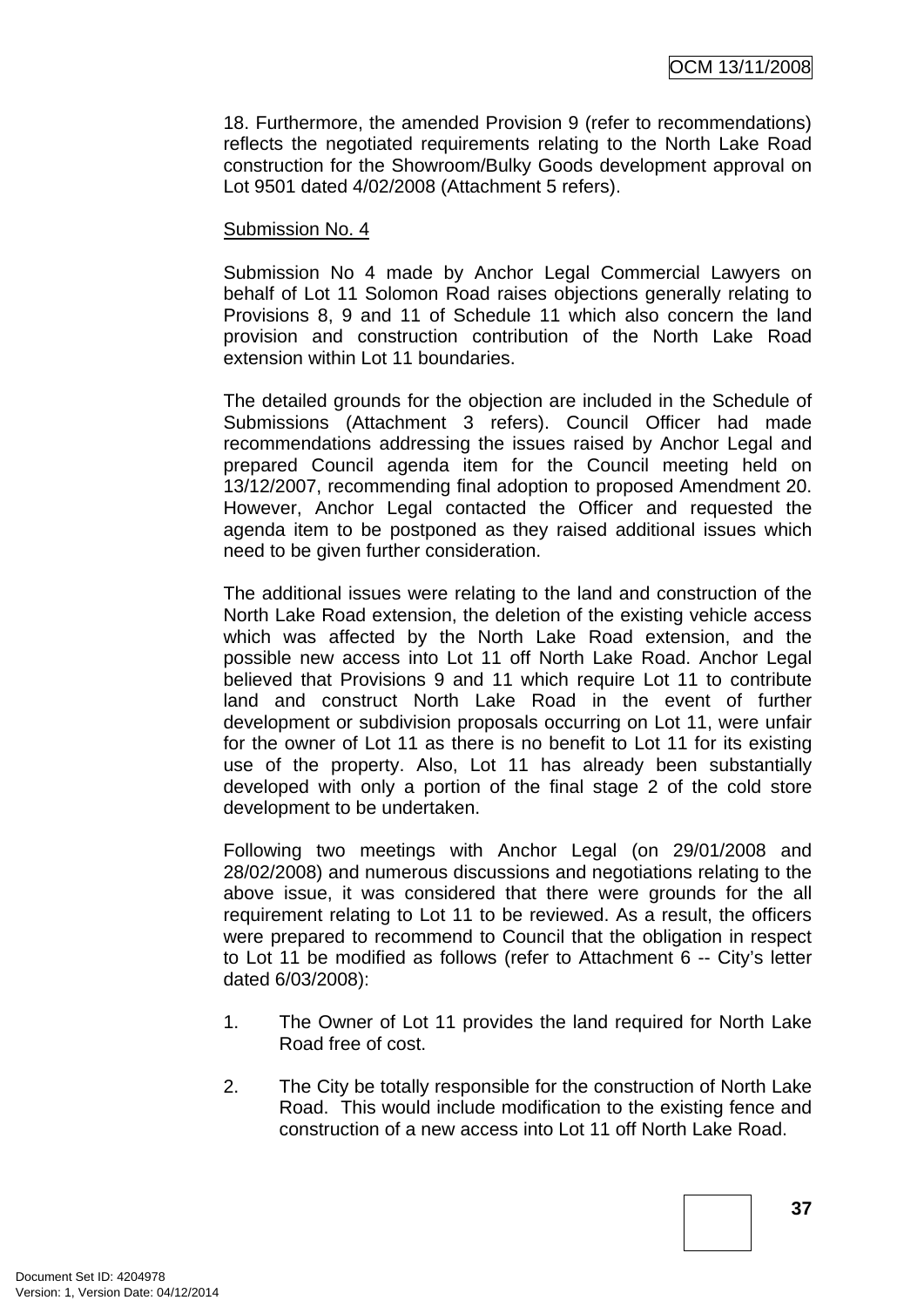It was considered that this proposition was fair and reasonable having regard to the particular circumstances and had the potential to speed up the process of the construction of future North Lake Road between Solomon Road and the light controlled intersection with Armadale Road which would be of significant benefit to Lot 11. In addition, the City requested a written advice from Anchor Legal on behalf of the owner of Lot 11 regarding the City's offer in the above.

The City however had not received any written advice from Anchor Legal until a letter was instead received from Gadens Lawyers on behalf of the owner of Lot 11 dated 16 July 2008. The letter (Attachment 7) objected to the proposed Scheme Amendment and hence effectively rejected the City's offer to Swire Cold Storage. The letter claims that "the proposed Amendment is not consistent with the framework provided for government authority to acquire land. By acting in a manner outside of this framework, the Council will be acting beyond its powers and in any event will be liable for compensation for

injurious affection. It is our opinion that proper compensation be proposed for the acquisition of land for the North Lake Road extension from Swire Cold Storage Pty Ltd."

The City sought further legal advice from McLeods Barristers & Solicitors in respect of the matters raised by Gadens Lawyers. McLeods advise that it is appropriate to include DA provisions relating to the land provision and construction of North Lake Road, but note the provisions in respect to the land for the road should be modified for the following reasons:

- 1. Landowners whose land is reserved for the North Lake Road extension under the MRS are entitled to compensation for injurious affection. As matters presently stand it is the WAPC that will be liable to pay any compensation for injurious affection as a result of the MRS reservation.
- 2. The WAPC has the legitimate power to acquire the road land free of cost without compensation as a condition of any subdivision approval.
- 3. By requiring the road land to be given up free of cost by the landowners through Amendment No. 20 as was proposed, the City could be liable to compensation for injurious affection as a result of the TPS3 amendment instead of the WAPC.

It should be noted that upon approval of Amendment No. 20, the owners of Lot 11 Solomon Rd will be responsible for the construction of North Lake Road if the land is subdivided, the subject of a new Development Approval or if the current use is extended over the balance of the site in accordance with the current approval.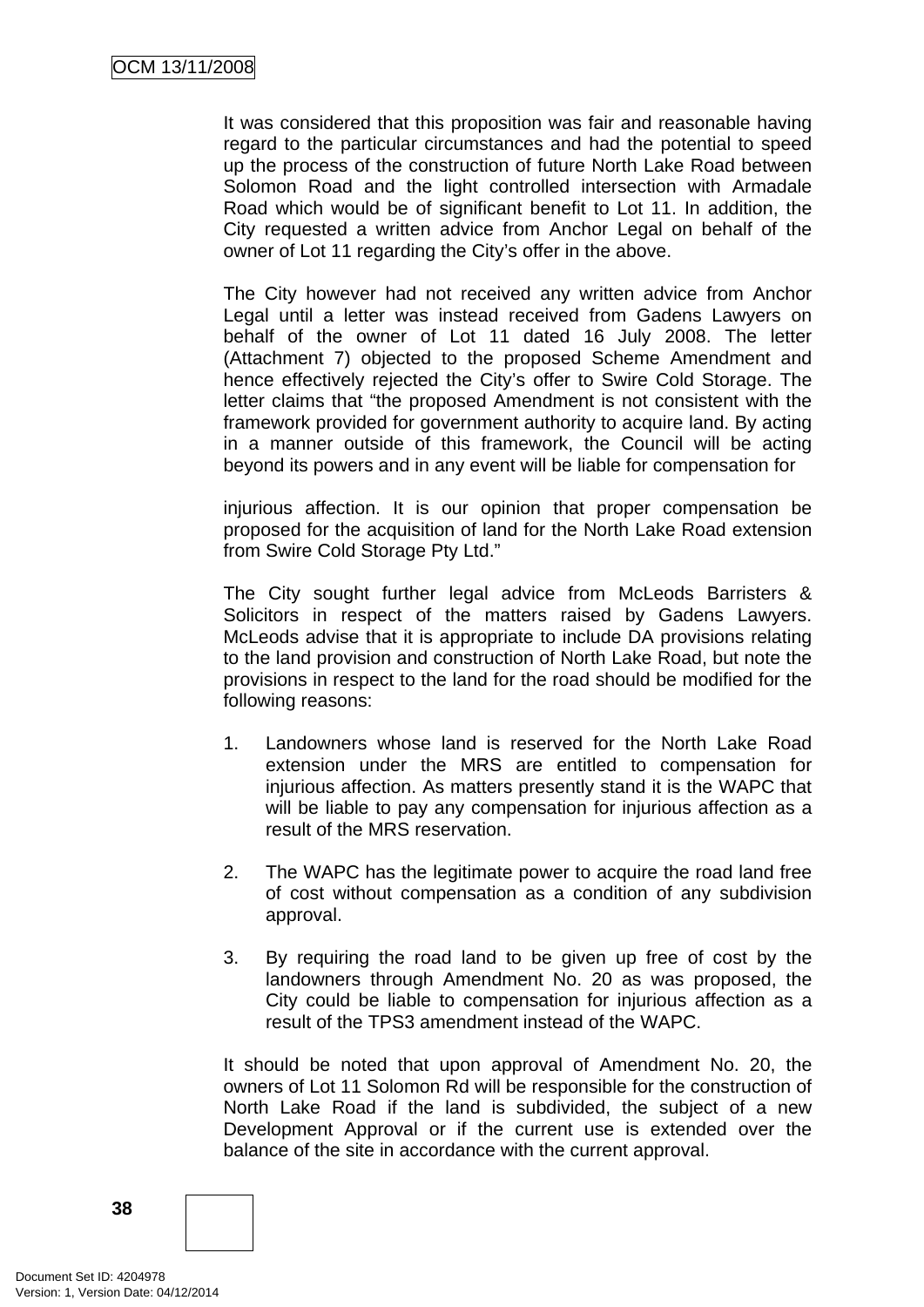For the above reasons, the recommended modifications contained in the Recommendation are important for the City to avoid unnecessary legal challenges whilst still providing the City the necessary statutory power to ensure the implementation of the North Lake Road extension.

## DCA 8 Development Contribution

The City is still working towards the finalisation of development contribution plan for DCA 8. Engineering consultant David Wills and Associates who has been appointed by the City to prepare the Arterial Drainage Scheme Review has recently provided the City with the detailed cost of the arterial drainage system for the DCA 8 area. However, the City will need to determine the exact location and cost of the land component required for the infiltration basin. Once the exact location and accurate cost of the land for infiltration basin is decided, the City will be able to provide a cost contribution schedule for DCA 8.

#### **Conclusion**

Proposed Amendment No. 20 includes the introduction of DCA 8 and adding more Scheme provisions in Schedule 11 for DA 20. The introduction of DCA 8 to TPS3 will provide a cost sharing planning mechanism for landowners/subdividers to share the cost of arterial drainage system which will benefit the area as a whole. Given the increasing number of subdivisions and developments occurring in the area which puts the pressure on the need of the arterial drainage system and the need of the DCA 8 contribution rate for cost sharing, it is recommended that Council adopt proposed Scheme Amendment No. 20 with the recommended modifications in order to facilitate the development of this area.

#### **Strategic Plan/Policy Implications**

#### **Infrastructure Development**

• To construct and maintain community facilities that meet community needs.

#### **Employment and Economic Development**

- To plan and promote economic development that encourages business opportunities within the City.
- To pursue high value employment opportunities for our residents.

#### **Transport Optimisation**

To ensure the City develops a transport network that provides maximum utility for its users, while minimizing environmental and social impacts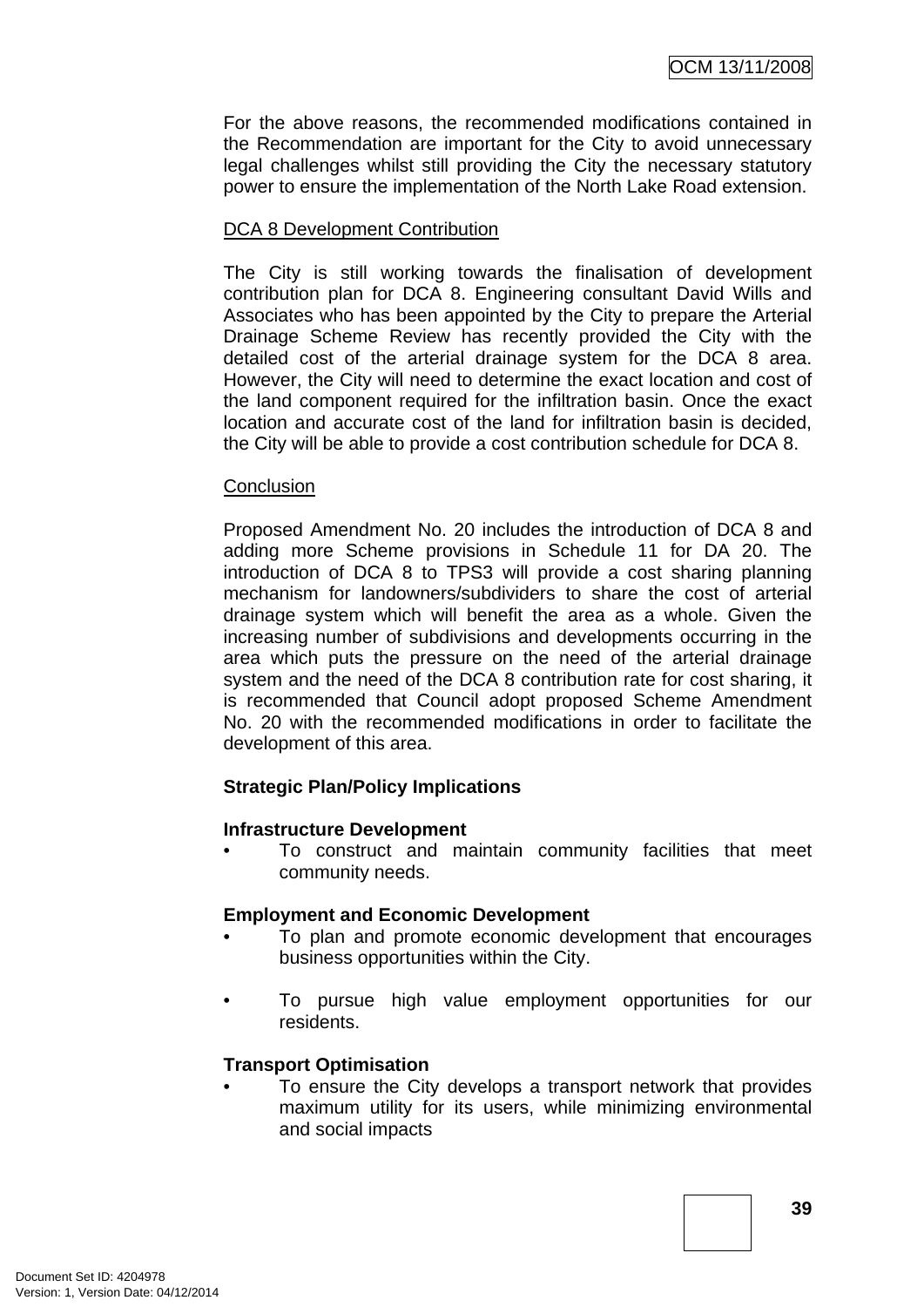## **Budget/Financial Implications**

The cost of land required from Lot 11 Solomon Road for the extension of North Lake Road is estimated to be in the order of \$1.76m.

## **Legal Implications**

Town Planning Scheme No. 3 (TPS3) Metropolitan Region Scheme Planning and Development Act 2005 Town Planning Regulations 1967 (as amended)

## **Community Consultation**

Following receipt of advice from the EPA, the amendment was advertised for a 42 day period in accordance with Town Planning Regulations 1967. The 42 day public consultation period for Scheme Amendment No 20 concluded on 1 May 2007. At the close of advertising, 7 submissions were received.

## **Attachment(s)**

- 1. Locality Map
- 2. Scheme amendment document
- 3. Schedule of Submissions
- 4. Council approval letter dated 12/01/1998 Stage 1 development approval for Lot 11 Solomon Road.
- 5. Development approval letter dated 04/02/2008 Showroom/bulky Goods Development – Lot 9501 Armadale Road.
- 6. City's Letter to Anchor Legal dated 6/03/2008
- 7. Letter from Gadens Lawyers dated 16/07/2008

# **Advice to Proponent(s)/Submissioners**

The Proponent(s) and those who lodged a submission on the proposal have been advised that this matter is to be considered at the 13 November 2008 Council Meeting.

#### **Implications of Section 3.18(3) Local Government Act, 1995**

Nil

## **14.5 (MINUTE NO 3833) (OCM 13/11/2008) - REVOCATION AND CHANGE TO PREVIOUS COUNCIL DECISION - MINUTE NO. 3813 ORDINARY COUNCIL MEETING 9 OCTOBER 2008 (6006998; 6006999) (D ARNDT) (ATTACH)**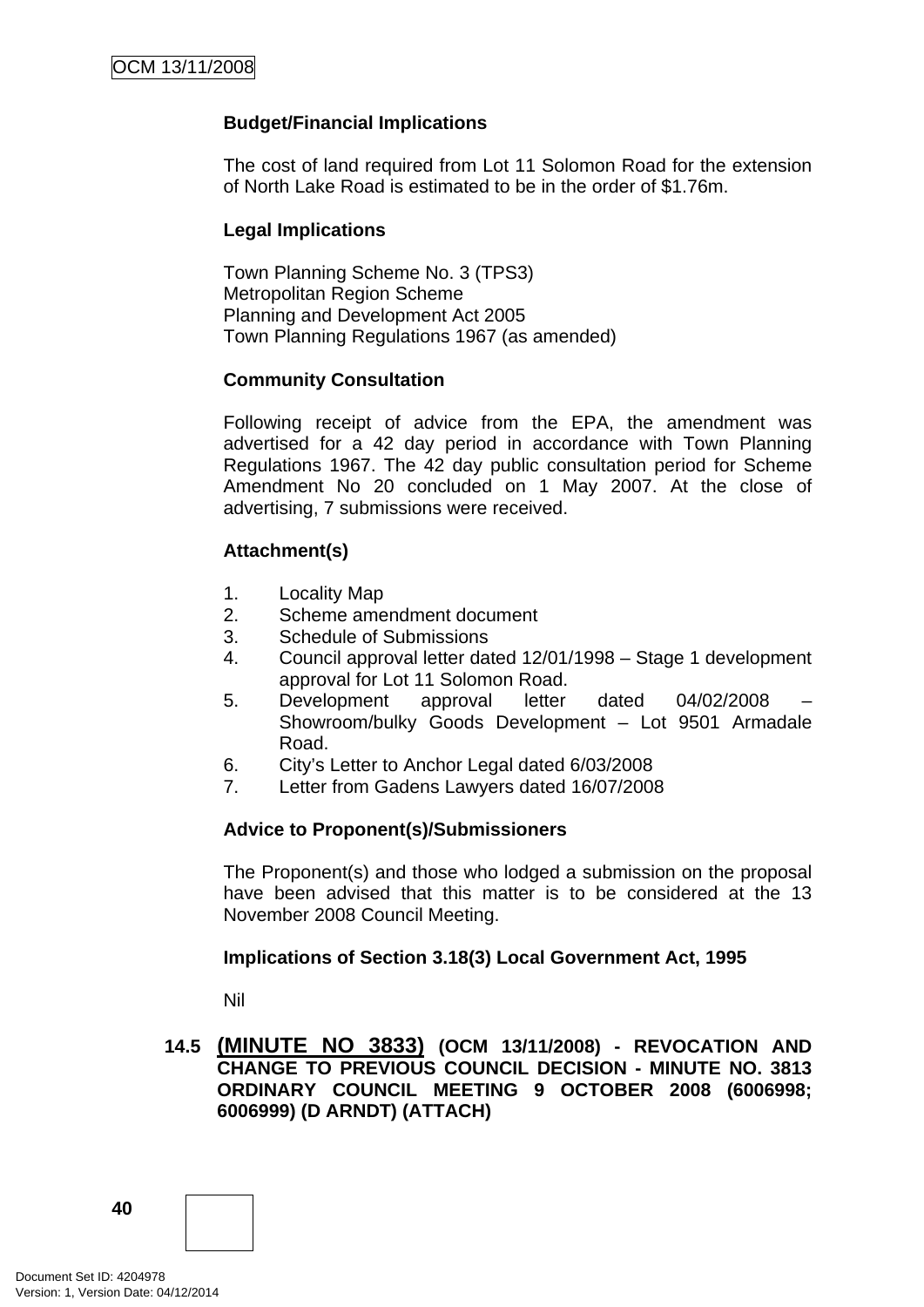## **RECOMMENDATION**

That Council:-

(1) revokes the following decision carried at the Ordinary Council Meeting held on 9 October 2008:-

## *COUNCIL DECISION*

 *MOVED Clr H Attrill SECONDED Clr I Whitfield that the Council:* 

 *1. refuse to grant its approval for the development of supermarket, shops, tavern and drive-through bottle shop on Lots 453 and 454 (No's 1 and 2) Macquarie Boulevard, Hammond Park due to insufficient car parking for the proposed development provided on-site, in accordance with Council's Town Planning Scheme requirements;* 

 *2. issue a Schedule 9 Notice of Determination on Application for Planning Approval / Refusal and an MRS Form 2 Notice of Refusal; and* 

 *3. advise the applicant and submissioners of Council's decision accordingly.* 

# *CARRIED 5/2*

- (2) and resolves to:-
	- (1) grant its approval to the development of a supermarket, shops, a tavern and drive through bottle shop on Lots 453 and 454 (Nos 1 and 2) Macquarie Boulevard, Hammond Park, in accordance with the approved plan and related details subject to the following conditions:
		- 1. Development can only be undertaken in accordance with the details of the application as approved herein and any approved plans.
		- 2. Nothing in the approval or these conditions shall excuse compliance with all other relevant written laws in the commencement and carrying out of the development.
		- 3. The tavern Management Plan being reviewed in detail to ensure the content of the document is comprehensive and complete for the purpose of addressing all aspects of the tavern use capable of being managed. This includes noise management, on-site patron behaviour and parking use. The Plan is to be reviewed to the City's satisfaction prior to the release of a building licence for the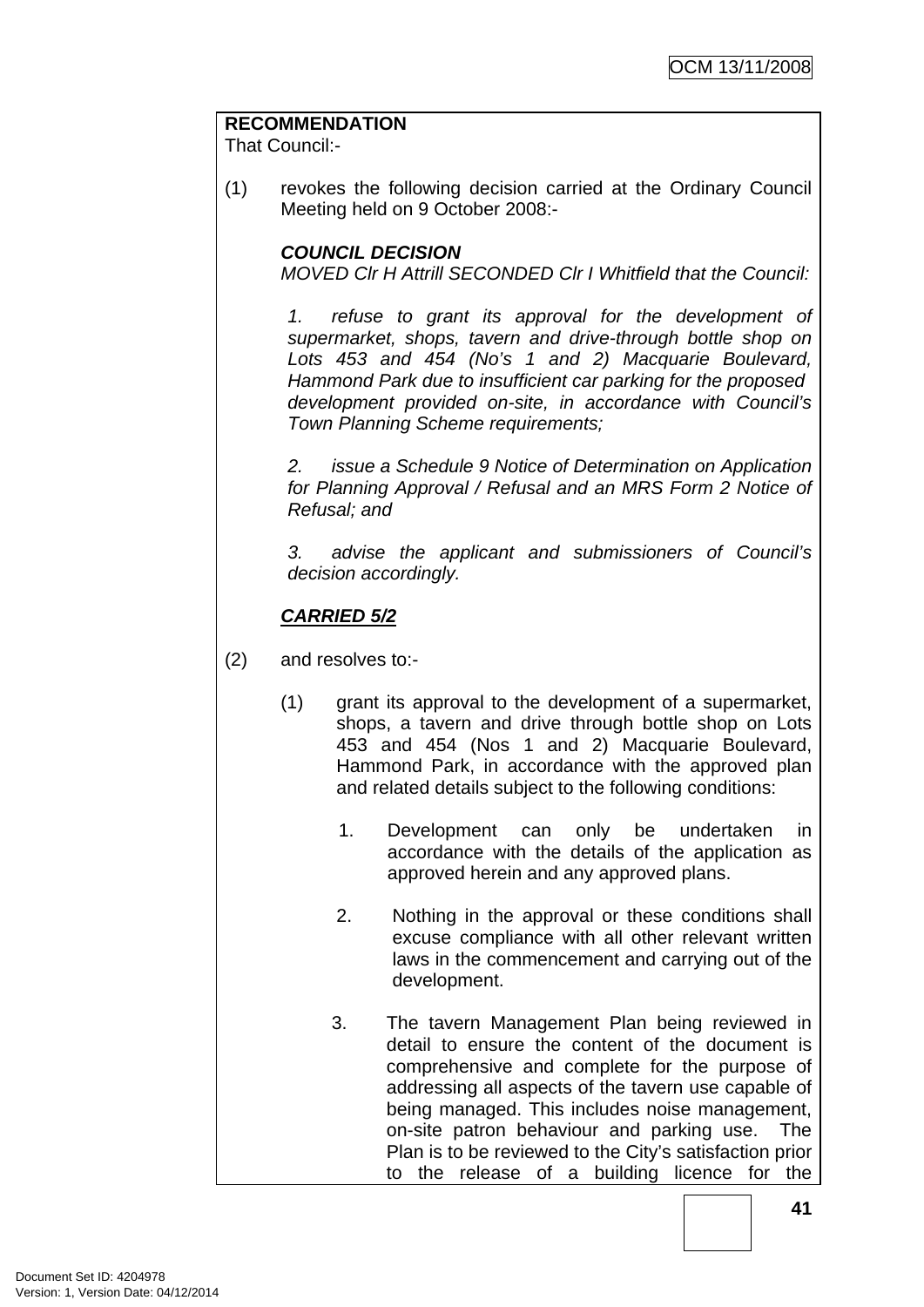#### development.

- 4. The tavern being designed in consultation with a qualified acoustic consultant and/or engineer who must certify in an accompanying report that the building proposed will be suitably attenuated to ensure noise generated by amplified music and the like complies with the requirements of the Environmental Protection (Noise) Regulations 1997 (taking into account the use and proximity of surrounding properties). The certification must be provided to the City's satisfaction prior to the release of a building licence for the development.
- 5. The preparation and submission of a comprehensive signage package that deals with (but is not limited to) the availability of, and use by patrons of parking across Lots 453 and 454; and crowd behaviour on the site and in the vicinity of surrounding residential development. The details of the signage package are to be provided to the City's satisfaction prior to the release of a building licence for the development.
- 6. The Yarra Promenade egress point being redesigned to minimise the extent to which car headlight(s) spill impacts on adjacent residential properties. The details of the redesigned egress point are to be provided to the City's satisfaction prior to the release of a building licence for the development.
- 7. The preparation and submission of a detailed landscaping plan, dealing with (but is not limited to), landscaping (both soft and hard elements) intended for the perimeter of the tavern site. In this regard, the height of the boundary wall around the tavern site is to be determined having regard for the protection of privacy and amenity of adjacent residential properties. The landscaping plan is to be provided to the City's satisfaction prior to the release of a building licence for the development.
- 8. All landscaping is to be undertaken and completed in accordance with the approved landscape plan prior to the occupation any buildings the subject of the application.

9. The landscaping installed in accordance with the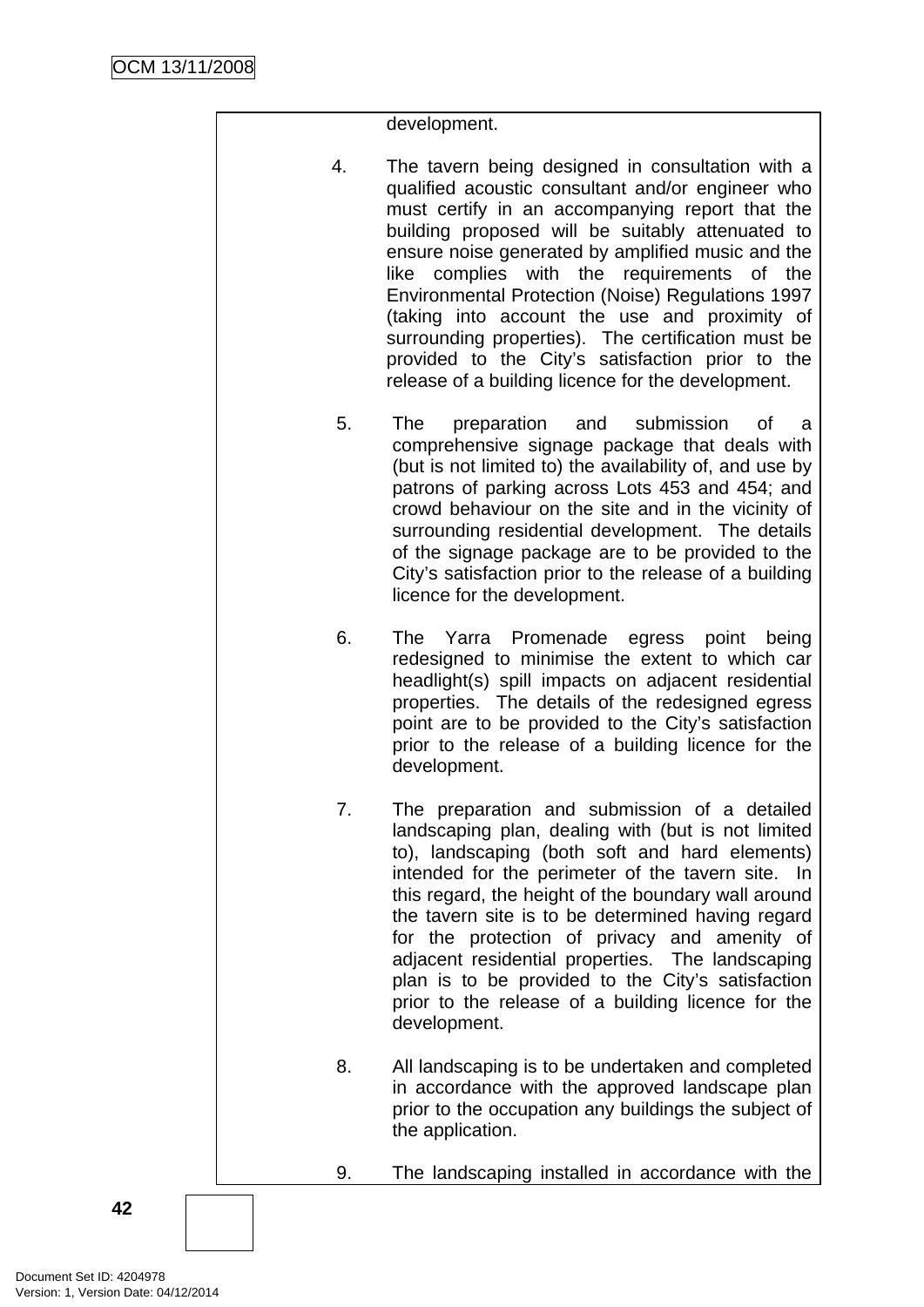|     | landscape<br>plan<br>is<br>approved<br>be<br>to<br>reticulated/irrigated and maintained to the City's<br>satisfaction.                                                                                                                                                                                                                                                                                                                                                                                                                                   |
|-----|----------------------------------------------------------------------------------------------------------------------------------------------------------------------------------------------------------------------------------------------------------------------------------------------------------------------------------------------------------------------------------------------------------------------------------------------------------------------------------------------------------------------------------------------------------|
| 10. | Walls, fences and landscape areas are to be<br>truncated within 1.5 metres of where they adjoin<br>vehicle access points where a driveway and/or<br>parking bay meets a public street or limited in<br>height to 0.75 metres.                                                                                                                                                                                                                                                                                                                            |
| 11. | The submission of materials, finish and colour<br>details for the development to the<br>City's<br>satisfaction prior to the releases of a building<br>licence for the development.                                                                                                                                                                                                                                                                                                                                                                       |
| 12. | All car parking and access complying with the<br>minimum requirements of the applicable Australian<br>Standard and the Building Code of Australia<br>(including disabled parking), the details of which<br>are to be provided to the City's satisfaction prior to<br>the release of a building licence for the<br>development.                                                                                                                                                                                                                           |
| 13. | Prior to the release of a building licence for the<br>proposed development the owner shall effect<br>easements for car parking purposes over both<br>Lots 453 and 454 for the purpose of protecting the<br>reciprocal use of parking for the different uses<br>proposed across the two lots to the satisfaction of<br>the City. The City is to be a party to the<br>easements, whilst the owner shall be responsible<br>for all costs of and incidental to the preparation of<br>easement, including all<br>stamping<br>the<br>and<br>registration fees. |
| 14. | The provision of bicycle parking for visitors to the<br>development. The bicycle parking details are to<br>be provided to the City's satisfaction prior to the<br>building<br>release<br>οf<br>the<br>licence<br>for<br>the<br>development.                                                                                                                                                                                                                                                                                                              |
| 15. | All service areas and related hardware, including<br>antennae, satellite dishes and air-conditioning<br>units, being suitably located from public view<br>and/or screened, the details of which are to be<br>provided to the City's satisfaction prior to the<br>release of a building licence for the development.                                                                                                                                                                                                                                      |
| 16. | The premises shall be kept in a neat and tidy<br>condition at all times by the owner/occupier to the                                                                                                                                                                                                                                                                                                                                                                                                                                                     |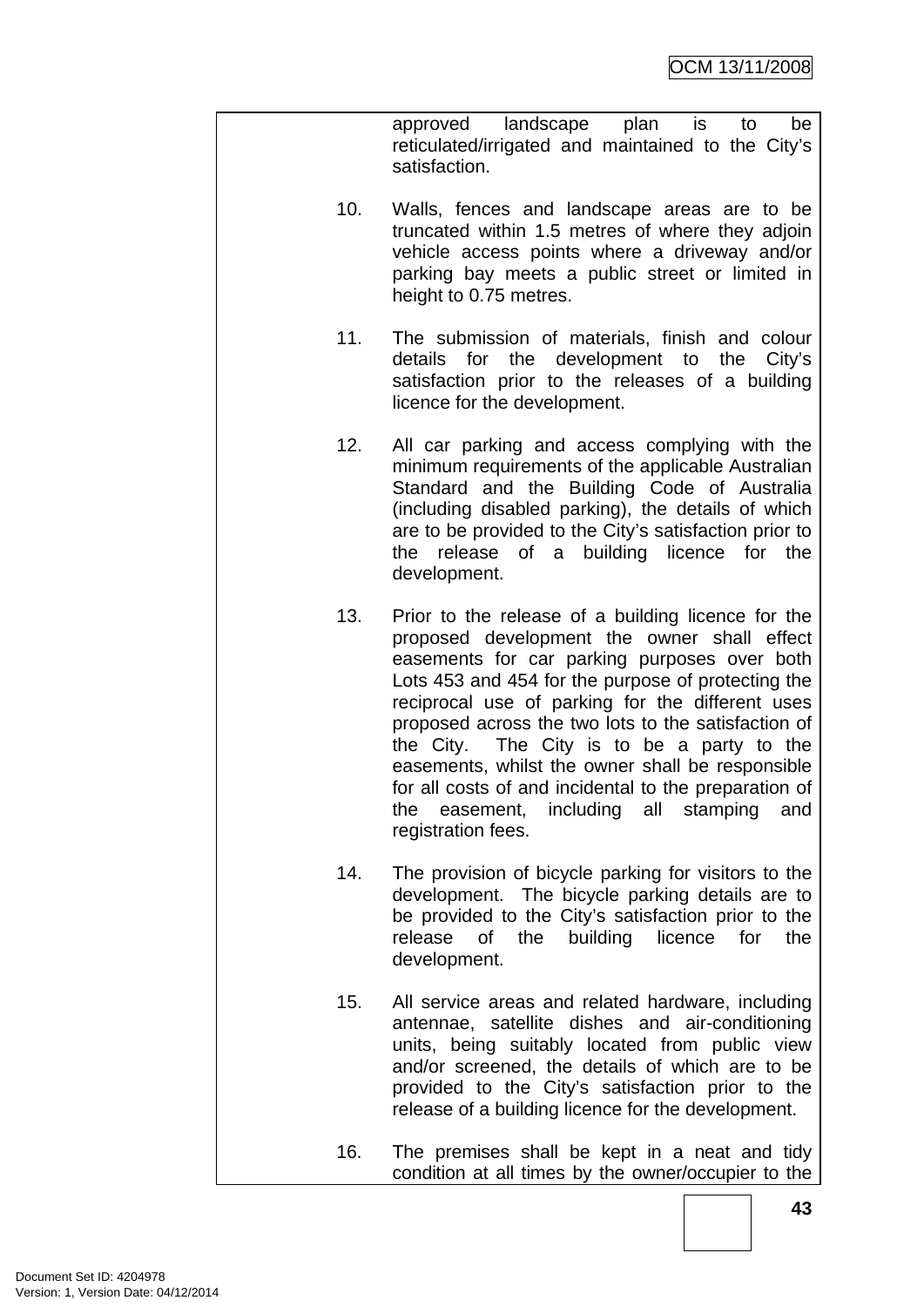|     | satisfaction of the City.                                                                                                                                                                                                                                                                                                                                                                                                                                                                                                              |
|-----|----------------------------------------------------------------------------------------------------------------------------------------------------------------------------------------------------------------------------------------------------------------------------------------------------------------------------------------------------------------------------------------------------------------------------------------------------------------------------------------------------------------------------------------|
| 17. | Any retaining wall(s) are to be constructed in<br>accordance with a qualified Structural Engineer's<br>design.                                                                                                                                                                                                                                                                                                                                                                                                                         |
| 18. | Earthworks over the site and batters must be<br>stabilised to prevent sand or dust blowing, and<br>appropriate measures shall be implemented within<br>the time and in the manner directed by the City in<br>the event that sand or dust is blown from the site.                                                                                                                                                                                                                                                                       |
| 19. | The development must not cause a sand drift or<br>airborne dust nuisance to neighbours.<br><b>The</b><br>developer must prepare and implement a Dust<br>Management Plan in accordance with the City's<br>Policy of the Preparation on Dust Management<br>Plans for development sites within the City of<br>Cockburn. The plan is to be submitted and<br>approved by the City's Health Services prior to the<br>release of the building licence for the development<br>and is to be complied with during construction.                  |
| 20. | The installation of outdoor lighting (if proposed) is to<br>in accordance with the requirements of<br>be<br>Australian Standard AS 4282-1997: 'Control of the<br>Obtrusive of Outdoor Lighting'.                                                                                                                                                                                                                                                                                                                                       |
| 21. | All stormwater being contained and disposed of<br>on-site to the satisfaction of the City.                                                                                                                                                                                                                                                                                                                                                                                                                                             |
| 22. | All stormwater drainage shall be designed<br>in<br>accordance with the latest release<br>the<br>of<br>document entitled "Australian Rainfall and Runoff"<br>produced by the Institution of Engineers, Australia,<br>and the design is to be certified by a suitably<br>qualified practicing Engineer or the like, to the<br>satisfaction of the City, and to be designed on the<br>basis of a 1:100 year storm event. See City's<br>specification, enclosed. This is to be provided at<br>the time of applying for a building licence. |
| 23. | No building (or related) activities associated with<br>this approval causing noise and/or inconvenience<br>to neighbours being carried out after 7.00 pm or<br>before 7.00am, Monday to Saturday, and not at all<br>on Sunday or public holidays.                                                                                                                                                                                                                                                                                      |
| 24. | Application being made for any signage that is not<br>exempt by the requirements of Town Planning                                                                                                                                                                                                                                                                                                                                                                                                                                      |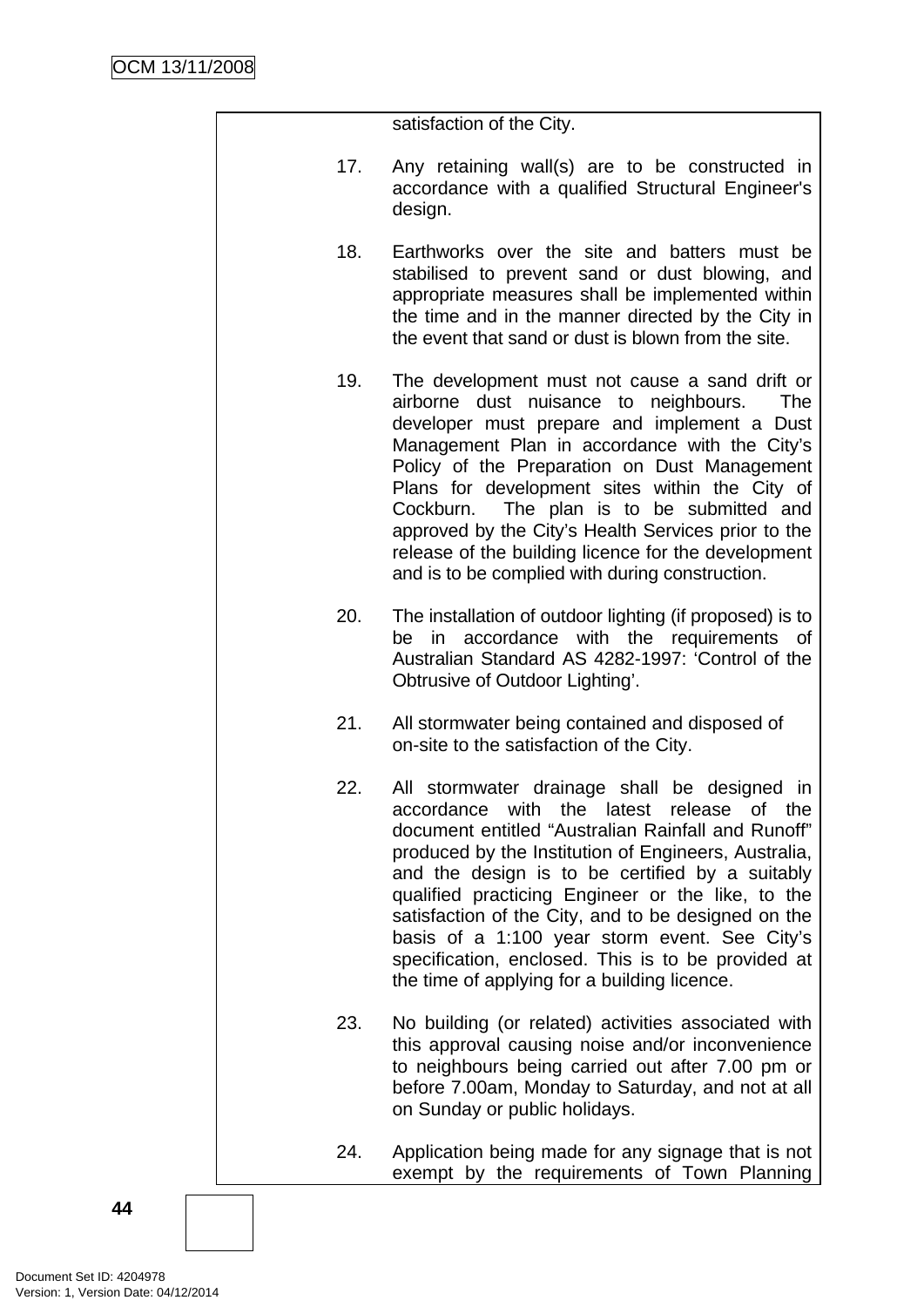|     | Scheme No. 3.                                                                                                                                                                                                                                                                                                                 |
|-----|-------------------------------------------------------------------------------------------------------------------------------------------------------------------------------------------------------------------------------------------------------------------------------------------------------------------------------|
| 25. | The submission of a construction management<br>plan to the City's satisfaction prior to the release of<br>a building licence for the development, detailing<br>how it is proposed to manage:                                                                                                                                  |
|     | access to and from the site<br>a)<br>b)<br>the delivery of materials and equipment to<br>the site<br>the storage of materials and equipment on<br>C)<br>the site<br>the parking arrangements for contractors<br>d)<br>and subcontractors                                                                                      |
|     | e)<br>other matters likely to impact on the<br>surrounding properties.                                                                                                                                                                                                                                                        |
|     | <b>FOOTNOTES</b>                                                                                                                                                                                                                                                                                                              |
|     | 1.<br>The application has been determined on the<br>basis of the plans and information provided to the<br>City for assessment. In this regard, and with<br>respect to conditions 1 and 2, the City is highly<br>unlikely to support any increase in the size of<br>floor areas shown on the development application<br>plans. |
|     | 2.<br>In the event there are any questions regarding<br>the requirements of this approval, or the planning<br>controls applicable to the land and/or location, the<br>City's Planning Services should be consulted.                                                                                                           |
|     | Conditions $3 - 7$ are specifically concerned with<br>3.<br>protecting the amenity of property owners in the<br>vicinity and the locality generally.                                                                                                                                                                          |
|     | 4.<br>If the development the subject of this approval is<br>not substantially commenced within a period of 2<br>years, the approval shall lapse and be of no<br>further effect.                                                                                                                                               |
| (2) | Notice of Determination of Application for<br>issue a<br>Planning Approval under the City of Cockburn Town<br>Planning Scheme No. 3; and                                                                                                                                                                                      |
| (3) | advise the applicant and submissioners of Council's<br>decision accordingly.                                                                                                                                                                                                                                                  |
|     | TO BE CARRIED BY AN ABSULUTE MAJORITY OF COUNCIL                                                                                                                                                                                                                                                                              |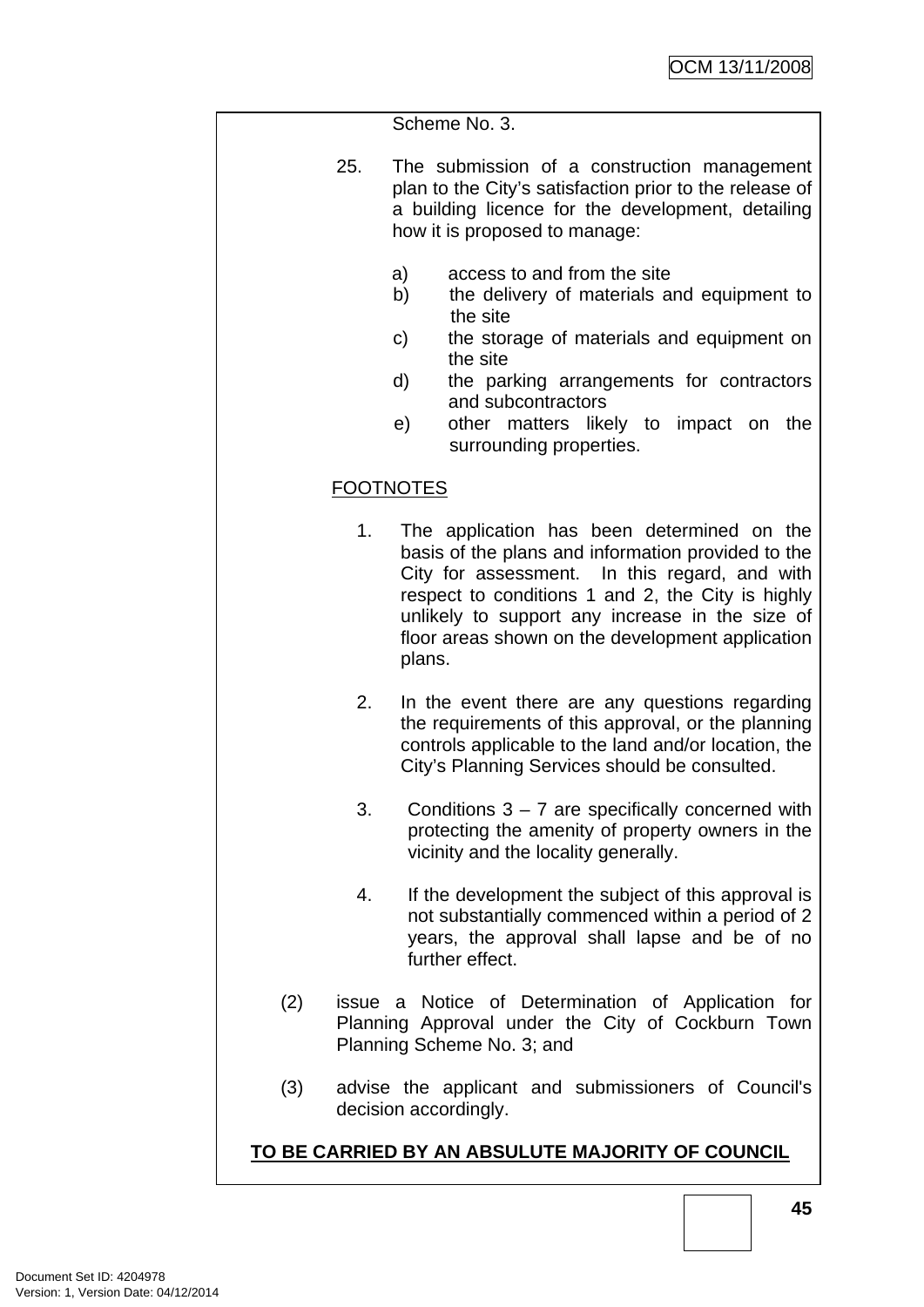# **COUNCIL DECISION**

MOVED Clr S Limbert SECONDED Deputy Mayor K Allen that Council adopt the Officer's recommendation with the following amendments, by amending Item (2) Condition 3. and inserting a new Condition (26).

- (1) as recommended;
- (2) as recommended with the following amendments to Conditions:
	- 3. The Tavern Management Plan being reviewed in detail to ensure the content of the document is comprehensive and complete for the purpose of addressing all aspects of the tavern use capable of being managed. This shall include noise management, on-site patron behaviour, and car parking management (specifying signage as well as all other parking management details). The Plan is to be reviewed to the City's satisfaction prior to the release of a building licence for the proposed tavern.
	- 26. A Parking Management Plan for the Shopping Centre being prepared and lodged with Council (specifying signage as well as all other parking management details, in correlation with the car parking management for the proposed tavern). The Plan is to be reviewed to the City's satisfaction prior to the release of a building licence for the proposed shopping centre.

# **CARRIED BY ABSOLUTE MAJORITY OF COUNCIL 6/2**

#### **Reason for Decision**

Council supports the Officers recommendation in its present form with the addition of clarifying parking management initiatives for the proposed tavern and including a similar requirement for parking management of the proposed shopping centre. These initiatives will facilitate the orderly and successful sharing of the reciprocal car parking bays covering both the tavern and the shopping centre.

#### **Background**

The application was formally considered by Council at its meeting on 9 October 2008 (Item 3813 refers) where it was resolved to refuse the application on the grounds that insufficient onsite car parking was proposed for the development.

This matter has been the subject of a request from the applicant for Council to reconsider its previous decision to refuse its application. By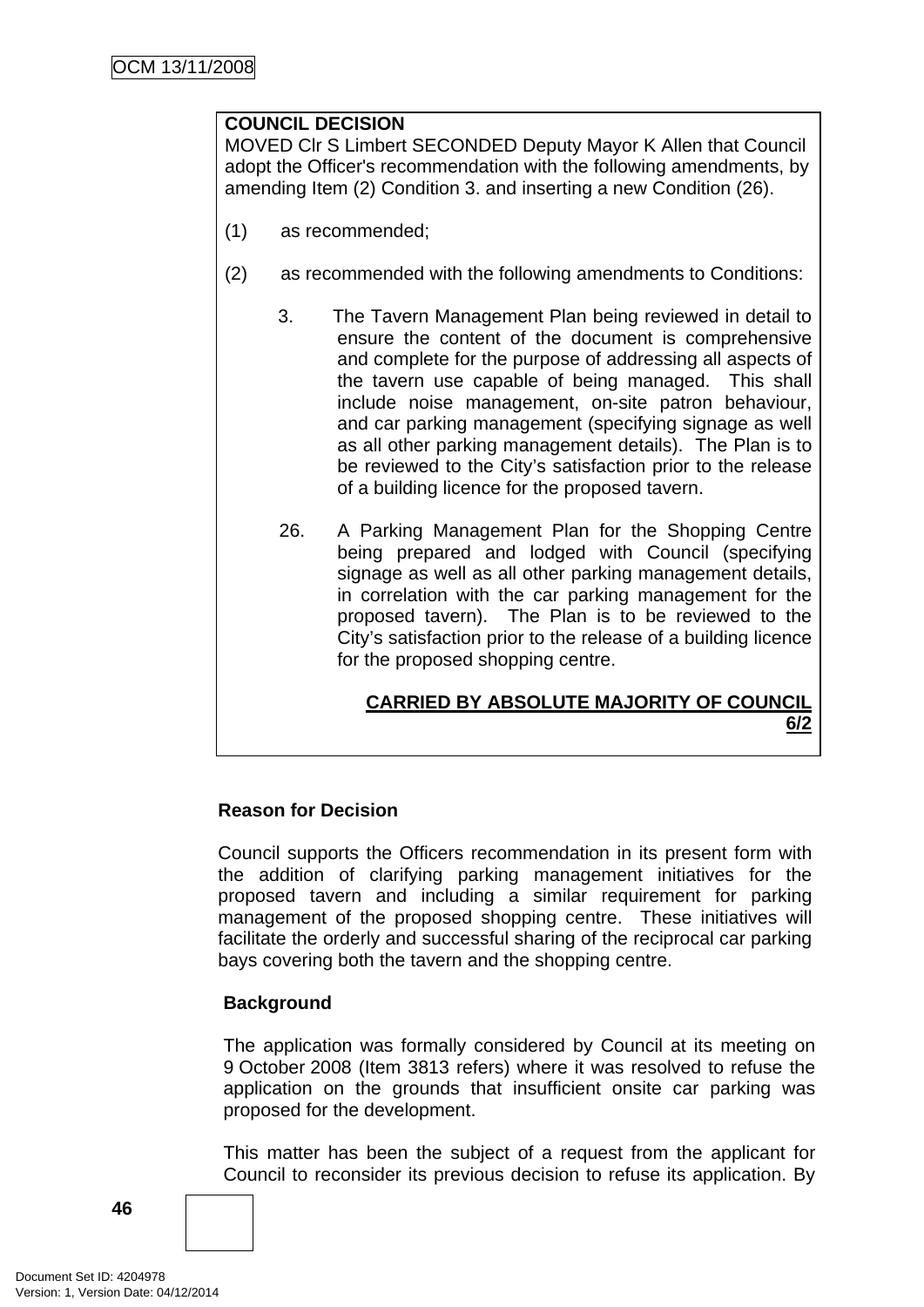notice received on 21 October, 2008, a notice to revoke the previous Council decision and consider a change to the matter has been received, signed by the requisite number of Elected Members. A copy of which is attached.

The lots subject of this item are located either side of Macquarie Boulevard, on the south side of Russell Road where it is being realigned in Hammond Park. The lots are zoned Local Centre under the City's Town Planning Scheme No. 3 and sit adjacent to land zoned Residential R25 and R40 (occupied by single residential dwellings).

In addition to the Local Centre zoning, the land is subject to the Development Area provisions contained in Schedule 11 of the Scheme. Within Development Area 9 (DA 9), specific design requirements provide for an envisaged 'Mainstreet' builtform. Without diminishing the potential of desired outcomes, the Council at its 11 September 2008 adopted Scheme Amendment No. 65 for final approval.

Scheme Amendment No. 65 incorporates several changes to the design requirements for DA 9. The changes provide a higher degree of flexibility taking into account site specific considerations including: the location of the two lots at a significant intersection, vehicular access and parking provision.

## **Submission**

Application has been made for the development of a supermarket and five (5) shops on Lot 453 Macquarie Boulevard (east side of the road), and a tavern, including a bottle shop, on Lot 454 Macquarie Boulevard (west side of the road). In detail, the plans show the following.

#### Lot 453

- A centrally located supermarket (800m2);
- Five shops (totalling 407m2); and
- 69 on-site parking bays.

Access/egress points to the parking are proposed to/from Russell Road, Macquarie Boulevard and Deanmore Bend. The architectural style of the building is contemporary in appearance.

#### Lot 454

- A tavern including: a lounge area (64 m2), cocktail area (86 m2), bistro (58 m2) and bistro/function area (63 m2), bottle shop (176 m2) and an alfresco dining area (157 m2); and
- 101 on-site parking bays.

Access / egress points to the parking are proposed to / from Russell Road, Macquarie Boulevard and Yarra Promenade. Similar to the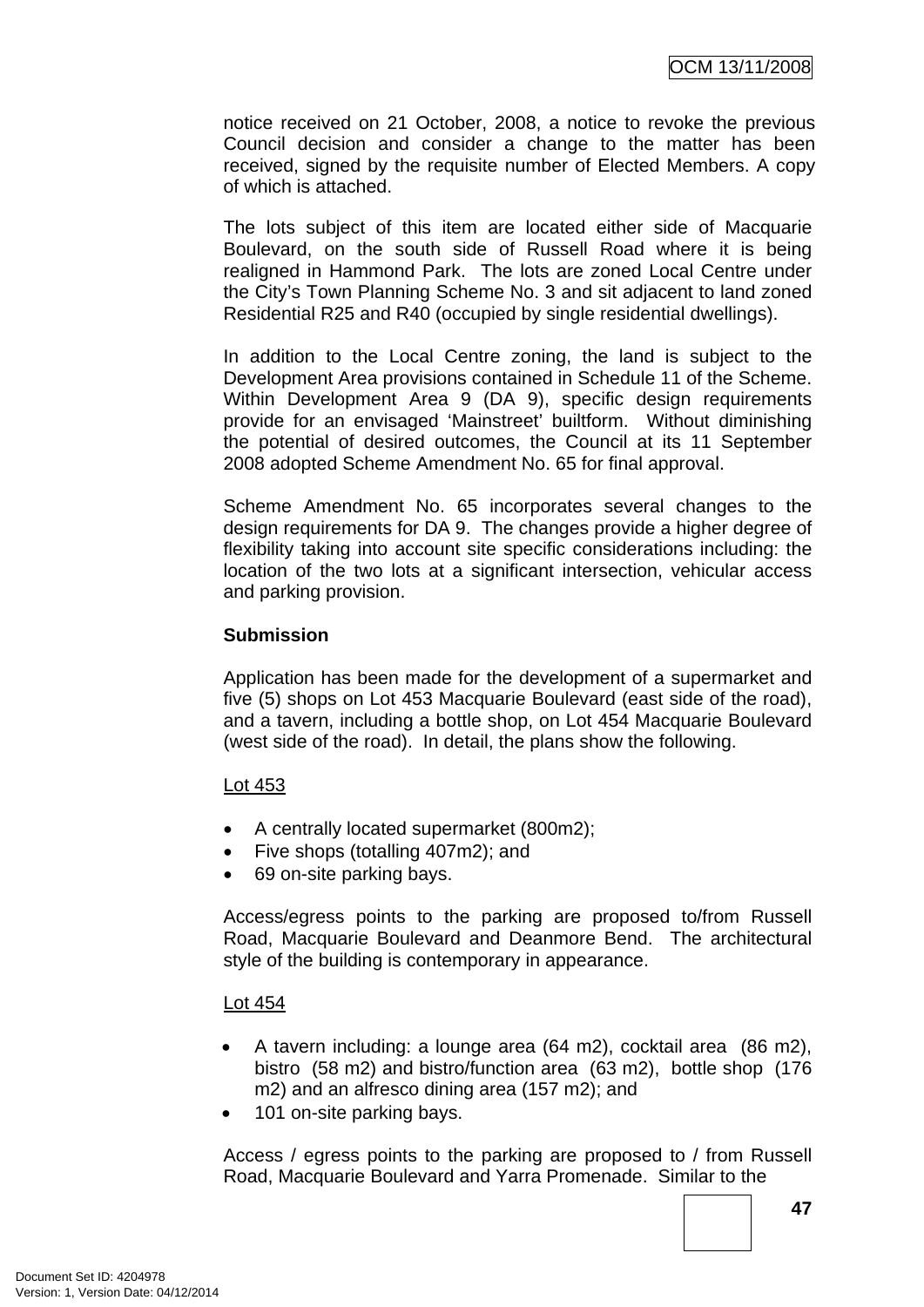supermarket and shops, the style of the tavern building is contemporary.

In support of the proposal, the project architect states the following:

*"The tavern model proposed is a small but typical neighbourhood tavern, with a focus on food as the primary generator of trade. The arrangement, size and furnishing style of the spaces limits the possibility of large groups, and precludes the 'sports bar environment' or 'drinking barn'.* 

*The rooms are designed to be separable to allow a suitable ambience to be maintained even with smaller groups.* 

*The external areas have been located to have access to northern and western (afternoon) sun and splay the building away from the residential, but to the 'benefit' of the intersection.* 

*It should be noted that the previously submitted management plan goes to great lengths to minimise any potential disturbances to neighbours, including limiting deliveries between the hours of 7.00 am and 7.00 pm, restricting keg movement and rubbish clearing between 10.00 am and 7.00 pm and maintenance of a logbook for any complaints regarding noise or any disturbance in the area."* 

*"The Neighbourhood Retail Centre ("The Centre") will comprise a total retail net area of 1,207 m<sup>2</sup> , which will comprise of a supermarket of*   $800 \text{ m}^2$  and a mix of speciality retailers comprising a total of 407  $\text{m}^2$ .

*The centre like many neighbourhood centres of this type are designed to be a convenience based offering which sees the typical customer spend and buy less during a greater number of shorter visits. The centre will draw its patronage from the immediate surrounds as is the case with other centres of this nature with a large number of its customer base not arriving by car."* 

The proposed hours of trade of the tavern are:

- Monday to Saturday: 10.00 am 12 00 midnight; and
- Sunday: 10 00 am  $-$  10.00 pm.

#### **Report**

The following report deals with the use of land and development of the lots in question, including issues and/or concerns associated with such. It also deals with the public consultation undertaken in respect of the proposed tavern.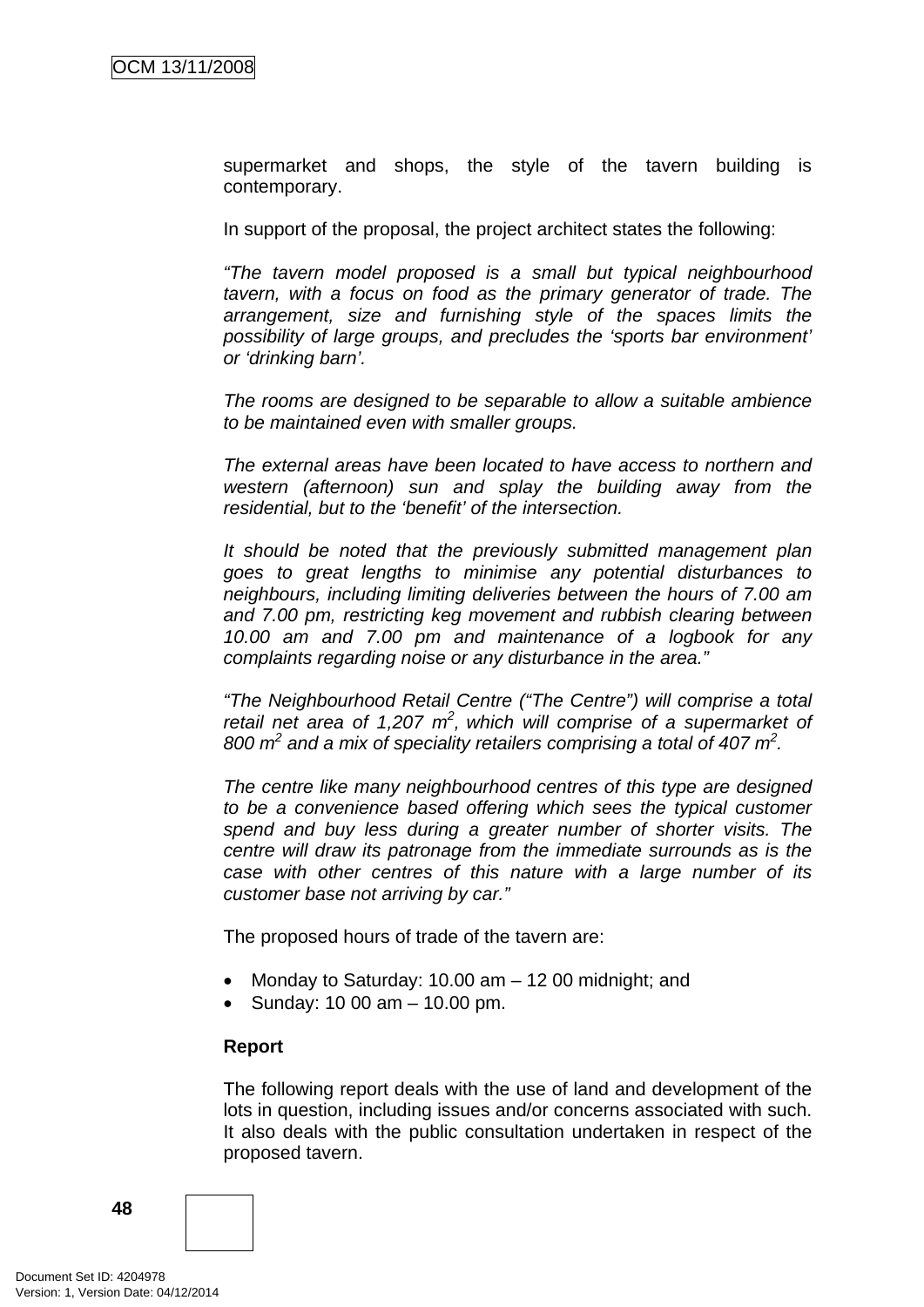#### Uses

The proposed supermarket and shops are 'P' (permitted) uses under the scheme. The tavern, however, is an 'A' use which means that it is not permitted unless the Council has exercised its discretion and granted approval following consultation. The matter of consultation is dealt with in a following section. From a planning perspective, the proposed tavern use is supported.

The Structure Plan report for the area, which addresses the neighbourhood centre, refers to the establishment of a range of uses including: a fast food outlet, service station and medical centre. The report also refers to cafes and restaurants. The proposed tavern is a similar use in many respects, and will incorporate some of the uses (food and beverage) identified for the locality.

If approved, the tavern will contribute to the level of service and lifestyle of the area.

Whilst, therefore, concerns have been raised by the local community, on balance and subject to a range of management measures, the tavern is considered suitable as a use that can successfully co-exist with residential development in the vicinity. Typical management measures applied to a use of the type proposed include:

- The attenuation of the establishment for the purposes of noise management.
- Limitations on the hours of operation.
- The application of a Management Plan (dealing with amongst matters, patron behaviour and servicing).
- Traffic and parking management.

It is noted that an Acoustic Report and a Management Plan has been lodged with the application by the proponent.

#### Development

The buildings proposed for both lots are considered to be of an appropriate scale and design, representative of their local centre function.

Whereas the shopping centre and shops are centrally located amongst on-site parking, the tavern is positioned to address the intersection of Russell Road and Macquarie Boulevard. The location of shops amongst parking provides for a functional arrangement consistent with the shop/retail use proposed. The tavern, however, will mark the entry to the neighbourhood centre with activity while providing a separation to residential uses to the south.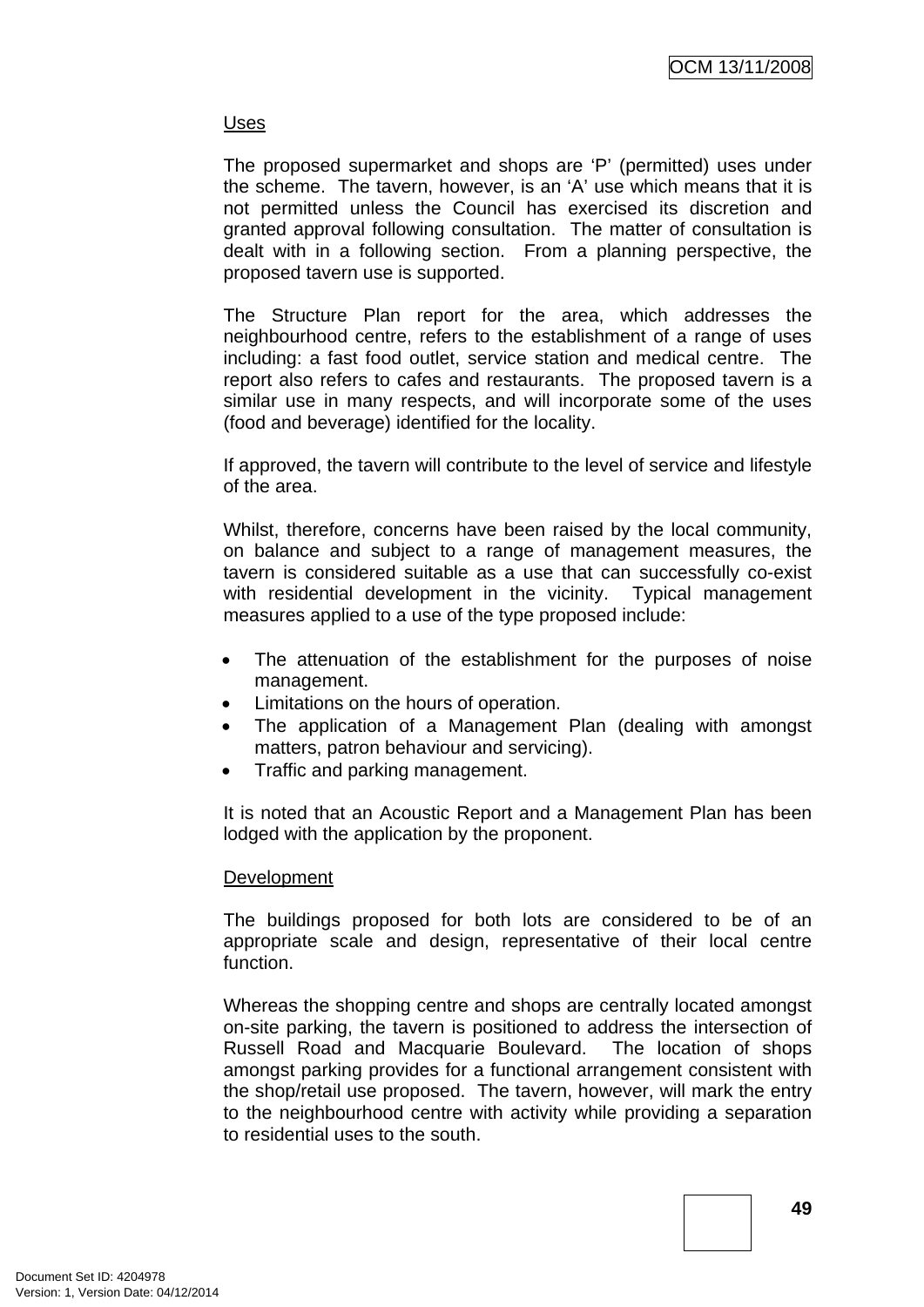The main concern with respect to the assessment of the development relates to the provision of parking. As proposed, the tavern in isolation i.e. on Lot 454, is deficient 51 bays. Under the scheme, the tavern including the bottle shop requires 152 bays. In total, 101 bays are proposed on-site. This includes 4 bays in the bottle shop drive through.

Although the disparity in parking is quite significant, the calculation reflects the specific (and maximum) requirements of the scheme for the type of establishment. As advised by the project architect though, the need for maximum parking provision is anticipated to be necessary on Friday and Saturday nights only (at peak times). That is, for the majority of the time the establishment will have sufficient on-site parking.

Nonetheless, and recognising the need to ensure sufficient parking for the use is available at all times i.e. peak times and at the time of special events (Melbourne Cup day for e.g.), the applicant also proposes the reciprocal sharing of parking with the supermarket and shops. Conversely, given demand for parking at alternate times by tavern patrons, shoppers will be able to use tavern parking during the day.

The use of tavern parking by shoppers is made available in the knowledge that the supermarket (like the tavern) is also short in on-site parking. Under the scheme, the supermarket and shops require 101 bays (69 proposed). In essence, the sharing of parking between the two uses is proposed on the basis of their complementary operating characteristics.

In support of the proposed reciprocal use of parking, the proponents have engaged Uloth and Associates (traffic consultants). Uloth's question the appropriateness of the scheme in requiring all parking for the tavern to be calculated at 1 bay for every 2  $m^2$  of drinking area. Their position in this regard is considered reasonable and 1 car bay for every 4 seats has been applied in the City's assessment of seating areas within the tavern (as it typically would for a restaurant).

The view though, that the retail parking provision in the Scheme is too onerous has not been applied. Uloth's believe that a lesser parking rate should be applied to smaller supermarkets similar to that proposed. Bearing this in mind, there are some discrepancies between bay numbers determined by the City and the consultant. When all is considered, however, the reciprocal use of parking provided is fundamental to the combined development.

In support of the proposed arrangements, Uloth states the following:

*"… that although the Tavern will generate a peak demand for 133 spaces on a Saturday evening, it is estimated that the retail parking*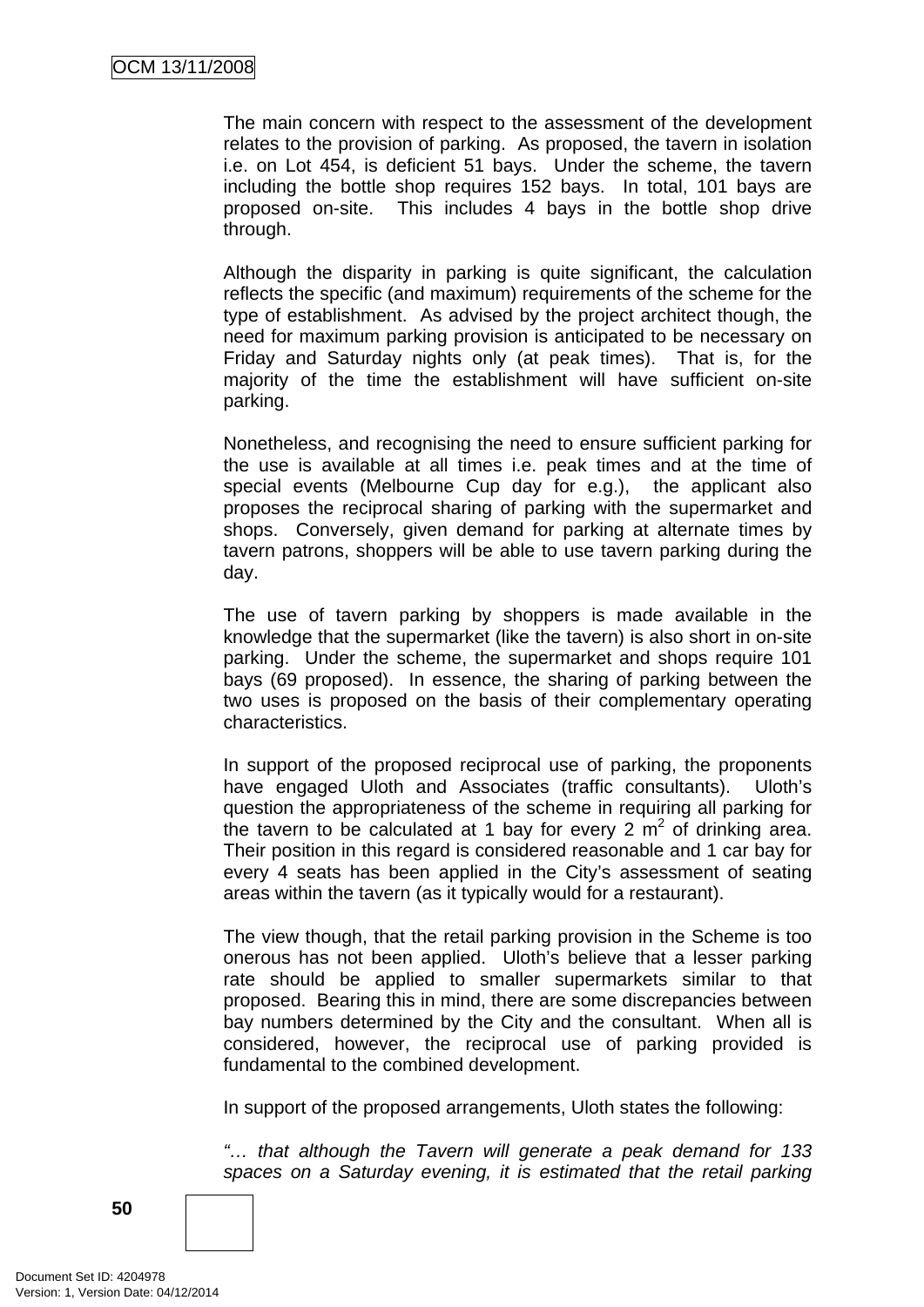*demand at the same time will be 30 percent for the supermarket and*  just 10 percent for the shops, resulting in an overall shared parking *demand for 149 spaces. It can also be seen that when the Retail Developments require their peak parking demand of 72 spaces, the Tavern will only require 53 spaces (40 percent), resulting in an overall parking demand for 125 spaces."* 

It should be noted that the numbers mentioned above are based on Uloth's rates and are different to the Scheme (notably 1 bay / 5  $m^2$  for seating areas in the tavern – as against  $1/4 \, \text{m}^2$ , and  $1/16.67 \, \text{m}^2$  for shops as against  $1/12 \text{ m}^2$ ). Based on the Scheme requirements and using the 'demand' percentages detailed in the Uloth report, the total number of bays required across the two sites is calculated at 176 (170 proposed). Combined with the use of 14 kerbside bays in the road reserves adjoining the lots, the total number of bays across the two lots is considered sufficient.

To facilitate the orderly and successful sharing of the reciprocal car parking bays, the project architects recommend the following parking management initiatives:

- timed shopper parking to ensure tavern parking does not obstruct shopper parking
- signage clearly informing tavern patrons of the availability of shopper parking
- street parking management.

The initiatives listed are all supported subject to the detail of each being further resolved. The design of the egress from the tavern site to Yarra Boulevard also requires further resolution to ensure the extent to which light spill occurs is minimised.

#### **Consultation**

In accordance with the use classification of the tavern, the proposal has been advertised as per the requirements of Section 9.4 of the Scheme. In total, 22 adjacent property owners were advised in writing of the proposal. Signs displaying notice of the proposal were also erected on-site.

In response to the consultation, 14 individual submissions objecting to the proposal were received by the City. It is noted one (1) of these submissions was received after the closing date. A petition objecting to the proposal and signed by 102 persons living in the vicinity of the site has also been received by the City.

In support of the proposal, the City has received 5 individual submissions. Similarly, one (1) of these was received after the closing date.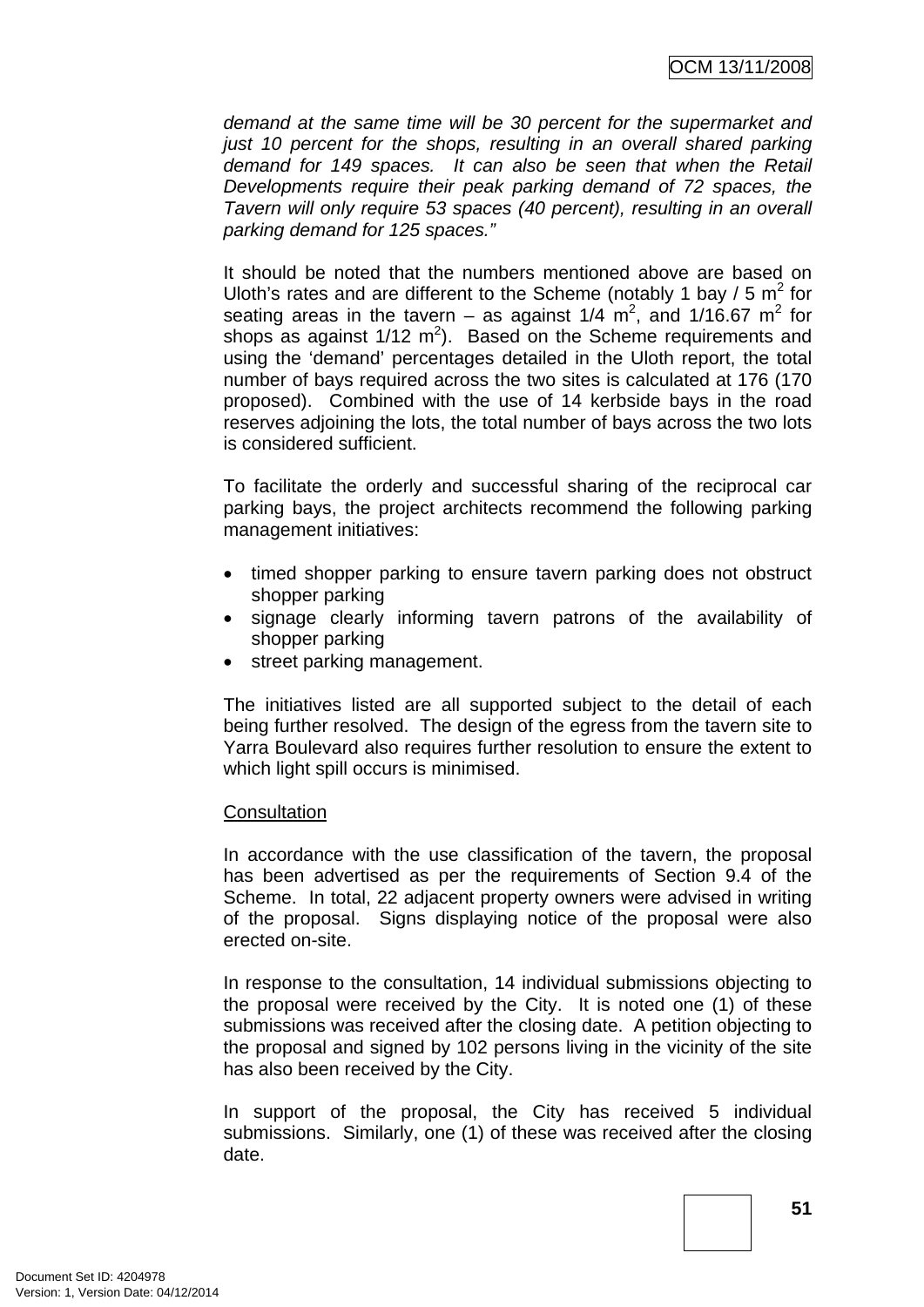## **Objections**

The concerns raised in respect of the proposal relate to the tavern only. Many submissions made specific reference to support for the supermarket and shops. The main concerns raised are as follows:

- incompatibility of the use with the residential/family nature of the locality
- noise generated by the use and traffic movements
- anti-social behaviour
- the car park egress to Yarra Promenade
- the lack of a demand/need for the use given proximity to "*The Gate*"
- depreciation in property values.

With respect to anti-social behaviour, reference was made in a number of submissions to 'The Gate' tavern in Success, whilst points 5 and 6 above aren't strictly planning considerations.

#### **Support**

In support of the proposal, those that made submissions offered the following:

- community to benefit from "*walkable*" shopping and social facilities
- the creation of a positive and vibrant village atmosphere (lifestyle)
- the establishment of a facility (tavern) that provides a social/meeting place for the community and sporting clubs
- proximity to the bistro, providing a dining outlet.

A number of submissions also made reference to the delay in the development of the neighbourhood centre as promoted by the developers (including shopping and social outlets).

#### **Comment**

The concerns raised in opposition to the proposal, specifically the tavern component, are typical of concerns raised in respect of this type of use. Whilst they are acknowledged, they are not necessarily considered valid as they relate more to the management of the use, not the use itself. Ensuring the design and development of the building responds to the use also assists preventing problems.

Bearing the above in mind, and noting that the parking arrangements and building designs are considered acceptable, it is recommended the application be approved subject to a set of rigorous conditions that deal with the management of the use and detailed building design. The following specific conditions are proposed: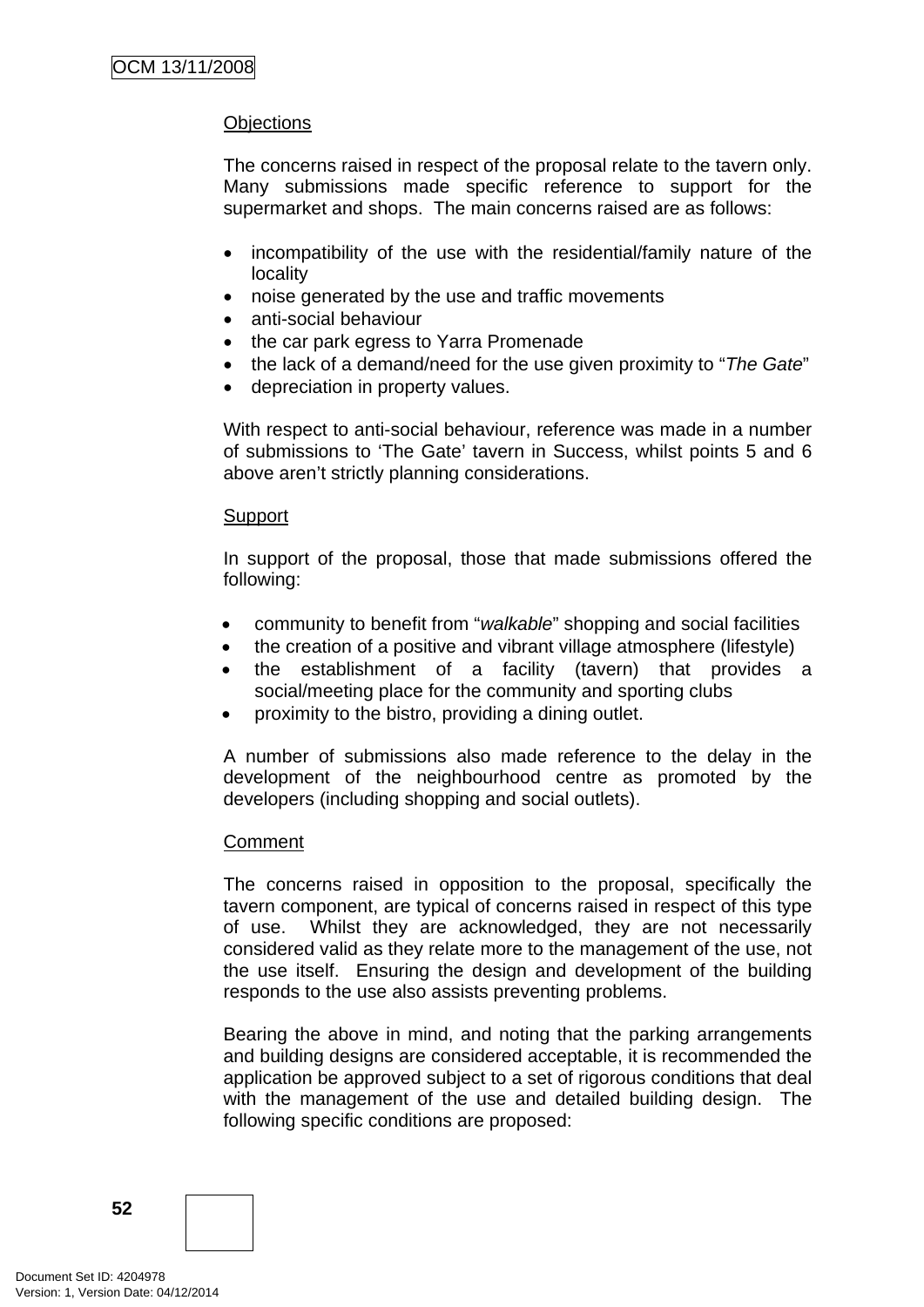- The Management Plan being reviewed in detail to ensure the content of the document is comprehensive and complete for the purpose of addressing all aspects of the tavern use capable of being managed. This includes noise management, patron behaviour and parking use.
- The development (tavern) being designed in consultation with a qualified acoustic consultant and/or engineer who must certify in an accompanying report that the building proposed will be suitably attenuated to ensure noise generated by amplified music and the like complies with the requirements of the Environmental Protection (Noise) Regulations 1997 (taking into account the use and proximity of surrounding properties).
- The preparation and submission of a comprehensive signage package that deals with/addresses amongst matters: the availability of, and use by patrons of parking across the two sites; and crowd behaviour on the site and in the vicinity of surrounding residential development.
- The preparation and submission of a detailed landscaping plan, dealing with amongst matters, landscaping (both soft and hard elements) intended for the perimeter of the tavern site. In this regard, the height of the boundary wall is to be determined having regard for the protection of privacy and amenity of adjacent residential properties.
- The Yarra Promenade egress point being redesigned to minimise the extent to which car light spill impacts on adjacent residential properties.

Point 2 above takes into account the Acoustic Report already lodged, but more specifically applies to the design and construction of the tavern building. Other typical conditions are also recommended.

On balance, Officers support the application in its presented form, and consider the reasons for Council originally refusing it have been addressed following a presentation by the applicant's professional representatives.

# **Strategic Plan/Policy Implications**

#### **Demographic Planning**

- To ensure the planning of the City is based on an approach that has the potential to achieve high levels of convenience and prosperity for its citizens.
- To ensure development will enhance the levels of amenity currently enjoyed by the community.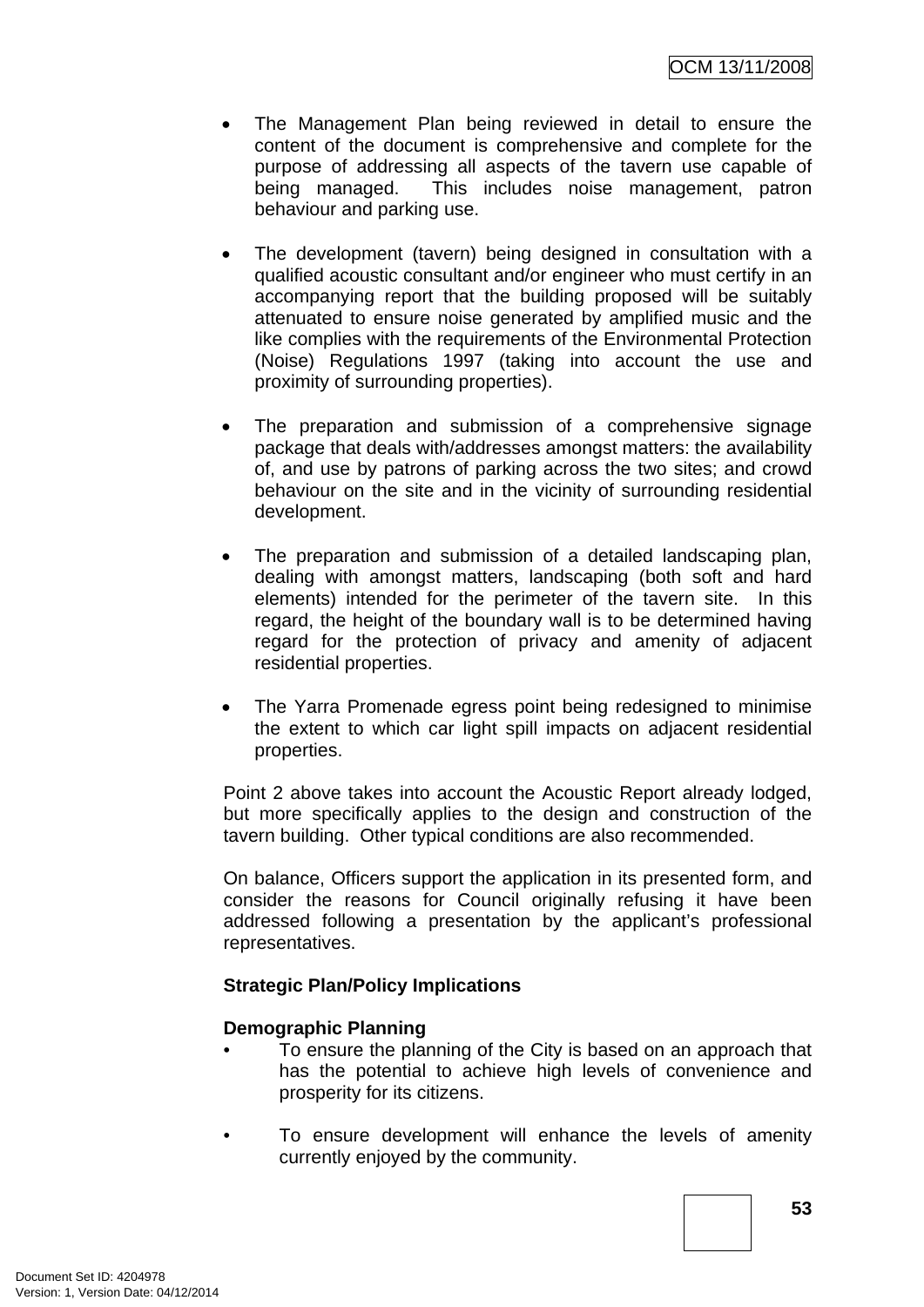## **Lifestyle and Aspiration Achievement**

- To foster a sense of community spirit within the district generally and neighbourhoods in particular.
- To facilitate and provide an optimum range of community services and events.
- To identify community needs, aspirations, expectations and priorities for services that are required to meet the changing demographics of the district.

#### **Budget/Financial Implications**

In the event an application for review to the State Administrative Tribunal arises in respect of any of the conditions proposed to be imposed on approval, there may be a cost to be borne by the City.

## **Legal Implications**

Town Planning Scheme No. 3 Planning and Development Act 2005 Regulation 10 of the Local Government (Administration) Regulations, refers to revocation and changing Council Decision.

## **Community Consultation**

Adjacent property owners were consulted on the proposal. Signs advising of the proposal were also erected on-site.

#### **Attachment(s)**

- 1. Site plan, floor plans and elevations;
- 2. Submissions received support and objections;
- 3. Letter of Notice to Revoke Item 14.3 (Minute No. 3813)

#### **Advice to Proponent(s)/Submissioners**

The Proponent(s) and those who lodged a submission on the proposal have been advised that this matter is to be considered at the 13 November 2008 Council Meeting.

#### **Implications of Section 3.18(3) Local Government Act, 1995**

NIL

CLR REEVE-FOWKES LEFT THE MEETING AT THIS POINT, THE TIME BEING 8.24PM.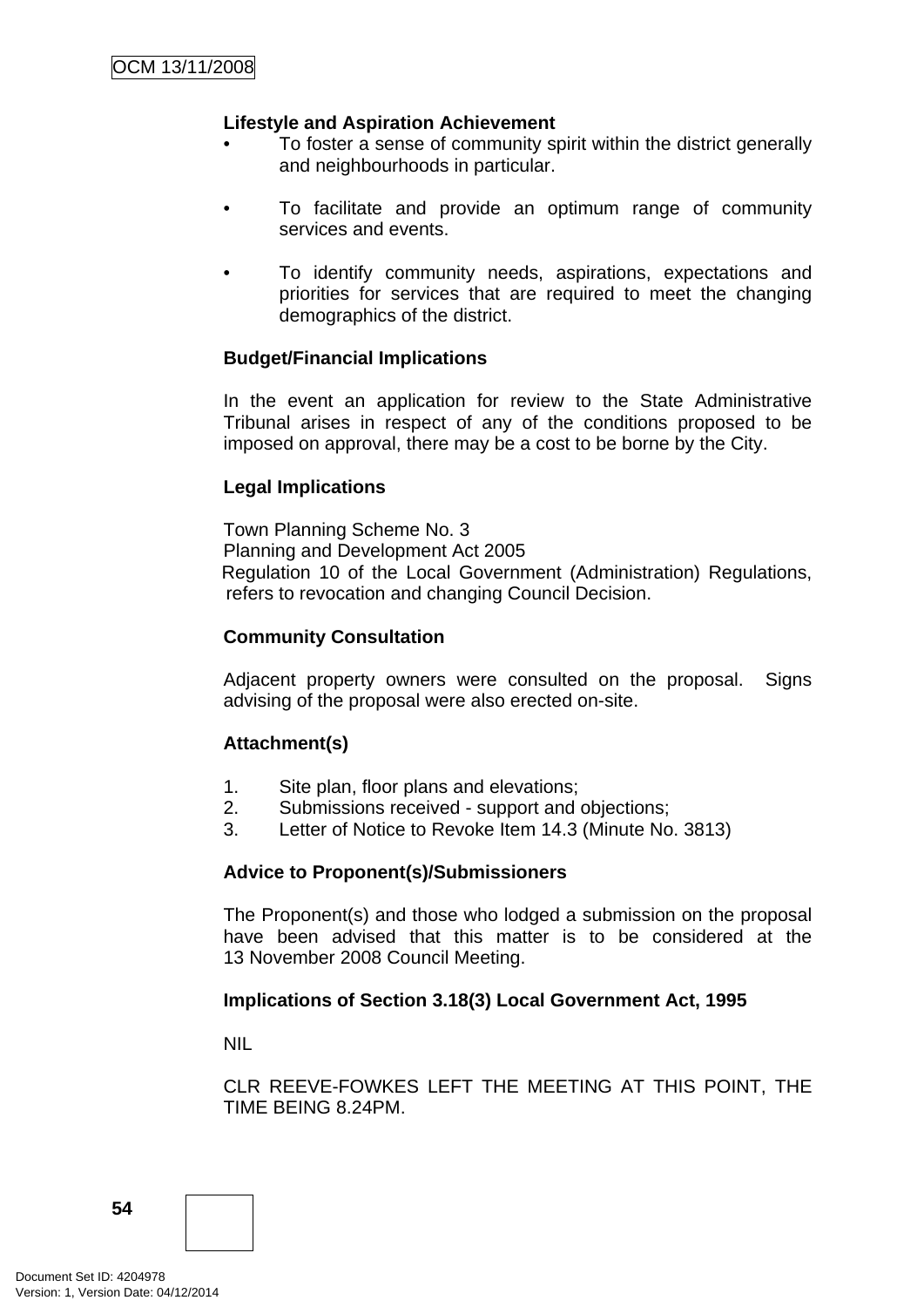#### **DECLARATION OF INTEREST**

The Presiding Member advised the meeting that he had received Declarations of Interest as follows:

#### **CLR CAROL REEVE-FOWKES**

Declared a Financial Interest in Item 15.1 "List of Creditors Paid – September 2008", pursuant to Section 5.62(1)(b) of the Local Government Act, 1995. The nature of the interest is that she is an employee of the Yangebup Family Centre which is a recipient of funds paid by Council during this period.

#### **15. FINANCE AND CORPORATE SERVICES DIVISION ISSUES**

#### **15.1 (MINUTE NO 3834) (OCM 13/11/2008) - LIST OF CREDITORS PAID - SEPTEMBER 2008 (5605) (K LAPHAM) (ATTACH)**

#### **RECOMMENDATION**

That Council receive the List of Creditors Paid for September 2008, as attached to the Agenda.

#### **COUNCIL DECISION**

MOVED Clr S Limbert SECONDED Clr V Oliver that the recommendation be carried.

**CARRIED 7/0**

#### **Background**

It is a requirement of the Local Government (Financial Management) Regulations 1996, that a List of Creditors be compiled each month and provided to Council.

#### **Submission**

N/A

#### **Report**

The list of accounts for September 2008 is attached to the Agenda for consideration. The list contains details of payments made by the City in relation to goods and services received by the City.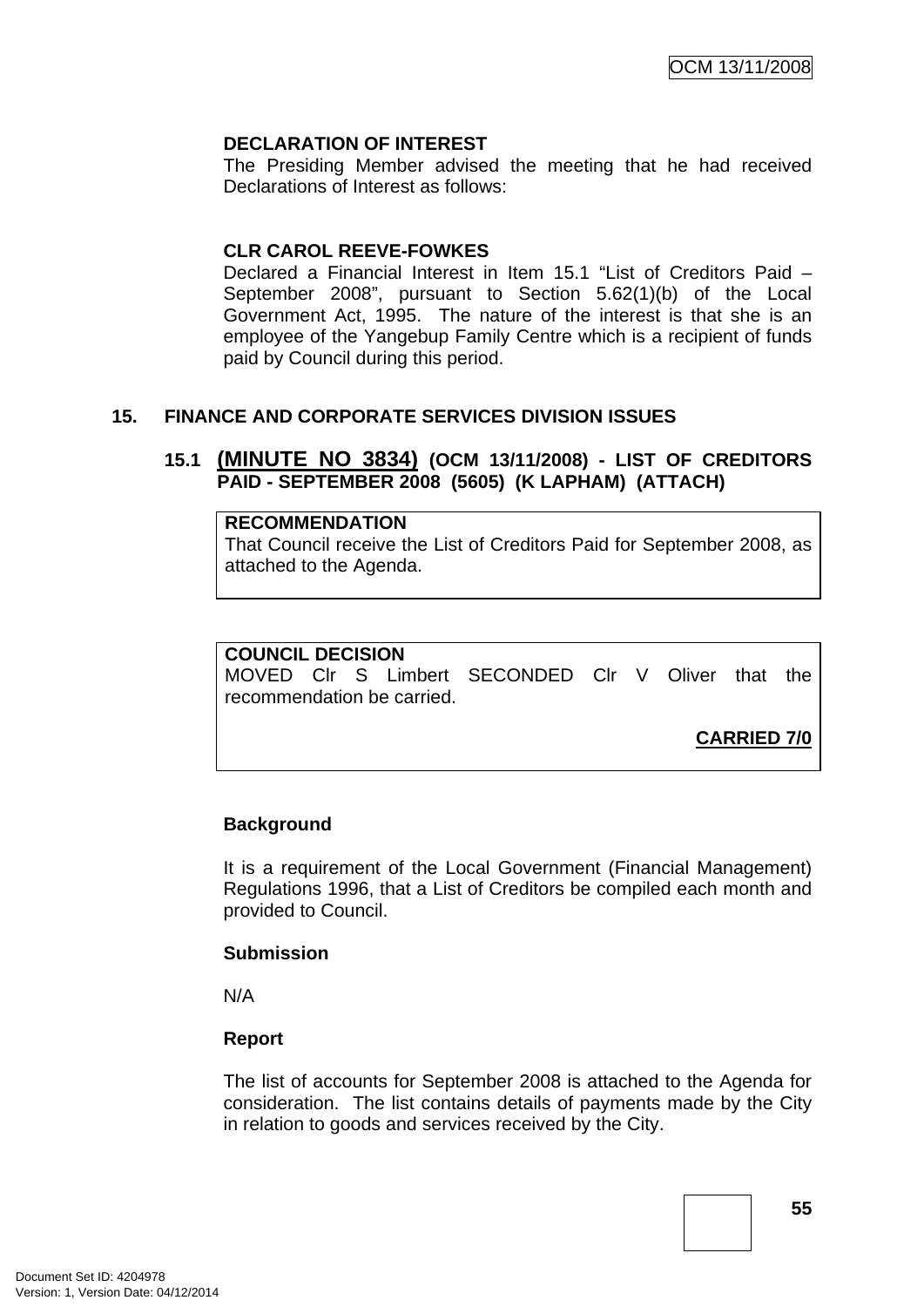## **Strategic Plan/Policy Implications**

#### **Governance Excellence**

• To conduct Council business in open public forums and to manage Council affairs by employing publicly accountable practices.

#### **Budget/Financial Implications**

N/A

#### **Legal Implications**

N/A

#### **Community Consultation**

N/A

#### **Attachment(s)**

List of Creditors Paid – September 2008.

#### **Advice to Proponent(s)/Submissioners**

N/A

#### **Implications of Section 3.18(3) Local Government Act, 1995**

Nil.

CLR REEVE-FOWKES RETURNED TO THE MEETING, THE TIME BEING 8.25PM.

THE PRESIDING MEMBER ADVISED CLR REEVE-FOWKES OF THE DECISION OF COUNCIL IN HER ABSENCE, IN RELATION TO ITEM 15.1

## **15.2 (MINUTE NO 3835) (OCM 13/11/2008) - STATEMENT OF FINANCIAL ACTIVITY - SEPTEMBER 2008 (5505) (N MAURICIO) (ATTACH)**

|     | <b>RECOMMENDATION</b><br>  That Council: |  |                                                         |  |  |
|-----|------------------------------------------|--|---------------------------------------------------------|--|--|
| (1) |                                          |  | receive the interim Statement of Financial Activity and |  |  |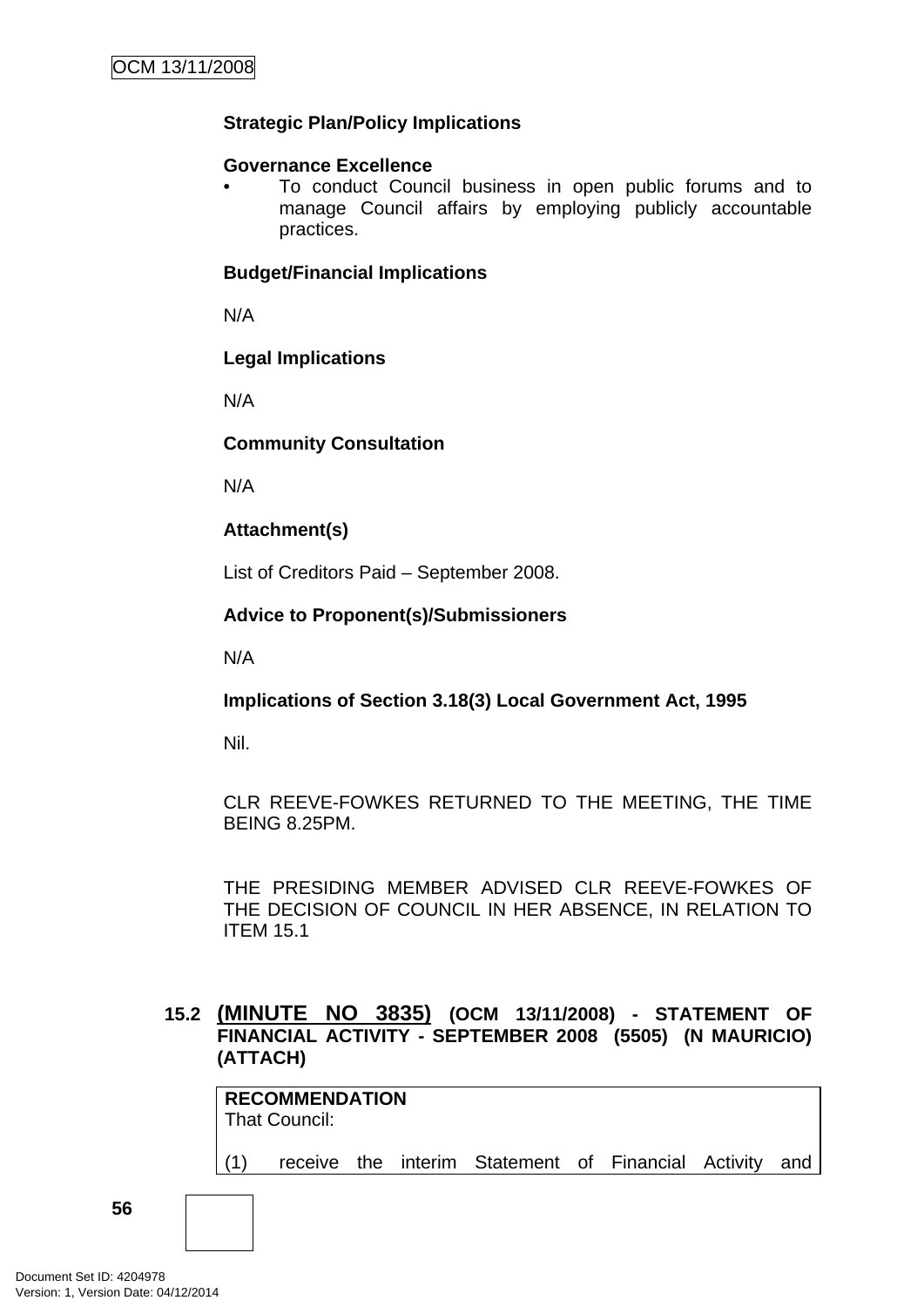associated reports for September 2008, as attached to the Agenda; and

(2) adopt a materiality threshold of \$50,000 or 10% (whichever is the greater) for the 2008/09 financial year in accordance with Financial Management Regulation 34(5).

## **COUNCIL DECISION**

MOVED Clr S Limbert SECONDED Clr H Attrill that the recommendation be adopted.

**CARRIED 8/0**

## **Background**

Regulation 34(1) of the Local Government (Financial Management) Regulations 1996 prescribes that a local government is to prepare each month a Statement of Financial Activity.

Regulation 34(2) requires the Statement of Financial Activity to be accompanied by documents containing:–

- (a) details of the composition of the closing net current assets (less restricted and committed assets),
- (b) explanations for each material variance identified between YTD budgets and actuals; and
- (c) any other supporting information considered relevant by the local government.

Regulation 34(4)(a) prescribes that the Statement of Financial Activity and accompanying documents are to be presented to the Council.

#### **Submission**

N/A

#### **Report**

Attached to the Agenda is the Statement of Financial Activity for September 2008. This includes explanations for material variances within operating revenue and expenditure, as well as capital works & projects expenditure.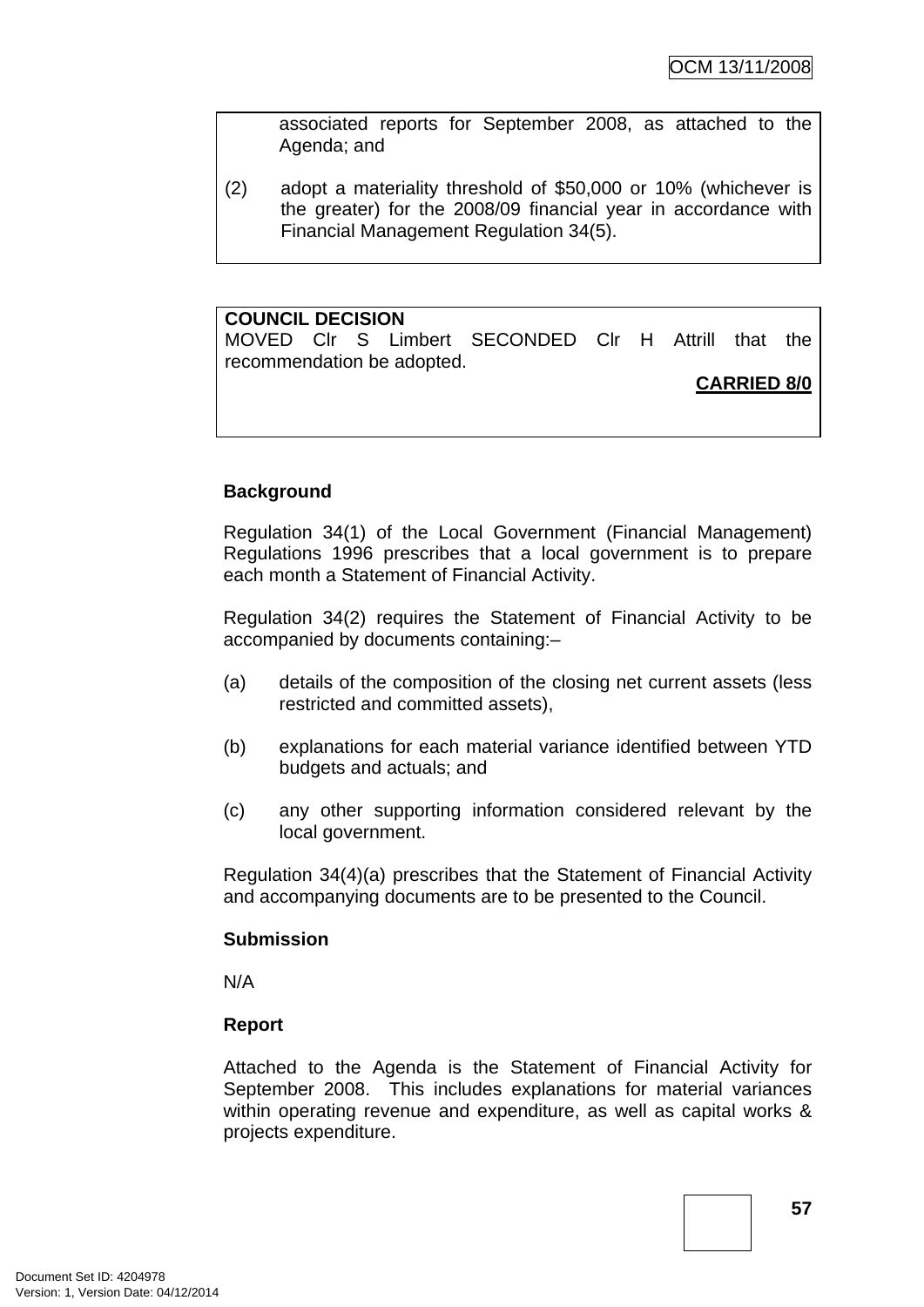Note 1 shows the program split for grants and contributions received towards asset purchase and development.

Note 2 provides a reconciliation of Council's net current assets (adjusted for restricted assets and cash backed reserves). This provides a financial measure of Council's working capital and an indication of its liquid financial health.

Also provided are Reserve Fund and Restricted Funds Analysis Statements. These assist to substantiate the calculation of Council's net current assets position.

The Reserve Fund Statement reports the budget and actual balances for Council's cash backed reserves, whilst the Restricted Funds Analysis summarises bonds, deposits and infrastructure contributions held by Council. The funds reported in these statements are deemed restricted in accordance with Australian Accounting Standards

#### Material Variance Threshold

For the purpose of identifying material variances in Statements of Financial Activity, Financial Management Regulation 34(5) requires Council to adopt each financial year, a percentage or value calculated in accordance with Australian Accounting Standard AAS5 - Materiality. This standard defines materiality in financial reporting and states that materiality is a matter for professional judgement. Information is material where its exclusion may impair the usefulness of the information provided. AAS5 does offer some guidance in this regard by stating that an amount that is equal to or greater than 10% of the appropriate base amount may be presumed to be material.

The materiality threshold adopted by Council for the 2008/09 financial year is \$50,000 or 10% (whichever is the greater). In applying the threshold, officers give due regard to the nature of the data and how it is best consolidated (e.g. at an individual project level, specific works program, distinct activity, nature and type level etc).

#### **Strategic Plan/Policy Implications**

#### **Governance Excellence**

• To conduct Council business in open public forums and to manage Council affairs by employing publicly accountable practices.

#### **Budget/Financial Implications**

Where variances reported are of a permanent nature (i.e. not due to timing issues), they will impact Council's end of year surplus/deficit position. These should be addressed at the mid-year Budget Review.

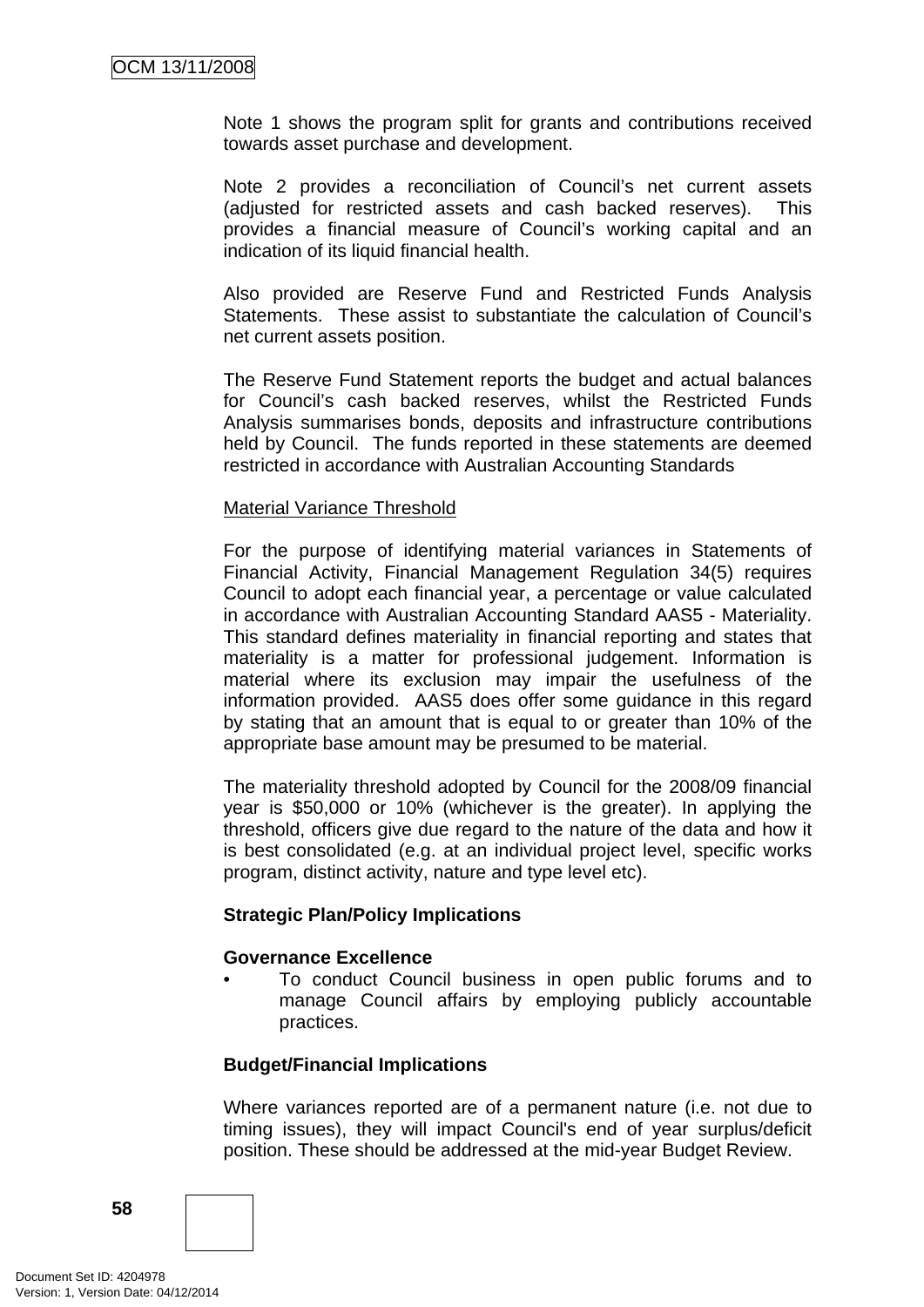## **Legal Implications**

Section 6.4 of the Local Government Act, 1995 and Regulation 34 of the Local Government (Financial management) Regulations 1996, refer.

## **Community Consultation**

N/A

# **Attachment(s)**

Statement of Financial Activity and associated reports – September 2008.

# **Advice to Proponent(s)/Submissioners**

N/A

**Implications of Section 3.18(3) Local Government Act, 1995**

Nil.

# **16. ENGINEERING AND WORKS DIVISION ISSUES**

**16.1 (MINUTE NO 3836) (OCM 13/11/2008) - PROCLAMATION OF CONTROL OF ACCESS TO KWINANA FREEWAY BETWEEN BERRIGAN DRIVE AND ROWLEY ROAD (9703) (J. RADAICH) (ATTACH)** 

#### **RECOMMENDATION**

That Council agree to the proposal by Main Roads WA to proclaim control of access over the section of Kwinana Freeway in the City of Cockburn between Berrigan Drive and Rowley Road, as shown in Main Roads WA Drawing Nos. 0360-065 and 0360-066.

#### **COUNCIL DECISION**

MOVED Clr S Limbert SECONDED Clr H Attrill that the recommendation be adopted.

**CARRIED 8/0**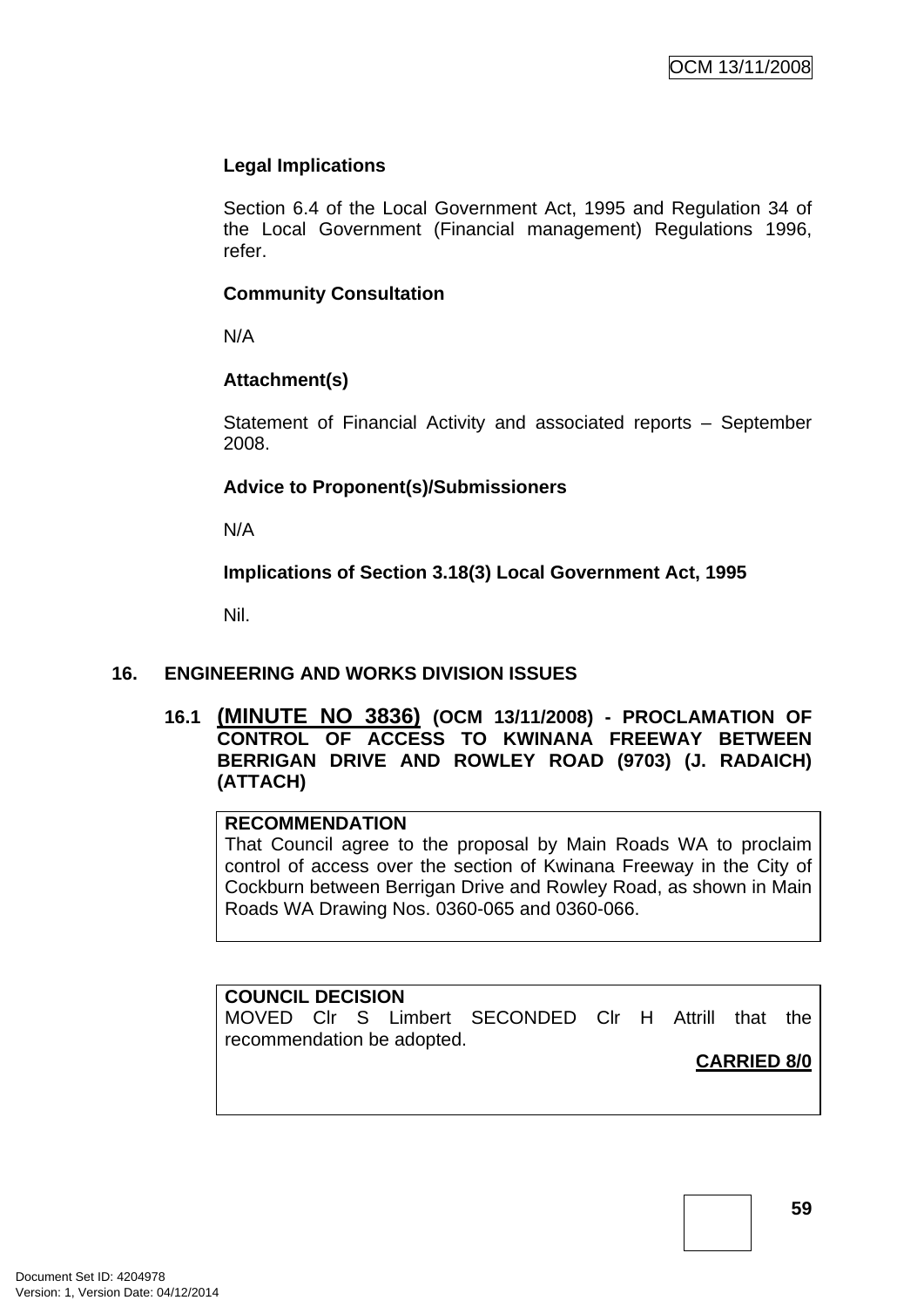# **Background**

Main Roads WA has a policy to control access onto roads under its car and control, in particular freeway standard roads.

## **Submission**

Main Roads WA needs to formalise their control over access onto the Kwinana Freeway. Consequently, they are seeking Council's approval to proclaim Control of Access over the section between Berrigan Drive and Rowley Road.

## **Report**

The proclamation will formalise Main Roads' ability to minimise or eliminate access from developments on abutting properties and ensure that the traffic carrying capacity of the road is maintained. The proclamation wasn't enacted when the Freeway was built and should be supported.

# **Strategic Plan/Policy Implications**

## **Transport Optimisation**

• To construct and maintain roads which are convenient and safe for vehicles, cyclists and pedestrians.

# **Budget/Financial Implications**

N/A

# **Legal Implications**

N/A

# **Community Consultation**

N/A

# **Attachment(s)**

- Letter from Main Roads regarding the Proclamation of Control of Access Kwinana Freeway.
- Main Roads WA Drawing Nos. 0360-065 and 0360-066 showing the Kwinana Freeway sections to be formally proclaimed.

# **Advice to Proponent(s)/Submissioners**

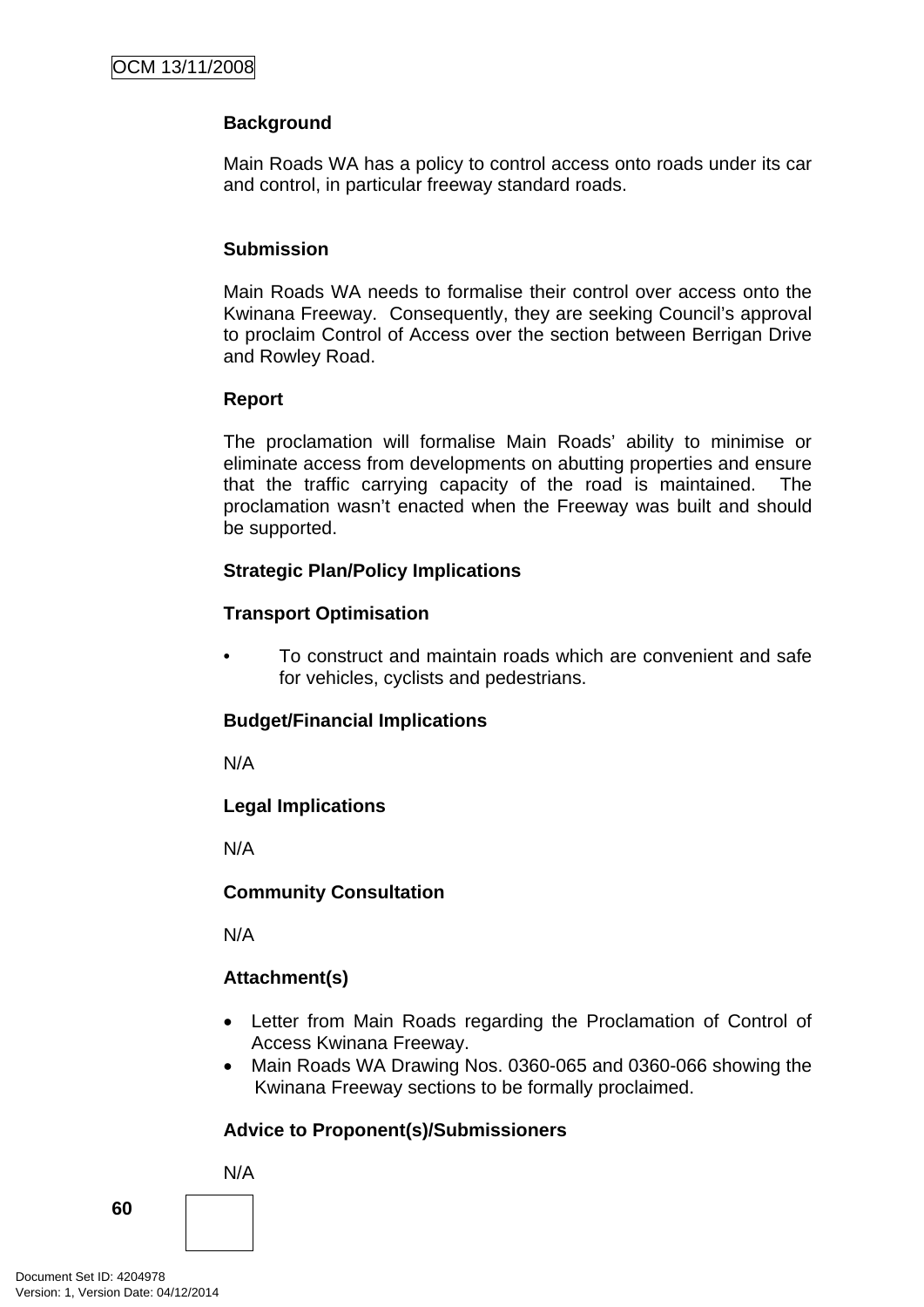## **Implications of Section 3.18(3) Local Government Act, 1995**

Nil.

## **16.2 (MINUTE NO 3837) (OCM 13/11/2008) - PROCLAMATION OF CONTROL OF ACCESS TO ROE HIGHWAY BETWEEN KWINANA FREEWAY AND SOUTH STREET (9703) (J. RADAICH) (ATTACH)**

## **RECOMMENDATION**

That Council agree to the proposal by Main Roads WA to proclaim control of access over the section of Roe Highway located in the City of Cockburn between Kwinana Freeway and South Street, as shown in Main Roads WA Drawing Nos. 9125-086-1 and 0360-882.

#### **COUNCIL DECISION**

MOVED Clr S Limbert SECONDED Clr H Attrill that the recommendation be adopted.

**CARRIED 8/0**

# **Background**

Main Roads WA has a policy to control access onto roads under its care and control, in particular freeway standard roads.

#### **Submission**

Main Roads WA needs to formalise their control over access onto Roe Highway. Consequently, they are seeking Council's approval to proclaim control of access over the section within the City between Kwinana Freeway and South Street.

#### **Report**

The proclamation will formalise Main Roads ability to minimise or eliminate access from developments on abutting properties and ensure that the traffic carrying capacity of the road is maintained. The proclamation wasn't enacted when the highway was built and should be supported.

#### **Strategic Plan/Policy Implications**

#### **Transport Optimisation**

• To construct and maintain roads which are convenient and safe for vehicles, cyclists and pedestrians.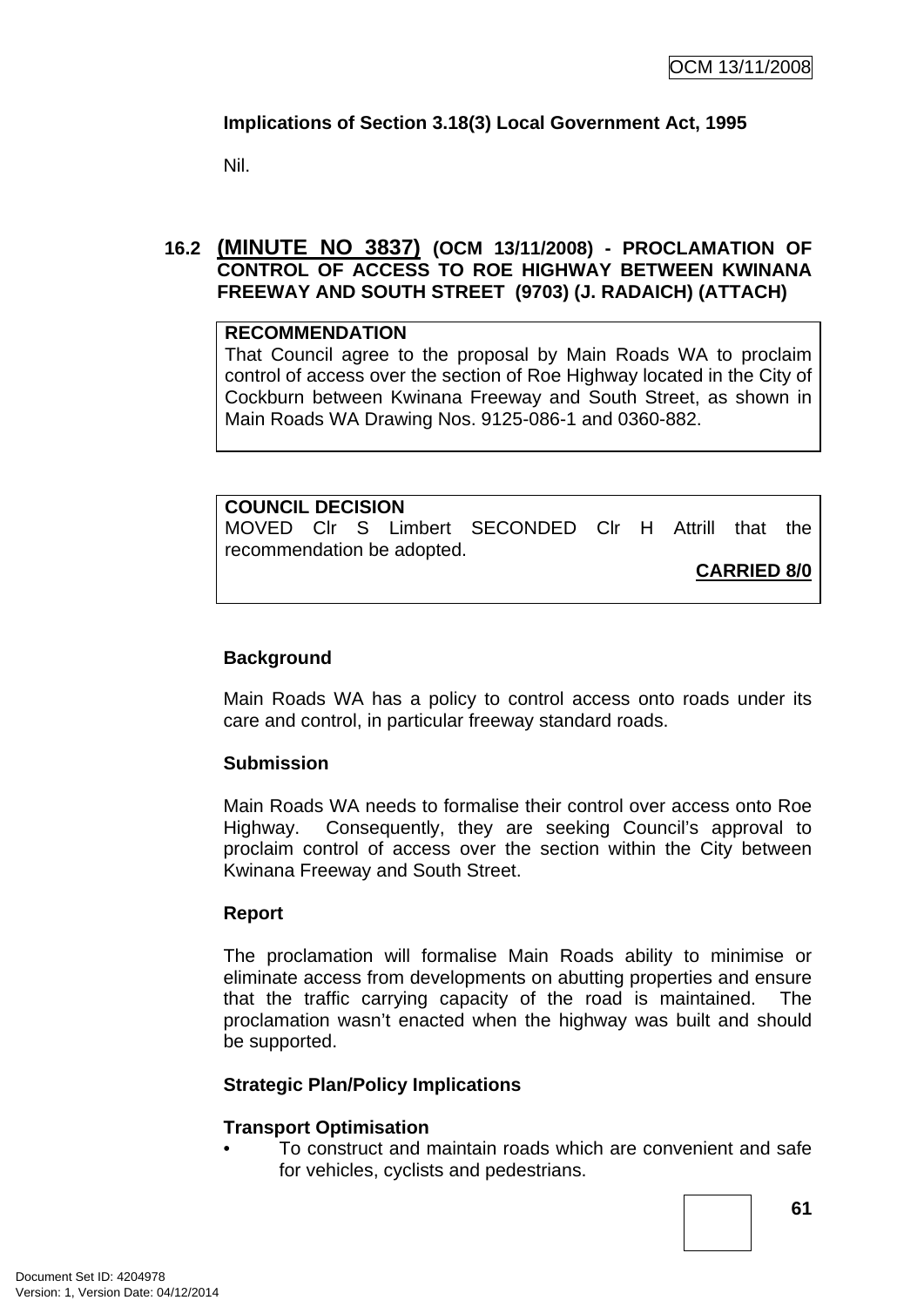# **Budget/Financial Implications**

N/A

## **Legal Implications**

N/A

## **Community Consultation**

N/A

## **Attachment(s)**

- Letter from Main Roads regarding the Proclamation of Control of Access Roe Highway.
- Main Roads WA Drawing Nos. 9125-086-1 and 0360-882 showing the Roe Highway section to be formally proclaimed.

# **Advice to Proponent(s)/Submissioners**

N/A

**Implications of Section 3.18(3) Local Government Act, 1995**

Nil.

## **16.3 (MINUTE NO 3838) (OCM 13/11/2008) - PUBLIC CONSULTATION**  PROPOSED TREE PLANTING - LOCATION: FORREST ROAD **HAMILTON HILL (450497) (A CONROY) (ATTACH)**

# **RECOMMENDATION**

That Council:

- 1. endorses the planting of Marri Red Gum (*Corymbia calophylla*) trees in the median of Forrest Road between Stock Road and Blackwood Avenue and low native plants at selected locations between Blackwood Avenue and Rockingham Road; and
- 2. advise the residents who responded to the community survey of Council's decision.

| <b>COUNCIL DECISION</b>    |  |                                                     |  |                    |  |
|----------------------------|--|-----------------------------------------------------|--|--------------------|--|
|                            |  | MOVED CIr S Limbert SECONDED CIr H Attrill that the |  |                    |  |
| recommendation be adopted. |  |                                                     |  | <b>CARRIED 8/0</b> |  |
|                            |  |                                                     |  |                    |  |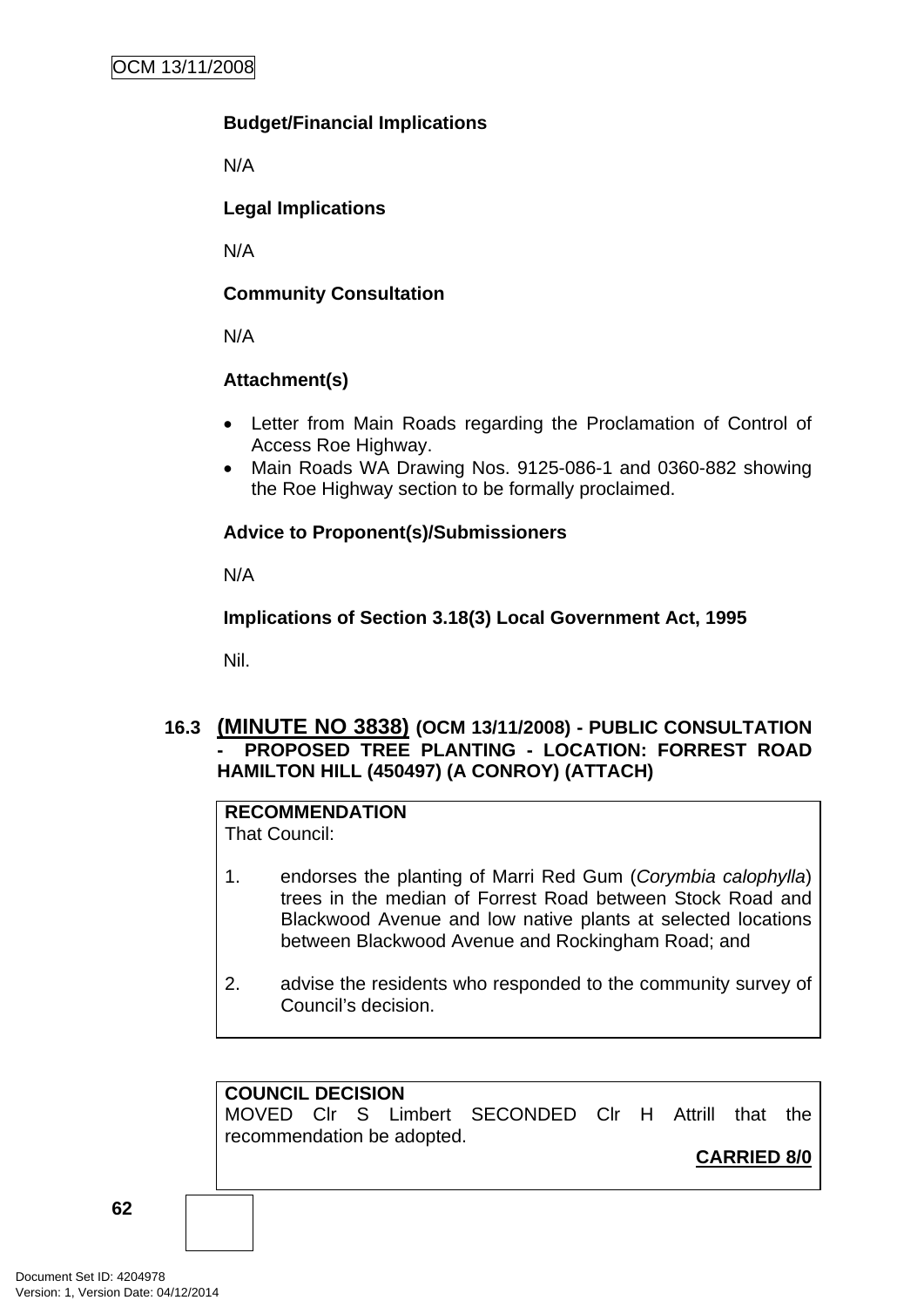#### **Background**

At the ordinary council meeting held Thursday 14 August 2008 the Council considered a petition received on 10 July 2008 containing 138 signatures stating:

*"We the undersigned petition Council to reconsider the plan to plant Norfolk Island Pines down the centre of Forrest Road Hamilton Hill.* 

*We the residents of the area and with other concerned Cockburn residents do not wish this species of plant along this local road.* 

*We ask that our native local plants be considered".* 

The Council resolved to:

- *(1) defer the planting of Norfolk Island Pines in the median strip of Forrest Road, Hamilton Hill;*
- *(2) undertake further consultation with the local community regarding the preferred species to be planted; and*
- *(3) a report be presented to a future Council meeting on the updating of the City's Greening Plan.*

#### **Submission**

N/A

#### **Report**

This report addresses points 1 and 2 of the Council's resolution.

Planting of Norfolk Island pines in the median strip of Forrest Road, Hamilton Hill has been deferred pending the Council's consideration of this report.

In accordance with the Council's requirement further consultation was undertaken with the local community by way of a prepaid reply letter to the householder of residences in Forrest Road and adjacent streets. The reply period was open for twenty one days, closing on Friday 26 September 2008. Information provided to householders included:

1. A letter describing a choice between two options.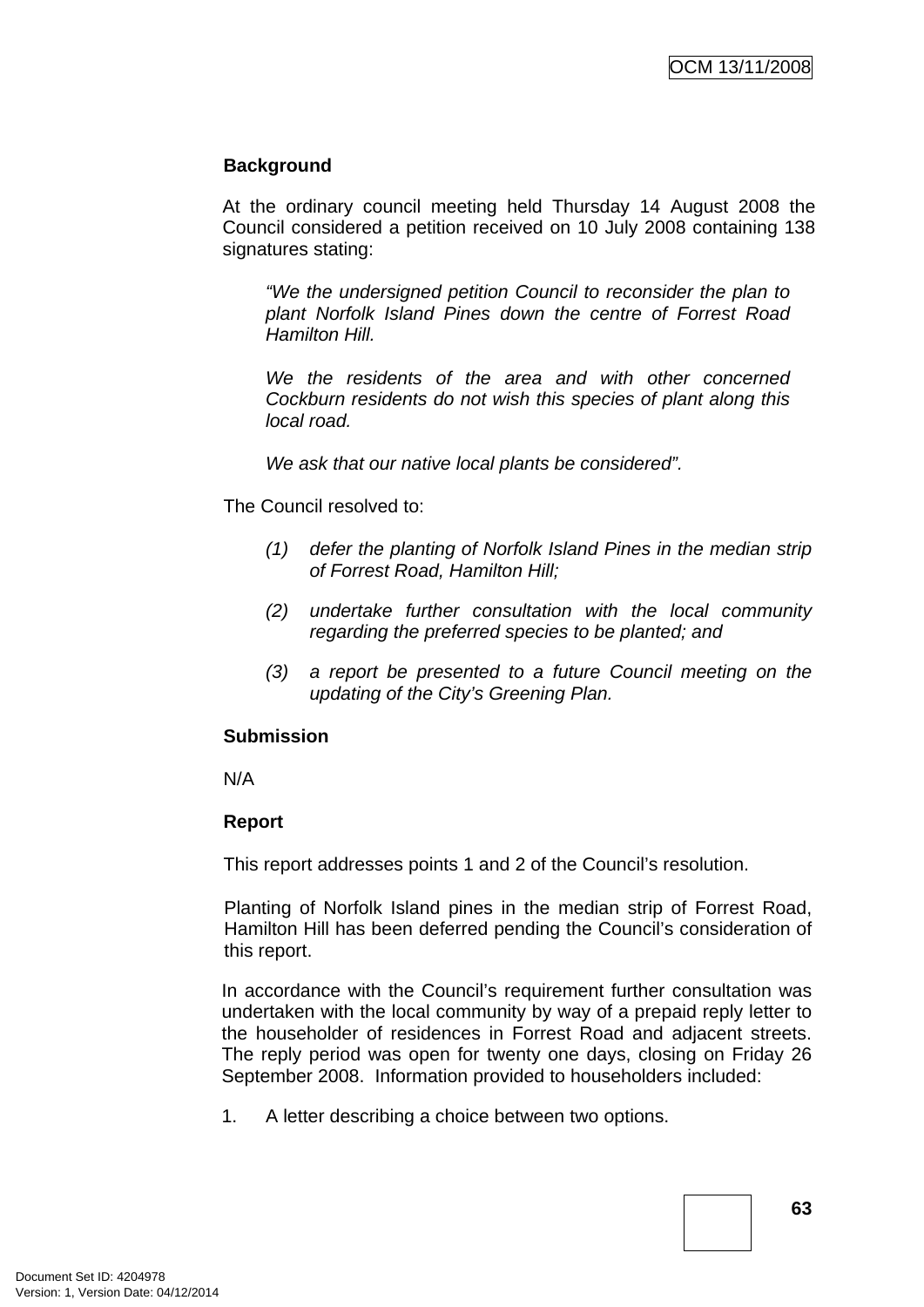#### Option 1

Plant Norfolk Island Pines (Araucaria heterophylla) in the median of Forrest Road between Stock Road and Blackwood Avenue and at selected locations between Blackwood Avenue and Rockingham Road.

#### Option 2

Plant Marri Red Gum (*Corymbia calophylla*) trees in the median of Forrest Road between Stock Road and Blackwood Avenue and low native plants at selected locations between Blackwood Avenue and Rockingham Road.

- 2. A map indicating the planting locations.
- 3. An artist's impression of mature Norfolk Island pines growing in a section of Forrest Road.

Table 1.1 provides statistical information regarding the public consultation and results.

| <b>Public Consultation Results</b>                          |     |      |  |  |  |
|-------------------------------------------------------------|-----|------|--|--|--|
| Number of letters posted                                    | 970 | 100% |  |  |  |
| Number of replies received                                  | 214 | 24%  |  |  |  |
| Number of letters unanswered                                | 756 | 76%  |  |  |  |
| 9%<br><b>Number supporting Option 1 Norfolk Pines</b><br>85 |     |      |  |  |  |
| <b>Number supporting Option 2 Redgum etc</b>                | 121 | 12%  |  |  |  |
| Number not supporting either option (no trees)              | 8   | 1%   |  |  |  |
| Tahla 1 1                                                   |     |      |  |  |  |

Table 1.1

Of those replies received

- 40% were supportive of option 1 Norfolk Island Pines;
- 56% were supportive of option 2 Redgum etc; and
- 4% did not want any trees at all.

The ratio of those supporting option one to those supporting option two is 1:1**.** 4.

A response of 25% is considered sufficient to reasonably conclude that the results represent the opinion of the rest of the community within the target locality.

Although officers contend that option one, which has significant support in the community despite the concerted campaign against it, is the more advantageous in the long term to the residents of Hamilton Hill, it is recommended that the community's majority choice of option two proceeds.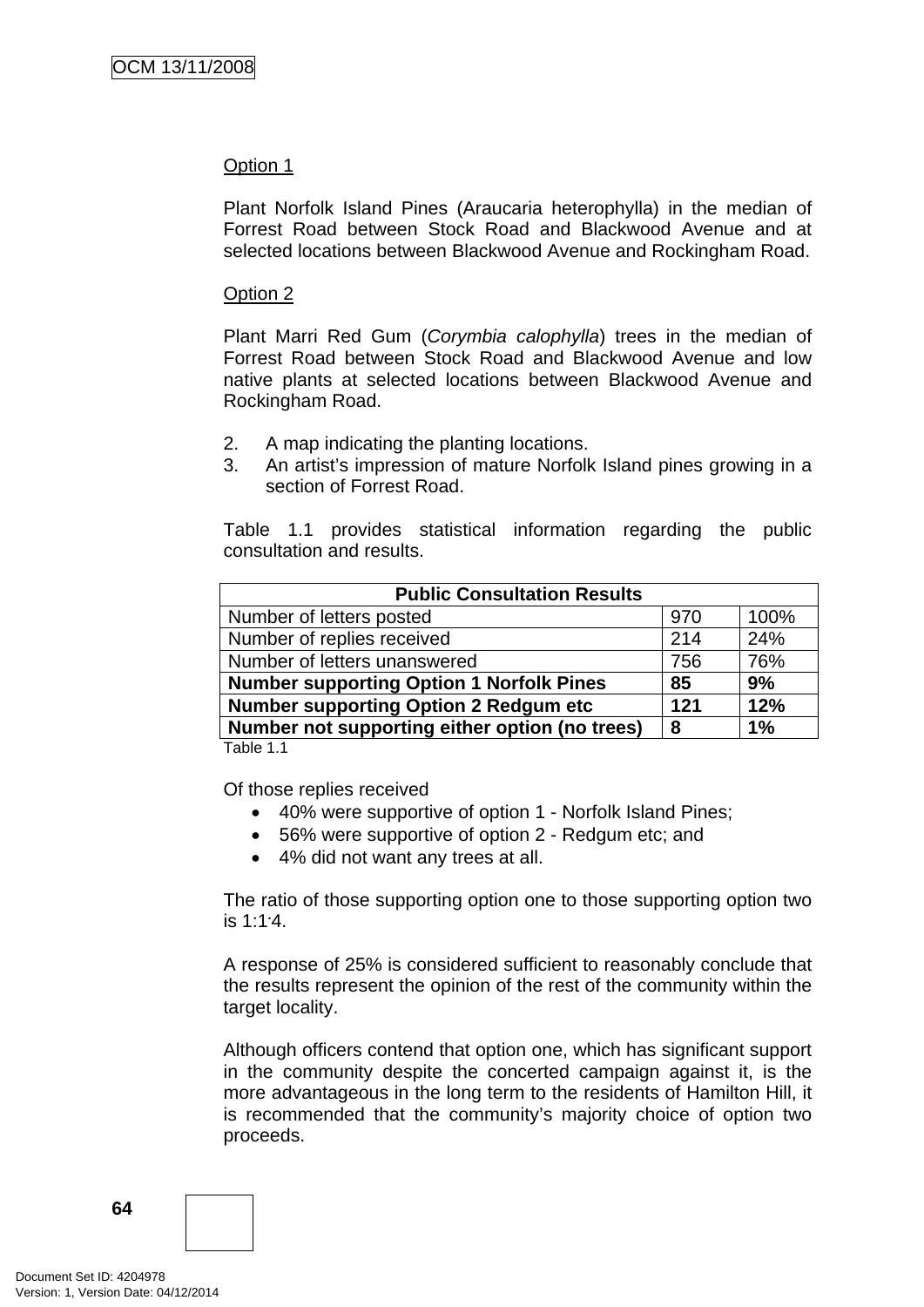# **Strategic Plan/Policy Implications**

## **Lifestyle and Aspiration Achievement**

- To conserve the character and historic value of the human and built environment.
- To identify community needs, aspirations, expectations and priorities for services that is required to meet the changing demographics of the district.

## **Budget/Financial Implications**

N/A

# **Legal Implications**

N/A

# **Community Consultation**

In accordance with the Council's requirement further consultation was undertaken with the local community by way of a prepaid reply letter to the householder of residences in Forrest Road and adjacent streets. The reply period was open for twenty one days, closing on Friday 26 September 2008. The majority of respondents indicated a preference for option two:

*Plant Marri Red Gum (Corymbia calophylla) trees in the median of Forrest Road between Stock Road and Blackwood Avenue and low native plants at selected locations between Blackwood Avenue and Rockingham Road.* 

# **Attachment(s)**

- 1. Forrest Road Trees Community Survey Area Map
- 2. Forrest Road Trees Community Survey Artists Impression
- 3. Forrest Road Tree Planting Consultation Letter

# **Advice to Proponent(s)/Submissioners**

N/A

# **Implications of Section 3.18(3) Local Government Act, 1995**

Nil.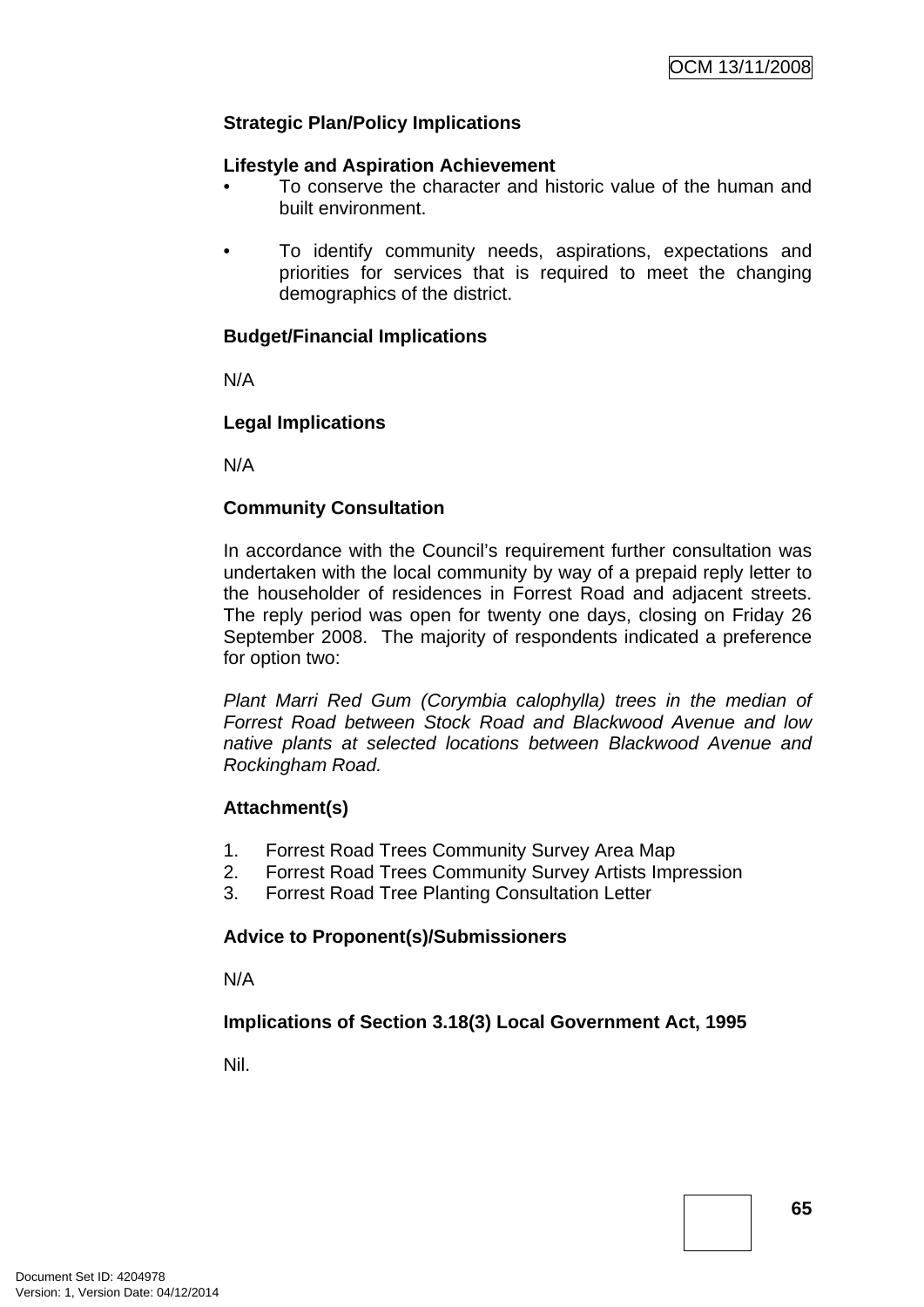# **16.4 (MINUTE NO 3839) (OCM 13/11/2008) - RFT14/2008 - PRE MIXED CONCRETE - SUPPLY AND DELIVERY TWO (2) YEAR CONTRACT (RFT 14/2008) (C MACMILLAN) (ATTACH)**

# **RECOMMENDATION**

That Council accept the tender submitted by WA Premix for a two year tender at their submitted schedule rates for the estimated lump sum for \$597,550 (ex GST) for the 2 year period terminating on 30 October 2010.

# **COUNCIL DECISION**

MOVED Clr S Limbert SECONDED Clr H Attrill that the recommendation be adopted.

**CARRIED 8/0**

# **Background**

Pre mixed concrete supply and delivery are required by the City of Cockburn for completion of capital works road construction projects and operational budgets for a two (2) year period.

The current contract no. RFT 09/2006 expired 30 June 2007 so accordingly, the necessary documentation and specification were prepared and tenders called.

# **Submission**

Tender submissions closed at 2:00pm (AWST) on Thursday 7 August 2008; three (3) tender submissions were received from:

- 1. Cemex
- 2. Ransberg PTY LTD Trading as WA Premix Boral Concrete

#### **Report**

All tenders submitted and evaluated met with the requirements of the request for tender and completed the price schedule included.

Evaluation Criteria

| <b>EVALUATION CRITERIA</b>                       | <b>WEIGHTING</b><br><b>PERCENTAGE</b> |  |  |
|--------------------------------------------------|---------------------------------------|--|--|
| <b>Relevant Experience</b>                       | 15%                                   |  |  |
| Demonstrated Safety Management and<br>References | <b>20%</b>                            |  |  |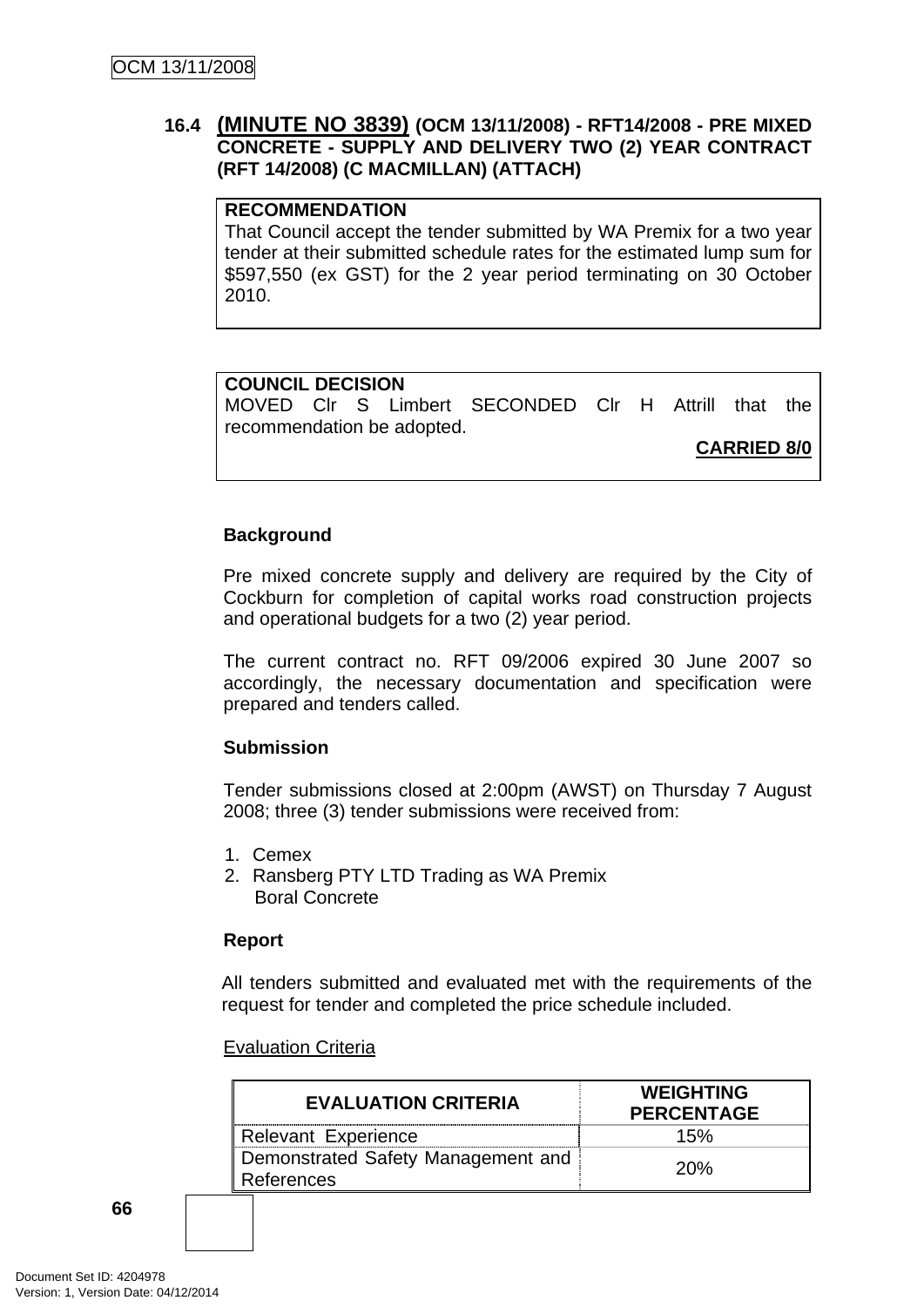| <b>EVALUATION CRITERIA</b> | <b>WEIGHTING</b><br><b>PERCENTAGE</b> |  |  |
|----------------------------|---------------------------------------|--|--|
| Delivery Response Time     | 30%                                   |  |  |
| Tendered Price             | 35%                                   |  |  |
| ΤΟΤΑΙ                      | 100%                                  |  |  |

#### Tender Intent / Requirements

Supply and Delivery Pre Mixed concrete product to locations with in the City of Cockburn.

## Evaluating Officers

The tender submissions were evaluated by:

- 1. Acting Works Manager
- 2. Mana
- 3. ger Engineering

## Compliant Tenderers

All tender submissions were deemed compliant with the conditions of tendering and compliance criteria outlined in the table below.

#### Scoring Table – Combined Table

| Tenders               | <b>Non Cost</b><br><b>Evaluation</b><br><b>Score</b> | <b>Cost Evaluation</b><br><b>Score</b><br>$\frac{0}{0}$ | <b>Total Score</b><br>$\frac{0}{0}$ |  |
|-----------------------|------------------------------------------------------|---------------------------------------------------------|-------------------------------------|--|
| <b>WA Pre-mix**</b>   | 60 1                                                 | -35                                                     | 95.1                                |  |
| <b>Boral Concrete</b> | 58.95                                                | 31.05                                                   |                                     |  |
| Cemex                 | 60.48                                                | 27.92                                                   |                                     |  |

\*\* Recommended Submission

#### Evaluation Criteria Assessment

The three (3) tenders considered all demonstrated within their submissions that they have the capacity to meet the City of Cockburn's requirements as detailed in the Specifications as well as comply with the General and Special Conditions of Contract as stated in the tender document.

The WA Premix tender submission provided the best assessment against the selection criteria.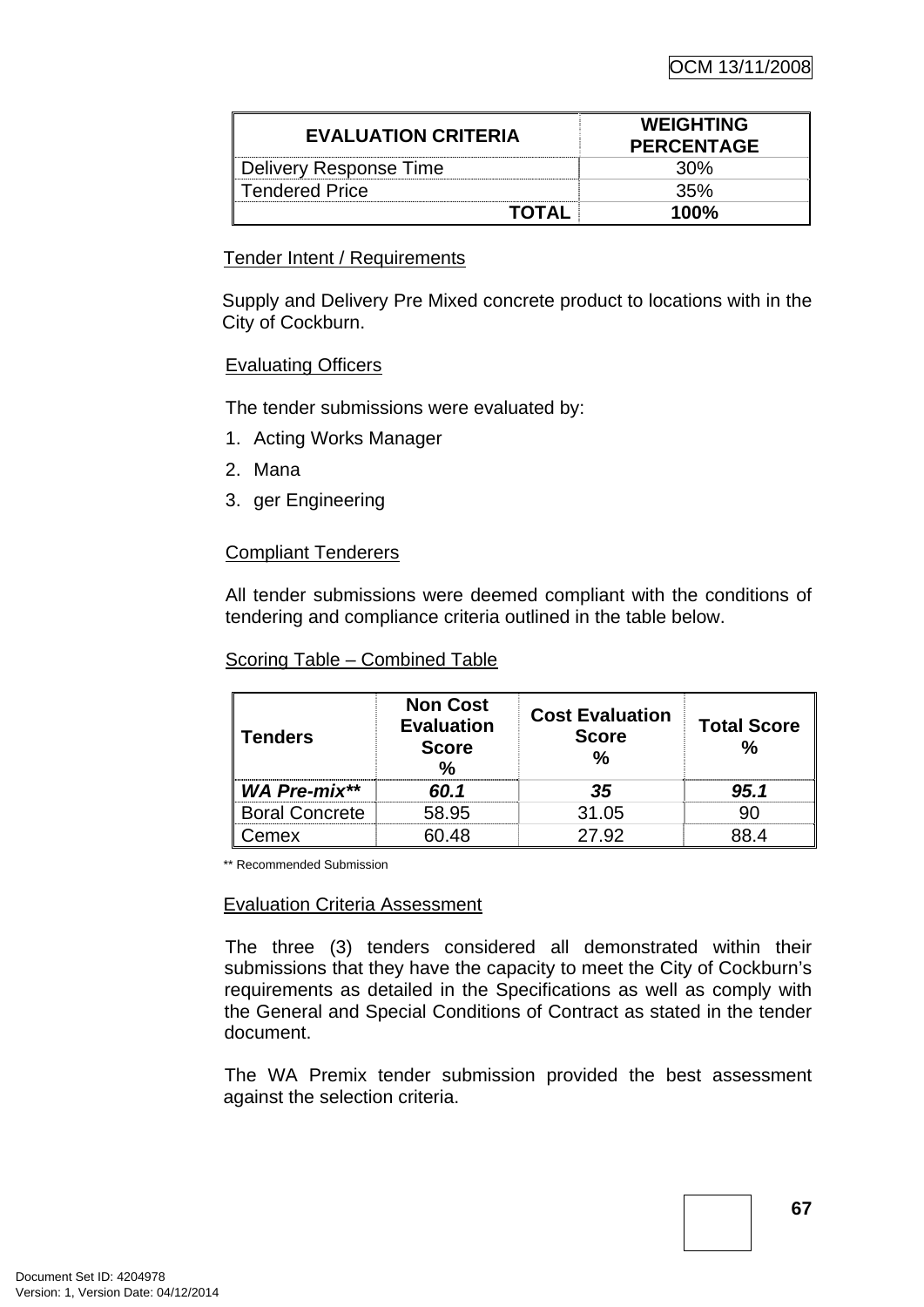#### Relevant Experience

All tenders were each considered to have a high level of relevant experience.

#### Demonstrated Safety Management and References

WA Premix provided a Safety Management Policy, organisational structure and eight (8) referees.

Referees were consulted and same day delivery was possible and no cases of failure to deliver if 24 hours notice given. Overall all referees were satisfied with the level of service provided.

WA Premix are currently suppling the City of Cockburn's concrete requirements on a quotation basis and the level of service has always excellent.

Boral provided safety management plan and organisation profile and indicated in the index that referees were listed although the page it referred to was missing. Boral have previously been awarded the tender and if 48 hours notice was given there were no delivery problems.

Cemex (formerly Readymix) included a safety management plan and three (3) referees, no organisation structure information provided. Referees indicated on most occasions same day delivery was possible and were happy with the level of service provided.

#### Delivery Response Times

All tenders delivery response times are of a satisfactory level as well as having batching plants with in the City of Cockburn.

#### **Strategic Plan/Policy Implications**

#### **Infrastructure Development**

• To construct and maintain community facilities that meet community needs.

#### **Transport Optimisation**

• To construct and maintain roads which are convenient and safe for vehicles, cyclists and pedestrians.

#### **Budget/Financial Implications**

The cost of Pre Mixed Concrete is covered in the Annual Budget allocations for road construction and maintenance projects and Operational Budgets.

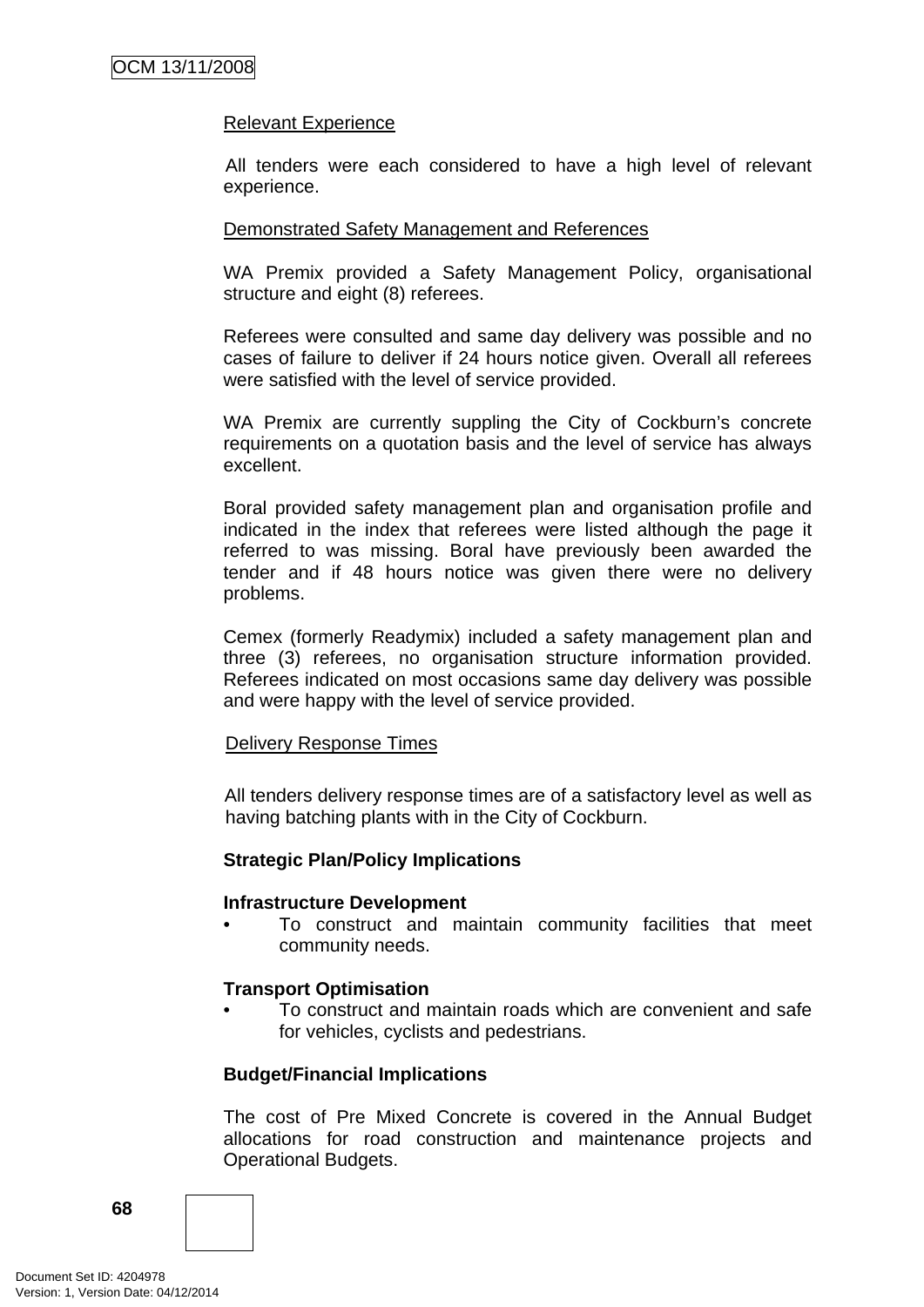The estimated expenditure for 2008 – 2010 financial years is \$597,550.00 (Ex GST).

## **Legal Implications**

Section 3.57 of the Local Government Act 1995 and Part 4 of the Local Government (Functions and General) Regulations 1996 refers.

### **Community Consultation**

Tender number RFT 14/2008 Pre Mixed Concrete – Supply and Delivery was advertised on Wednesday 23 July 2008 in the Local Government Tenders section of 'The West Australian' newspaper.

The Tender was also displayed on the City's website between Wednesday 23 July and Thursday 7 August 2008 inclusive.

## **Attachment(s)**

- 1. Tendered Prices 'Confidential' Forwarded under separate cover.
- 2. Tender Evaluation Sheet 'Confidential' Forwarded under separate cover.
- 3. Compliance Criteria Checklist

### **Note**

The tendered prices are not disclosed at the opening of Tenders nor entered into the Tenders Register.

In accordance with *Part 4, Regulation 16-3(c) and 17-3 of the Local Government (Functions and General) Regulations 1996* the Principal is only required to record the price of the winning Tenderer/s in the Tenders Register.

### **Advice to Proponent(s)/Submissioners**

N/A

**Implications of Section 3.18(3) Local Government Act, 1995**

Nil.

**16.5 (MINUTE NO 3840) (OCM 13/11/2008) - DRAFT BIBRA LAKE LANDSCAPE, RECREATIONAL AND ENVIRONMENTAL MANAGEMENT PLAN - LOCATION: BIBRA LAKE - OWNER: CITY OF COCKBURN AND VARIOUS - APPLICANT: CITY OF COCKBURN (6143) (J SMITH) (ATTACH)**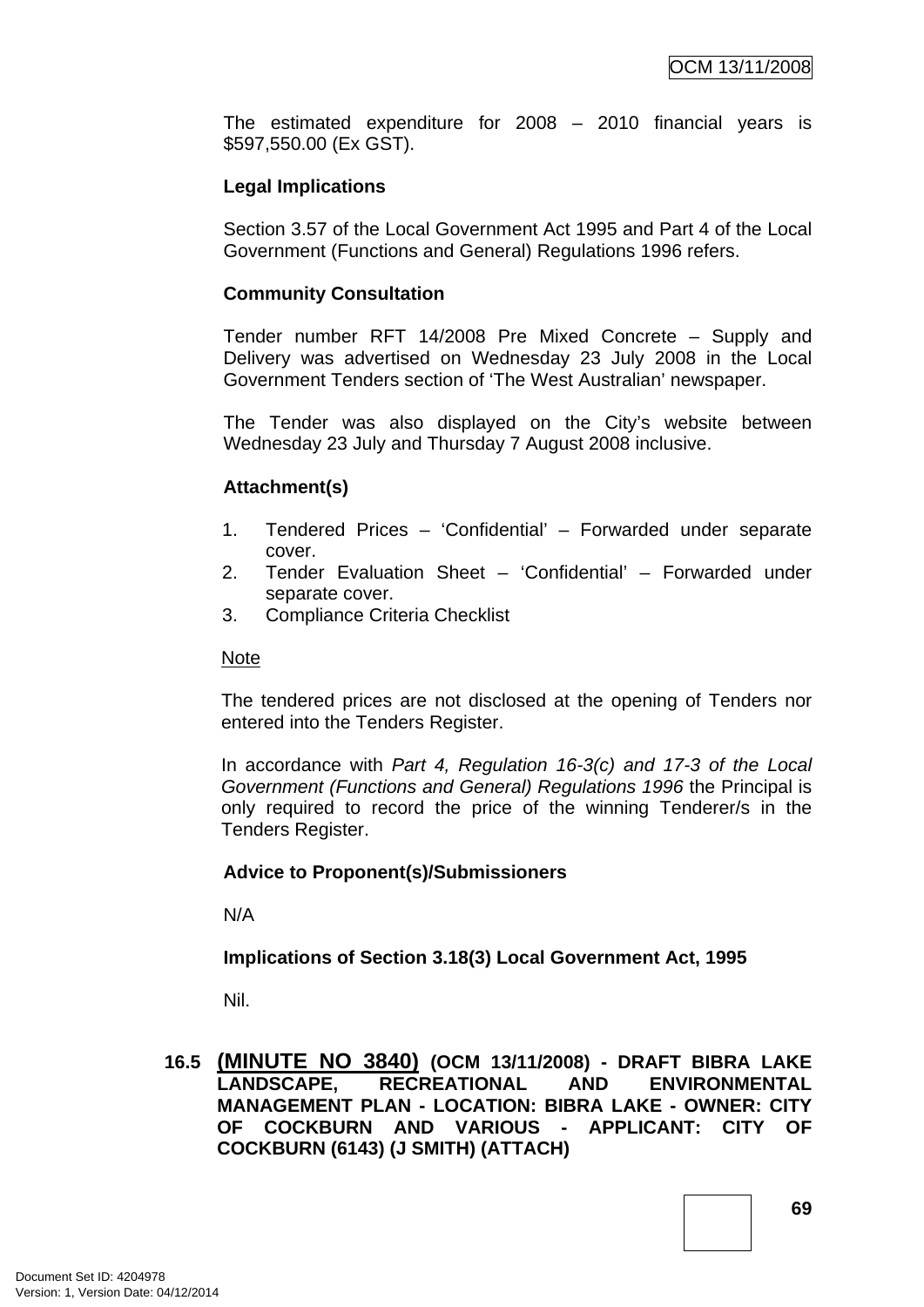## **RECOMMENDATION**

That Council:

- (1) advertise the draft Bibra Lake Landscape, Recreational and Environmental Management Plan for public consultation for a period closing sixty (60) days from the date of advertisement;
- (2) refer the draft Bibra Lake Landscape, Recreational and Environmental Management Plan to the relevant stakeholder agencies and groups for their review and comment; and
- (3) receive a further report to consider amongst other things
	- 1. Community and Stakeholder Agency Feedback
	- 2. Prioritisation of recommendations
	- 3. Timeframes for implementation
	- 4. Costs of recommendations, potential sources of funds and potential impact on Councils Municipal Budget

prior to amendment and adoption of the Bibra Lake Landscape, Recreational and Environmental Management Plan.

## **COUNCIL DECISION**

MOVED Clr S Limbert SECONDED Clr T Romano that Council adopt the Officer's recommendation subject to amending the closing period in Item (1) to be 90 days from the date of advertisement.

## **CARRIED 8/0**

## Note:

The Presiding Member requested copies of the Draft Bibra Lake Plan be provided to the community groups in the area.

## **Reason for Decision**

To allow additional time for public consultation over the Christmas/New Year period.

## **Background**

Requests for quotations were called on 20 November 2007 for a suitably qualified and experienced multi-disciplinary consultancy to prepare a management and development plan for Bibra Lake and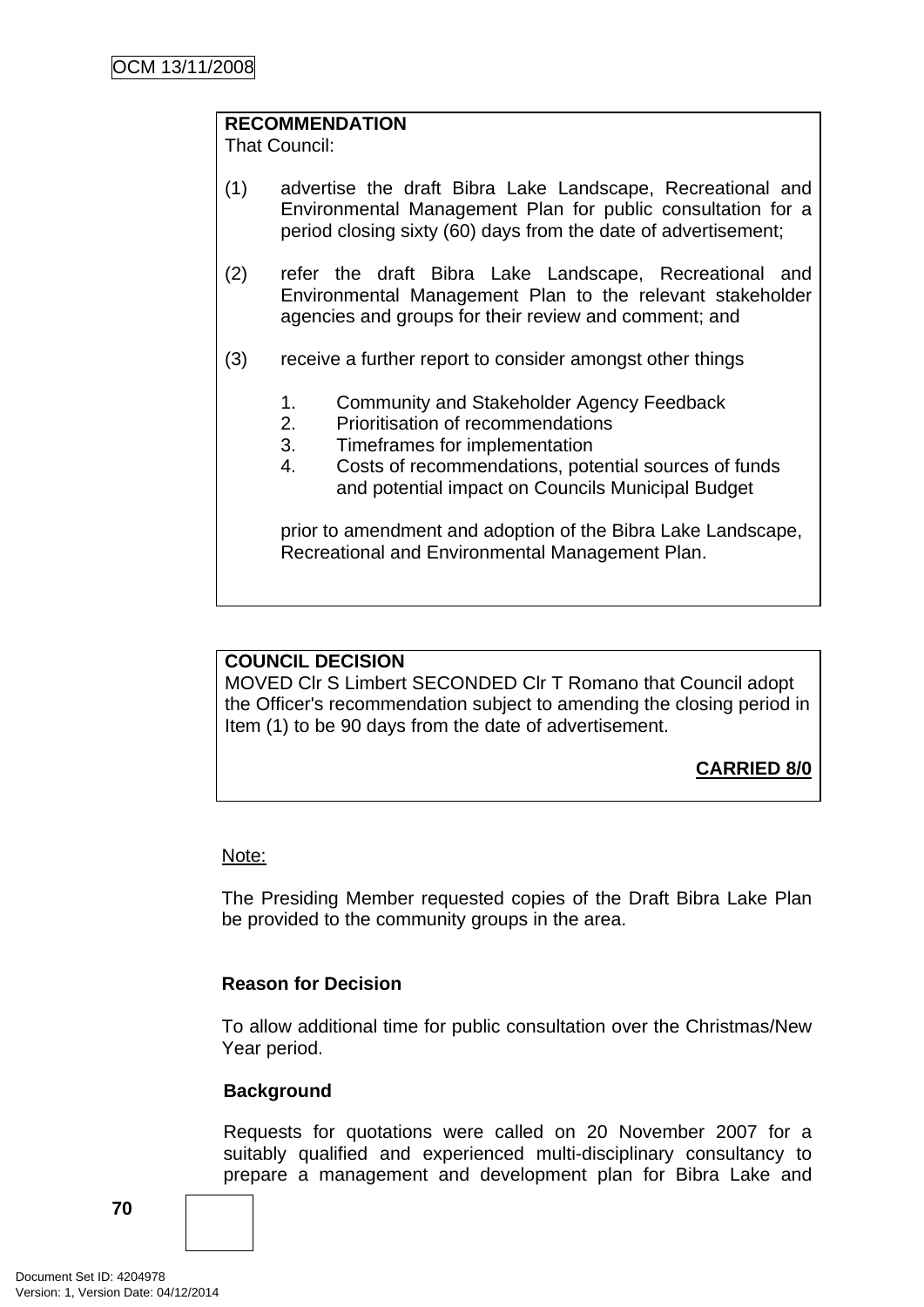immediate environs. The project was awarded on 14 January 2008 to environmental consultants *Strategen,* who enlisted the services of landscape architectural company *PlanE* to produce a draft landscape, recreational and environmental management plan.

A first draft was issued to the working group members representing major stakeholders and community members, for review and comment, in May 2008. Officers of the City provided a substantial list of amendments and queries and the draft document was revised and reissued in August 2008.

### **Submission**

Council to consider the draft Bibra Lake Landscape, Recreational, Environmental Management Plan (MP) and endorse it for advertising for public comment for a period of sixty days.

## **Report**

The draft management plan report (MP) is set out into 9 sections related to an introduction, management, historical context, physical characteristics, a SWAT analysis, recommendations (Attachment 1), master plan (Attachment 2), an implementation program (Attachment 3) and references. Some key recommendations are discussed under separate headings:

### Water Management

Essential to the recreational viability of the lake surrounds, is the issue of water quality. Poor water quality provides suitable conditions for midge breeding. It is in recent memory that midge infestations have prevented recreational use of the parklands near dusk and at night time. A review of available data and the preparation of more detailed water management recommendations are essential to the success of this important regional recreational resource.

### Aboriginal Heritage

Bibra Lake and its hinterlands contain sites of great significance to indigenous peoples. This draft document and any proposed construction projects are to be considered in close consultation with the traditional custodians of the land and waters.

### Bibra Lake Visitors Centre

This recommendation for a multiple use information and café facility relies on increased interest in Bibra Lake as a regional or district destination point. It is essential to upgrade and develop high quality recreational, access and interpretive facilities to encourage sufficient demand for an appropriate high cost service and facility.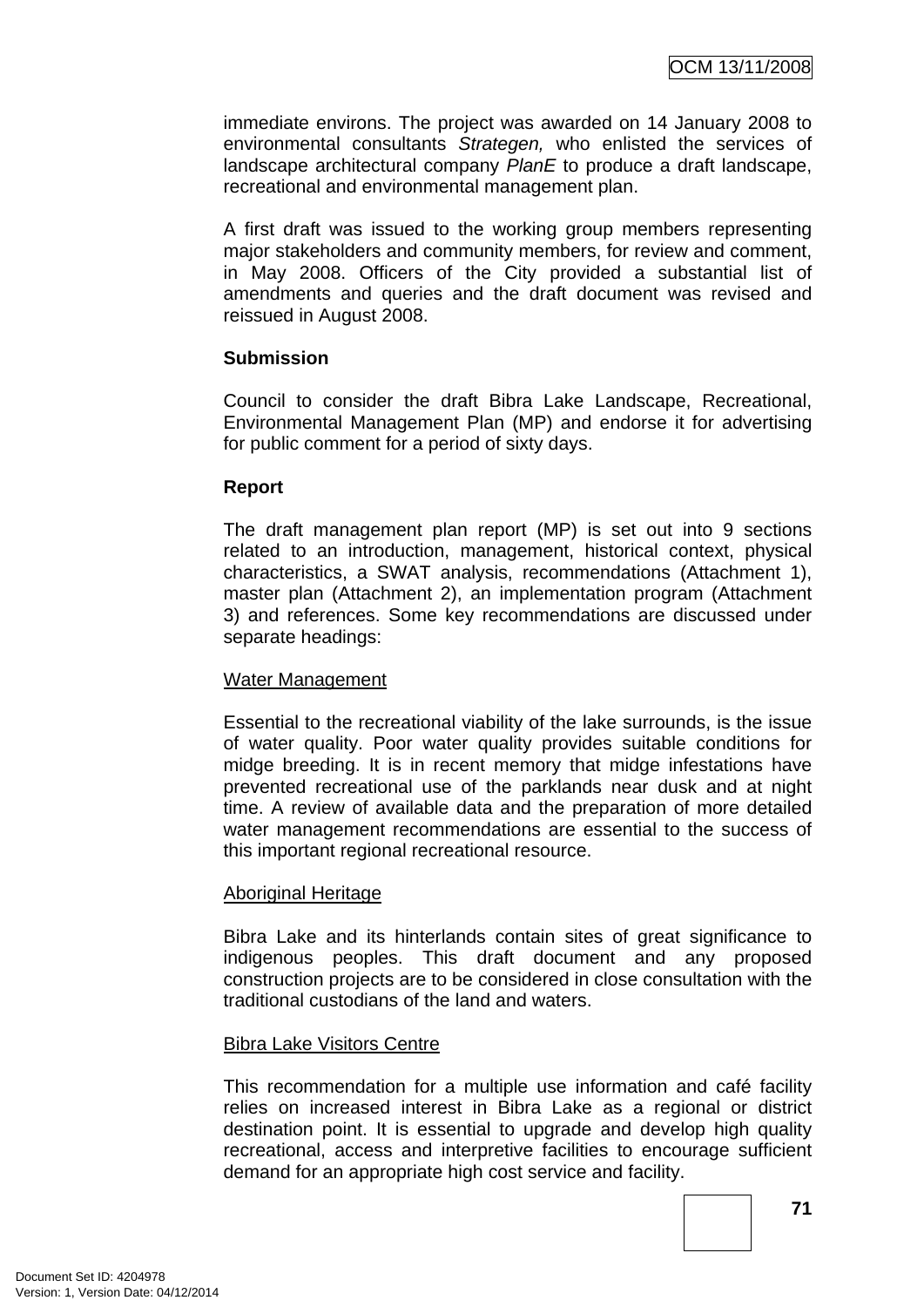### Bibra Lake Reference Group

Such a group requires clear terms of reference to ensure that the MP is implemented and reviewed in a programmed and efficient manner. Councils can sometimes invest large amounts of resources into forming and supporting stakeholder groups that are 'derailed' when objectives and outcomes are not clearly defined and adhered to.

#### Sustainability Precinct

A key attractant to Bibra Lake is the *Sustainability Precinct* adjacent to Hope Road on the northern side and comprising the *Cockburn Wetlands Education Centre, Native ARK Animal Rehabilitation Centre* and *Bibra Lake Scouts*. This area is currently undergoing a strategic plan development process and a concept plan for the area is included in the draft MP. The precinct is largely community operated and provides an important educational service regarding Bibra Lake conservation values.

#### Commercial Revenue

The recommendations of the MP are estimated at an annual cost approximately three times the current capital and operational budget allocations to the project area. A number of recommendations for commercial activities within and adjacent to the park require further investigation for business viability. These ideas include the Visitor's Centre/café, environmental and heritage tours, better promotion of the *Sustainability Precinct*, wedding facility hire, a dog park, bike and game equipment hire.

#### Implementation Program

In the current municipal capital works program funds have been allocated to this project area. The table below sets out recommended priorities for expenditure over the forthcoming six months.

| <b>PROJECT</b> | <b>DESCRIPTION</b>                   | <b>RECOMMENDATION</b>                                                                                                                                                                                                                               | <b>BUDGET</b> |
|----------------|--------------------------------------|-----------------------------------------------------------------------------------------------------------------------------------------------------------------------------------------------------------------------------------------------------|---------------|
| CW 5565        | Bibra Lake re-<br>contour south bank | Remove surface dumping<br>and<br>reshape to a more natural contour<br>for landscaping                                                                                                                                                               | \$20,000      |
| CW 5549        | <b>Bibra Lake Picnic</b><br>Area     | Upgrade playground<br>area<br><b>on</b><br>western side of the lake                                                                                                                                                                                 | \$25,000      |
| CW 5182        | Bibra Lake<br>Master<br>Plan Stage 1 |                                                                                                                                                                                                                                                     | \$400,000     |
|                |                                      | Rehabilitate and enhance the area<br>immediately south and west of the<br>Sustainability/Education precinct<br>Rehabilitate and enhance the south<br>eastern conservation area using the<br>path as an edge between grass and<br>natural vegetation |               |
|                |                                      | Rehabilitate and enhance the south                                                                                                                                                                                                                  |               |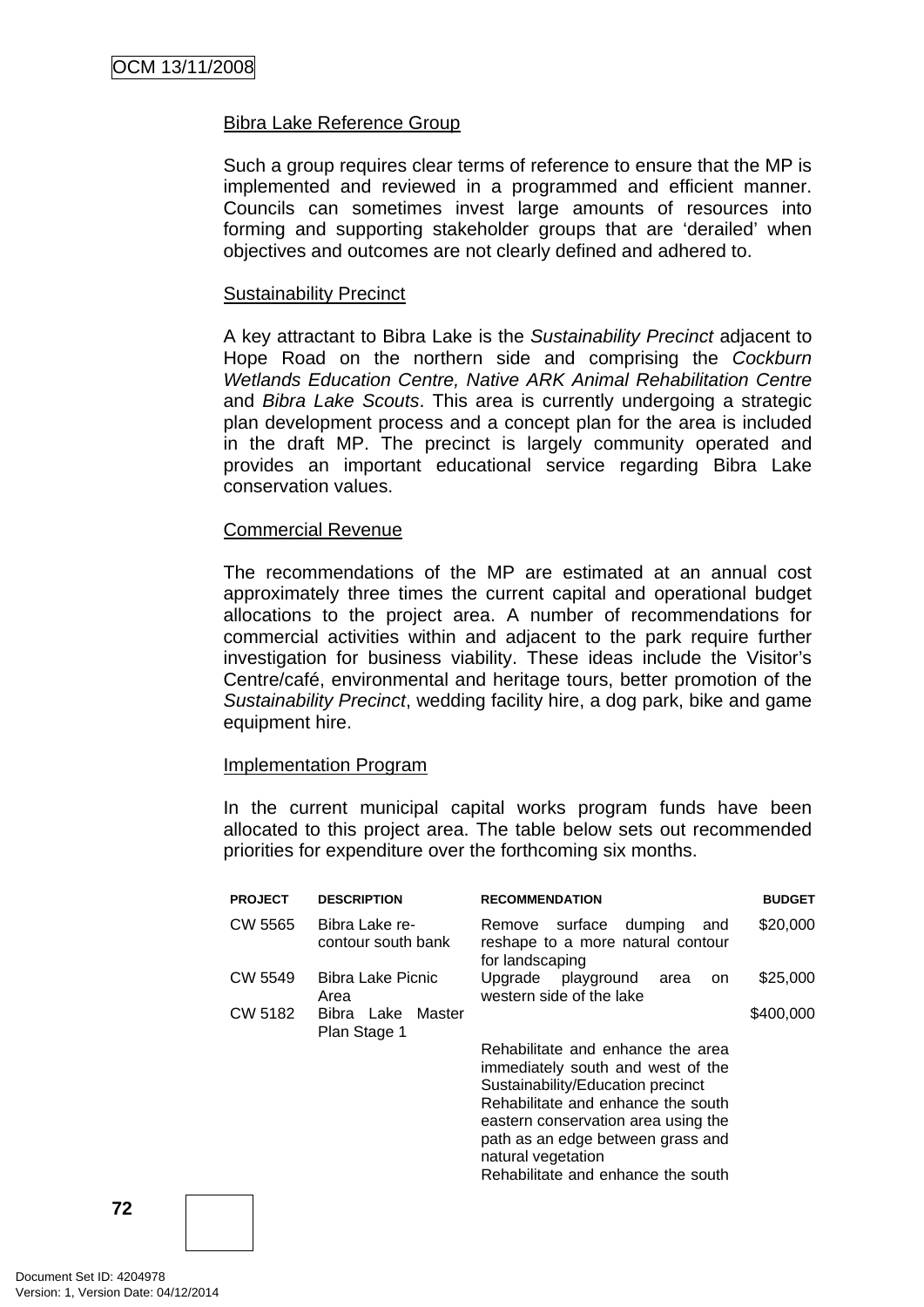|         |                                   | western lake edge and recreational<br>area                                                                                                                                                                                                             |     |
|---------|-----------------------------------|--------------------------------------------------------------------------------------------------------------------------------------------------------------------------------------------------------------------------------------------------------|-----|
| 2009/10 | Bibra Lake Master<br>Plan Stage 2 |                                                                                                                                                                                                                                                        | TBA |
|         |                                   | Redevelop & rehabilitate<br>the<br>northern edge against Hope Road<br>Conservation Zone rehabilitation<br>works<br>Children's play space development<br>adjacent to Bibra Drive & Primary<br>School<br>Develop Water Management Study<br>for lake body |     |

### **Strategic Plan/Policy Implications**

#### **Infrastructure Development**

• To construct and maintain parks and bushland reserves that is convenient and safe for public use, and does not compromise environmental management.

#### **Lifestyle and Aspiration Achievement**

• To conserve the character and historic value of the human and built environment.

#### **Natural Environmental Management**

• To conserve, preserve and where required remediate the quality, extent and uniqueness of the natural environment that exists within the district.

### **Budget/Financial Implications**

Table 26 appended to this report identifies the annual cost and proposed implementation of the recommendations contained within the Draft Master Plan. \$22 million has not been identified in the Plan For The District nor is their a capacity to fund this level of capital from the City's Municipal Budget. The consultation and final review of the draft Master Plan will need to prioritise recommendations dependant on the available funding.

Recommendations and associated costs (in the vicinity of \$2million each year) include "business as usual" current programs for maintenance and asset upgrades, in addition to new capital works for the construction of recreation and education facilities. Funding of maintenance and capital works is and can be funded from a variety of sources, including volunteer resources.

In the current operational works program the following projects have funds allocated to this project area:

- OP 8104 Bibra Lake natural area management \$99,625
- OP 7302 Bibra Lake (Picnic Area) \$113,000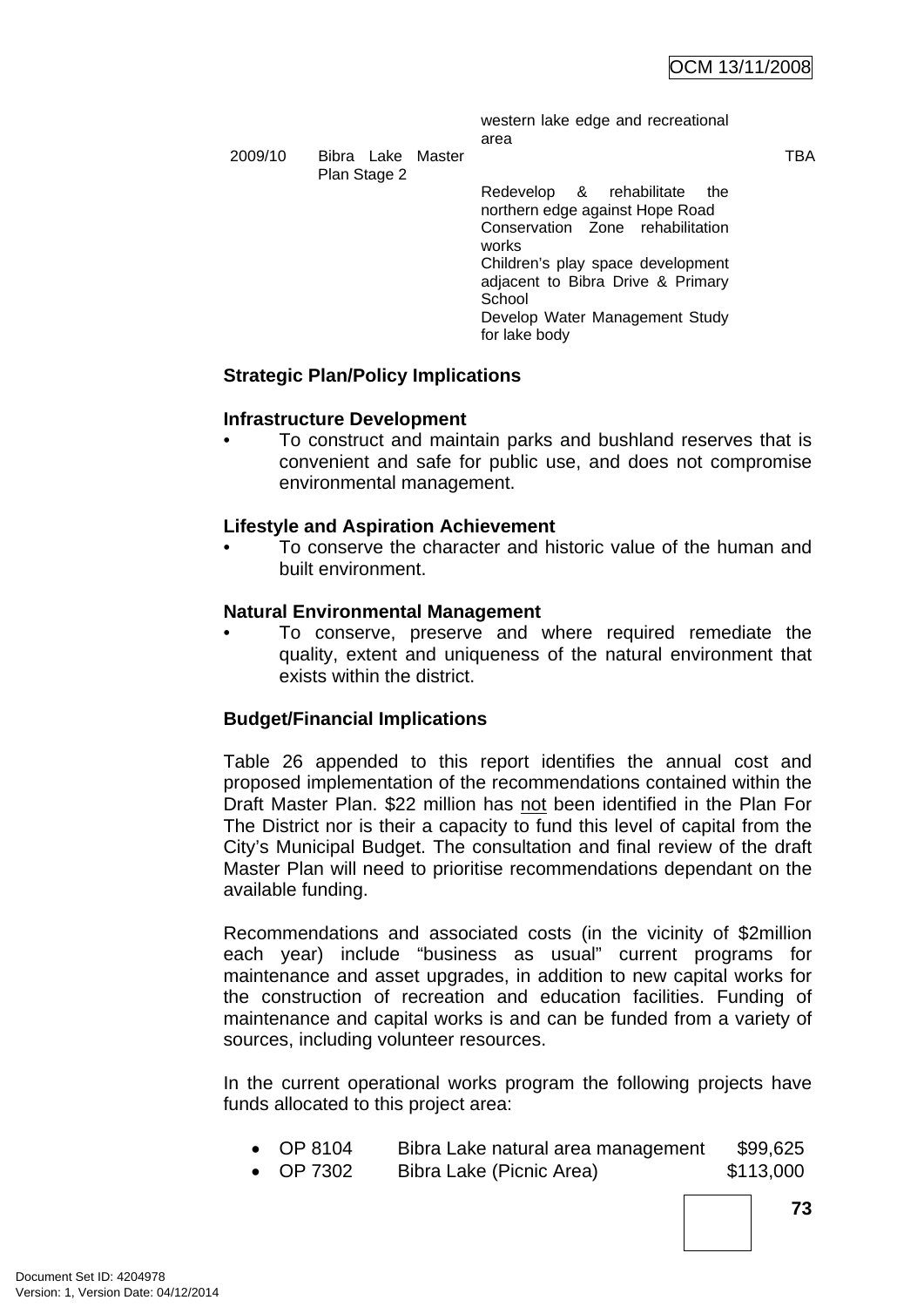• OP 7414 Bibra Lake (Dry Grass Area) \$47,500

In the current capital works program the following projects have funds allocated to this project area:

- CW 5565 Bibra Lake re-contour south bank \$20,000
- CW 5182 Bibra Lake Master Plan Stage 1 \$400,000
- CW 5549 Bibra Lake Picnic Area **\$25,000**

### **Legal Implications**

N/A

## **Community Consultation**

You are referred to Section 1.4 of the MP with regard to the formation of the project working group and consultation with stakeholder groups during draft document preparation.

Copies of the draft *Bibra Lake Landscape, Recreational and Environmental Management Plan* are available in the City Libraries and on the City's website. A public comment period of 60 days will be advertised in local papers and in the City's other usual media. Given this will carryover through the Christmas holiday break and Council's leave, the statutory 60 day period will be extended to February 2009 for the convenience of interested parties. Council are therefore likely to consider the recommended final MP at the March 2009 OCM.

A request for comment and approval will be issued with copies of the draft document to:

- Department for Environment and Conservation
- Heritage Council of Western Australia
- The City of Cockburn Aboriginal Reference Group
- Main Roads Western Australia
- Department of Water
- Water Corporation
- Cockburn Wetlands Education Centre
- $\bullet$  1<sup>st</sup> Bibra Lake Scouts Group
- Bibra lake Residents Association

An invitation to comment with directions to the City's website will be issued to:

- Native Arc Wildlife Rehabilitation Centre
- North Lakes Residents Association
- Adventure World
- Waldorf Steiner School
- Swan Catchment Council

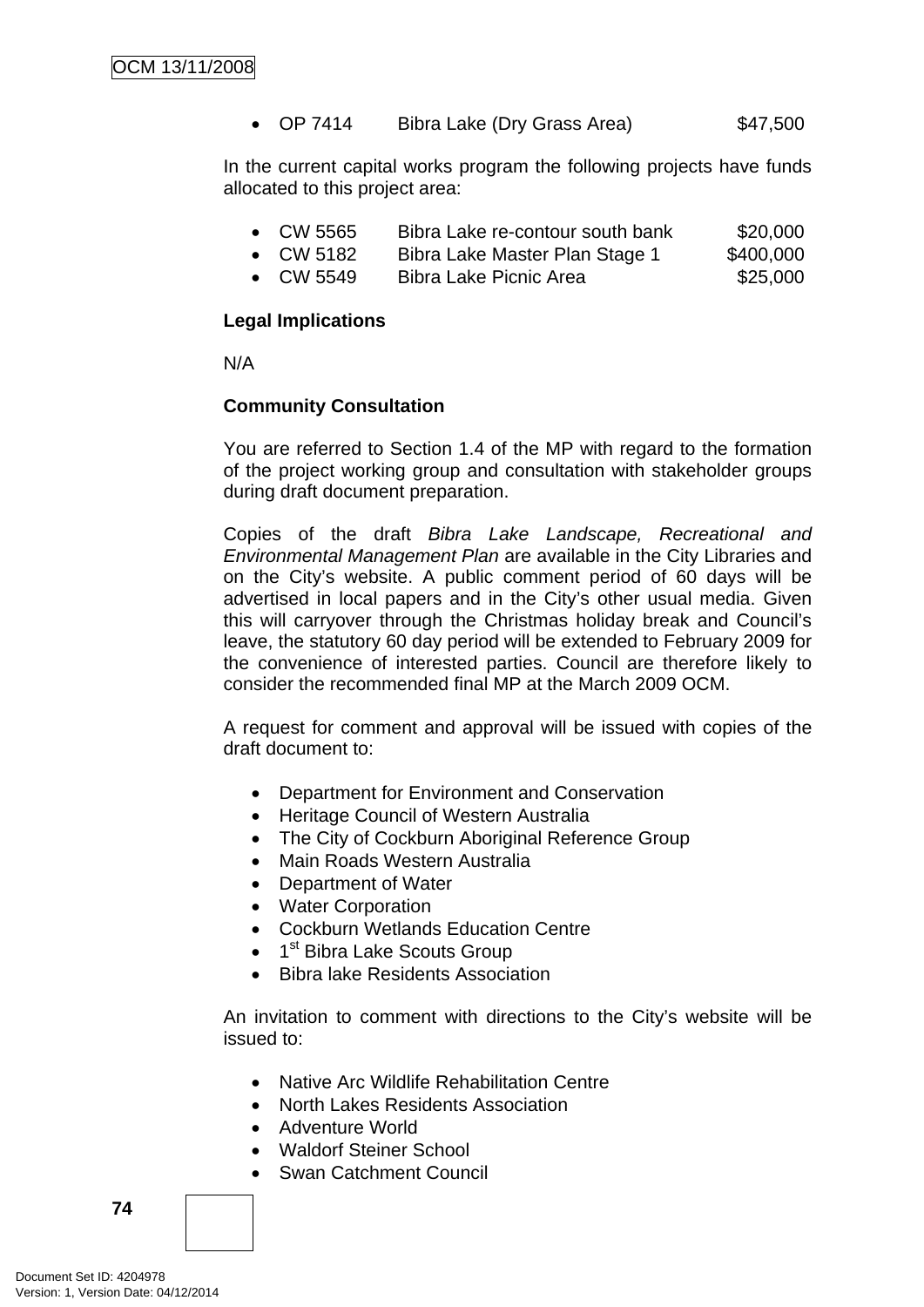Officers will make themselves available for briefing presentations to representative groups and Authorities during the comment period. Comments will be collated, and presented to Council at consideration of adopting the finalised management plan.

## **Attachment(s)**

- 1. Bibra Lake Management Plan Table of Recommendations
- 2. Bibra Lake Master Plan
- 3. Bibra Lake Management Implementation Plan

## **Advice to Proponent(s)/Submissioners**

The applicants and those who have lodged a submission on the proposal have been advised that this matter is to be considered at the 13 November Council Meeting.

## **Implications of Section 3.18(3) Local Government Act, 1995**

Nil.

## **16.6 (MINUTE NO 3841) (OCM 13/11/2008) - RFT 20/2008 - TWO(2) REFUSE COMPACTOR TRUCKS - SIDE LOADING (RFT20/2008) (S WHITE) (ATTACH)**

**RECOMMENDATION** That Council:

- (1) accept the tender submitted by WA Hino for the purchase of two (2) 29 cu.m Hino 500 Series refuse compactor domestic side loader units for a total cost to the City of Cockburn of \$642,610.00 (ex GST);
- (2) increase the budget allocations of CW 7758 and CW 7759 to \$341,305 each (ex GST);
- (3) increase the transfer from the Plant Replacement Reserve by the sum of \$2,610 (ex GST).

**TO BE CARRIED BY AN ABSOLUTE MAJORITY OF COUNCIL** 

### **COUNCIL DECISION**

MOVED Clr S Limbert SECONDED Clr V Oliver that the recommendation be adopted.

## **CARRIED BY ABSOLUTE MAJORITY OF COUNCIL 8/0**

**Background**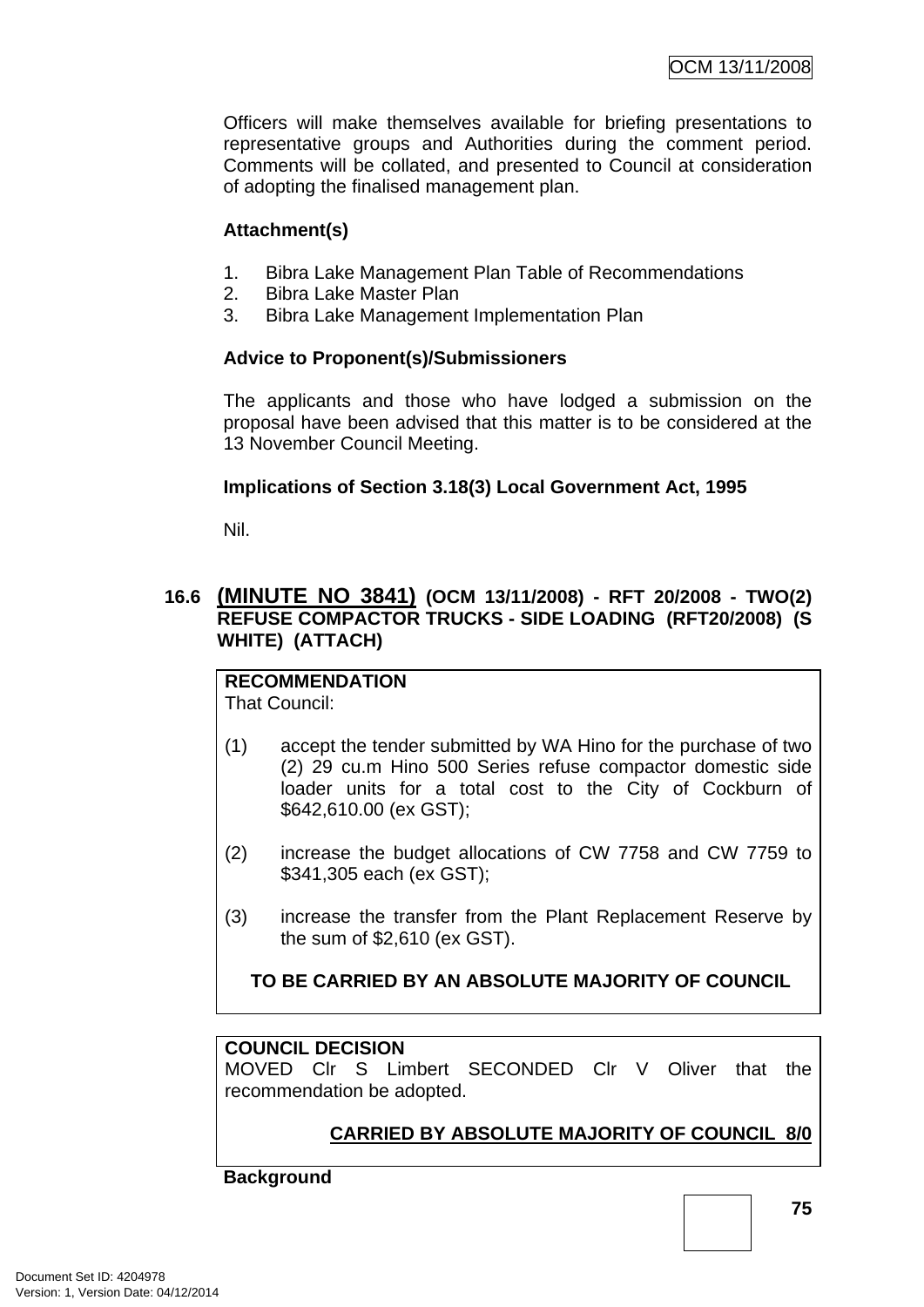The purpose of purchasing these two (2) additional units is to look at the long term establishment of weekly pickup of recycle waste along with the expansion of our current fleet to take into account of City of Cockburn growing urban development.

## **Submission**

Tenders closed at 2:00pm (AWDT) on Thursday, 28 August 2008; four (4) submissions were received from:

- 1. Geraldine Nominees Pty Ltd trading as Skipper Trucks
- 2. WA Hino;
- 3. Major Motors Pty Ltd; and
- 4. Wastemaster

Tender submissions from Skipper Trucks, WA Hino and Major Motors included options for 23m3, 25m3 and 29m3 refuse compactor trucks and all units were optioned with the McDonald Johnson GENVSL compactor unit.

### **Report**

### Compliant Tenderers

Tender submissions from Skipper Trucks, WA Hino and Major Motors were deemed compliant with the conditions of tendering and compliance criteria.

Wastemaster submitted a tender for the body only; therefore their submission was deemed non compliant and not evaluated.

### Evaluation Criteria

| <b>EVALUATION CRITERIA</b>              | <b>WEIGHTING PERCENTAGE</b> |
|-----------------------------------------|-----------------------------|
| <b>Technical Specifications</b>         | 10%                         |
| <b>Workshop Serviceability</b>          | 15%                         |
| <b>Backup Services</b>                  | 10%                         |
| <b>Operators/Operations Suitability</b> | 15%                         |
| References                              | 10%                         |
| Tendered Price - Lump Sum               | 4ሰ%                         |
| ΤΟΤΑL                                   | 100%                        |

#### Tender Intent/Requirements

The purpose of purchasing these two additional units is to look at the long term establishment of weekly pickup of recyclable waste along with the expansion of our current fleet to take into account of the City of Cockburn's growing urban development.

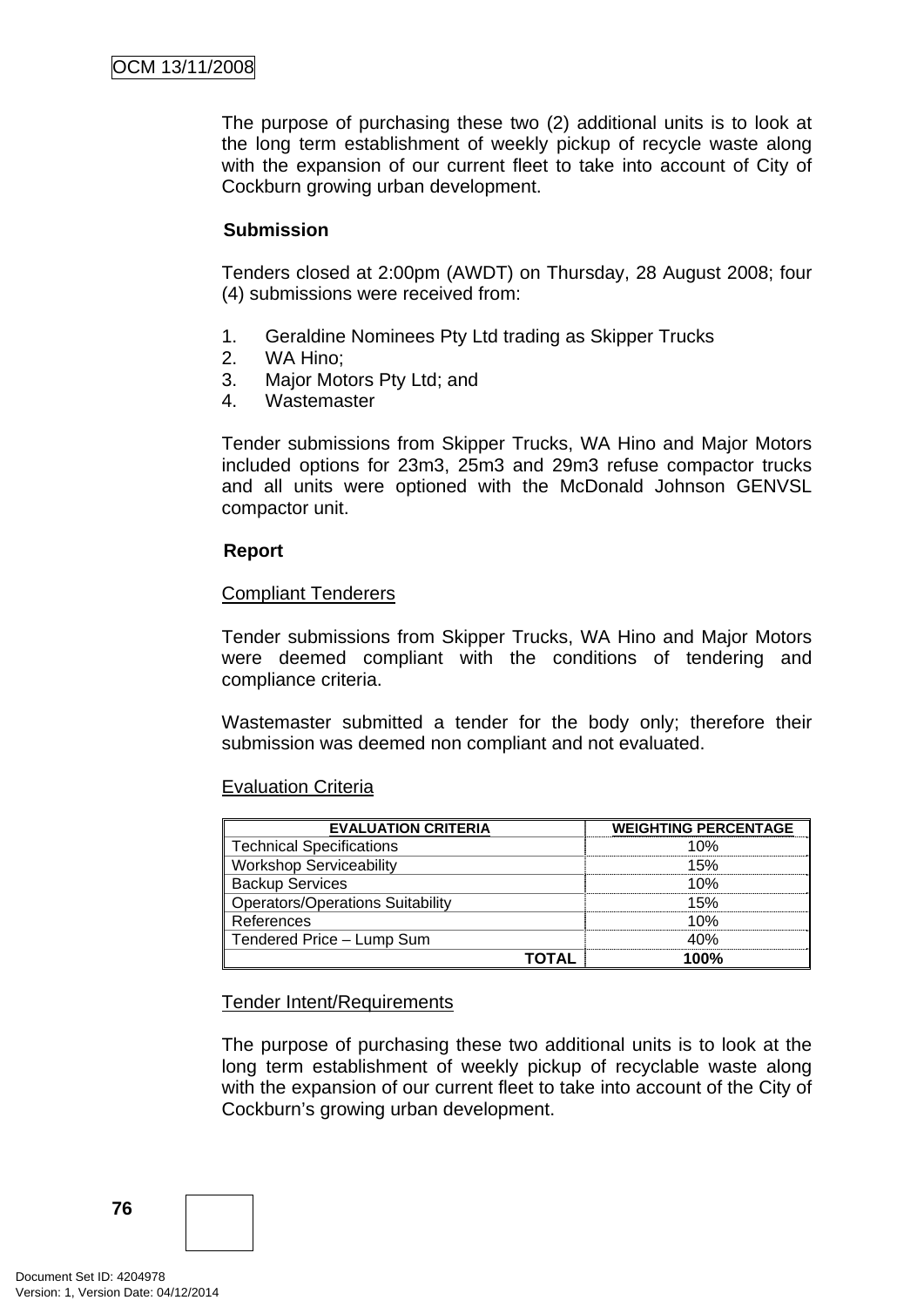## Evaluating Officers

The tender submissions were evaluated by the:

Facilities & Plant Manager; Workshop Coordinator (Facilities and Maintenance); and Waste Collection Supervisor.

### Scoring Table

| <b>SCORES</b>             |                                                             |                                                                  |                    |  |
|---------------------------|-------------------------------------------------------------|------------------------------------------------------------------|--------------------|--|
| <b>Tenderers Name</b>     | <b>Non-Cost</b><br><b>Evaluation</b><br><b>Score</b><br>60% | <b>Cost Criteria</b><br><b>Evaluation</b><br><b>Score</b><br>40% | <b>Total Score</b> |  |
| WA Hino (Option 2)        | 50.50                                                       | 40.00                                                            | 90.50              |  |
| <b>WA Hino (Option 1)</b> | 51.68                                                       | 38.62                                                            | 90.30**            |  |
| <b>Skipper Trucks</b>     | 51.86                                                       | 37.14                                                            | 89.00              |  |
| Major Motors Pty Ltd      | 51.51                                                       | 35.59                                                            | 87.10              |  |

*\*\*Recommended Submission*

#### Evaluation Criteria Assessment

#### *Technical Specification*

After reviewing all of the units, the Evaluation Panel concluded that the WA Hino (Option 2) Model Hino 2627 should not be considered due to the belief that this unit lacked suitable horsepower for our operations.

The alternative WA Hino (Option 1) Model Hino 2630 was a bettersuited option to be compared against other tender submissions with similar technical specifications.

### *Criteria*

All tender submissions offered the same compactor body being a McDonald Johnston GENVSL29 as well as meeting the minimum technical specifications.

All other vehicles had comparable technical specifications similar transmissions specifications and output specifications and offered diesel in line 6-cylinder engine

Due to the new model release of the WA Hino 2630, the Evaluation Panel concluded that the recommended vehicle be demonstrated to the two City of Cockburn operators as well as the Workshop Coordinator with particular attention being given to the turning circle and braking capacity.

Both operators found the unit to be suitable for operations within the City of Cockburn.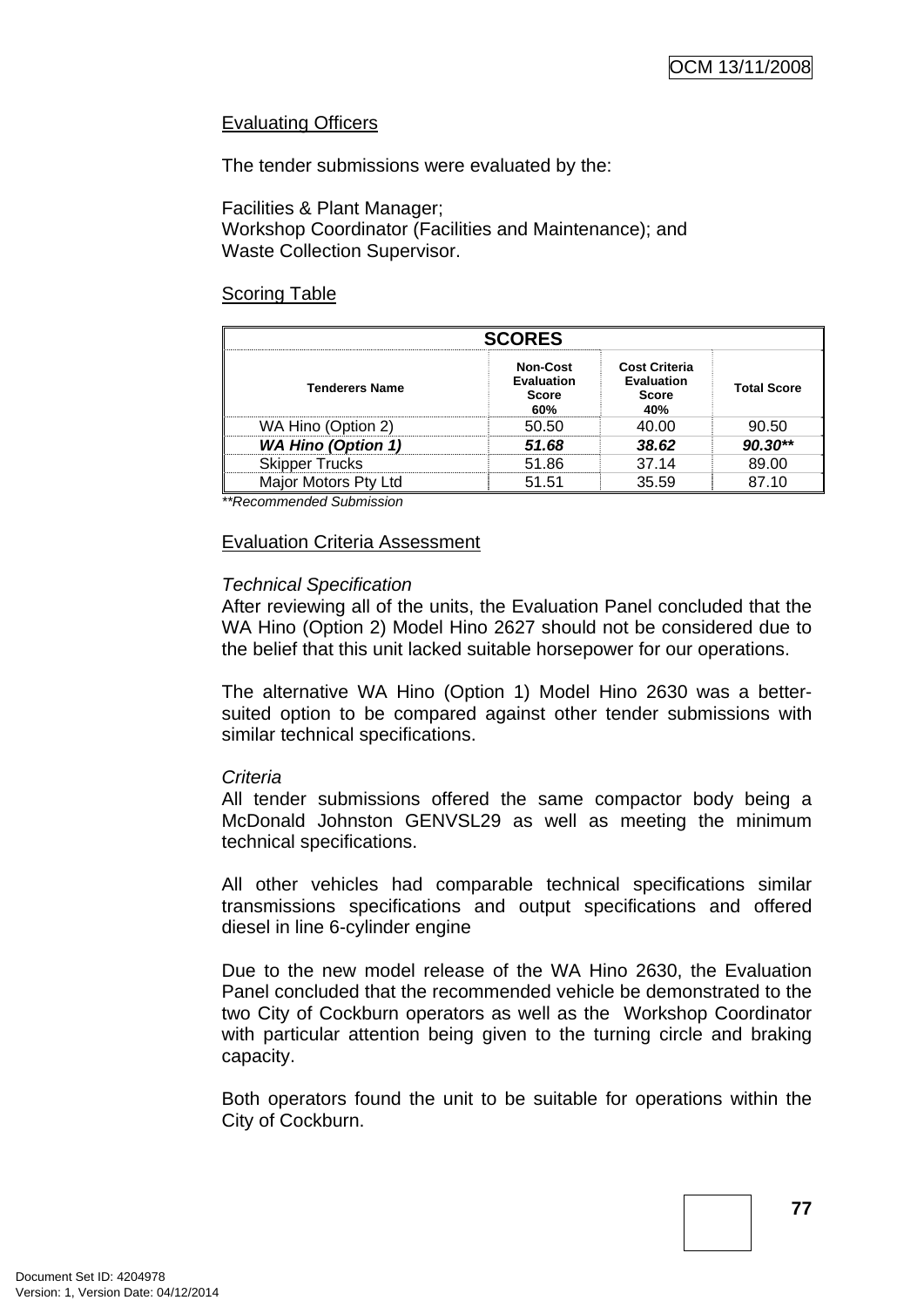#### *Workshop Serviceability*

All tendered submissions are easily serviced by the City of Cockburn Plant Workshop.

It was the opinion of the Workshop that both the Isuzu and Hino offered slightly better braking setup systems than the Iveco.

#### *Backup Services*

All vehicles offered have suitable backup service.

#### *Operators/Operations Suitability*

All Tender submissions where comparable in their suitability for City of Cockburn operators.

The Evaluation Panel concluded after discussions with the City of Cockburn operators believed the cab on the WA Hino vehicle offered better sound resistance; the cab layout and operator comfort and suitability was slightly better suited with the WA Hino model.

#### *References*

References provided by the three (3) Tenderers proved satisfactory.

It was noted by the Evaluation Panel that WA Hino has a new unit on the market with limited referees, however after extensive trials and speaking with other Local Governments utilising the WA Hino vehicles, the City of Cockburn specification criteria was satisfied.

#### *Additional Information – Bio Diesel Suitability*

Currently, the City of Cockburn's bulk fuel consists of bio-fuel ranging from 5% - 20% depending on seasonal variations.

Two (2) of the submissions notated that their vehicles can only accept up to 5% bio fuel (B5); the other submission does not recommend the use of any bio-fuel.

#### **Summary**

Two (2) of the three (3) Evaluation Panel members concluded that WA HINO (Option1) represented the best value for money to City of Cockburn and therefore the WA Hino (Option1) submission should be supported

#### **Strategic Plan/Policy Implications**

#### **Governance Excellence**

• To maximise use of technology that contributes to the efficient delivery of Council's services.

#### **Budget/Financial Implications**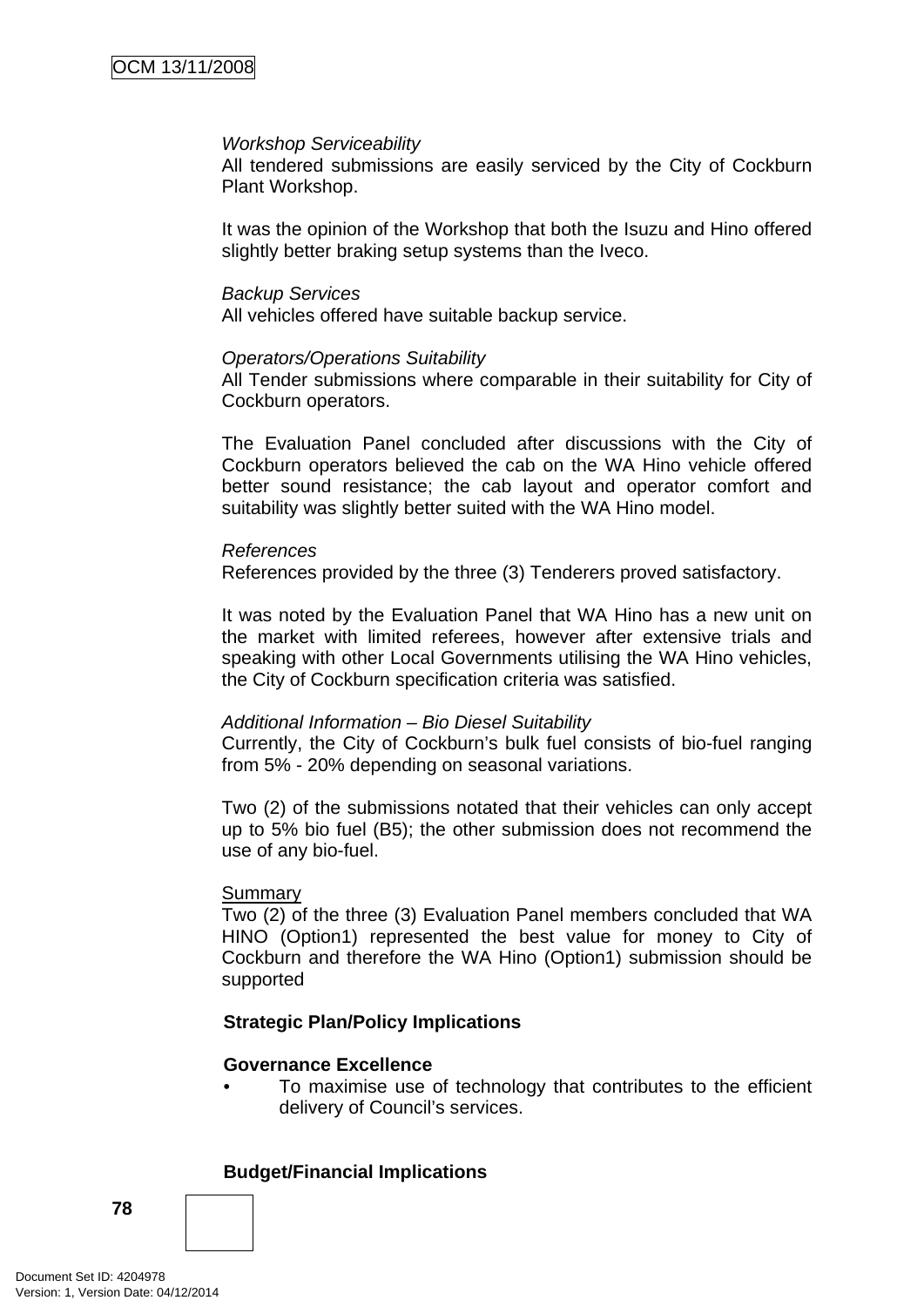There is an allocation as follows in Council's 2008/09 Municipal Budget.

- \$320,000.00 (Ex GST) under account number CW7758 in the 2008/09 Budget.
- \$320,000.00 (Ex GST) under account number CW7759 in the 2008/09 Budget

An increase from plant reserve will be necessary to cover the extra cost associated with the purchase of these vehicles being the sum of \$2,610.00 (ex GST).

There will be an increase in operational costs of approximately \$120,000.00 p.a. in the recovery of depreciation in the 2008/09 Budget.

## **Legal Implications**

Section 3.57 of the Local Government Act 1995 and Part 4 of the Local Government (Functions and General) Regulations 1996 refers.

## **Community Consultation**

Tender No.RFT 20/2008 Two (2) Side Loading Refuse Compactor Trucks was advertised on Wednesday, 13 August 2008 in the Local Government Tenders section of the The West Australian newspaper.

The Tender was also listed on the City's website under Tenders between 12 August and 26 August 2008 inclusive.

Complementary tenders were also electronically sent to the following potential suppliers:

- 1. WA Hino
- 2. Major Motors Pty Ltd
- 3. Skipper Trucks
- 4. MacDonald Johnston Pty Ltd

## **Attachment(s)**

- 1. Tendered Prices 'Confidential' Forwarded under separate cover.
- 2. Tender Evaluation Sheet 'Confidential' Forwarded under separate cover.
- 3. Compliance Criteria Checklist

### NOTE:

The tendered prices are not disclosed at the opening of Tenders nor entered into the Tenders Register.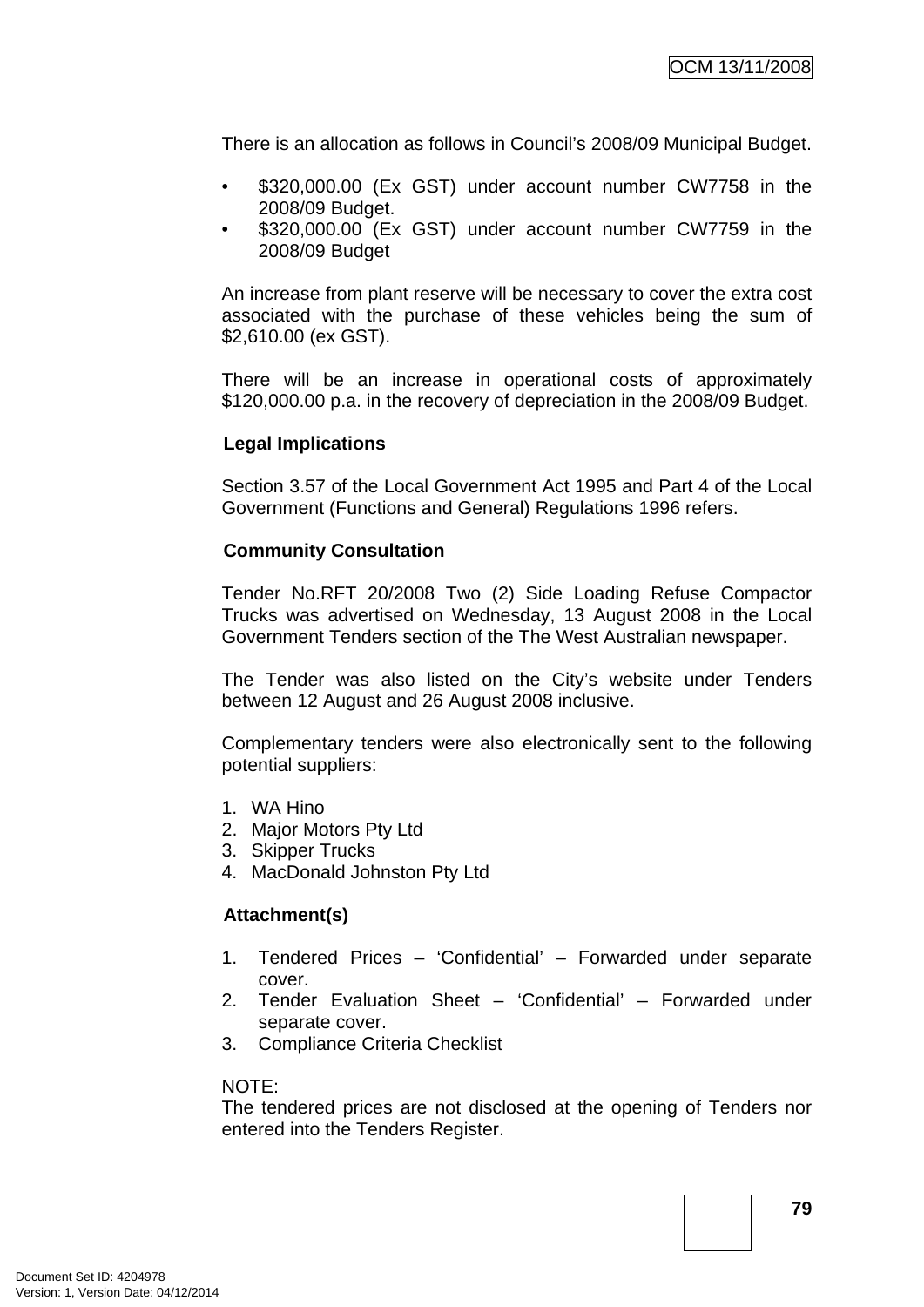In accordance with Part 4, Regulation 16-3(c) and 17-3 of the Local Government (Functions and General) Regulations 1996 the Principal is only required to record the price of the winning Tenderer(s) in the Tenders Register.

## **Advice to Proponent(s)/Submissioners**

N/A

## **Implications of Section 3.18(3) Local Government Act, 1995**

Nil.

## **17. COMMUNITY SERVICES DIVISION ISSUES**

## **17.1 (MINUTE NO 3842) (OCM 13/11/2008) - COCKBURN YOUTH CENTRE LEASE WITH SIX FOUR (8648) (M ASHE)**

**RECOMMENDATION** That Council:

- (1) pursuant to the provisions of section 3.58 of the Local Government Act 1995, give notice of Council's intention to enter into a lease agreement with Six Four for the lease of up to 138 sq. m. of the Cockburn Youth Centre property situated at 25 Wentworth Parade, Success:
	- 1. At a rental of \$315 per sq. m. payable 3 months from commencement of the lease; plus all outgoing costs payable from the commencement of the lease.
	- 2. With rent subject to an annual CPI (Perth Groups) increase and market rent review on exercise of the options to extend the lease.
	- 3. For an initial lease term of three years, with the option to extend the lease for a further term of 3 years.
- (2) require all other terms and conditions of the lease be to the satisfaction of the Chief Executive Officer.

**COUNCIL DECISION** 

MOVED Clr V Oliver SECONDED Clr J Baker that Council:

(1) pursuant to the provisions of section 3.58 of the Local Government Act 1995, give notice of Council's intention to enter into a lease agreement with Six Four for the lease of up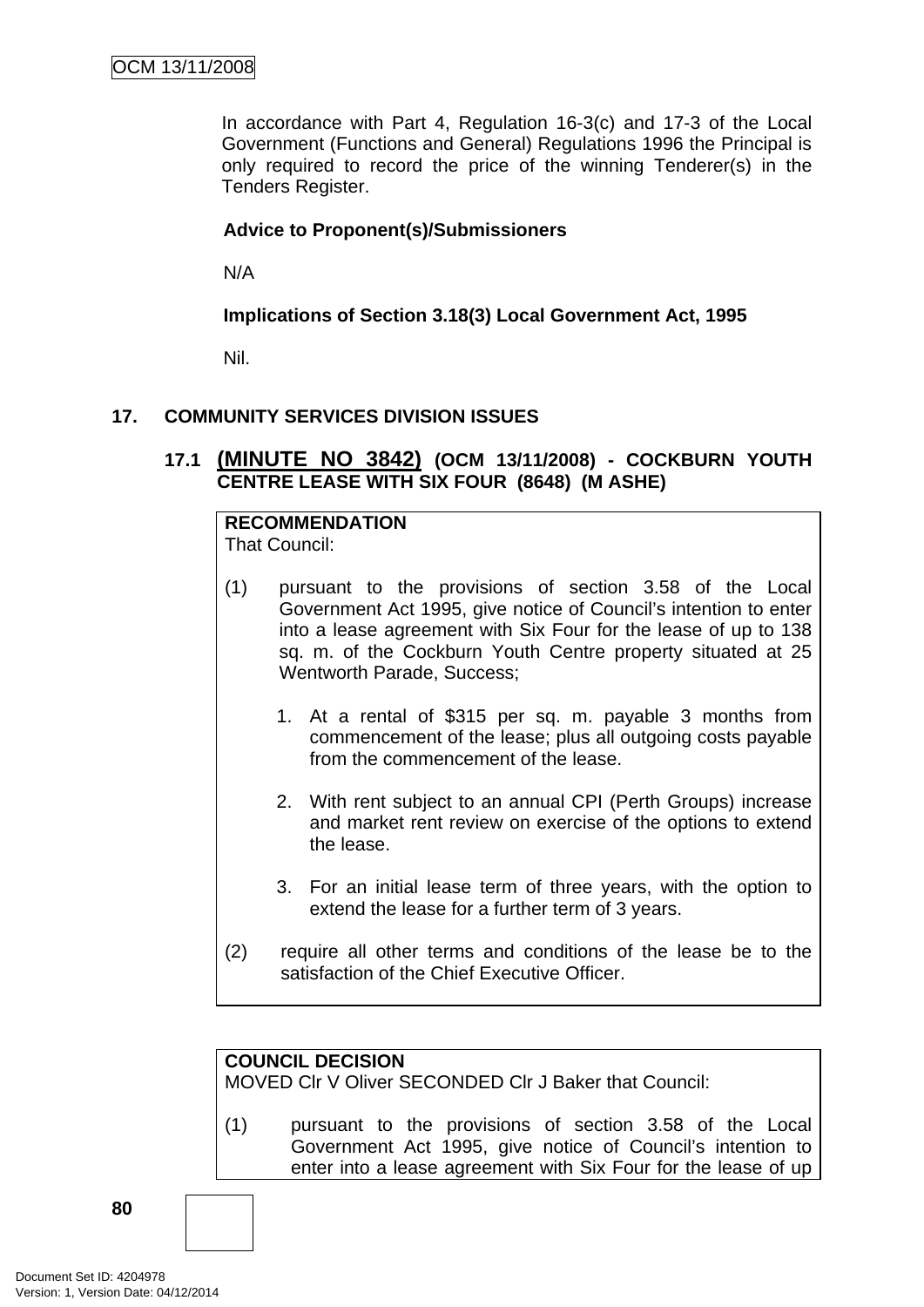| to 138 sq. m. of the Cockburn Youth Centre property situated<br>at 25 Wentworth Parade, Success; |                                                                                                                                                    |  |  |
|--------------------------------------------------------------------------------------------------|----------------------------------------------------------------------------------------------------------------------------------------------------|--|--|
|                                                                                                  | 1. At a rental of \$315 per sq. m. per annum payable in three<br>equal installments per year;                                                      |  |  |
|                                                                                                  | 2. A period of 90 days from the commencement of the lease<br>shall be rent free;                                                                   |  |  |
|                                                                                                  | 3. Lessee to pay all outgoing costs from<br>the<br>commencement of the lease;                                                                      |  |  |
|                                                                                                  | 4. The rental fee is subject to an annual CPI (Perth Groups)<br>increase and market rent review on exercise of the<br>options to extend the lease; |  |  |
|                                                                                                  | 5. For an initial lease term of three years, with the option to<br>extend the lease for a further term of 3 years; and                             |  |  |
| (2)                                                                                              | require all other terms and conditions of the lease be to the<br>satisfaction of the Chief Executive Officer.                                      |  |  |
|                                                                                                  | <b>CARRIED 8/0</b>                                                                                                                                 |  |  |
|                                                                                                  |                                                                                                                                                    |  |  |

## **Reason for Decision**

The alternative recommendation clarifies that the lessee will be responsible for all outgoings from the start of the lease period.

### **Background**

At the Ordinary Council Meeting held on 12 April 2007 Council adopted a Management Plan that identified the need to find compatible tenants for the 300 sq. m. of commercial lease space available within the Youth Centre.

McGees Property was appointed to provide professional services to source prospective commercial lease tenants.

Subsequent advertising of the available lease space has occurred. In September 2008, a lease agreement was entered into with the Tre-Colori Family Trust, trading as Café Nocello, for the lease of 165 sq. m. of the commercial lease space in the Youth Centre to operate a family friendly Italian Pizzeria and Cafe. The arrangement between City of Cockburn and Café Nocello is working successfully.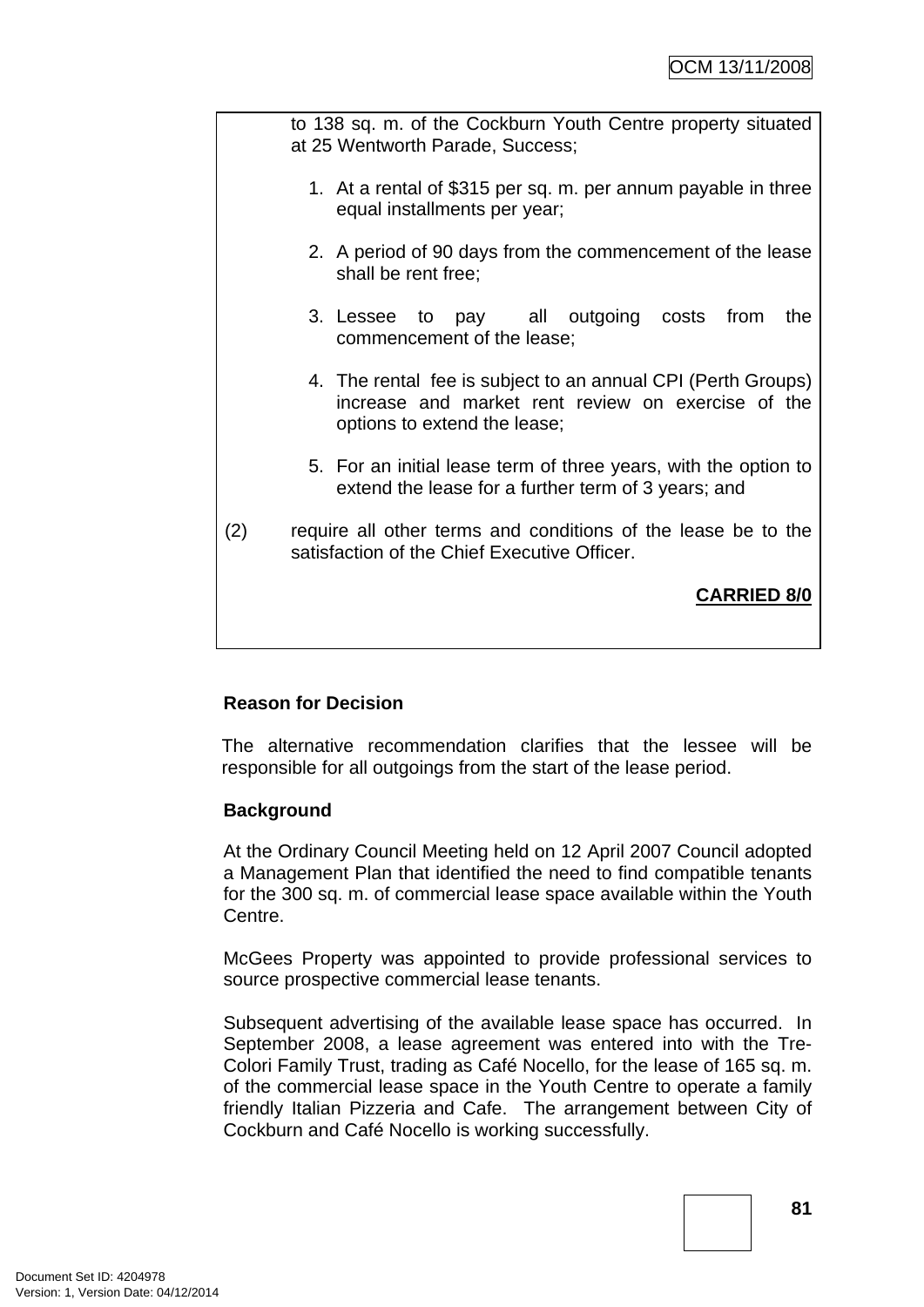### **Submission**

Six Four has submitted an offer to lease the remaining commercial lease space in the Youth Centre, namely 133.5 sq. m. Six Four propose to operate a youth-focussed retail clothing, BMX and skate goods store. Trading hours would be between 8 am and 6 pm Monday, Tuesday Wednesday and Friday, until 9 pm Thursday and between 8 am and 5 pm on Saturday. The clothing and equipment for sale would consist of skate, BMX and urban wear products. The proponents have secured relationships with reputable distributors for the described retail products.

The proponent has offered rent of \$315 per sq. m. plus all outgoing costs and is aware that the rent will be subject to CPI increases and market rental reviews. The proponent has requested an initial three year lease with an option to renew for a further three years. They have identified that they have the financial ability to fit out the retail store.

The proponent has requested three months rent free use of the building to compensate for, the installation of air-conditioning and a sink with requisite plumbing, the capital outlay for fit out, the time it will take to fit out the premises and the time to establish the business.

#### **Report**

The community consultation and needs analysis for the Cockburn Youth Centre undertaken by Matrix Consulting identified that young people would prefer to have a Café, a retail clothing or music shop within the facility. The proponents have identified that they would operate a youth friendly, youth-focussed retail clothing store with products which are attractive to the Centre's target market. The identified purpose of a retail clothing store is therefore compatible with the findings and will complement the activities and services within the Youth Centre.

McGees Property has advised that the \$315 per sq. m. offered is a very reasonable rental figure. The Lessee would also be responsible for all outgoing costs and for a proportion of the costs associated with the common areas of the overall building. In addition to this the rent would be increased on an annual basis according to CPI. At the exercise of the options to extend the lease the rent would also be subject to a market review and increased on that basis.

The Lessee has agreed to be responsible for the full fit out to a high standard retail outlet including the ceilings, floor coverings, lighting, furniture and equipment. McGees property has advised that due to the capital outlay estimated at \$93 000, a three month rent free term would be considered reasonable and necessary to attract a tenant.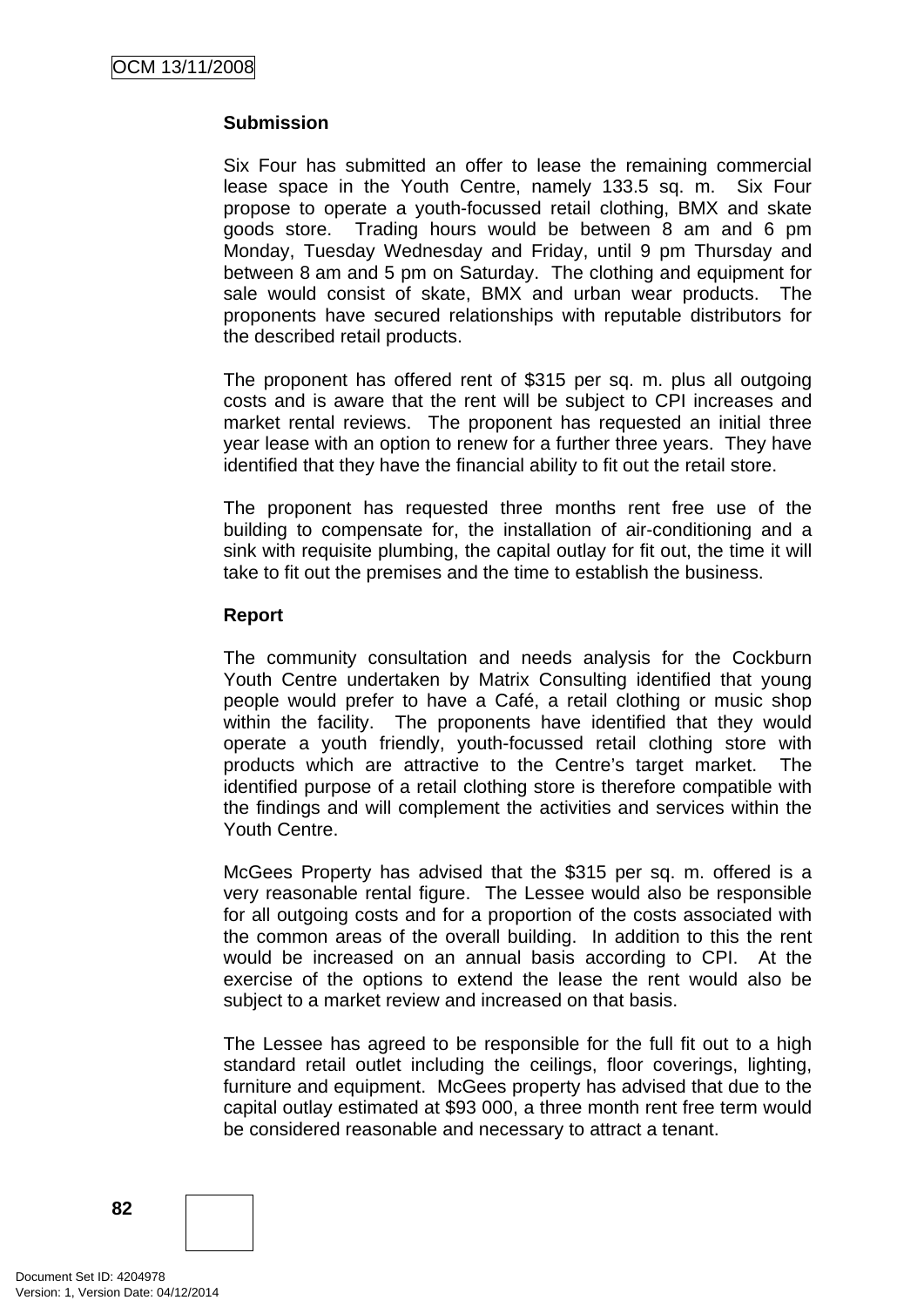The proposed rental income from the tenancy was intended to offset some of the operational costs for the Youth Centre. The proponent requests an initial term of three years and then an option to renew for a further three year period. This period is considered necessary for the proponent to regain the large capital outlay and develop the business to its potential.

The proponent has requested that the City be responsible for the installation of air-conditioning and a sink with requisite plumbing. These variations to the Building contract have been costed and would be able to be easily accommodated within the existing construction and contingency budget.

If no submissions are received from the response to the advertisements placed in accordance with the requirements of section 3.58 of the Local Government Act it is proposed that the City will proceed to enter into a lease agreement with the proponent Six Four.

## **Strategic Plan/Policy Implications**

### **Infrastructure Development**

• To construct and maintain community facilities that meet community needs.

## **Lifestyle and Aspiration Achievement**

• To facilitate and provide an optimum range of community services and events.

### **Governance Excellence**

• To develop and maintain a financially sustainable City.

## **Budget/Financial Implications**

In the first twelve months, due to the delay in building completion, additional two months vacancy plus the three month rent free period, the estimated income will be \$32 500 less than what was projected in the 2008/09 municipal budget.

The costs to Council of the air conditioner and the sink work can be met with the current fit out budget for the centre.

## **Legal Implications**

Section 3.58 of the Local Government Act applies to this matter.

McLeods has provided a draft standard commercial lease document which is required to be submitted prior to an Offer to Lease under Commercial Tenancy legislation.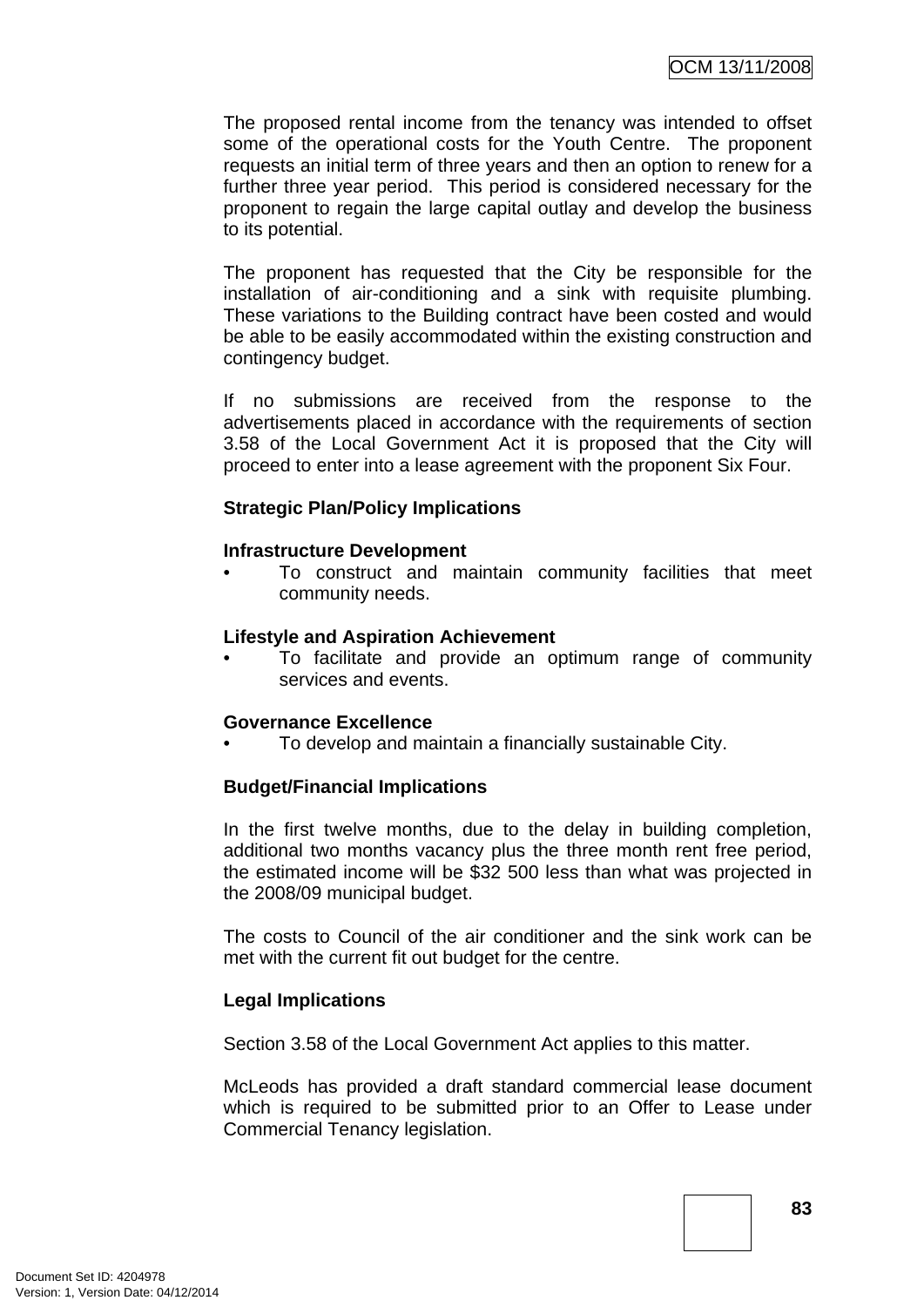## **Community Consultation**

Extensive community consultation has been undertaken by the City through the Youth Centre Feasibility Study. Section 3.58 of the Local Government Act 1995 requires an advertisement to be lodged in the Local Government Notices Section of the West Australian Newspaper outlining the Offer to Lease and request submissions within two weeks of the notice.

## **Attachment(s)**

N/A

## **Advice to Proponent(s)/Submissioners**

The Proponent(s) has been advised that this matter is to be considered at 13 November 2008 Council Meeting.

## **Implications of Section 3.18(3) Local Government Act, 1995**

Nil.

## **17.2 (MINUTE NO 3843) (OCM 13/11/2008) - PROPOSED DEVELOPMENT OF LOT 855 WENTWORTH PARADE SUCCESS (5518347) (R AVARD) (ATTACH)**

**RECOMMENDATION** That Council:

- (1) seek Expressions of Interest for the development of Lot 855 Wentworth Parade, Success and
- (2) require the Chief Executive Officer to prepare a Business Plan in accordance with the requirements of section 3.59 of the Local Government Act for the project for presentation to Council.

### **COUNCIL DECISION**  MOVED Clr S Limbert SECONDED Clr H Attrill that the recommendation be adopted. **CARRIED 8/0**

## **Background**

Council owns 2 hectares of freehold land on the corner of Wentworth Parade and Beeliar Drive in Success. On the southern 1 hectare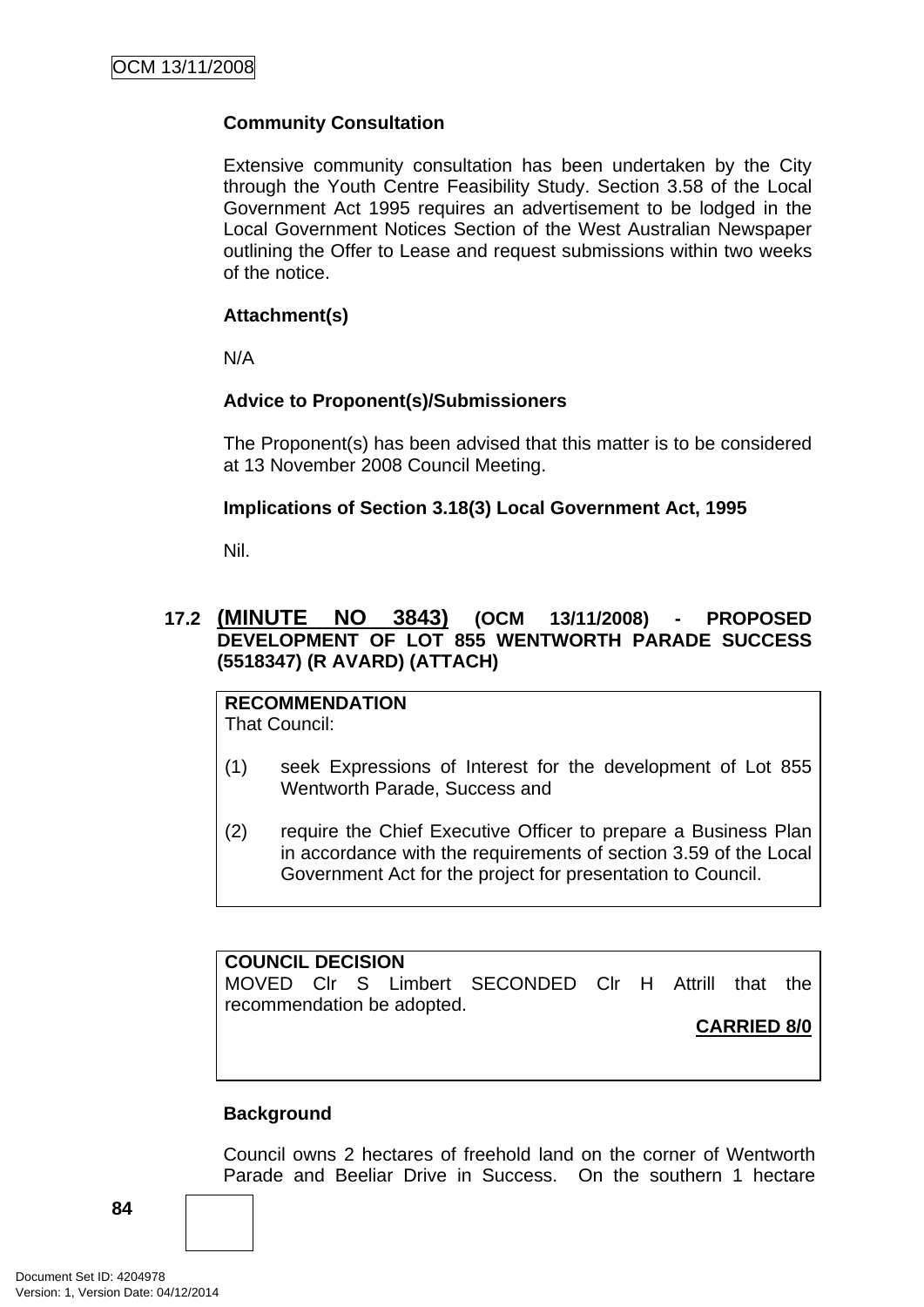portion of the site a youth centre has been constructed with associated car parking.

There are no current plans for the northern balance of the site which has excellent exposure being on the corner of Beeliar Drive and Wentworth Parades in Success.

### **Submission**

N/A

## **Report**

It is clearly evident that there is a shortage of General Practitioners in the area and associated medical services such as pathology, medical specialists and ancillary services. This is confirmed by the Fremantle Division of General Practice and the State Health Department.

There are currently approximately 49 General Practitioners (please note that, in this case, Full Time Equivalent has not been calculated) for an estimated population for the City of 80,000 which equates to 1:1633 per head of population. In comparison to divisional and national ratios which are 1:1357 in the Fremantle GP Network and 1:1403 in Australia respectively the City of Cockburn is well below average and therefore the benefits of the proposed Primary Health Care Clinic would be catering to both the current need and future needs of the area and aims to attract more General Practitioners and specialists to the area.

As the City of Cockburn has also been identified as a District of Workforce Shortage and falls within an affected Division of General Practice, there are certain incentives in place to attract more staff and workforce from elsewhere (overseas etc).

### Location

The proposed site is near the new Fiona Stanley Hospital in Murdoch and the aim of the Primary Health Care Clinic would be to complement the services provided by the Hospital. Also, as the Fiona Stanley Hospital is a major trauma and emergency centre for the State, the Primary Health Clinic would assist in catering to the less serious, nonemergency patients and save the resources of the Fiona Stanley Hospital in these cases. The aim of the Primary Health Care Clinic would be to work in synergy with services of the Fiona Stanley Hospital and the other surrounding health services and provide specialist services where there is a need.

The site also abuts the new Regional Gateways Shopping Centre, is across from the new City of Cockburn Youth Centre and also close to Murdoch University, Jandakot Airport and the Bibra Lake industrial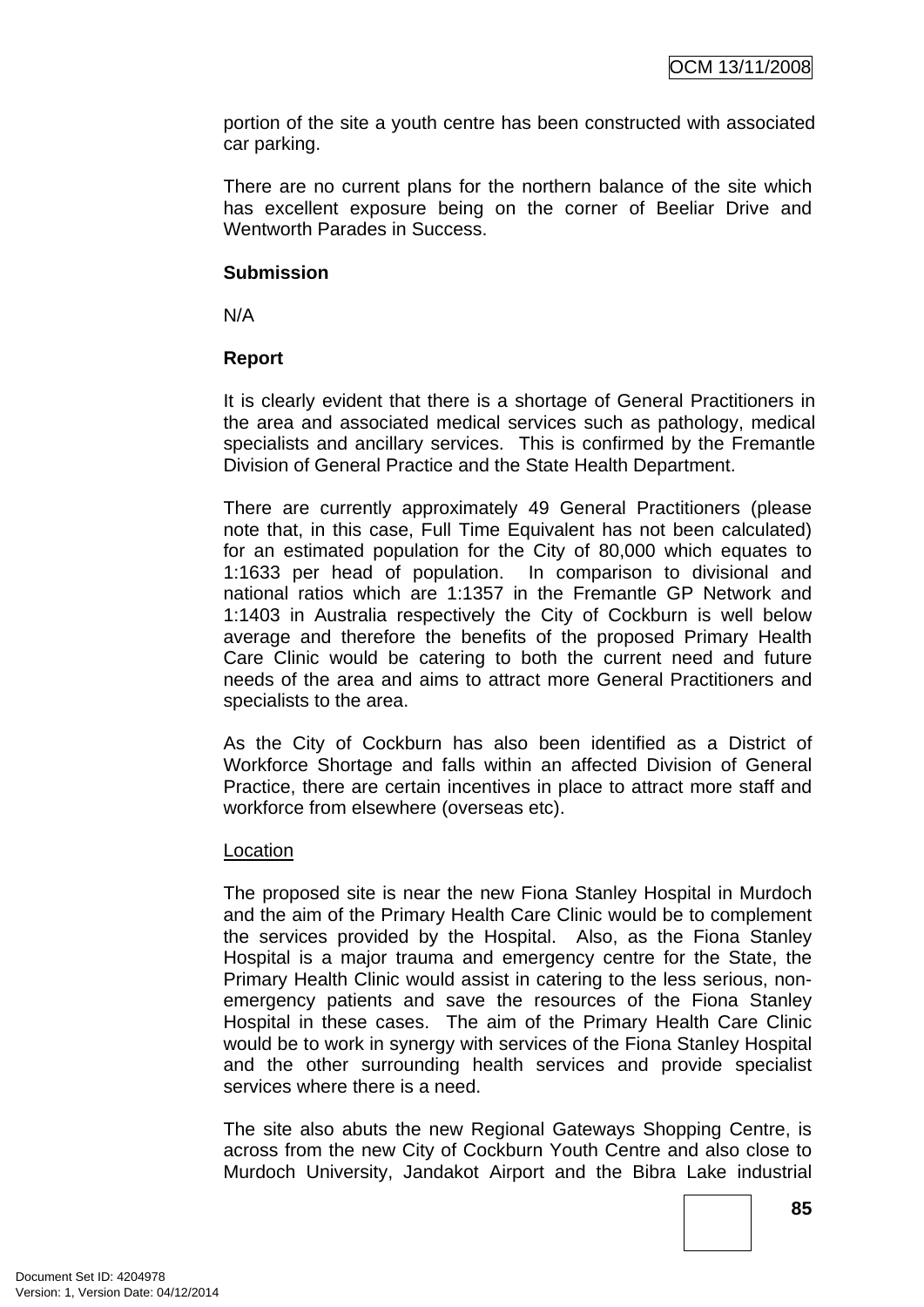area and will therefore attract a number of patients who work, live and study in the area.

#### Land

The City holds the land in fee simple and the area is zoned for commercial purposes with a Health facility being an approved use within the City's Town Planning Scheme. There is scope for parking on site and reciprocal parking arrangements can be negotiated with adjoining land owners. The site is fully serviced and ready for immediate development. In summary, there are no planning or infrastructure constraints for the site to be developed as an integrated health facility.

#### **Accessibility**

The site offers excellent public and private transport accessibility due to its proximity to the new Cockburn Central train station, the Kwinana Freeway, Jandakot Airport and is a regional transport hub. Extensive transport links are also provided by Forrest Road to the east and Beeliar Drive west to the coast.

There is an opportunity for Council to develop this site into an integrated primary health centre that would have the dual benefits of providing a valuable community service and the opportunity establish an income source through the leasing of premises to commercial operators.

Health provision is a complex area of activity that requires specialist knowledge that the city does not have at its disposal. There are a number of private sector health providers that also develop health services with whom the city could join to progress this proposal.

### Other Options

There have been a number of Government Agencies that have indicated an interest in leasing office accommodation within the Cockburn Central / Success area. In addition several real estate agencies have approached the City with offers to lease for identified clients. Should the City development at Cockburn Central be delayed for an extended period accommodation may be required on a temporary basis for the Success Library as the lease is due to expire in December 2009.

It is recommended that Council seek expressions of interest for the development of the site for which may include an integrated Primary Health Centre.

The following steps are proposed:

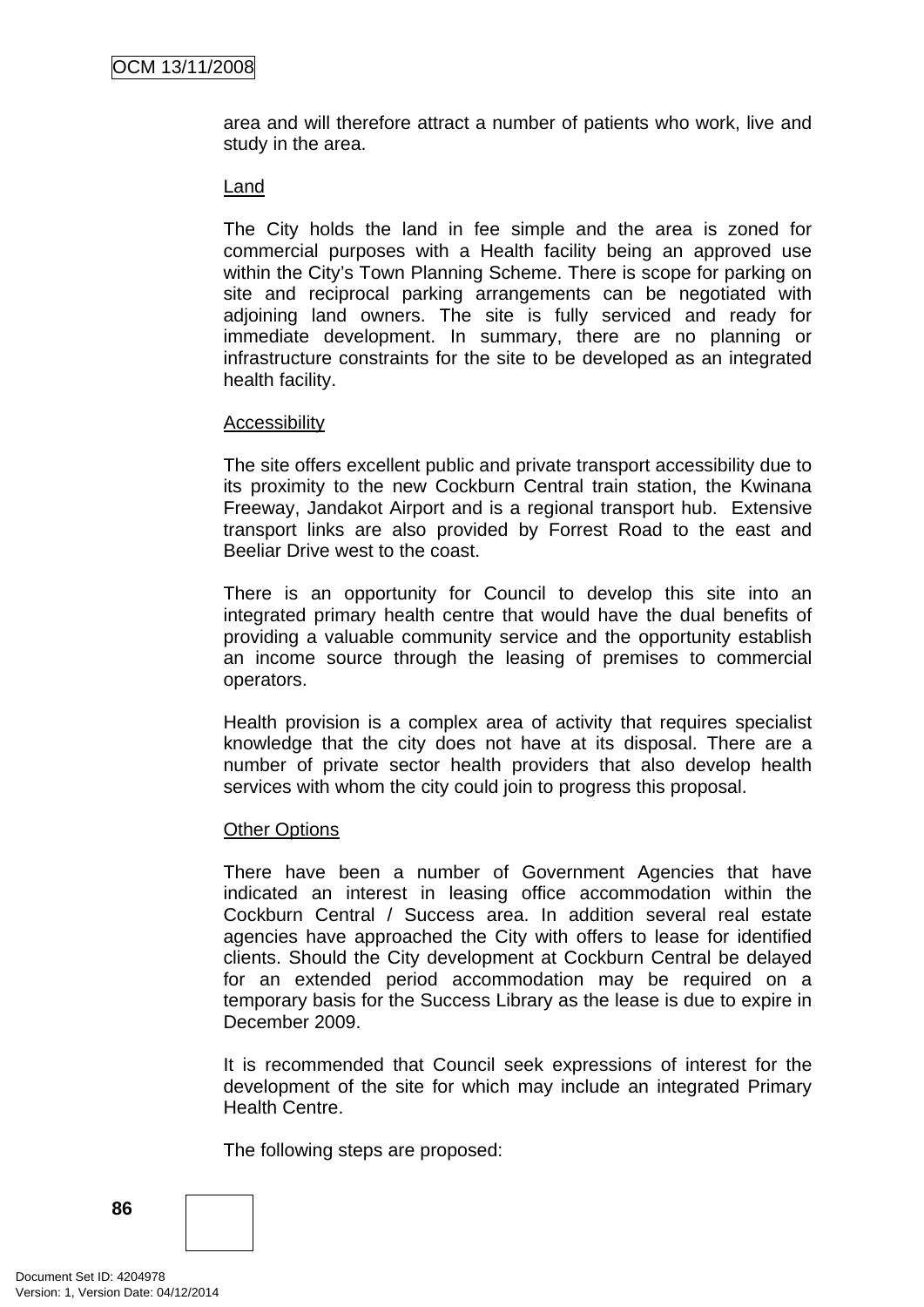- 1. The City calls an Expressions of Interest for development possibilities and partnership arrangement over Lot 855.
- 2. Develop a Business Plan for the project in accordance with requirements of section 3.59 of the Local Government Act;
- 3. Council will receive a report to:
	- 1) adopt the Business Plan; and
	- 2) consider funding opportunities which may include joint venture or other capital funding possibilities.

### **Strategic Plan/Policy Implications**

### **Lifestyle and Aspiration Achievement**

• To facilitate and provide an optimum range of community services and events.

## **Budget/Financial Implications**

Details of financial implications will be incorporated in the yet to be completed Business Plan.

### **Legal Implications**

Section 3.59 of the Local Government Act requires the development and publishing of a 'major land transaction' and a 'major trading undertaking'.

Section 3.59 of the Local Government Act 1995 the Act requires that any land transaction worth more than \$1,000,000 or 10% of the operating expenditure incurred by the local government from its municipal funds in the last completed financial year is deemed to be a 'major land transaction' and requires a Business Plan. The value of the land is under normal market circumstances valued at approximately \$3,500,000 and hence is deemed as a "major land transaction".

If the final project leads to the creation of portions of the building for sale the requirements of the Strata titles Act 1985 would need to be met

### **Community Consultation**

A Business Plan for the project would be prepared by which members of the public and other interested parties would comment on the project.

## **Attachment(s)**

Location Plan.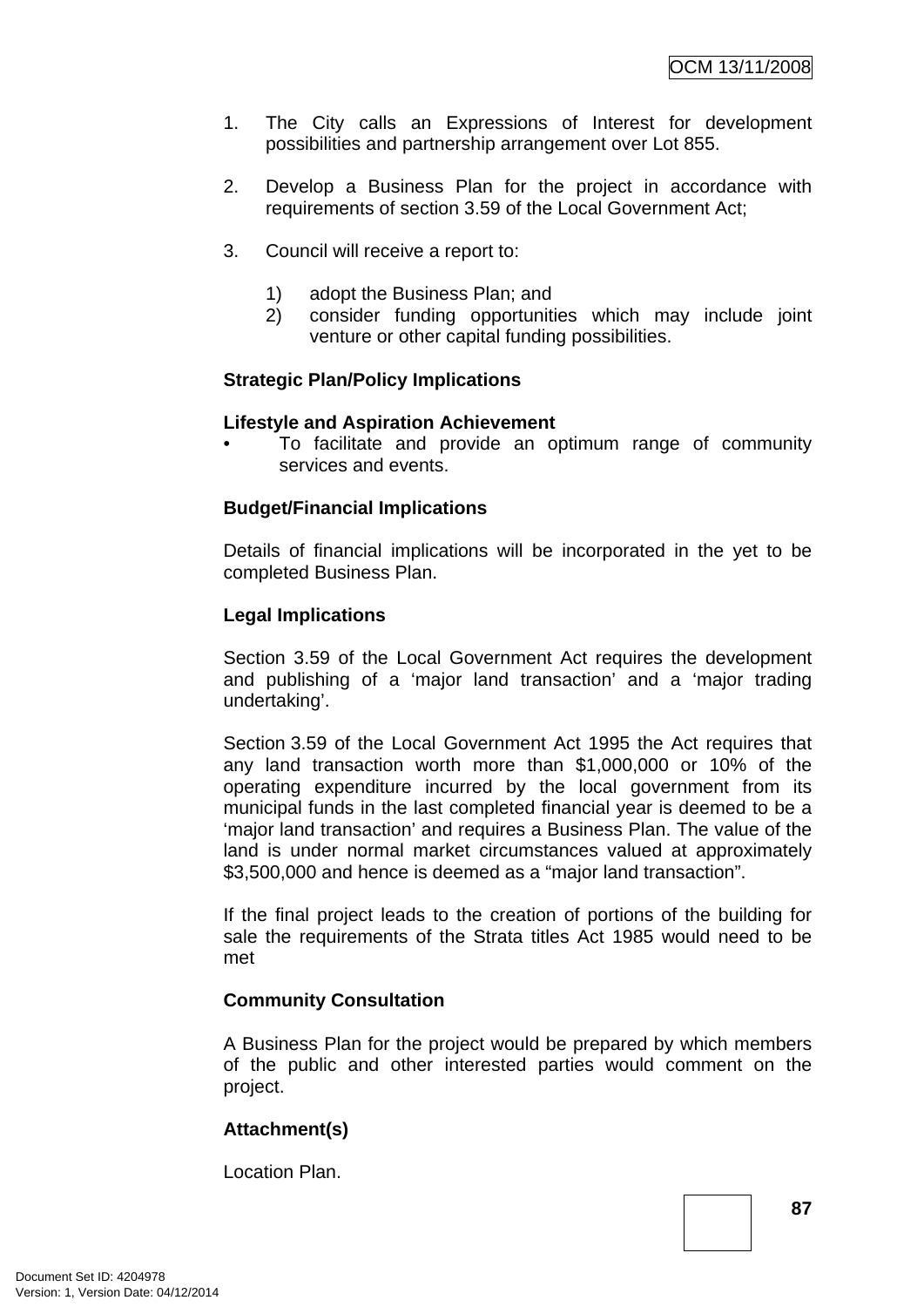## **Advice to Proponent(s)/Submissioners**

N/A

### **Implications of Section 3.18(3) Local Government Act, 1995**

There is an expectation that government either provides and or facilitates the provision of health services for its local community.

The proposed Business Plan for the project gives the community and the private sector notice of Council's intent to proceed with a commercial activity. The involvement of a private joint venture partner does to some extent mitigate the issue of local Government involvement in a commercial activity as the risk of such activity is shared with another party who has experience in this type of venture.

## **18. EXECUTIVE DIVISION ISSUES**

Nil

## **19. MOTIONS OF WHICH PREVIOUS NOTICE HAS BEEN GIVEN**

Nil

### **20. NOTICES OF MOTION GIVEN AT THE MEETING FOR CONSIDERATION AT NEXT MEETING**

Nil

## **21. NEW BUSINESS OF AN URGENT NATURE INTRODUCED BY COUNCILLORS OR OFFICERS**

Nil

## **22. MATTERS TO BE NOTED FOR INVESTIGATION, WITHOUT DEBATE**

Nil

### **23. CONFIDENTIAL BUSINESS**

Nil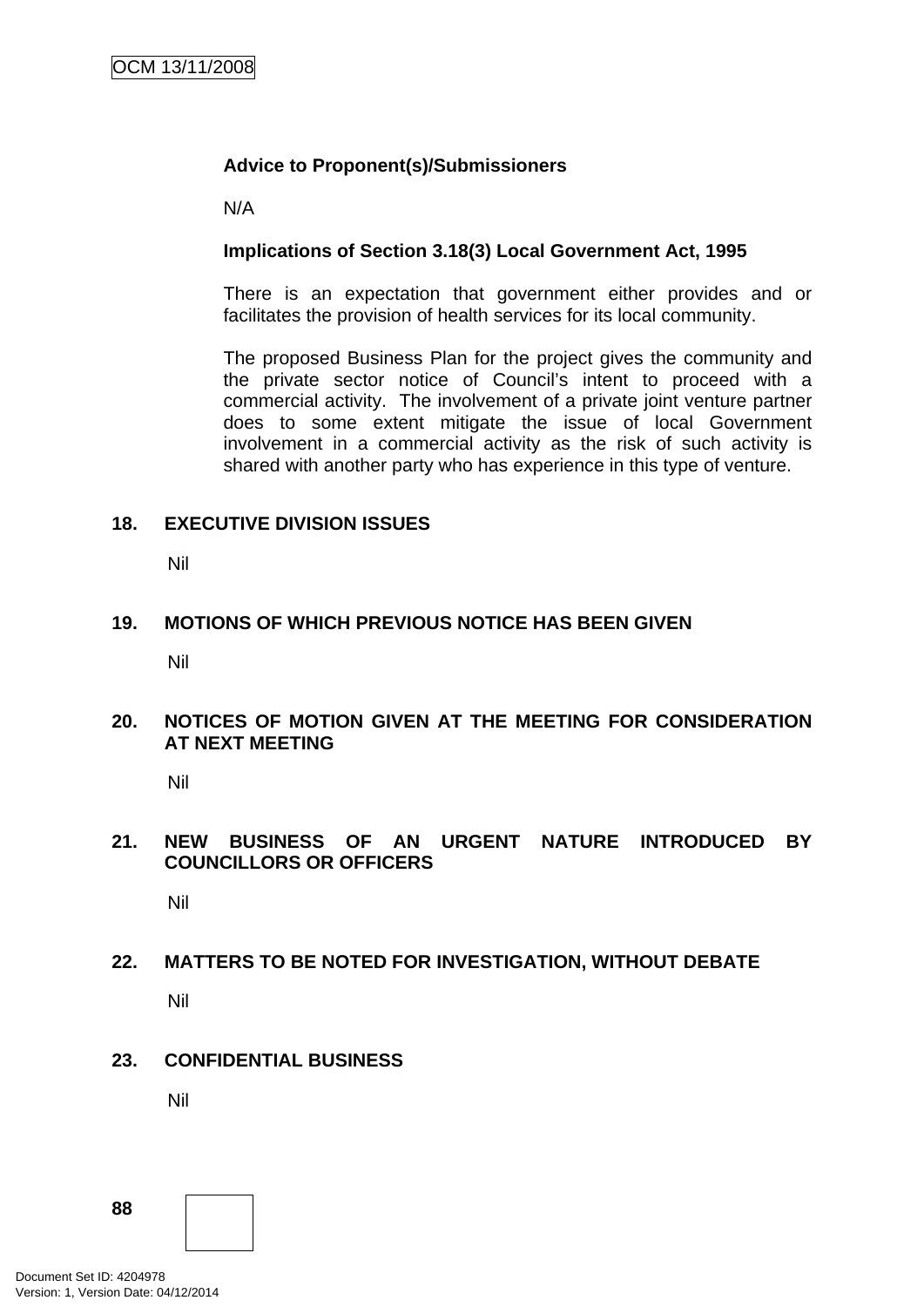## **24 (MINUTE NO 3844) (OCM 13/11/2008) - RESOLUTION OF COMPLIANCE (SECTION 3.18(3), LOCAL GOVERNMENT ACT 1995)**

#### **RECOMMENDATION**

That Council is satisfied that resolutions carried at this Meeting and applicable to items concerning Council provided services and facilities, are:-

- (1) integrated and co-ordinated, so far as practicable, with any provided by the Commonwealth, the State or any public body;
- (2) not duplicated, to an extent Council considers inappropriate, services or facilities as provided by the Commonwealth, the State or any other body or person, whether public or private; and
- (3) managed efficiently and effectively.

## **COUNCIL DECISION**

MOVED Clr V. Oliver SECONDED Clr I Whitfield that the recommendation be adopted.

**CARRIED 8/0**

## **25 (OCM 13/11/2008) - CLOSURE OF MEETING**

### **MEETING CLOSED AT 8.43PM**

## **CONFIRMATION OF MINUTES**

I, ………………………………………….. (Presiding Member) declare that these minutes have been confirmed as a true and accurate record of the meeting.

Signed: ………………………………………. Date: ……../……../……..